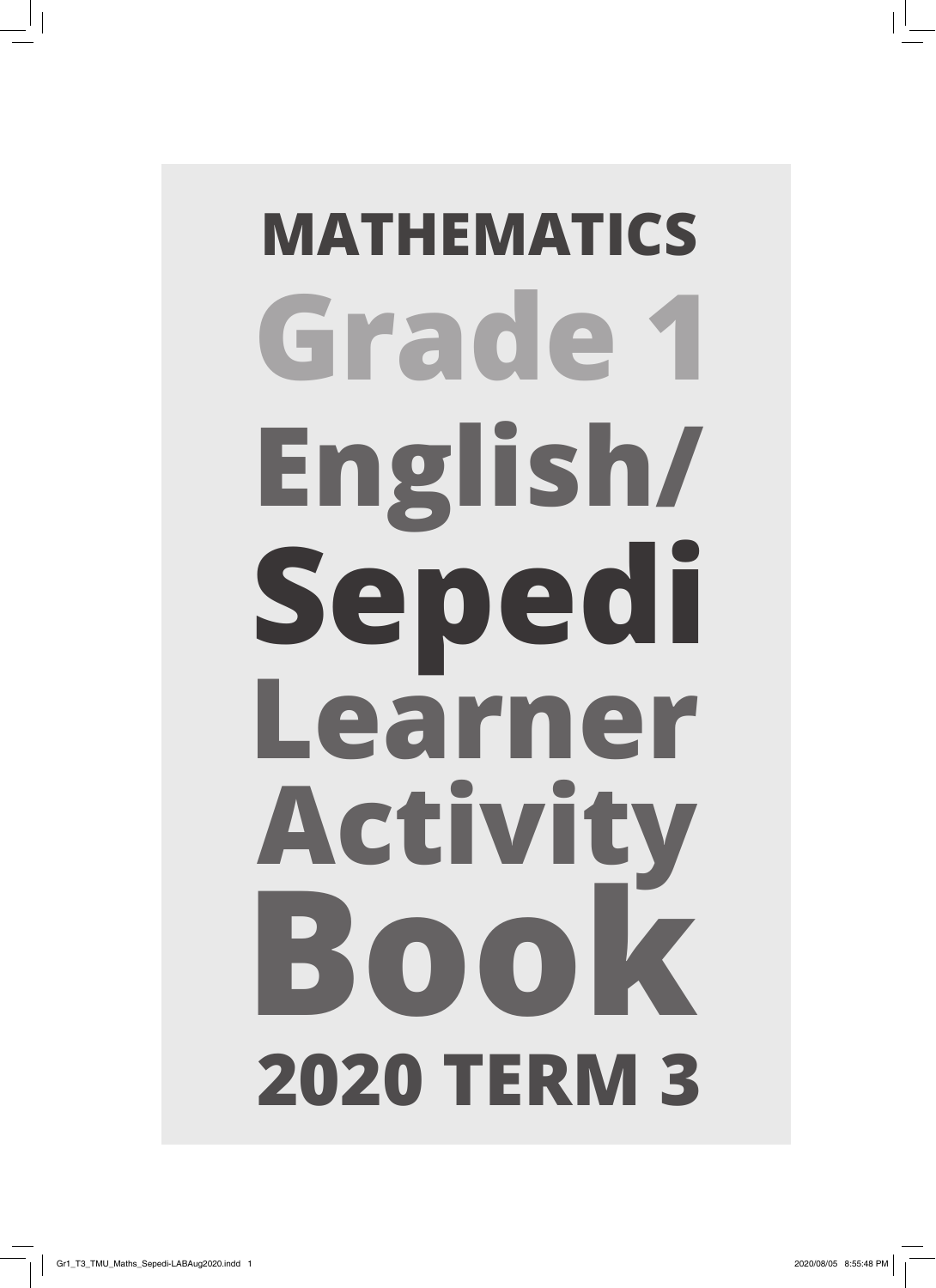$\equiv$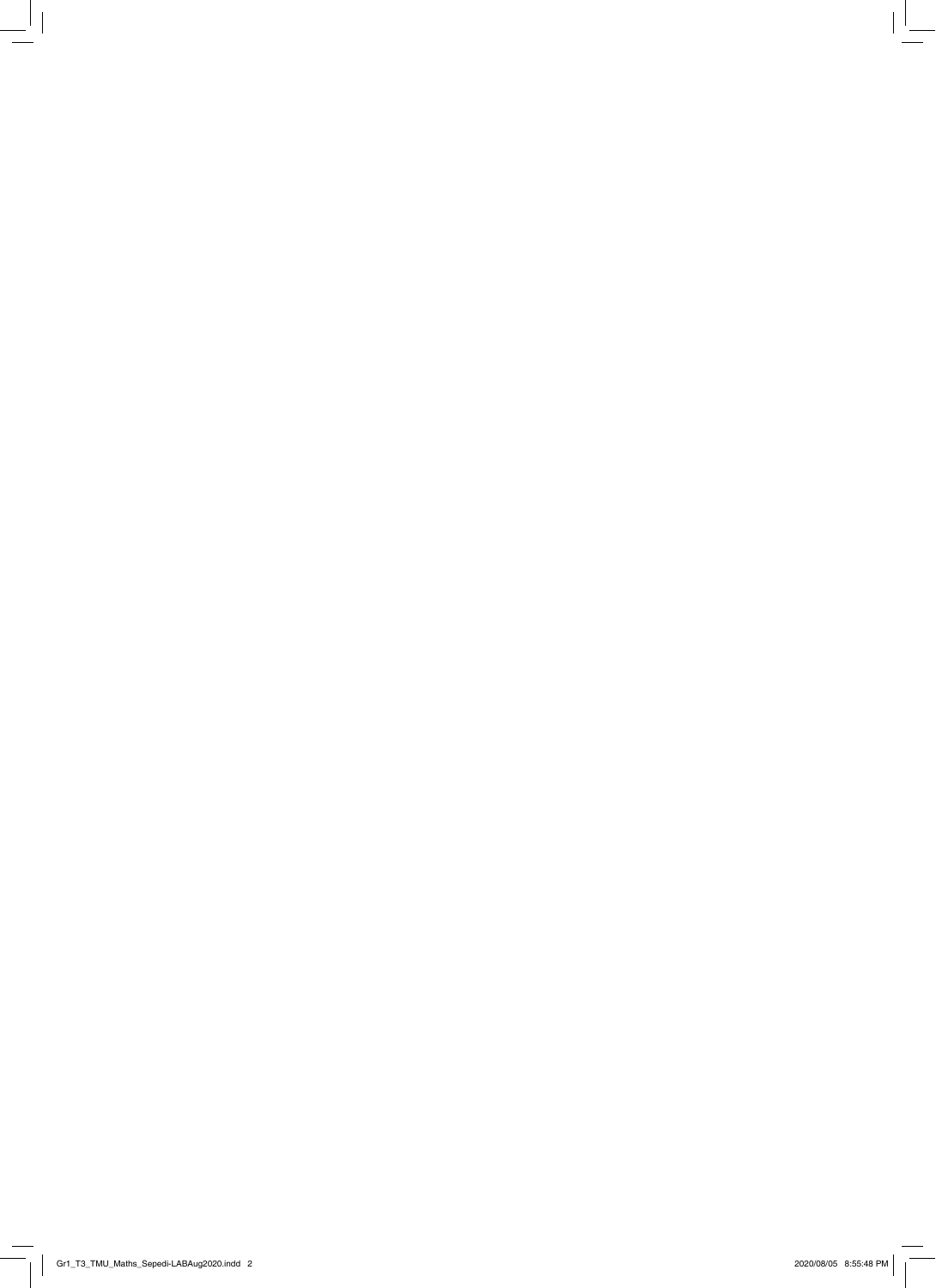### Introduction

This resource pack has fifty numbered daily activities for classwork and homework. The activities correspond to the activities in the lesson plans. Answers to the activities can be written in this book.

These resources are bilingual. We hope that presenting the activities in two languages will help learners to learn the maths words in both their home language and in English. This will equip them for lifelong learning of maths.

If learners work systematically through these maths activities, they will cover the whole curriculum. Hopefully these activities will be a fun way to help them acquire this maths knowledge.

### Matseno

Paka ye ya didirišwa e na le mešongwana ye masomehlano yeo e nomorilwego ya tšatši ka tšatši ya ka phapošing le ya gae. Mešongwana e nyalelana le mešongwana yeo e lego ka gare ga boitokišetšo bja dithuto. Dikarabo tša mešongwana di ka ngwalwa ka mo pukung ye.

Didirišwa tše ke phetolelo ya maleme a mabedi. Re tshepa go re go hlagiša mešongwana ye ka maleme a mabedi go tla thuša barutwana go ithuta mantšu a mmetse ka leleme la gae le ka Seisemane. Se se tla ba tlabakela ka thuto ya bophelo ka moka ya mmetse.

 Ge barutwana ba ka šoma ka peakanyo ya mešongwana ye ya mmetse, ba tla ithuta, ba akaretša kharikhulamo ka moka. Tshepo ya rena ke go re mešongwana ye e tla ba tsela ya go kgahliša ya go ba thuša go hwetša tsebo ya mmetse.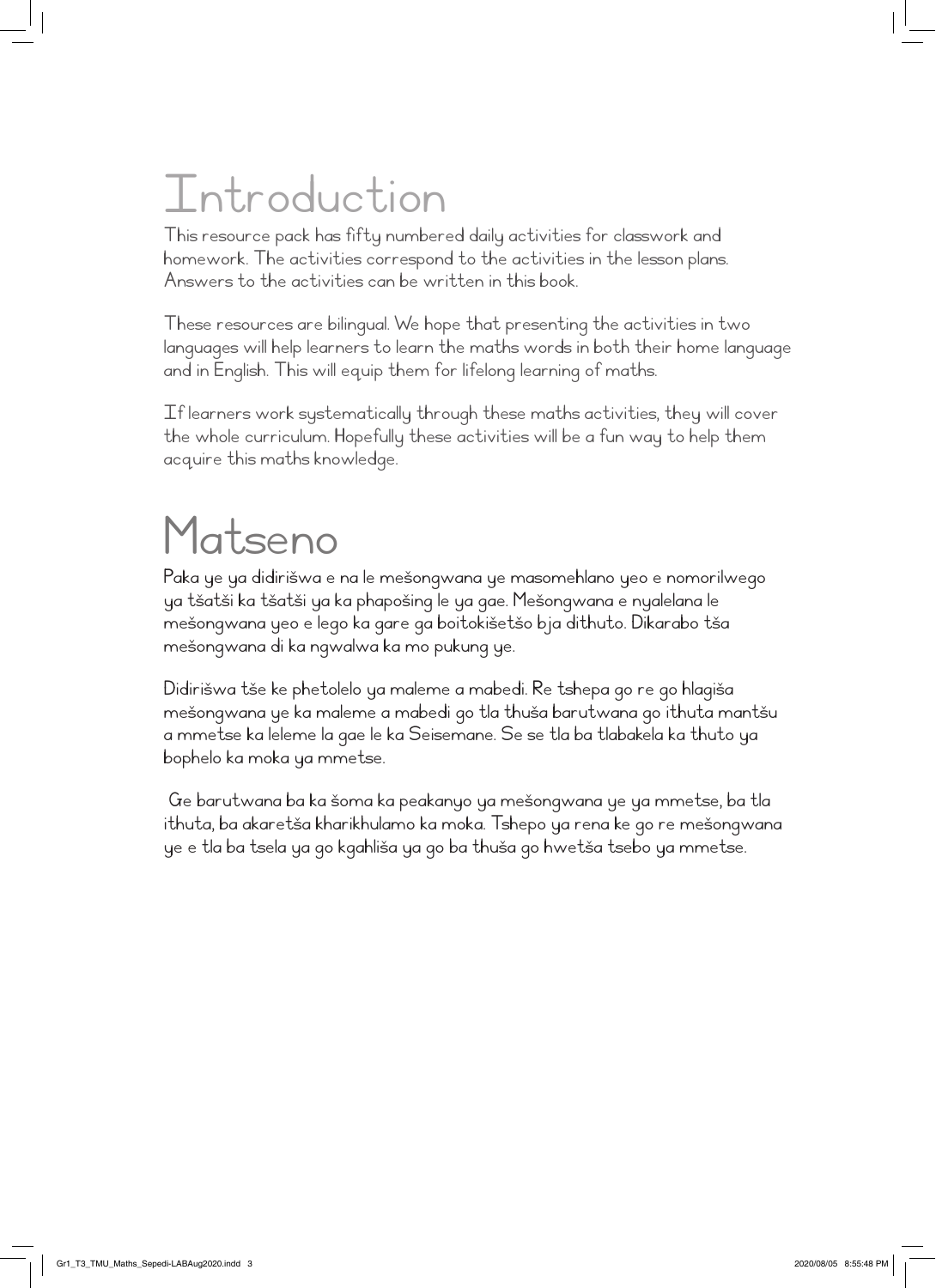$\equiv$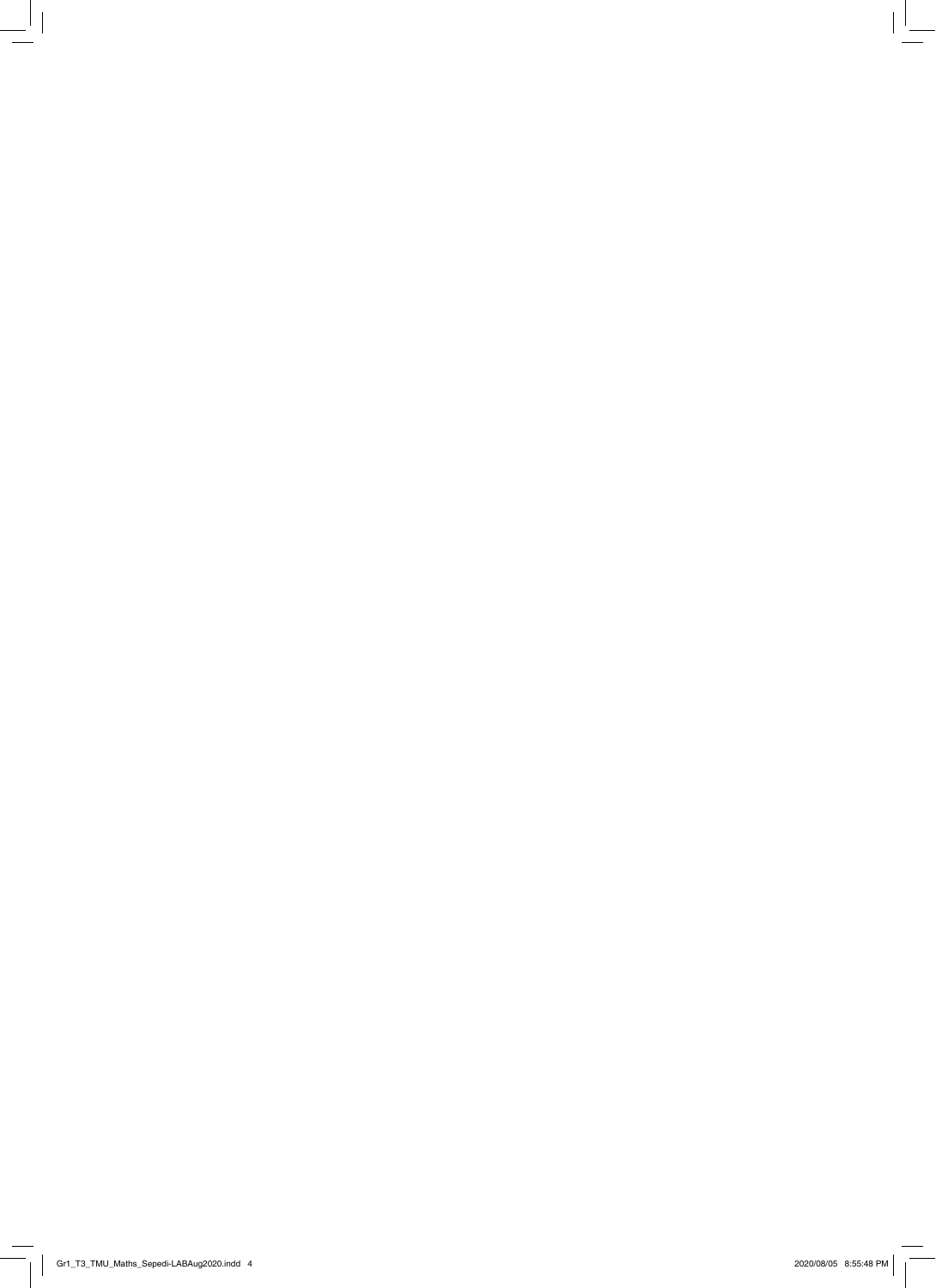### Contents

 $\frac{1}{\sqrt{2}}$ 

| Kotara ya 3 Thuto ya I Poeletšo ya dipalo tša 0 go fihla go 10                   | $\overline{1}$ |
|----------------------------------------------------------------------------------|----------------|
| Kotara ya 3 Thuto ya 2 Dipalo tša go fihla go 15                                 | 3              |
| Kotara ya 3 Thuto ya 3 Dipalo tša go fihla go 20                                 | 7              |
| Kotara ya 3 Thuto ya 4 Dipalo tša 0 go fihla go 20                               | $\parallel$    |
| Kotara ya 3 Thuto ya 5 Teefatšo                                                  | 4              |
| Kotara ya 3 Thuto ya 6 Go bapetša le go latelanya dipalo tša 0 go<br>fihla go 20 | q              |
| Kotara ya 3 Thuto ya 7 Kelo                                                      | 21             |
| Kotara ya 3 Thuto ya 8 Go hlakantšha le go ntšha go fihla go 20                  | 22             |
| Kotara ya 3 Thuto ya 9 Go hlakantšha le go ntšha gape go<br>tihla go 20          | 24             |
| Kotara ya 3 Thuto ya 10 Teefatšo                                                 | 26             |
| Kotara ya 3 Thuto ya 11 Mararantšu a go hlakantšha                               | 28             |
| Kotara ya 3 Thuto ya 12 Mararantšu a go ntšha                                    | 30             |
| Kotara ya 3 Thuto ya 13 Kelo                                                     | 32             |
| Kotara ya 3 Thuto ya 14 Go hlakantšha le go ntšha dipalo tše 3                   | 33             |
| Kotara ya 3 Thuto ya 15 Teefatšo                                                 | 37             |
| Kotara ya 3 Thuto ya 16 Diopareišene tša go hlakatlhakantšhwa                    | $ + $          |
| Kotara ya 3 Thuto ya 17 Go hlakantšha godimo ga 9                                | 43             |
| Kotara ya 3 Thuto ya 18 Kelo                                                     | 44             |
| Kotara ya 3 Thuto ya 19 Go hlakantšha godimo ga 8 le 7                           | 45             |
| Kotara ya 3 Thuto ya 20 Teefatšo                                                 | 47             |
| Kotara ya 3 Thuto ya 21 Go hlakantšha godimo ga 6                                | 48             |
| Kotara ya 3 Thuto ya 22 Go hlakantšha ka go rwala (I)                            | 50             |
| Kotara ya 3 Thuto ya 23 Kelo                                                     | 5 <sub>l</sub> |
| Kotara ya 3 Thuto ya 24 Go hlakantšha ka go rwala (2)                            | 52             |
| Kotara ya 3 Thuto ya 25 Teefatšo                                                 | 53             |
| Kotara ya 3 Thuto ya 26 Mararantšu a go hlakantšha (I)                           | 54             |
| Kotara ya 3 Thuto ya 27 Mararantšu a go hlakantšha (2)                           | 56             |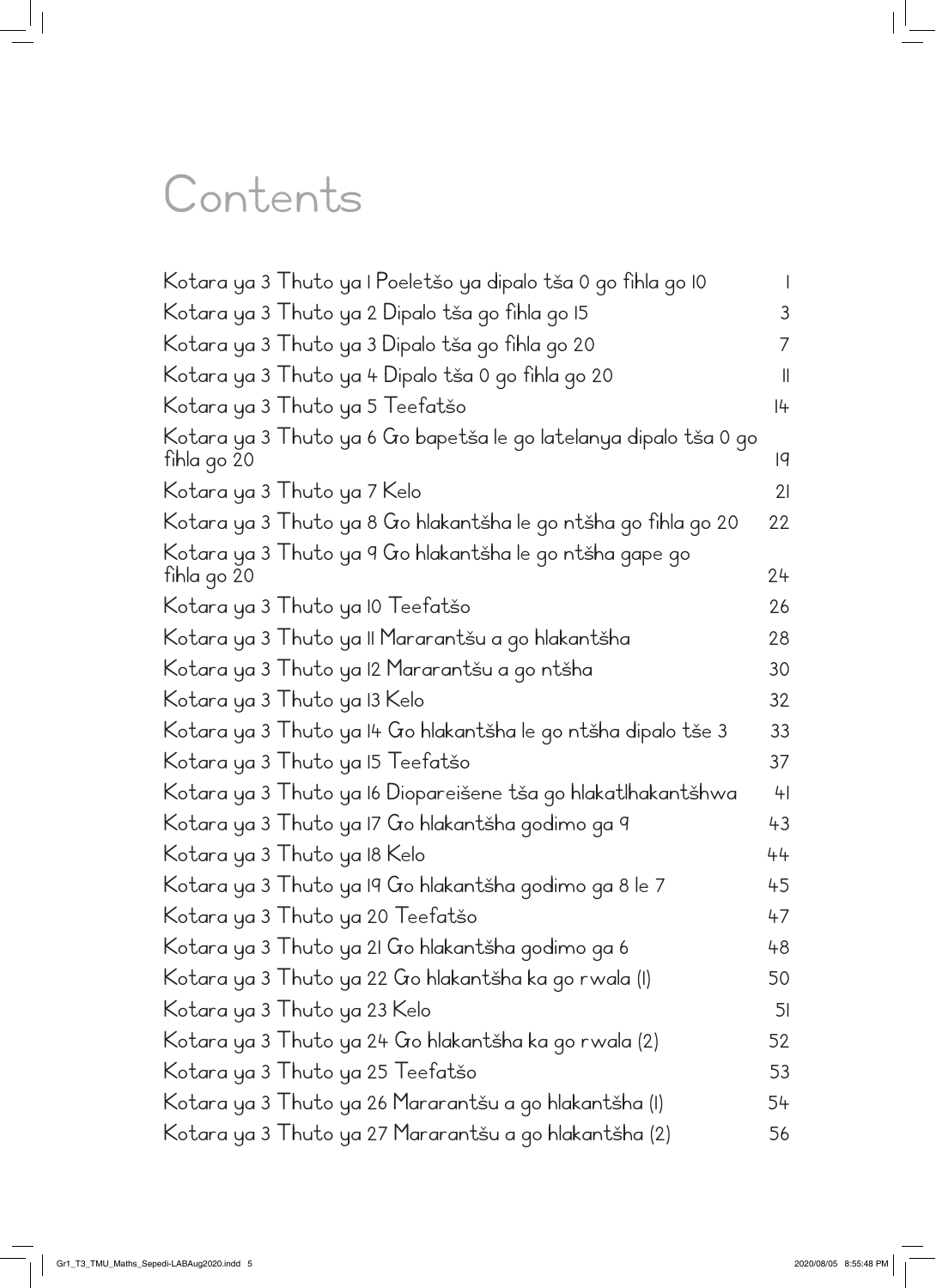| Kotara ya 3 Thuto ya 28 Dikanegelo tša go hlakantšha                  | 58             |
|-----------------------------------------------------------------------|----------------|
| Kotara ya 3 Thuto ya 29 Kelo                                          | 59             |
| Kotara ya 3 Thuto ya 30 Teefatšo                                      | 60             |
| Kotara ya 3 Thuto ya 31 Go ntšha 9                                    | 62             |
| Kotara ya 3 Thuto ya 32 Go ntšha 7 le 8                               | 63             |
| Kotara ya 3 Thuto ya 33 Go ntšha ka go adima (I)                      | 64             |
| Kotara ya 3 Thuto ya 34 Go ntšha ka go adima (2)                      | 68             |
| Kotara ya 3 Thuto ya 35 Teefatšo                                      | 69             |
| Kotara ya 3 Thuto ya 36 Kelo                                          | 70             |
| Kotara ya 3 Thuto ya 37 Go ntšha ka go adima (3)                      | 7 <sup>1</sup> |
| Kotara ya 3 Thuto ya 38 Go ntšha ka go adima (4)                      | 72             |
| Kotara ya 3 Thuto ya 39 Mararantšu a go ntšha                         | 73             |
| Kotara ya 3 Thuto ya 40 Teefatšo                                      | 75             |
| Kotara ya 3 Thuto ya 41 Mararantšu a go ntšha                         | 76             |
| Kotara ya 3 Thuto ya 42 Kelo                                          | 78             |
| Kotara ya 3 Thuto ya 43 Mafokopalo                                    | 79             |
| Kotara ya 3 Thuto ya 44 Mararantšu a go hlakantšha le go ntšha (I) 81 |                |
| Kotara ya 3 Thuto ya 45 Teefatšo                                      | 83             |
| Kotara ya 3 Thuto ya 46 Mararantšu a go hlakantšha le go<br>ntšha (2) | 85             |
| Kotara ya 3 Thuto ya 47 Mararantšu a go hlakantšha le go<br>ntšha (3) | 87             |
| Kotara ya 3 Thuto ya 48 Dikanegelo tša go hlakantšha le go ntšha      | 89             |
| Kotara ya 3 Thuto ya 49 Kelo                                          | qı             |
| Kotara ya 3 Thuto ya 50 Teefatšo                                      | 92             |

 $\equiv$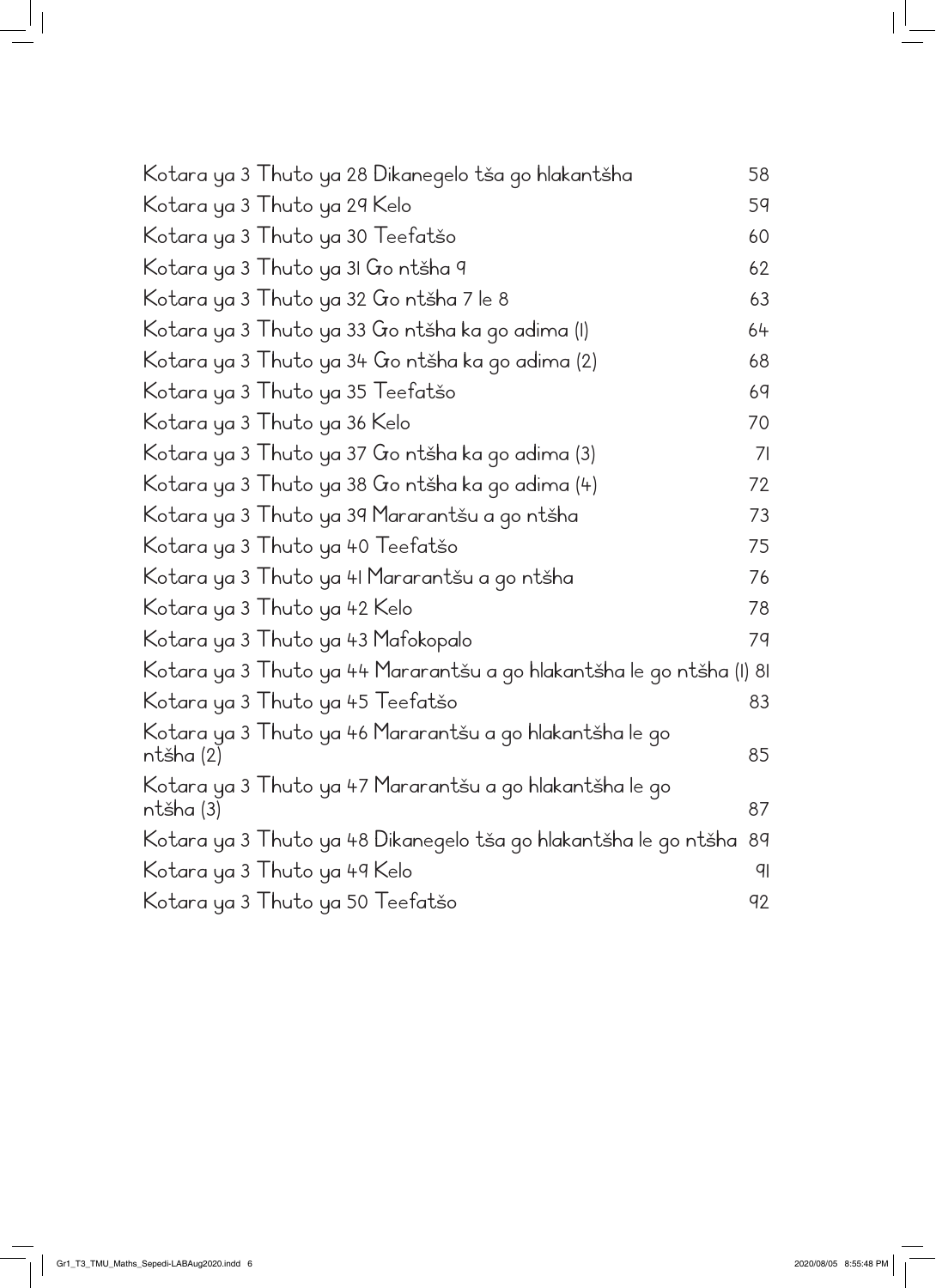### Term 3 Lesson I Kotara ya 3 Thuto ya 1

Numbers 0 to 10 revision Poeletšo ya dipalo tša 0 go fihla go 10

CLASSWORK MOŠOMO WA KA PHAPOŠING

1 Draw dots in the ten frame to show the numbers.

Thala marontho ka gare ga foreimi ya lesome go laetša dipalo.



2 Play the build nubers game. Your teacher will explain the rules. Ralokang papadi ya go aga dipalo. Morutiši wa lena o tla le hlalošetša melao ya papadi.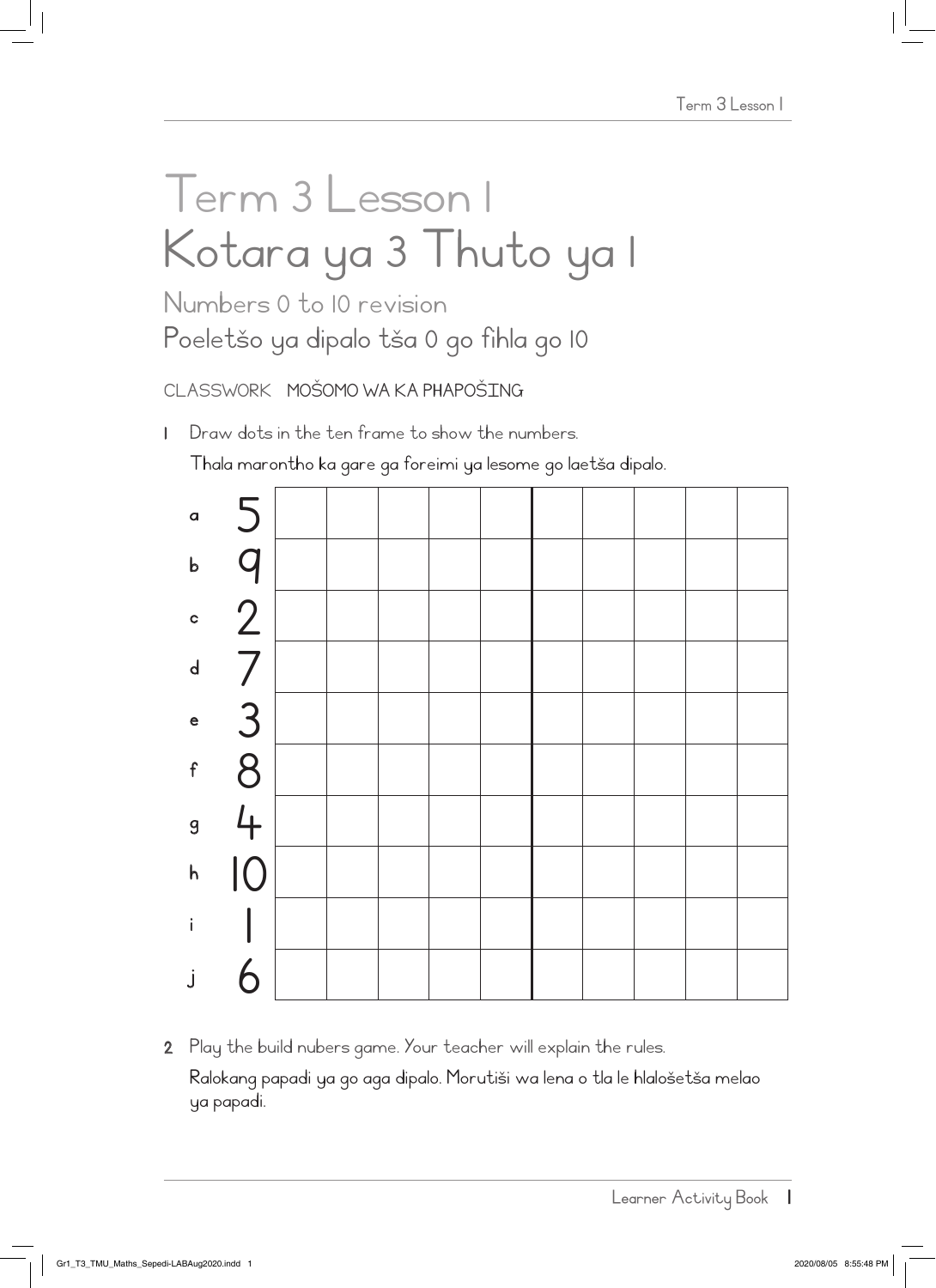#### HOMEWORK MOŠOMO WA GAE

Draw dots in the ten frame to show the numbers.

Thala marontho ka gare ga foreimi ya lesome go laetša dipalo.

| $\alpha$     | $\overline{3}$           |  |  |  |  |  |
|--------------|--------------------------|--|--|--|--|--|
| $\mathsf b$  | 6                        |  |  |  |  |  |
|              | $\frac{1}{2}$            |  |  |  |  |  |
| $\mathsf{d}$ | $\overline{\mathcal{S}}$ |  |  |  |  |  |
| $\epsilon$   |                          |  |  |  |  |  |

#### 2 Grade 1 Mathematics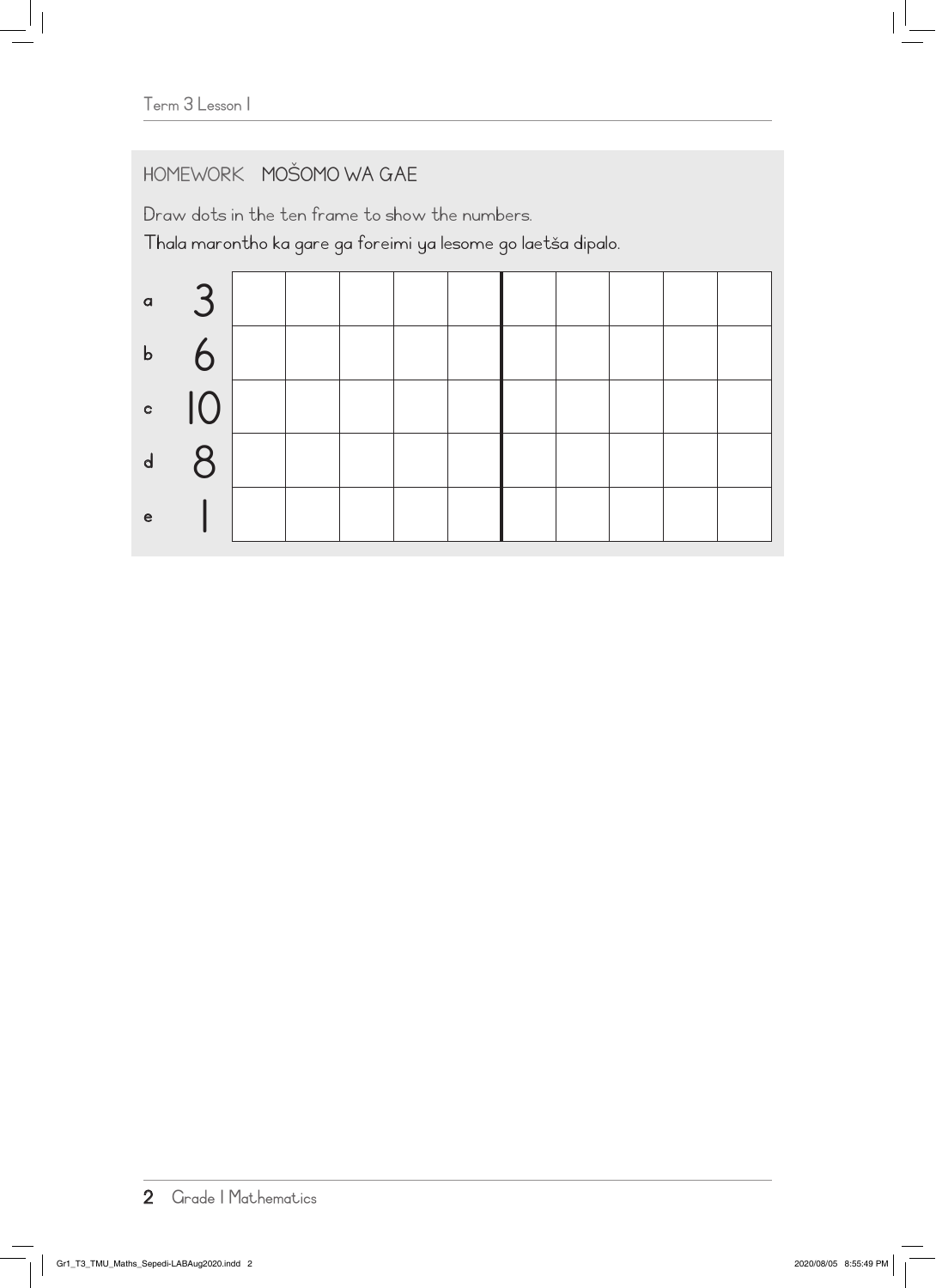### Term 3 Lesson 2 Kotara ya 3 Thuto ya 2

Numbers up to 15 Dipalo tša go fihla go 15

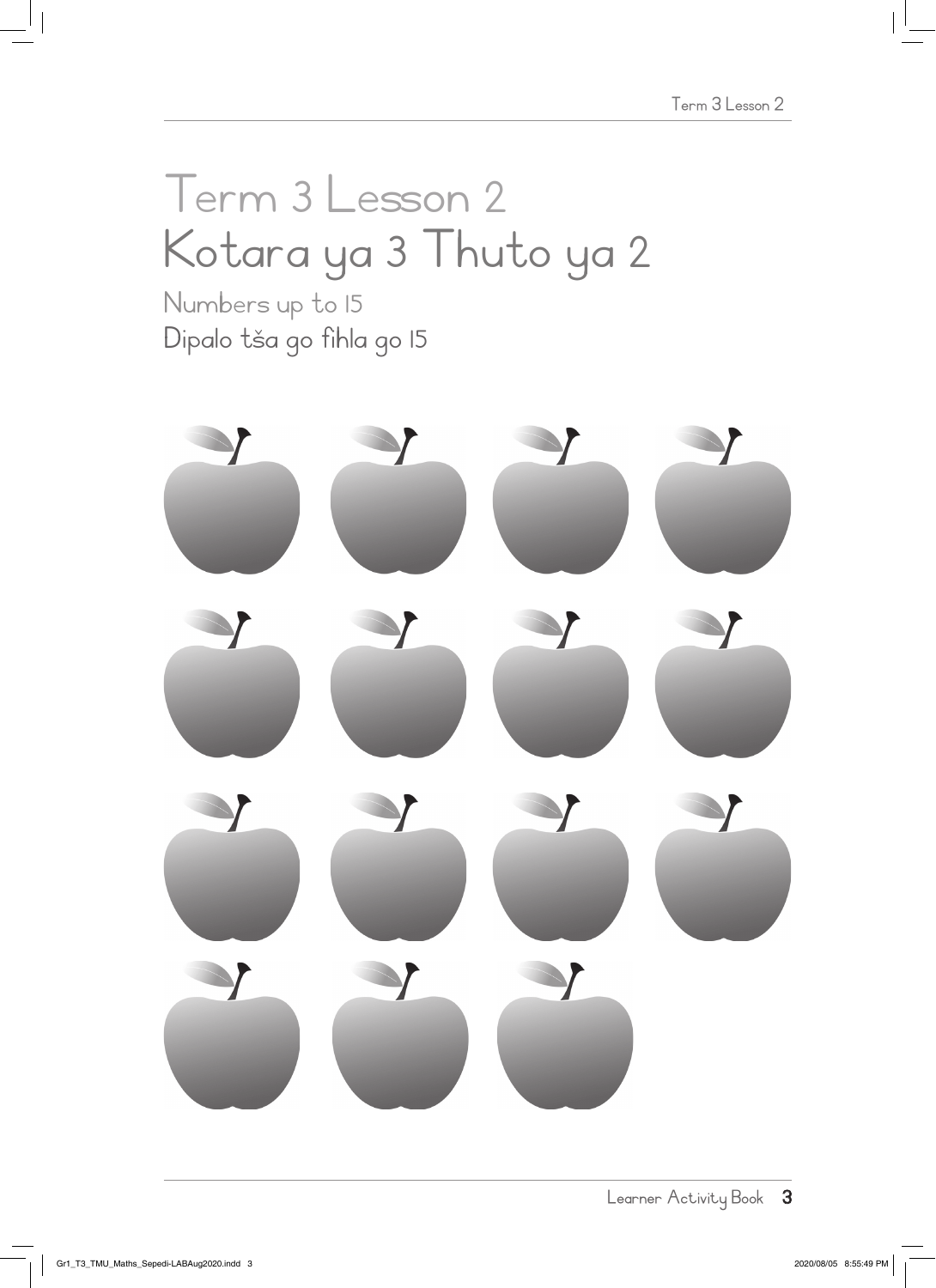#### CLASSWORK MOŠOMO WA KA PHAPOŠING

1 Shade the ten frames to show the numbers. Khalara diforeimi tša lesome go laetša dipalo.



4 Grade 1 Mathematics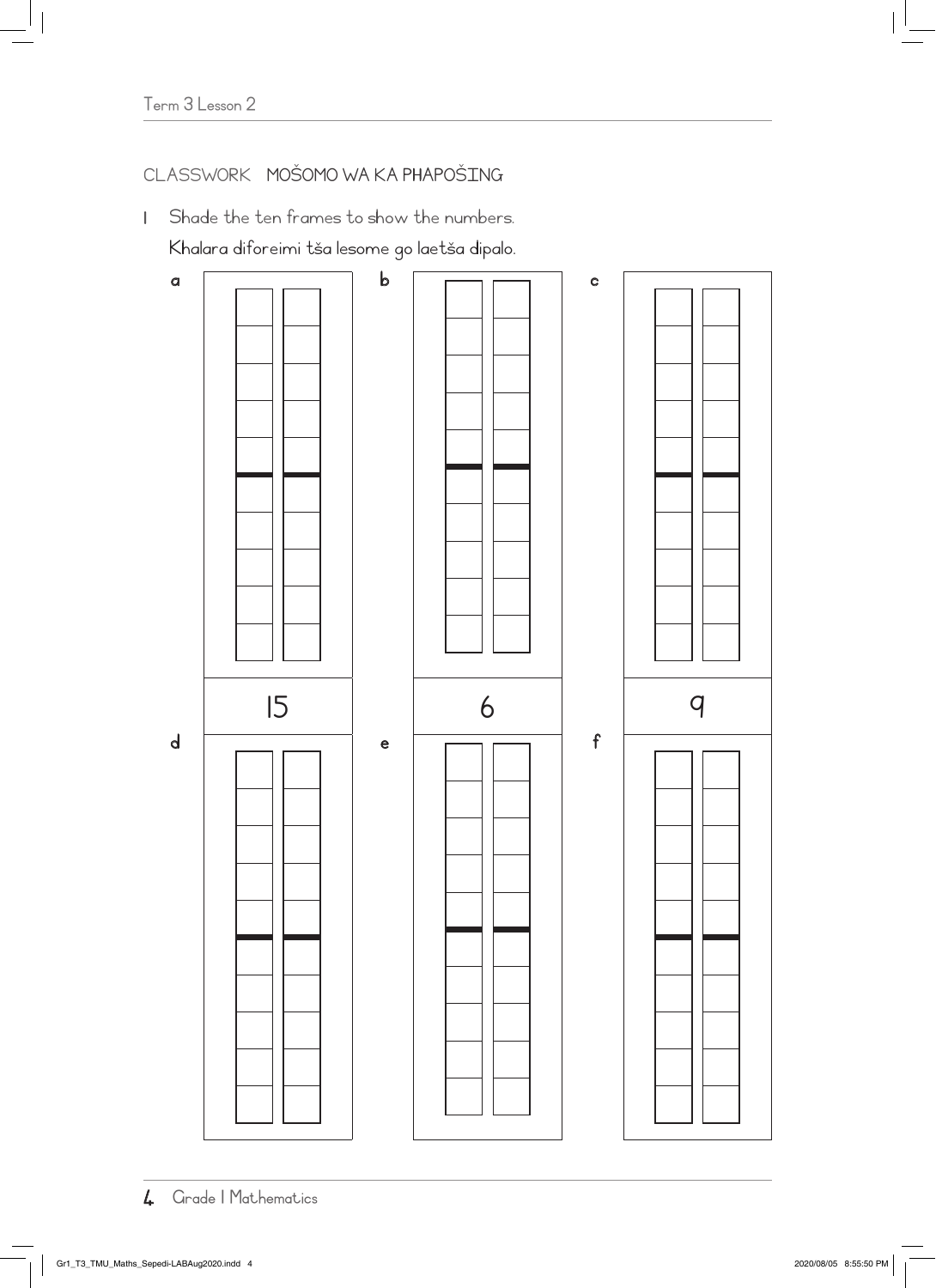

2 Play the build numbers game. Your teacher will explain the rules.

Ralokang papadi ya go aga dipalo. Morutiši wa lena o tla le hlalošetša melao ya papadi.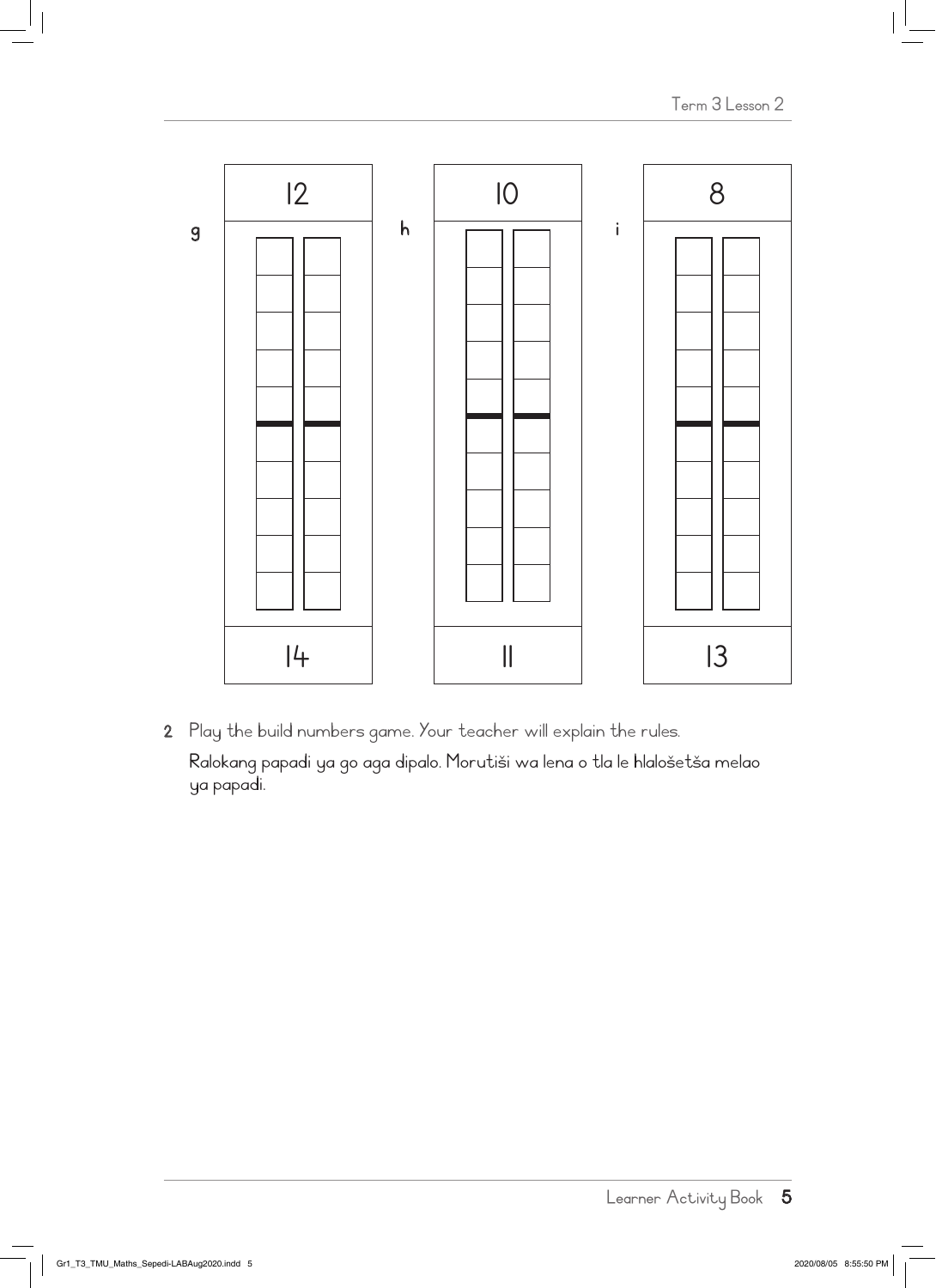#### HOMEWORK MOŠOMO WA GAE

Shade the ten frames to show the numbers. Khalara diforeimi tša lesome go laetša dipalo.



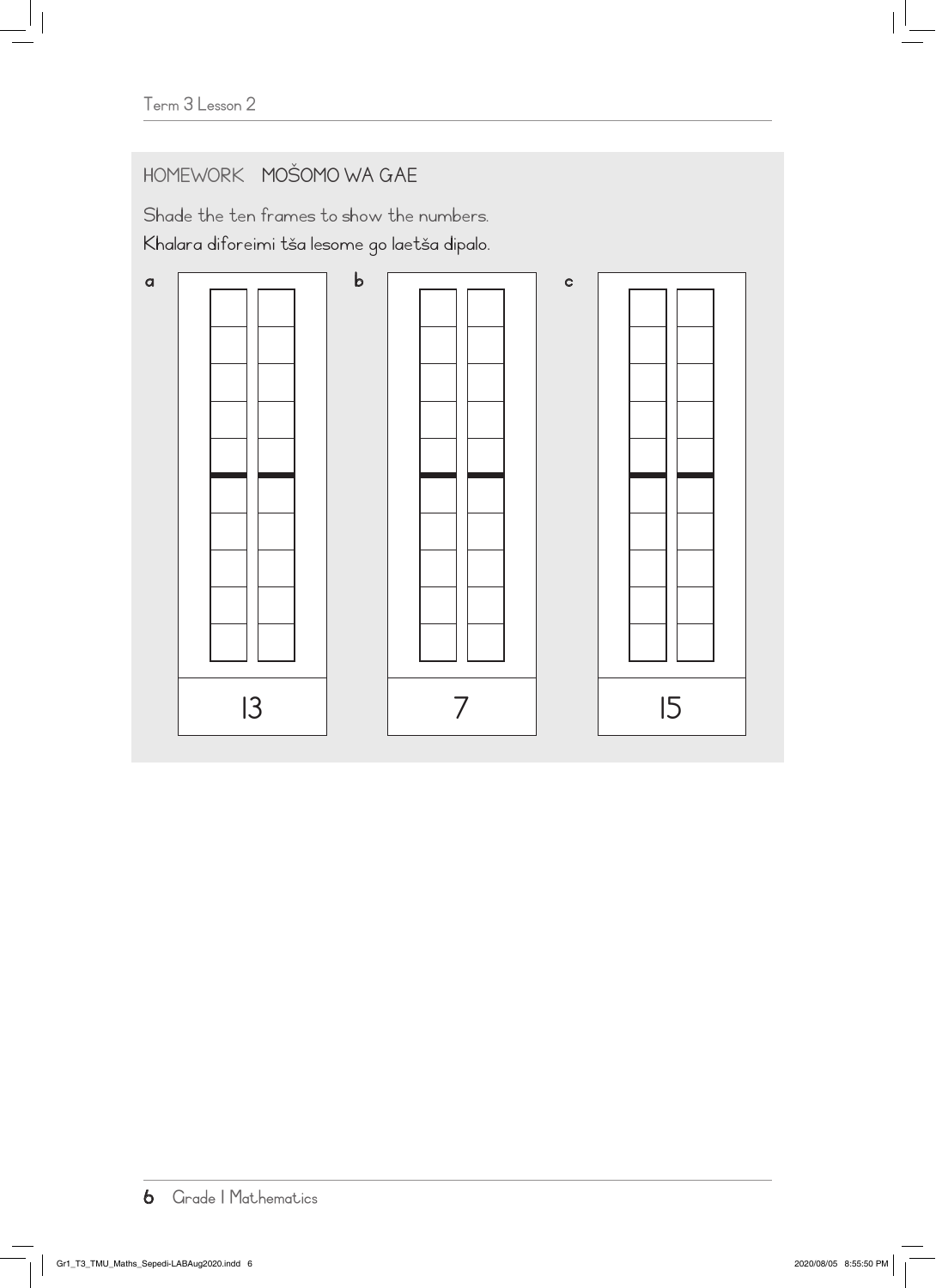### Term 3 Lesson 3 Kotara ya 3 Thuto ya 3

Numbers up to 20 Dipalo tša go fihla go 20

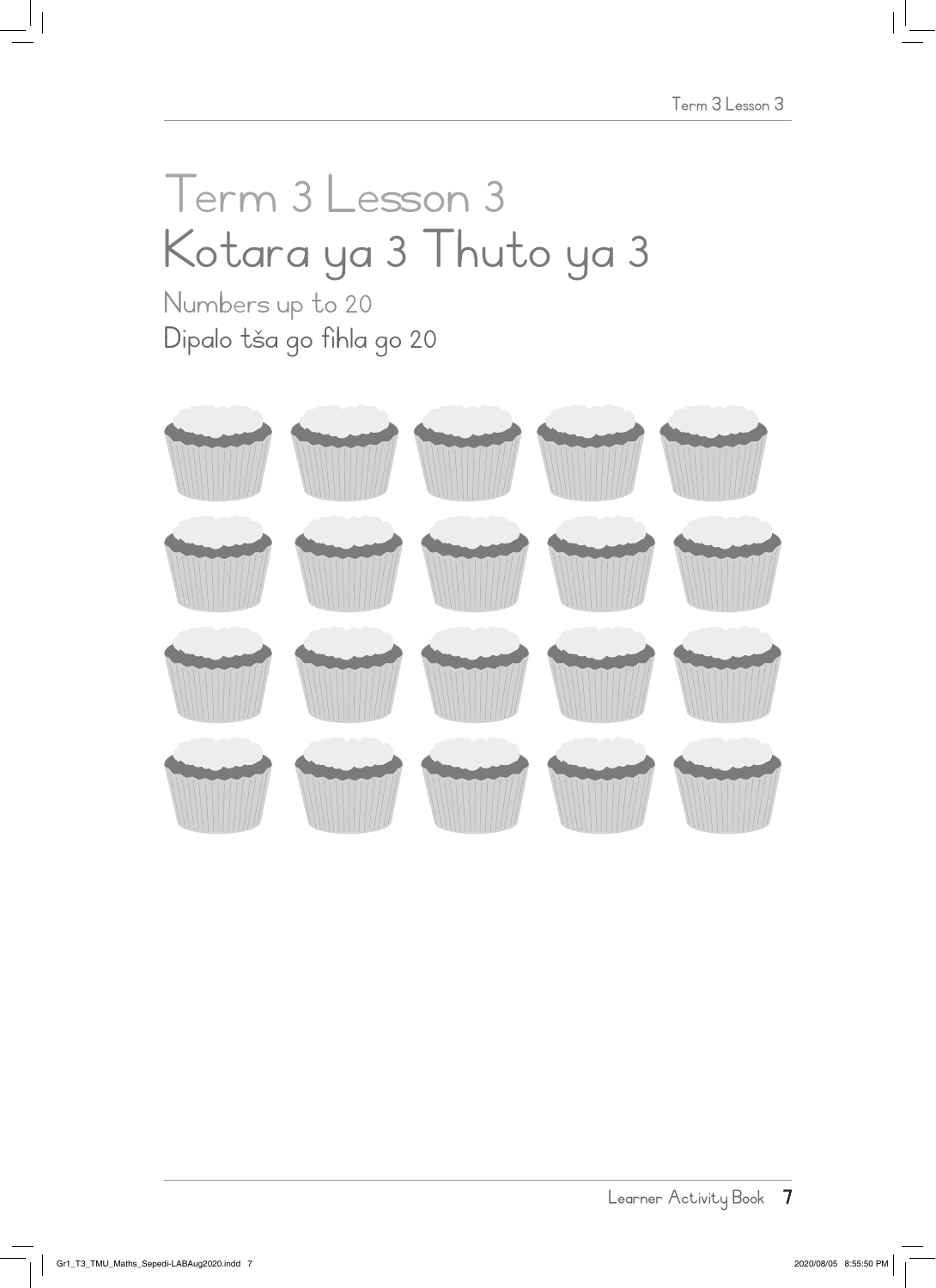#### CLASSWORK MOŠOMO WA KA PHAPOŠING

1 How many shapes?

Na ke dibopego tše kae?



8 Grade 1 Mathematics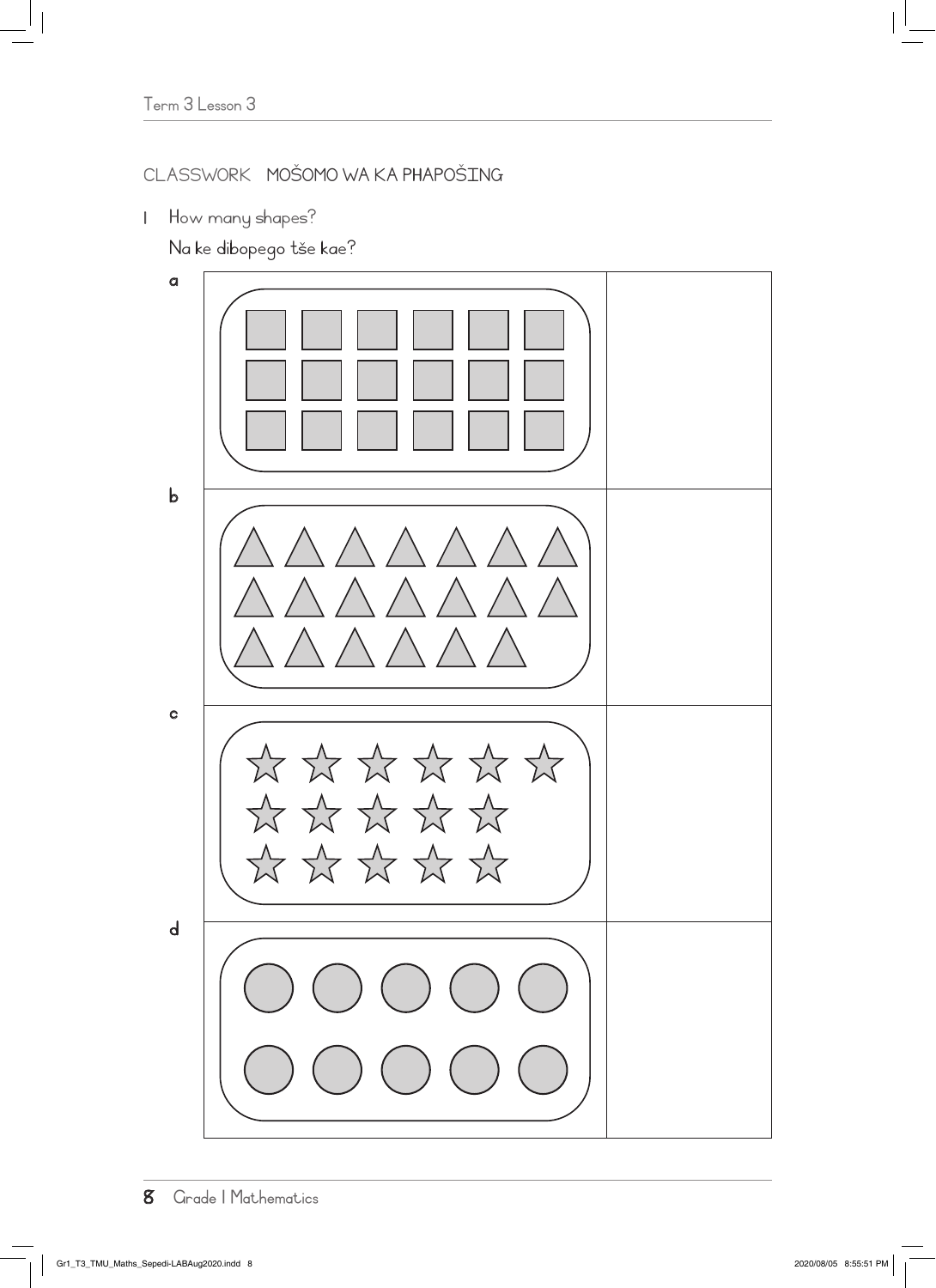

2 Discuss with your partner how you counted the shapes. Ahlaahla le modirišane wa gago ka moo o baletšego dibopego.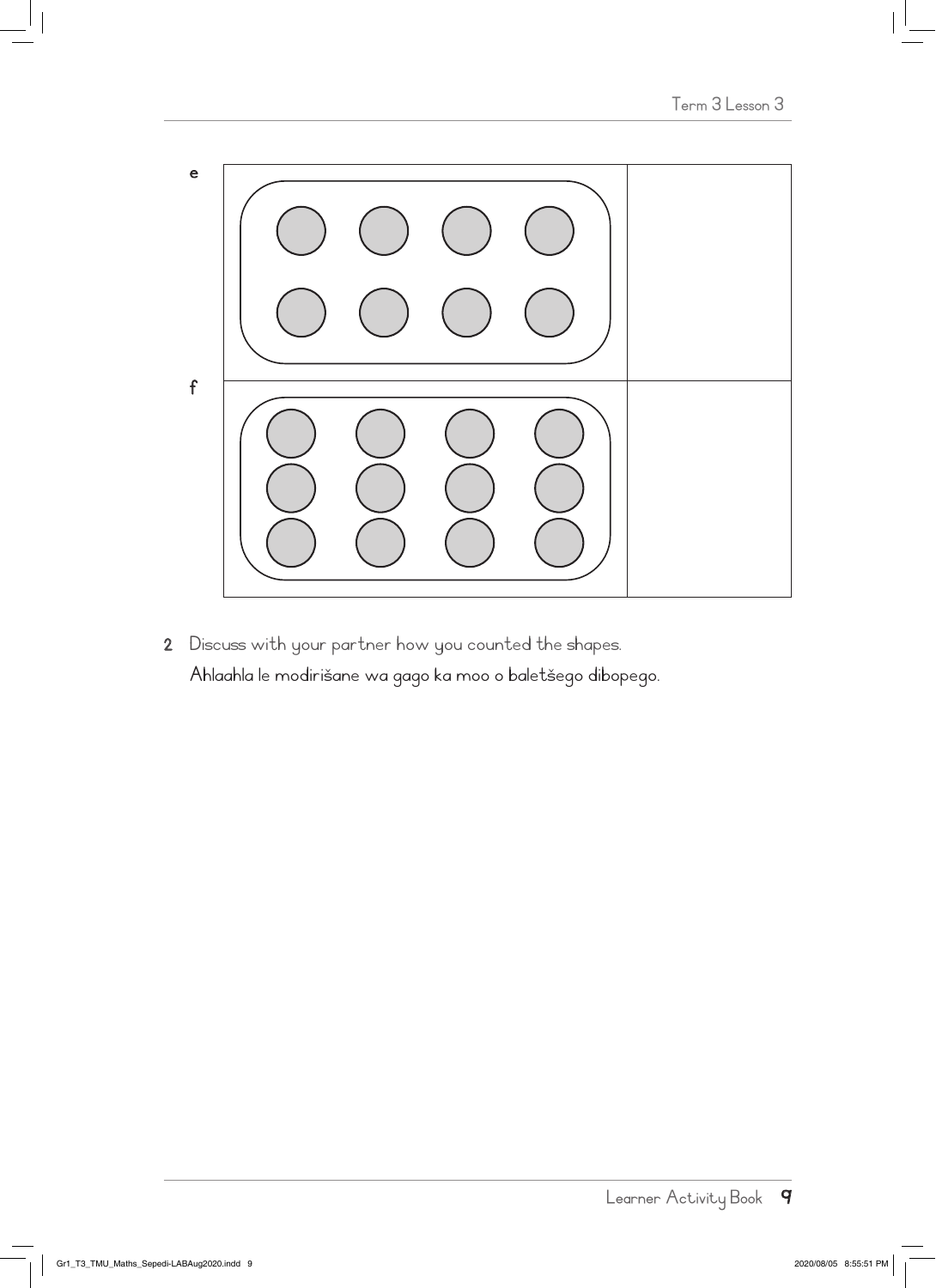#### HOMEWORK MOŠOMO WA GAE

How many sweets?

Na ke malekere a makae?



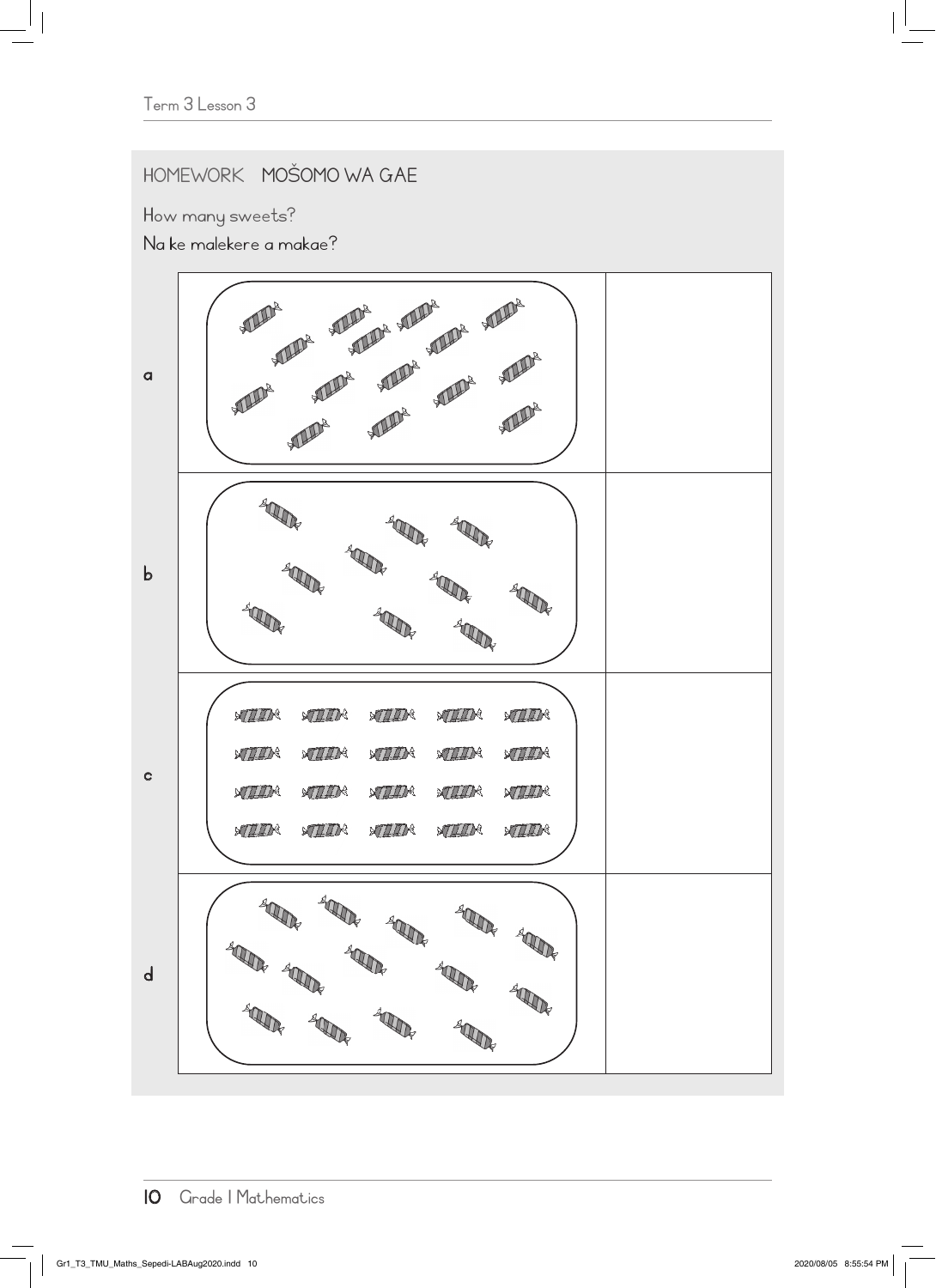### Term 3 Lesson 4 Kotara ya 3 Thuto ya 4

Numbers 0 to 20 Dipalo tša 0 go fihla go 20



#### CLASSWORK MOŠOMO WA KA PHAPOŠING

Use the number line to show more than or less than the circled number.

Šomiša mothalopalo go laetša go feta goba tlase ga palo yeo e rareditšwego.

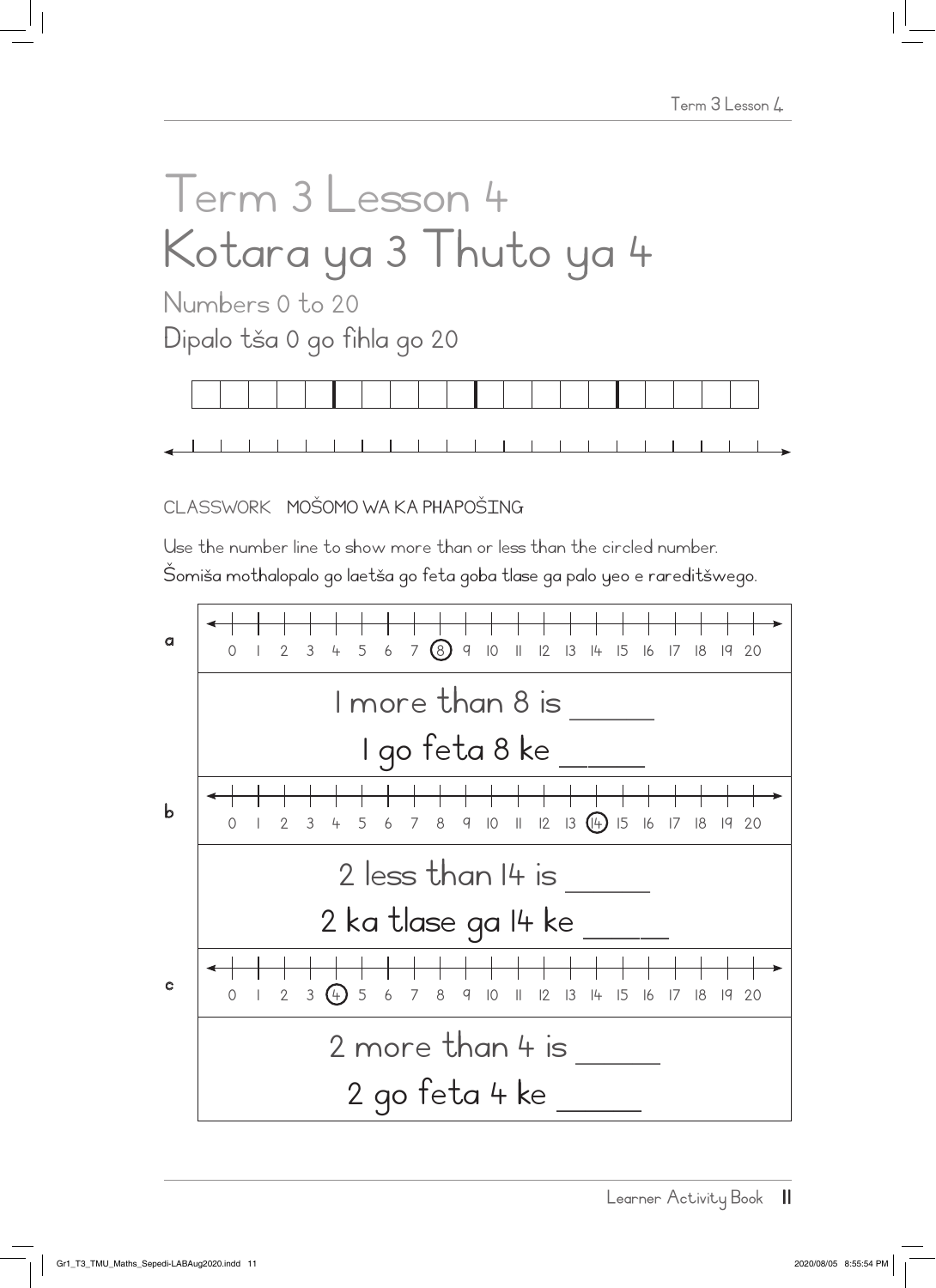

#### 12 Grade 1 Mathematics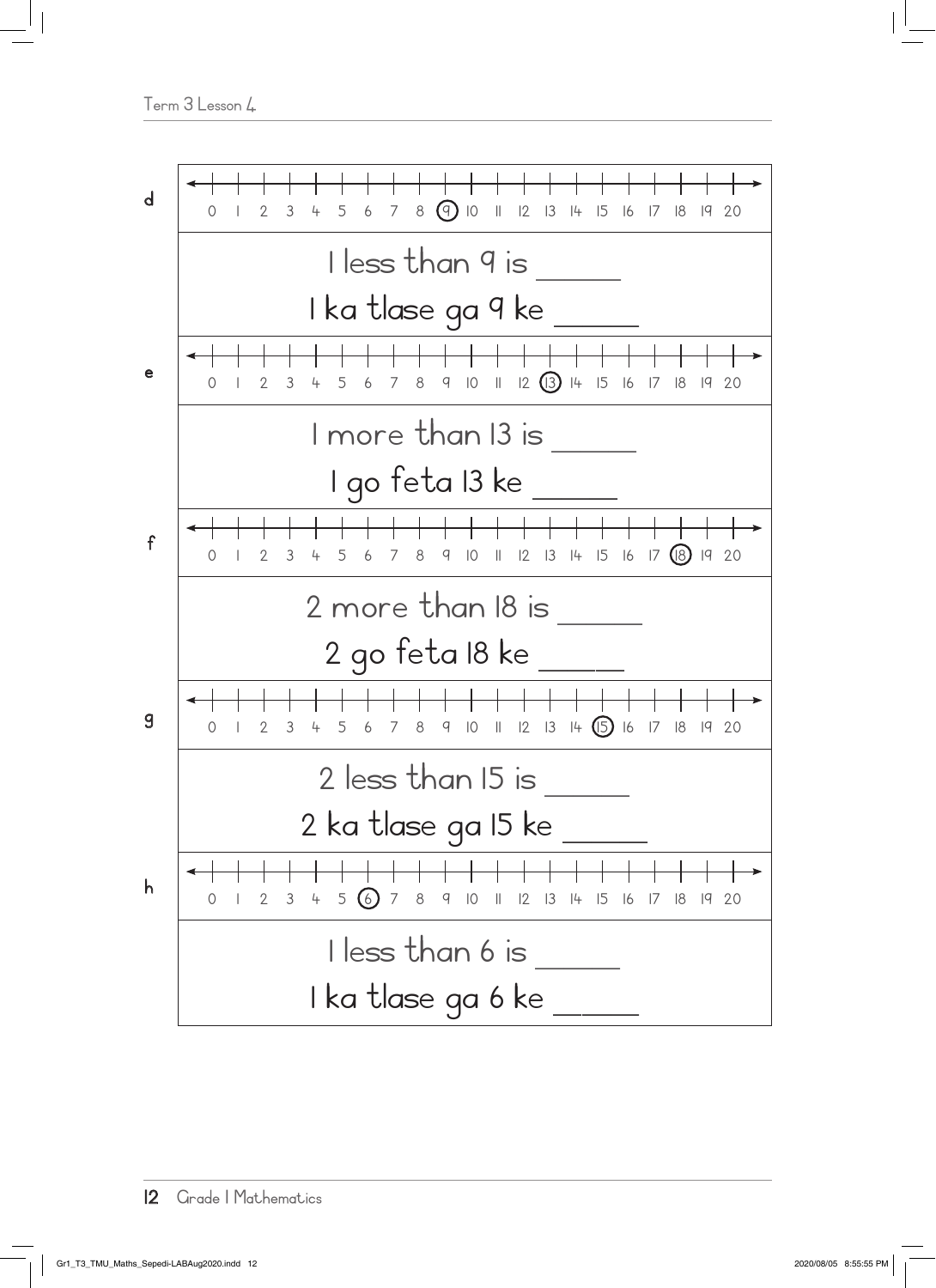#### HOMEWORK MOŠOMO WA GAE

Use the number line to show more than or less than the circled number. Šomiša mothalopalo go laetša go feta goba tlase ga palo yeo e rareditšwego.

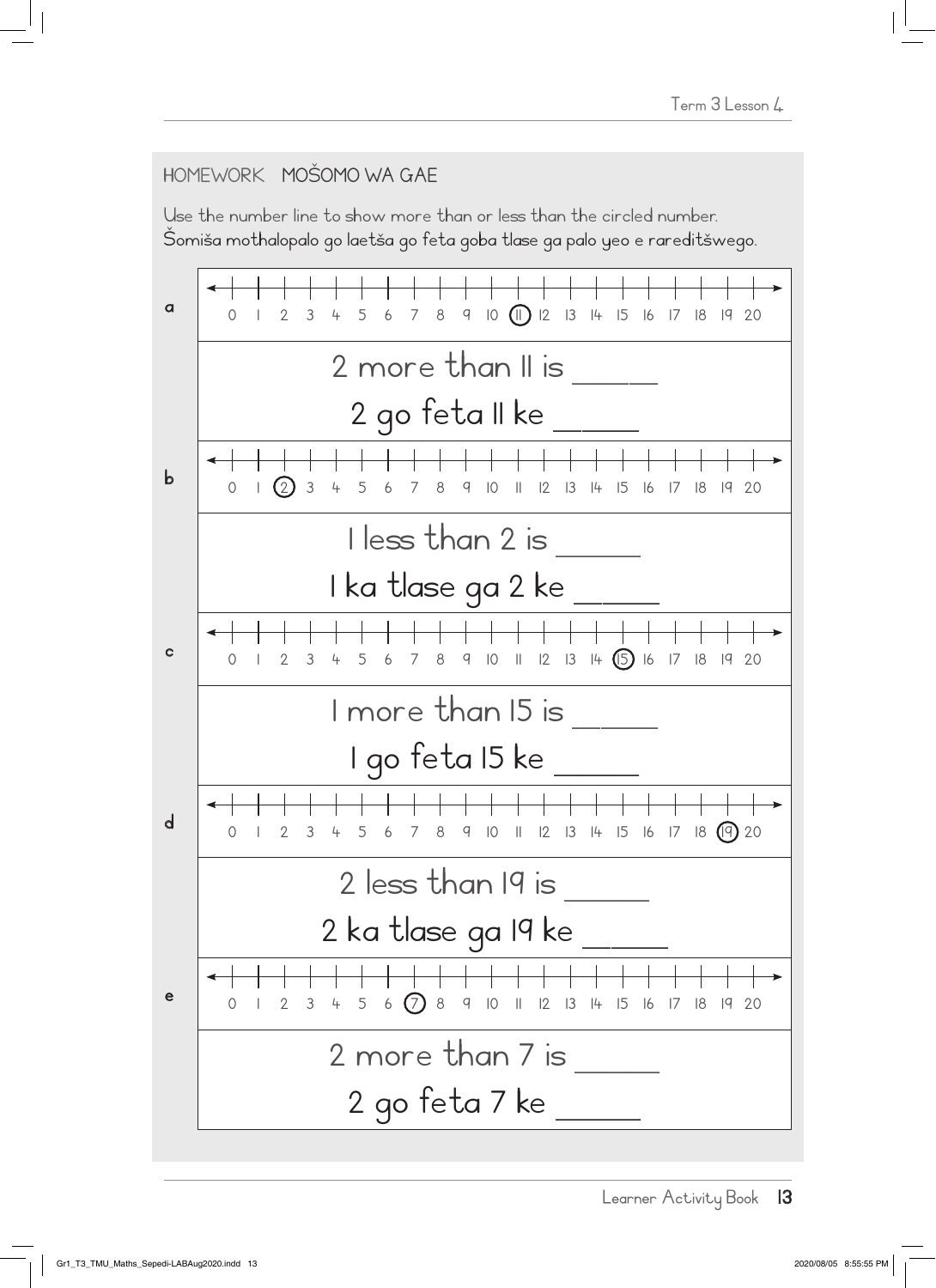### Term 3 Lesson 5 Kotara ya 3 Thuto ya 5

Consolidation Teefatšo

1 Draw dots in the ten frame to show the number.

Thala marontho ka gare ga foreimi ya lesome go laetša palo.



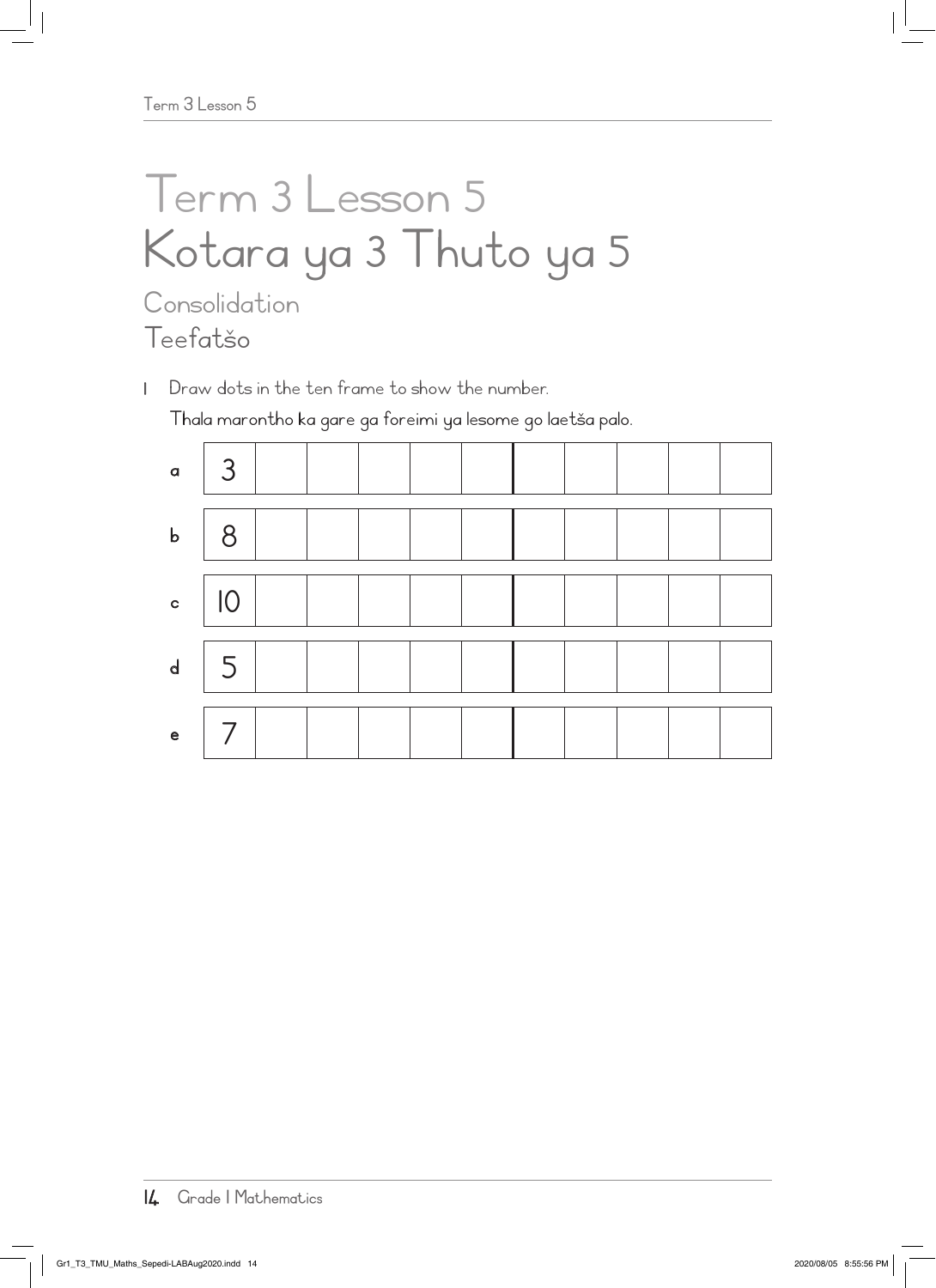2 Shade the ten frames to show the numbers.

Khalara diforeimi tša lesome go laetša dipalo.



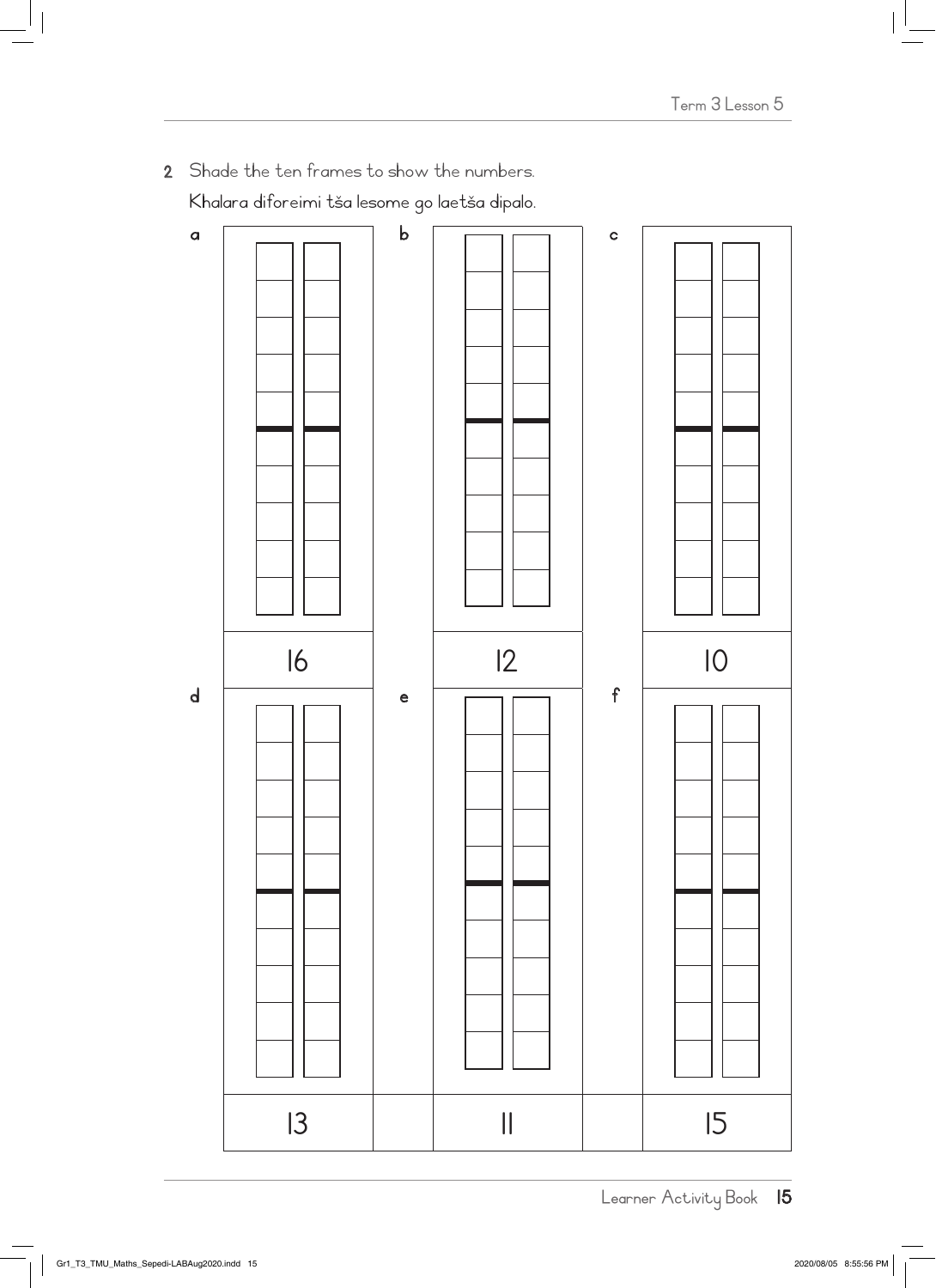Term 3 Lesson 5

3 How many shapes?

Na ke dibopego tše kae?

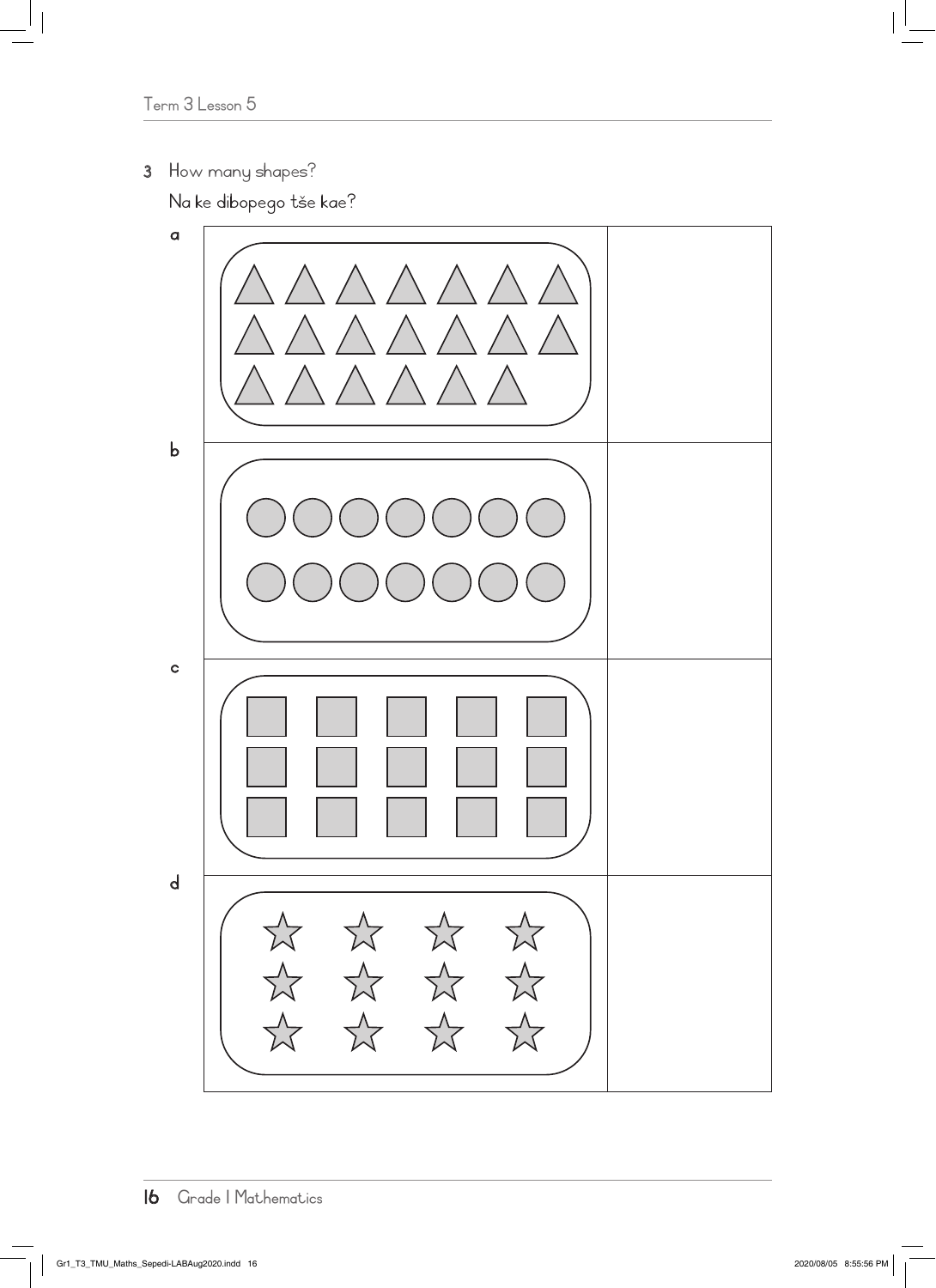

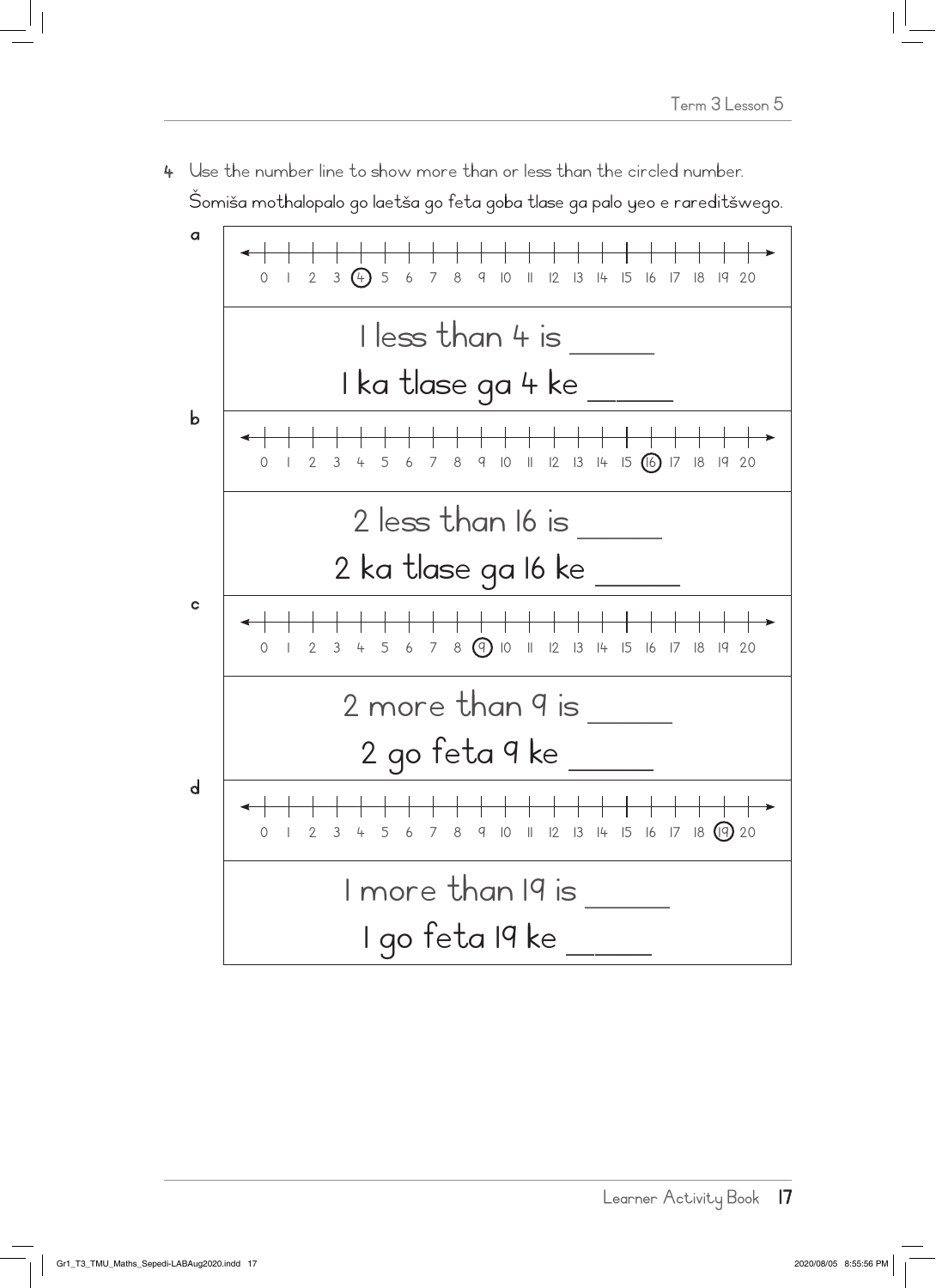

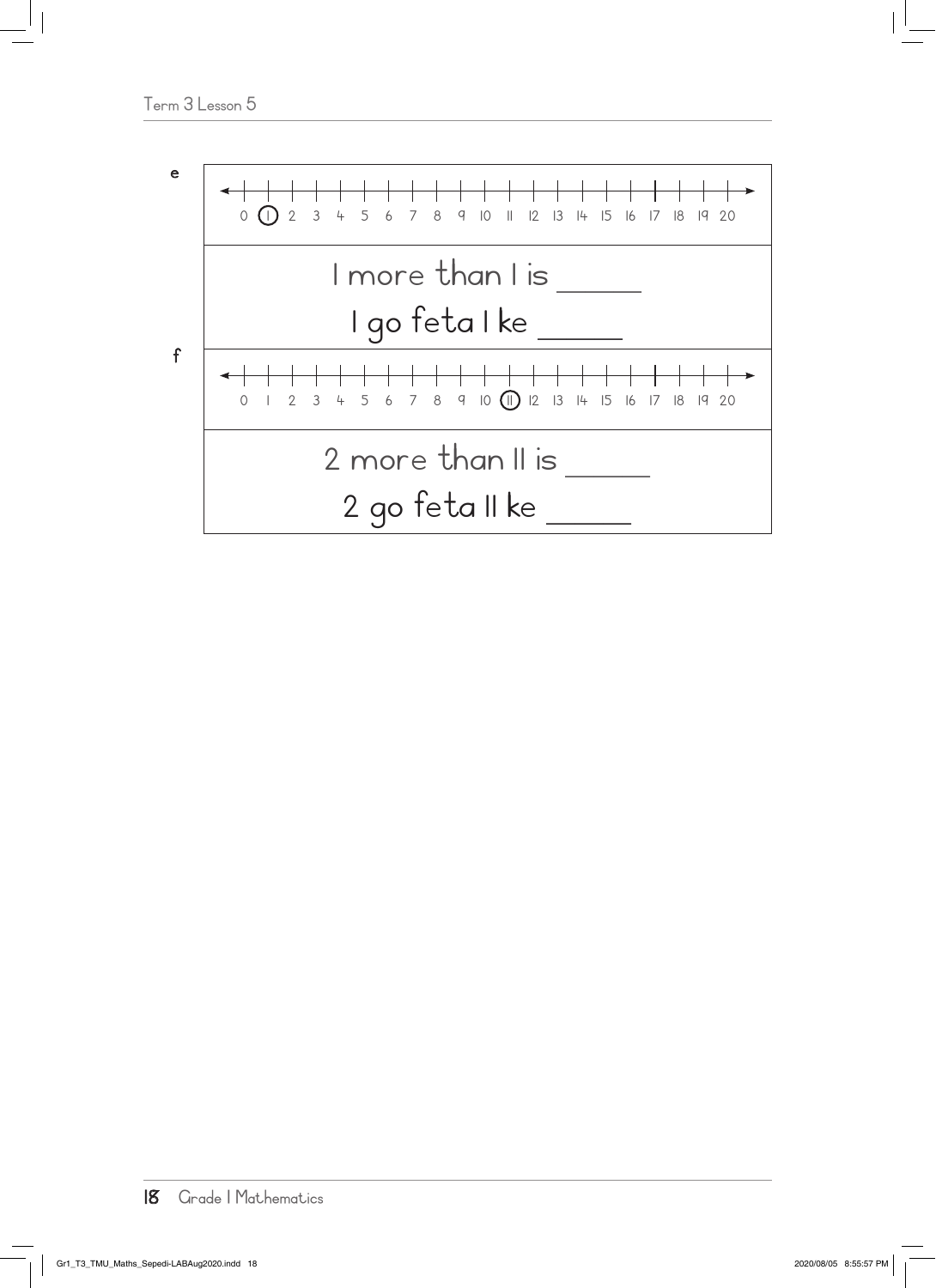### Term 3 Lesson 6 Kotara ya 3 Thuto ya 6

Compare and order numbers 0 to 20 Go bapetša le go latelanya dipalo tša 0 go fihla go 20

CLASSWORK MOŠOMO WA KA PHAPOŠING

1 Fill in the missing numbers:

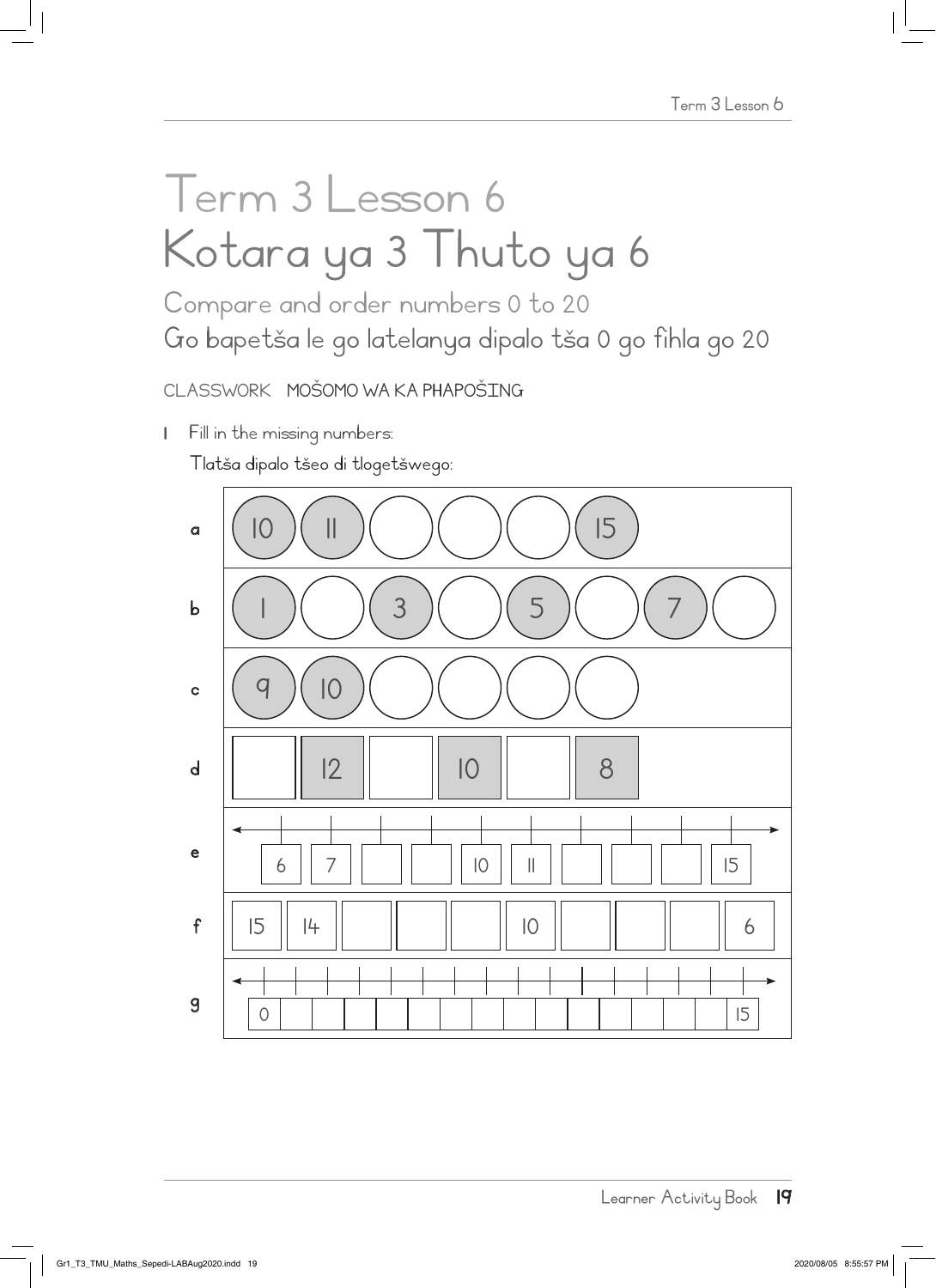2 Circle the bigger number.

Thala sediko go palo ye kgolo kudu.

| 15 | IЗ            |
|----|---------------|
| 8  | q             |
| 20 | $\mathcal{V}$ |

3 Circle the smaller number.

Thala sediko go palo ye nnyane kudu.

| $\bigcup$ |    |
|-----------|----|
| 19        | q  |
| 16        | 15 |

#### HOMEWORK MOŠOMO WA GAE

1 Circle the bigger number.

Thala sediko go palo ye kgolo kudu.

| 6  |               |
|----|---------------|
|    | 10            |
| 14 | $\mathcal{V}$ |

2 Circle the smaller number.

Thala sediko go palo ye nnyane kudu.

| 15 | 5   |
|----|-----|
| 18 | 19  |
| 20 | 1() |

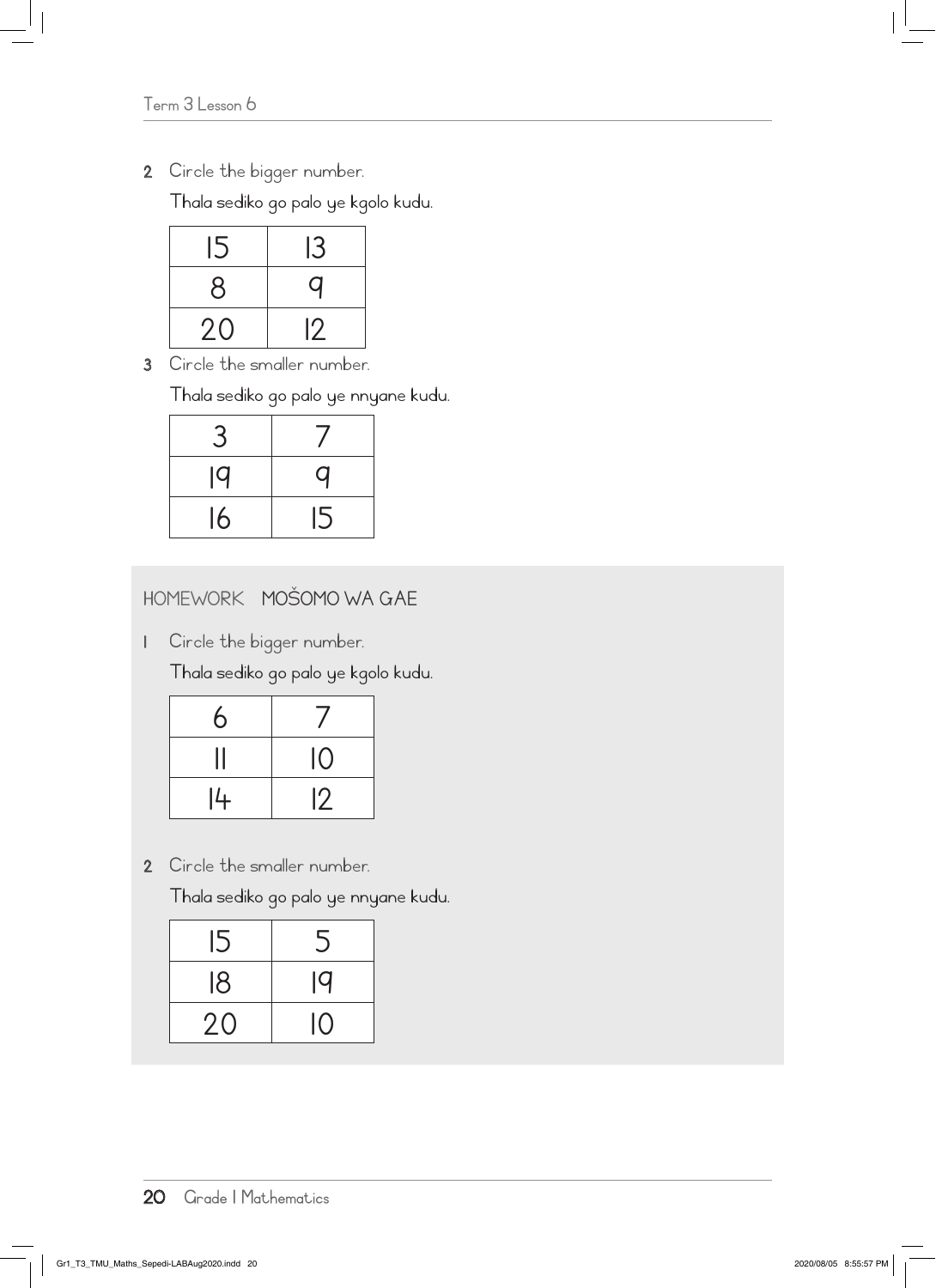### Term 3 Lesson 7 Kotara ya 3 Thuto ya 7

Assessment Kelo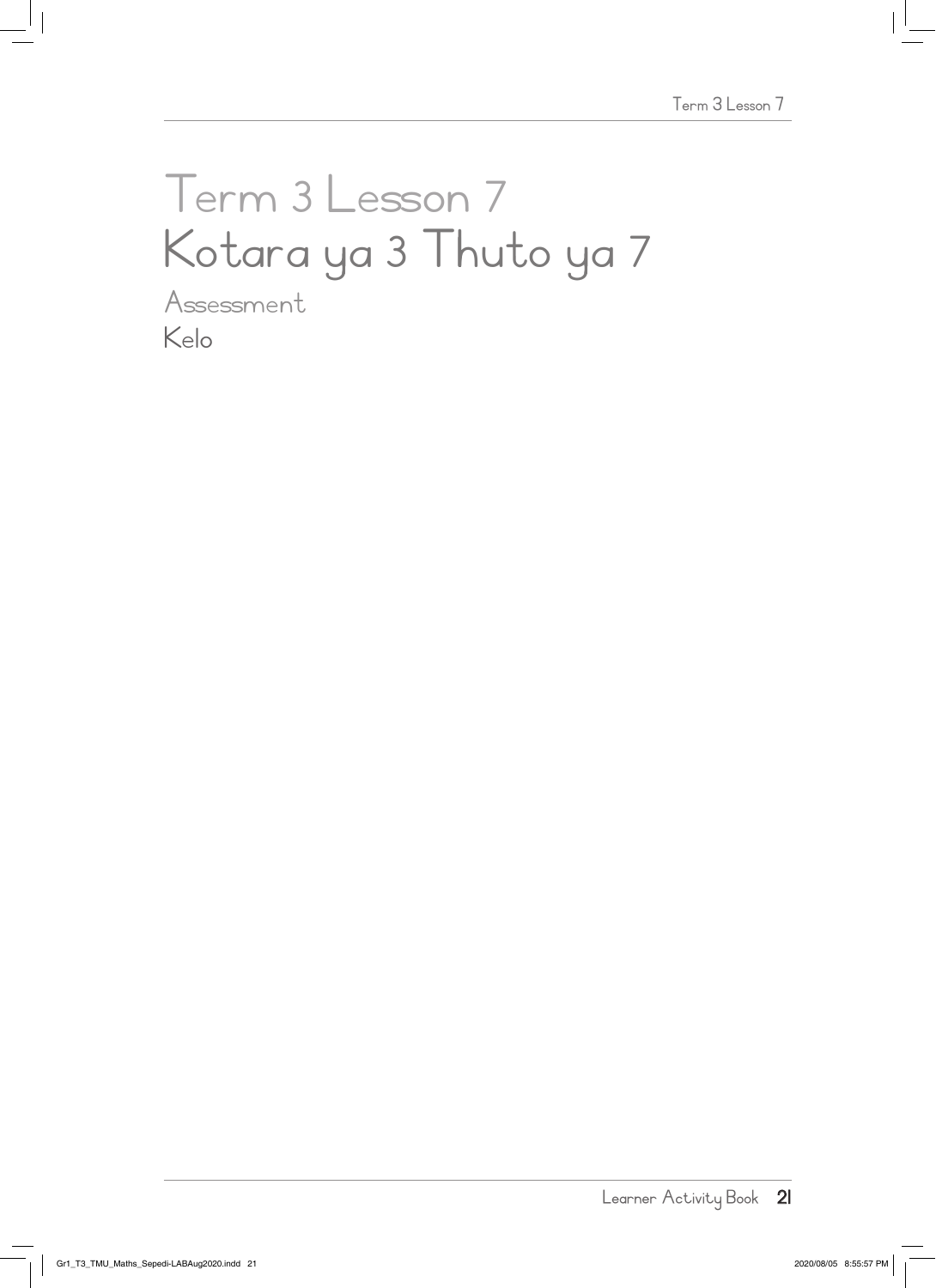### Term 3 Lesson 8 Kotara ya 3 Thuto ya 8 Addition and subtraction up to 20 Go hlakantšha le go ntšha go fihla go 20

CLASSWORK MOŠOMO WA KA PHAPOŠING

1 Fill in the missing numbers.



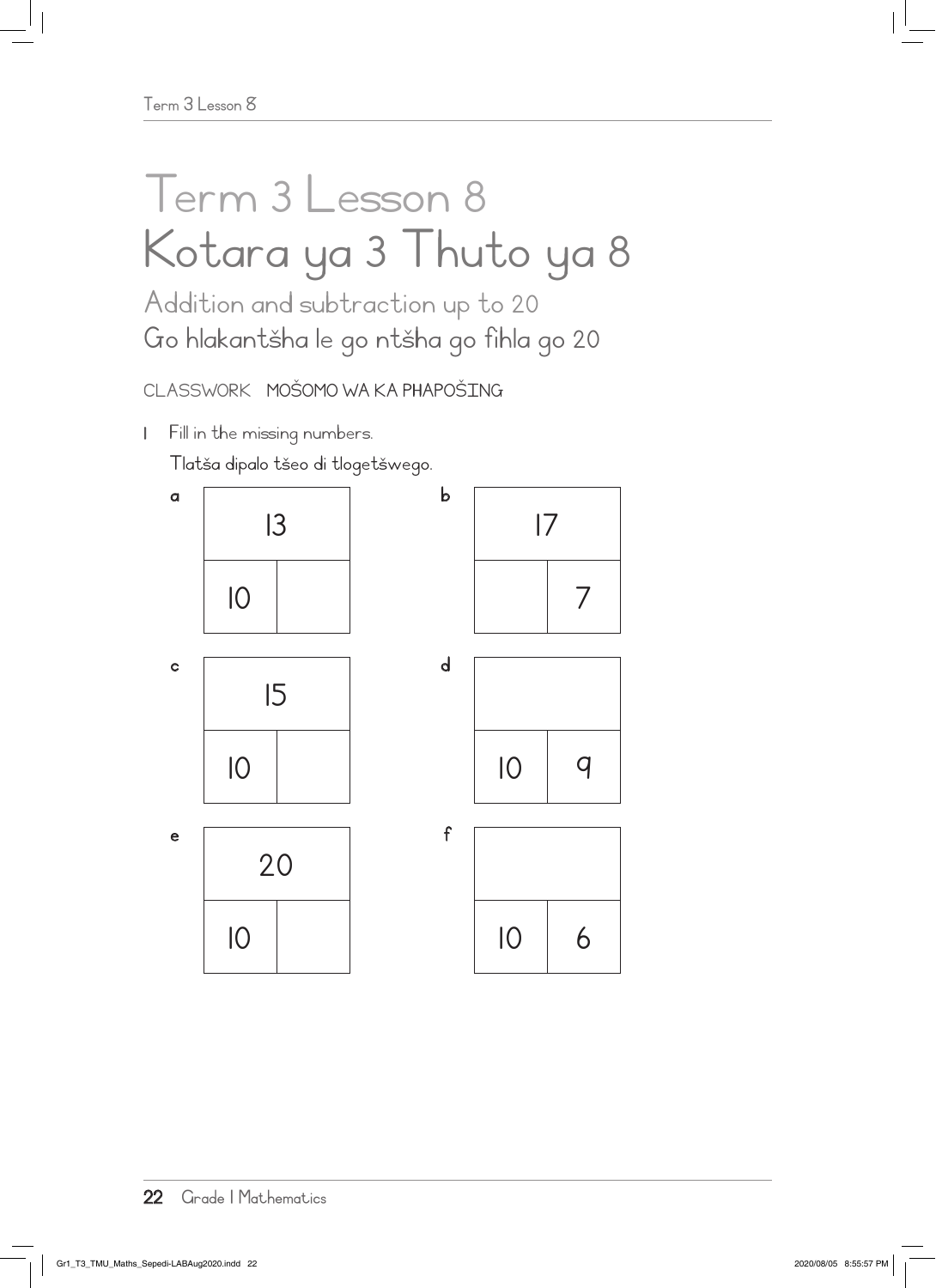2 Fill in the missing numbers.

Tlatša dipalo tšeo di tlogetšwego.

| $\mathsf{a}$ | 10              | $\pm$ |                      |   | 15             |
|--------------|-----------------|-------|----------------------|---|----------------|
| $\mathsf b$  | 7               |       |                      | ═ | 7              |
| $\mathbf C$  |                 | $\pm$ | $\bigcirc$           |   | 0              |
| $\mathsf{d}$ | 3               |       | 3                    |   |                |
| $\epsilon$   | 19              |       |                      |   | $\overline{q}$ |
| $\mathbf f$  | $\overline{10}$ | $\pm$ | $\frac{1}{\sqrt{2}}$ |   |                |

#### HOMEWORK MOŠOMO WA GAE

Fill in the missing numbers.

| $\mathsf{a}$ | 12 |       | $\overline{2}$ |    |
|--------------|----|-------|----------------|----|
| $\mathsf b$  |    | $\pm$ | q              | 19 |
| $\mathbf{C}$ | 7  |       |                | 7  |
| $\mathsf{d}$ | 10 | $\pm$ | 5              |    |
| $\epsilon$   | 18 |       |                | 0  |

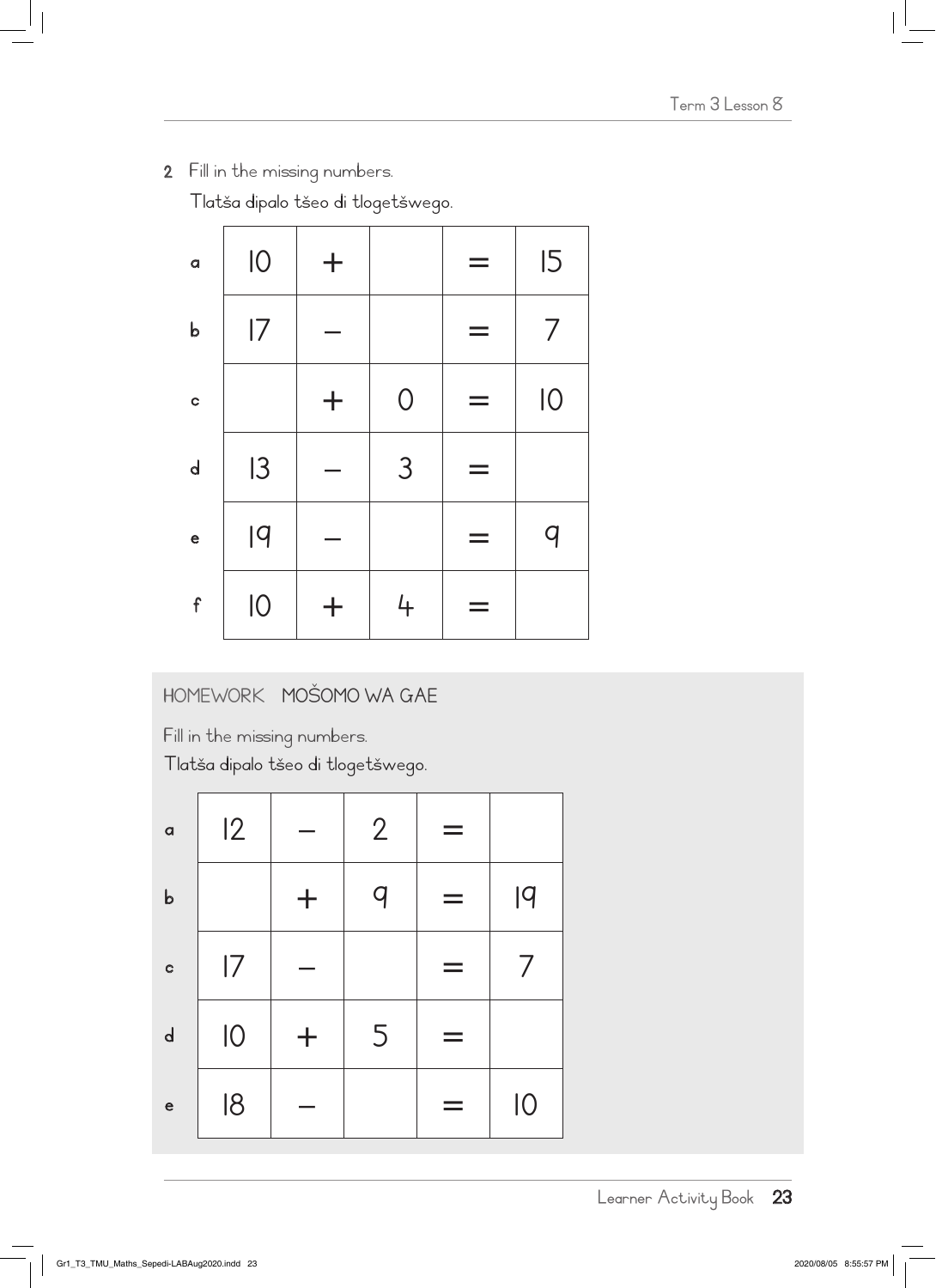## Term 3 Lesson 9 Kotara ya 3 Thuto ya 9

More addition and subtraction up to 20 Go hlakantšha le go ntšha gape go fihla go 20

CLASSWORK MOŠOMO WA KA PHAPOŠING

1 Fill in the missing numbers.



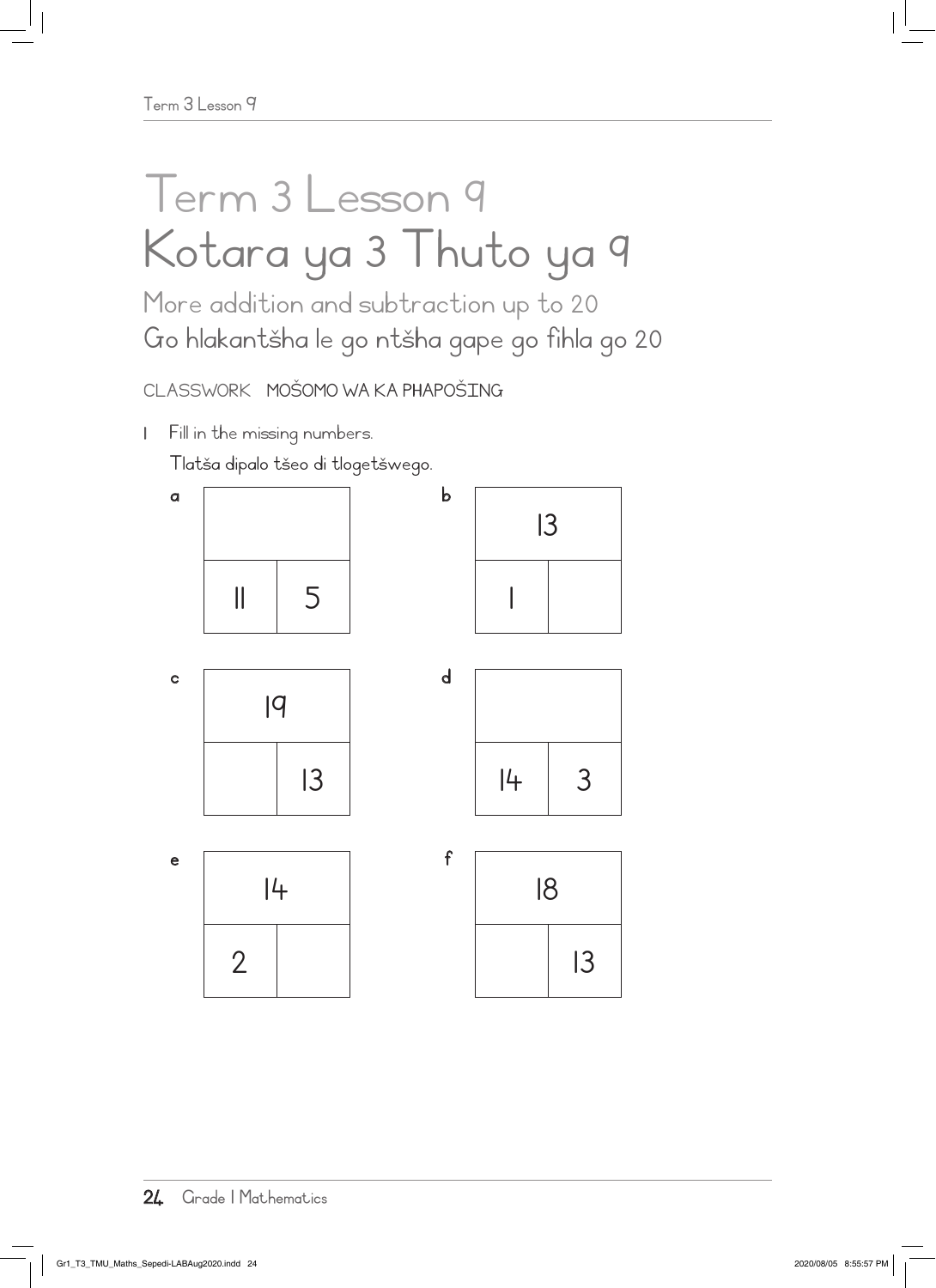2 Fill in the missing numbers.

Tlatša dipalo tšeo di tlogetšwego.

| $\mathsf{a}$ | 5                                                                     | $\pm$ | 2              |     |  |
|--------------|-----------------------------------------------------------------------|-------|----------------|-----|--|
| $\mathbf b$  | 19                                                                    |       | 5              |     |  |
| $\mathbf C$  | $\begin{array}{c} \hline \rule{0pt}{2ex} \rule{0pt}{2ex} \end{array}$ | $\pm$ | $\ddot{+}$     |     |  |
| $\mathsf{d}$ | 16                                                                    |       | $\mathfrak{Z}$ | ═   |  |
| $\epsilon$   | 18                                                                    |       | $\overline{4}$ | $=$ |  |
| $\mathbf f$  | 7                                                                     | $\pm$ |                |     |  |

#### HOMEWORK MOŠOMO WA GAE

Fill in the missing numbers.



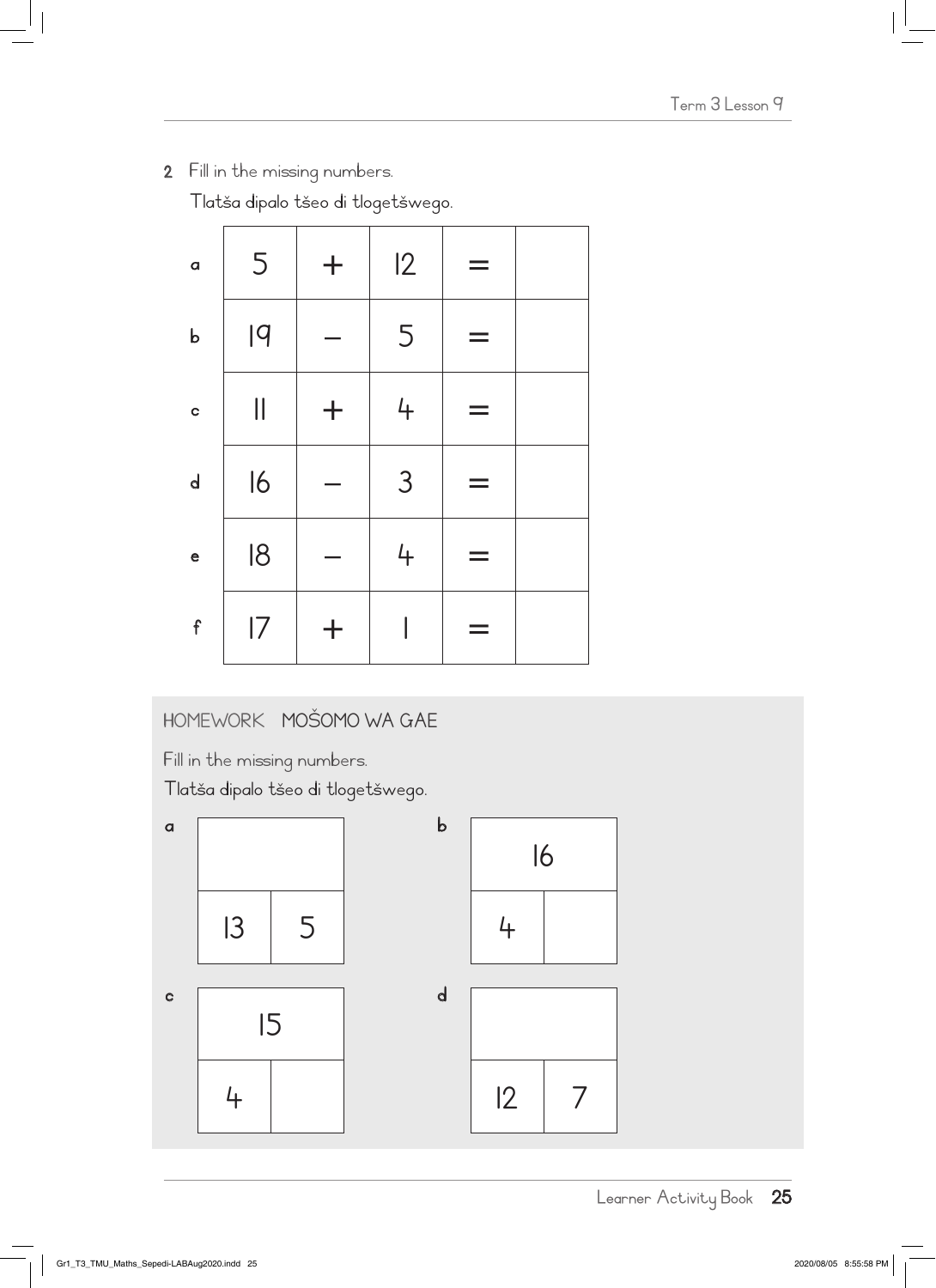### Term 3 Lesson 10 Kotara ya 3 Thuto ya 10

Consolidation Teefatšo

1 Fill in the missing numbers.



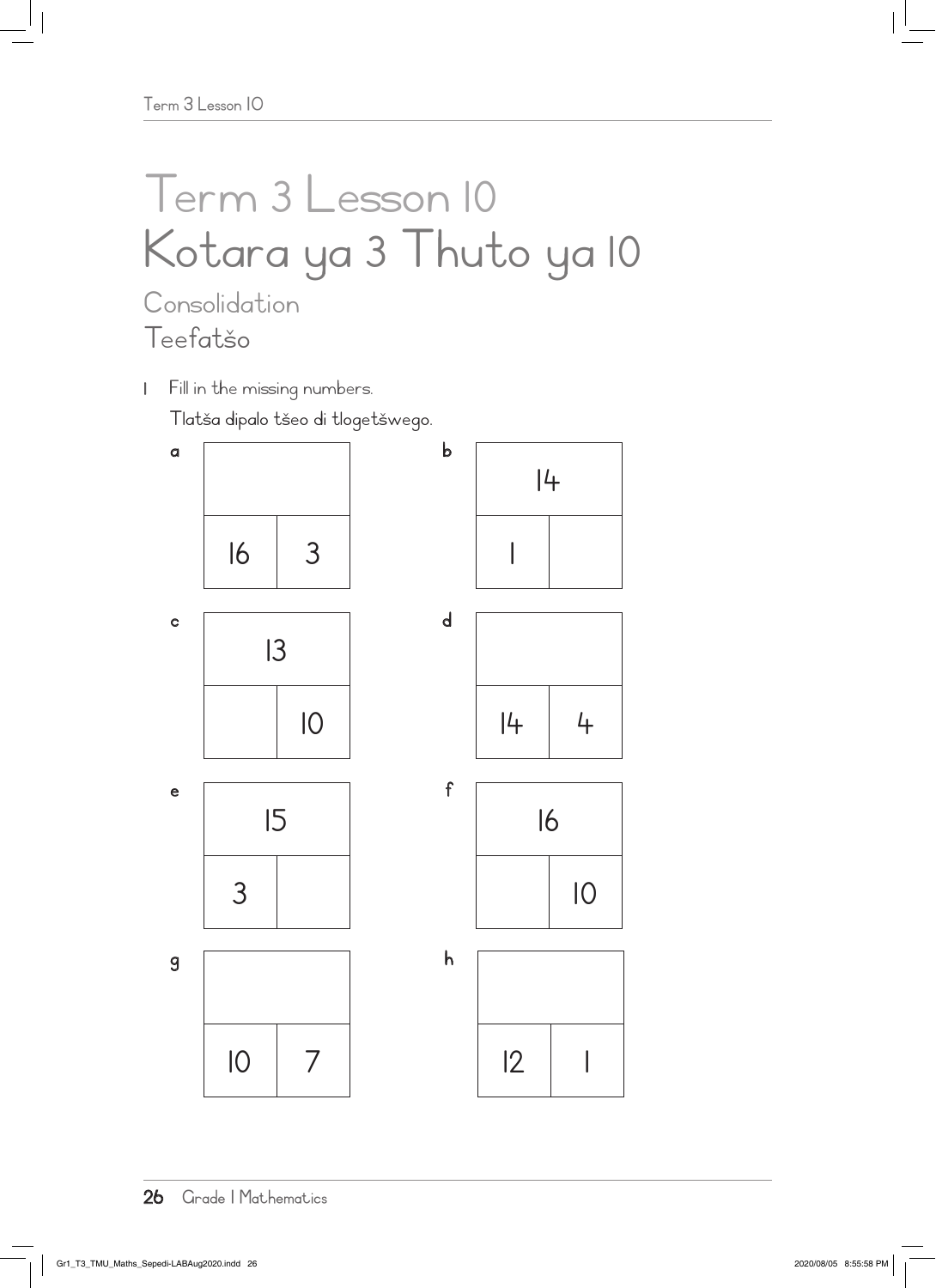

2 Fill in the missing numbers.

|                 | $\pm$ | $ 0\rangle$ | 15              |
|-----------------|-------|-------------|-----------------|
| 7               |       | 5           |                 |
| 2               | $\pm$ | $\ddot{+}$  |                 |
| 18              |       | 3           |                 |
| 2               |       |             | $\overline{10}$ |
|                 | $\pm$ | 8           | 18              |
| 16              |       | 3           |                 |
| $\overline{10}$ | $\pm$ | $\bm{q}$    |                 |
|                 |       |             |                 |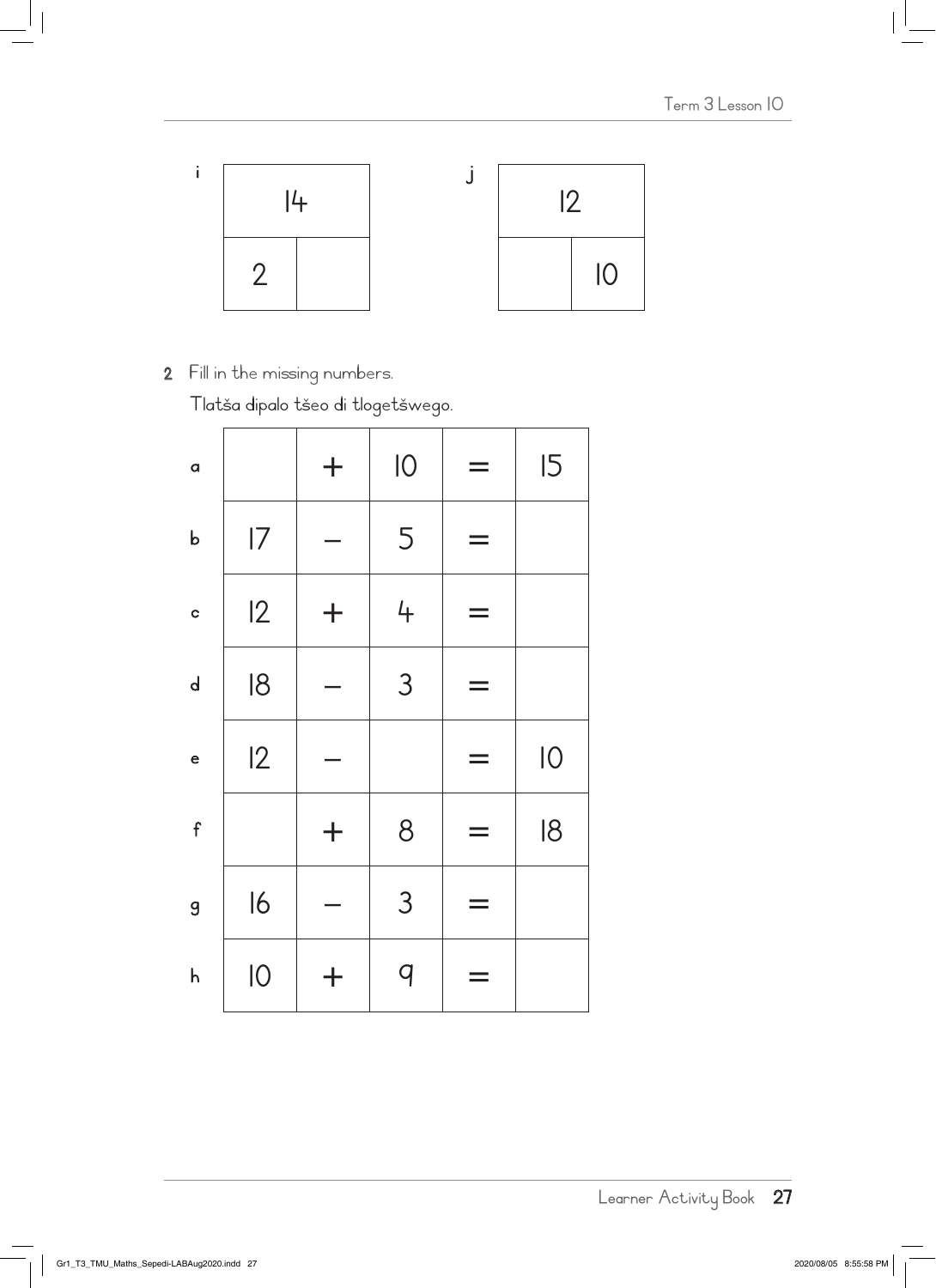### Term 3 Lesson II Kotara ya 3 Thuto ya 11

Addition word problems Mararantšu a go hlakantšha

CLASSWORK MOŠOMO WA KA PHAPOŠING

Nosisi has 13 green marbles and 4 blue marbles. How many marbles does she have? Nosisi o na le dimabole tše 13 tše ditalamorogo le tše 4 tše ditalaleratadima. Na o na le dimabole tše kae?

#### HOMEWORK MOŠOMO WA GAE

Use the ten frames to solve the number sentences. Šomiša diforeimi tša lesome go rarolla mafokopalo.



28 Grade | Mathematics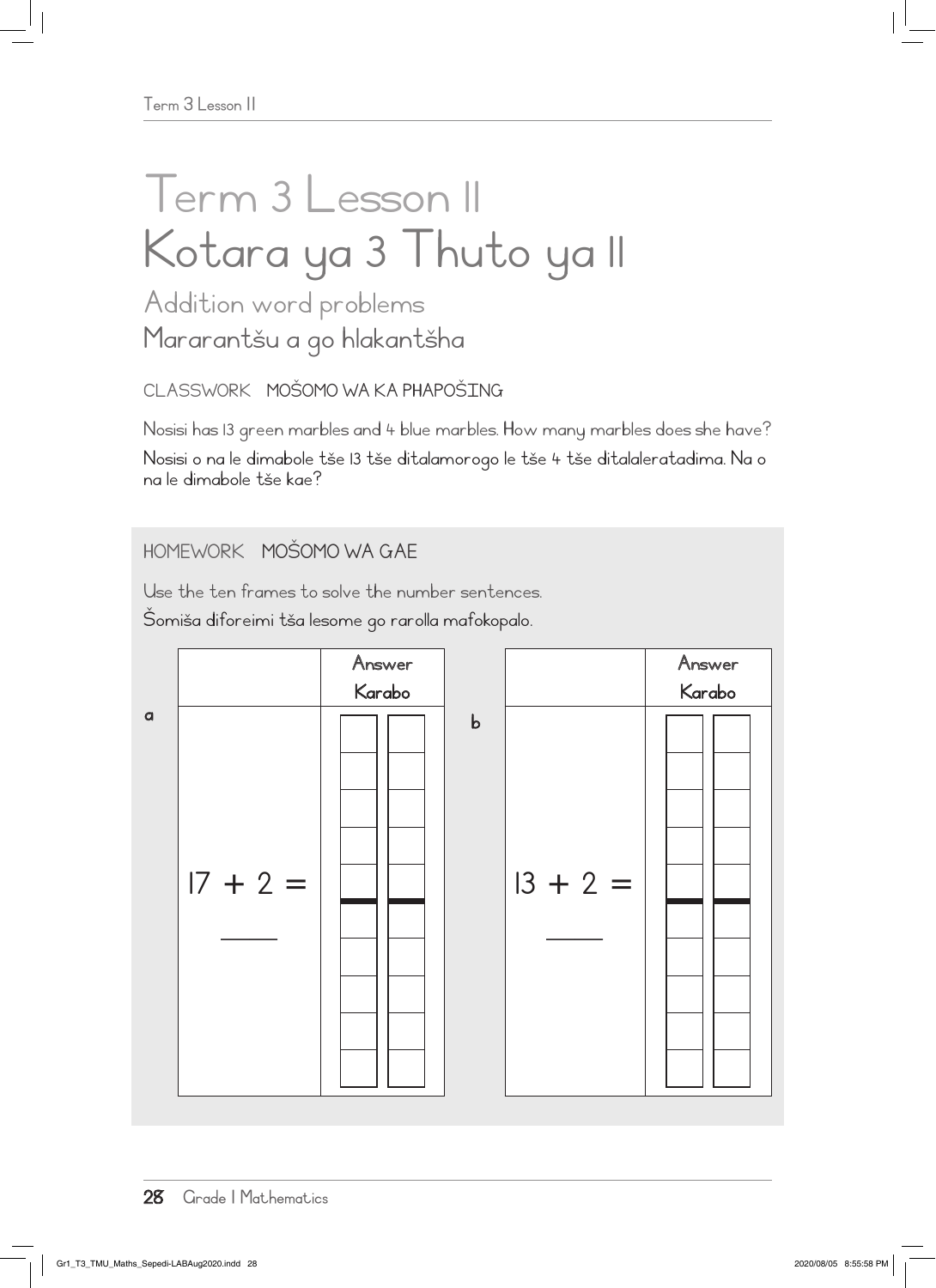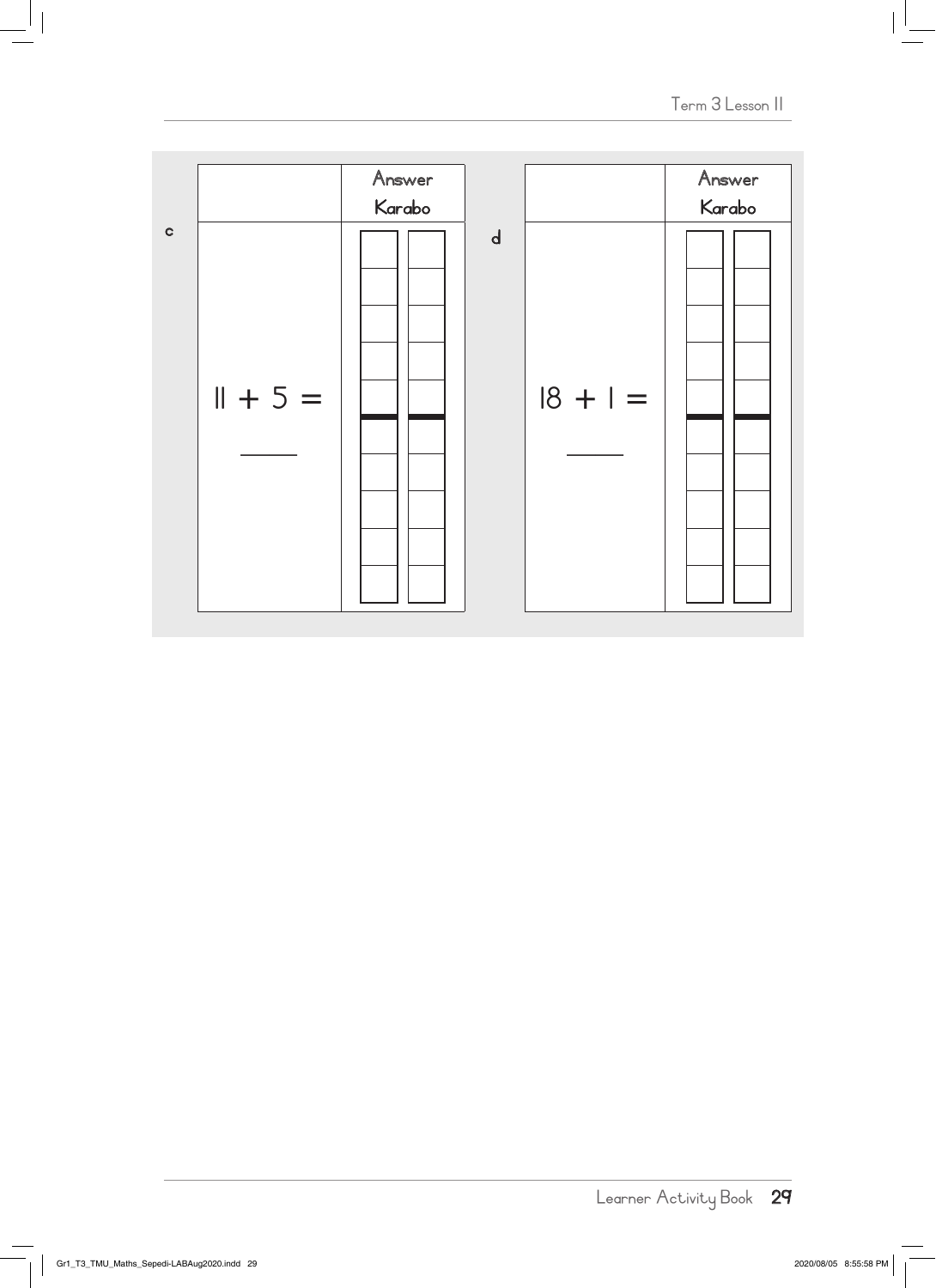### Term 3 Lesson 12 Kotara ya 3 Thuto ya 12

Subtraction word problems Mararantšu a go ntšha

CLASSWORK MOŠOMO WA KA PHAPOŠING

There are 17 birds on the branch. 5 of them fly away. How many birds are left? Go na le dinonyana tše 17 godimo ga lekala. Tše 5 tša tšona di a fofa. Na go šetše dinonyana tše kae?

#### HOMEWORK MOŠOMO WA GAE

Use the ten frames to solve the number sentences. Šomiša diforeimi tša lesome go rarolla mafokopalo.



30 Grade 1 Mathematics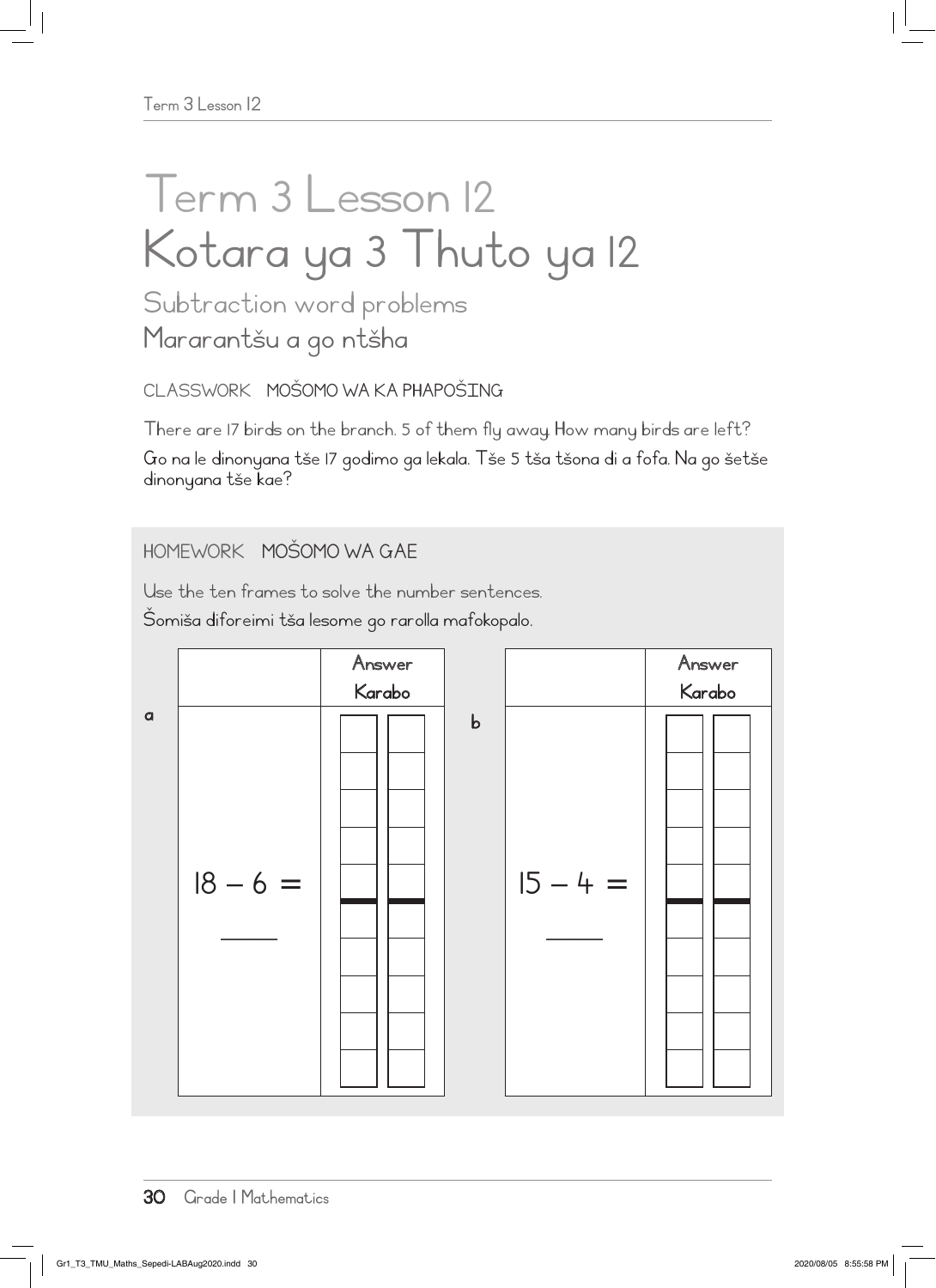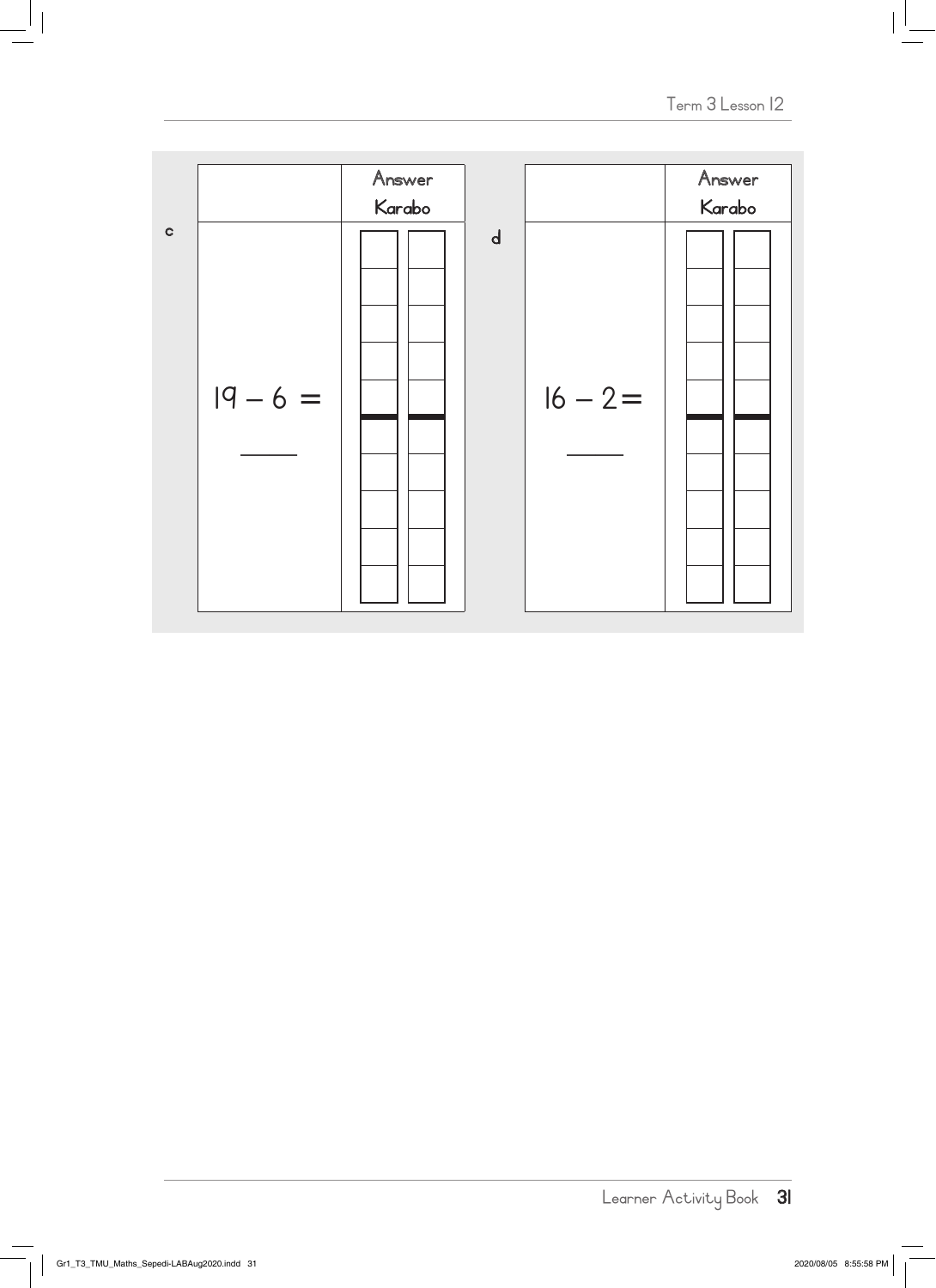## Term 3 Lesson 13 Kotara ya 3 Thuto ya 13

Assessment Kelo

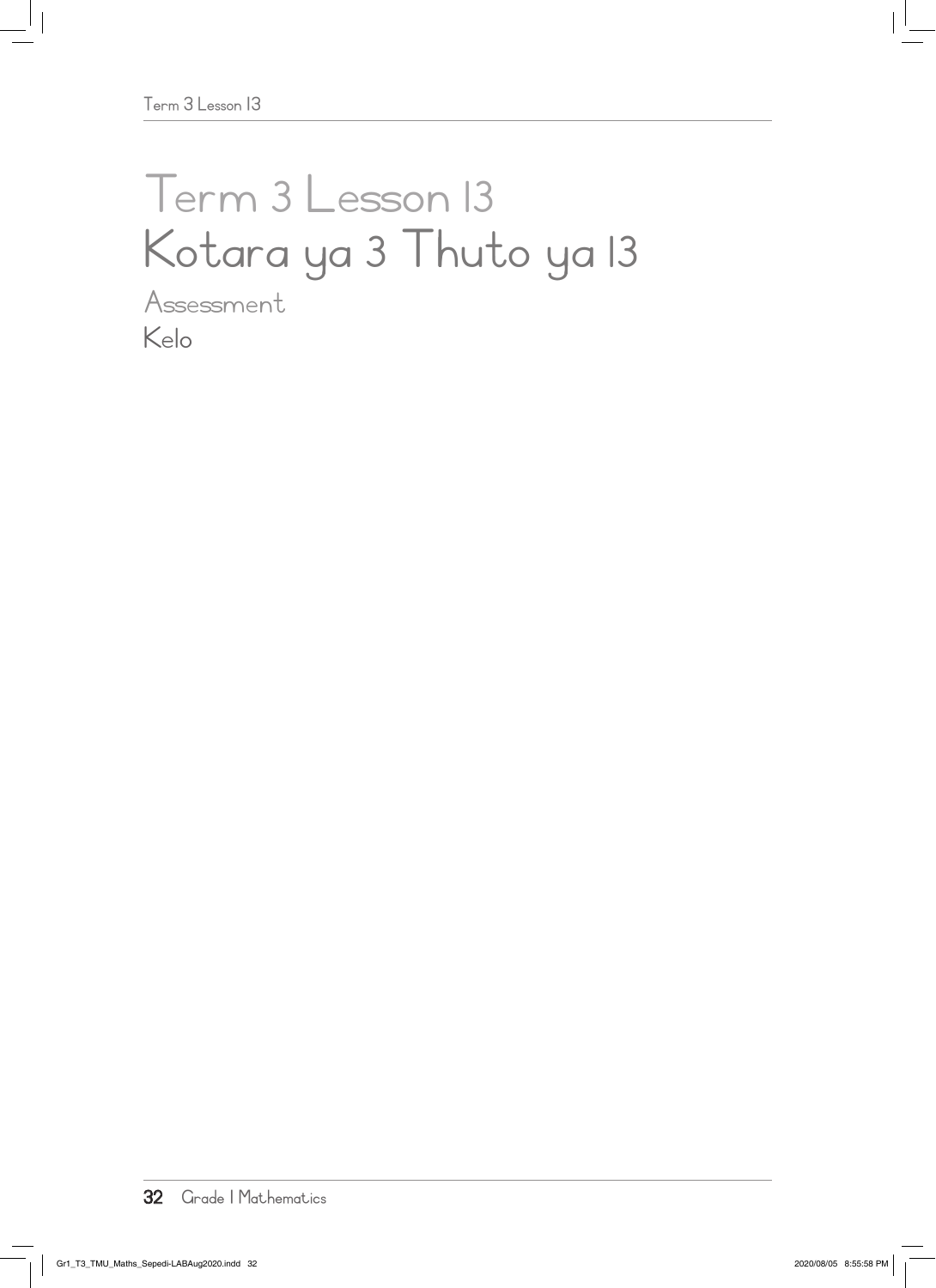## Term 3 Lesson 14 Kotara ya 3 Thuto ya 14

Addition and subtraction of 3 numbers Go hlakantšha le go ntšha dipalo tše 3

CLASSWORK MOŠOMO WA KA PHAPOŠING

Add and subtract using a ten frame and bottle tops.

Hlakantšha o be o ntšhe o šomiša foreimi ya lesome le dikhurumelo tša mapotlelo.

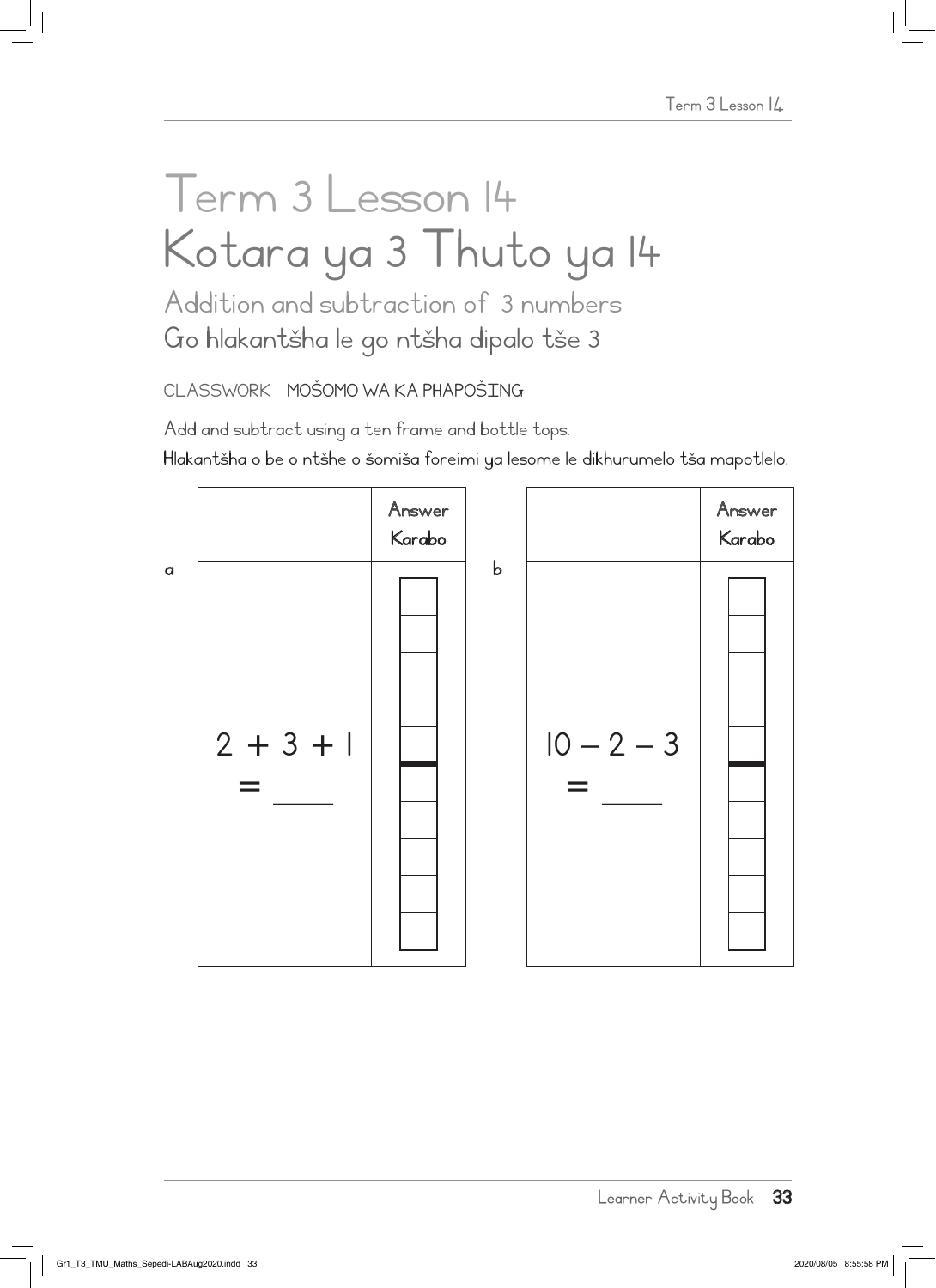$\Box$ 



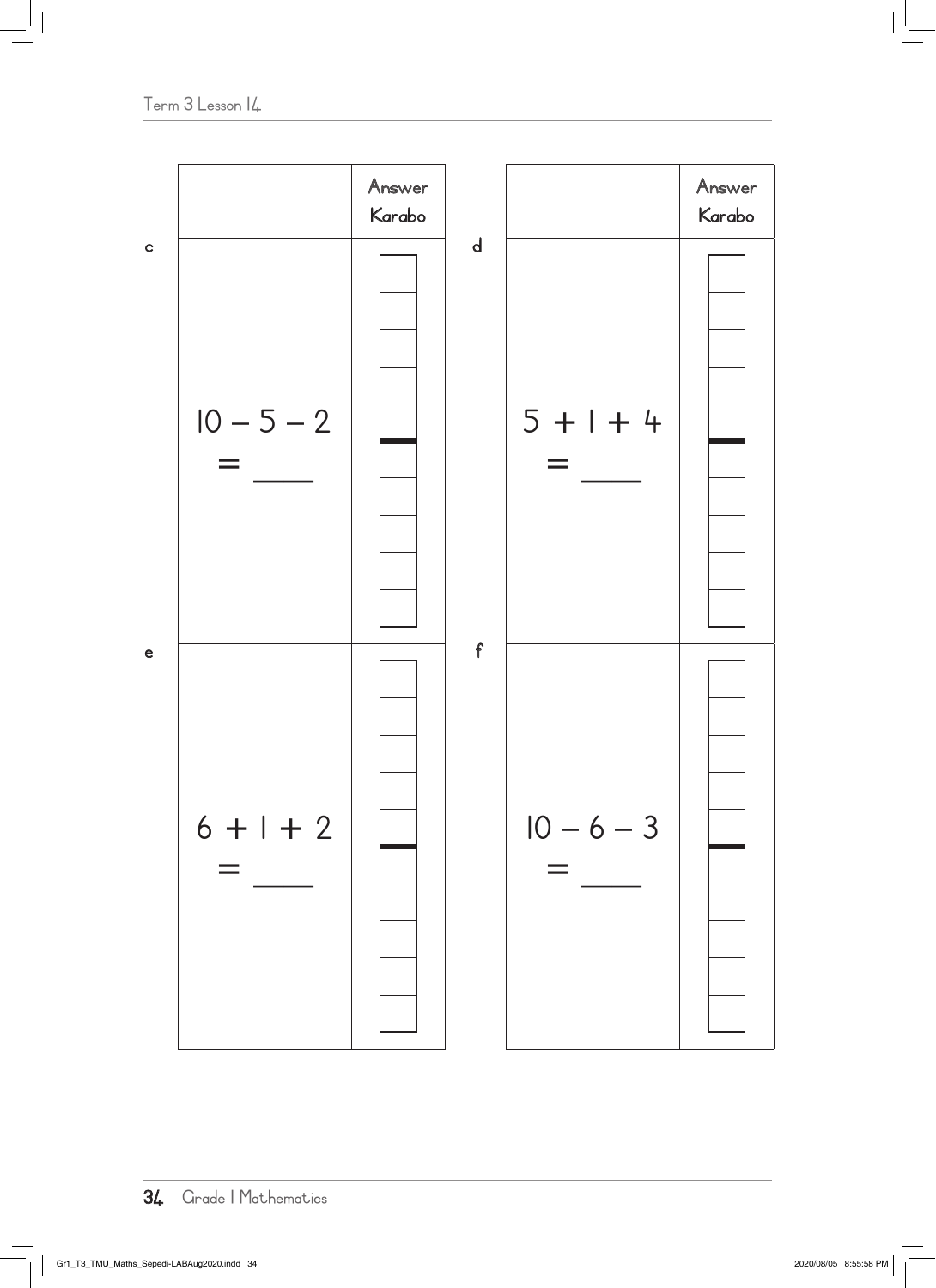

 $\Box$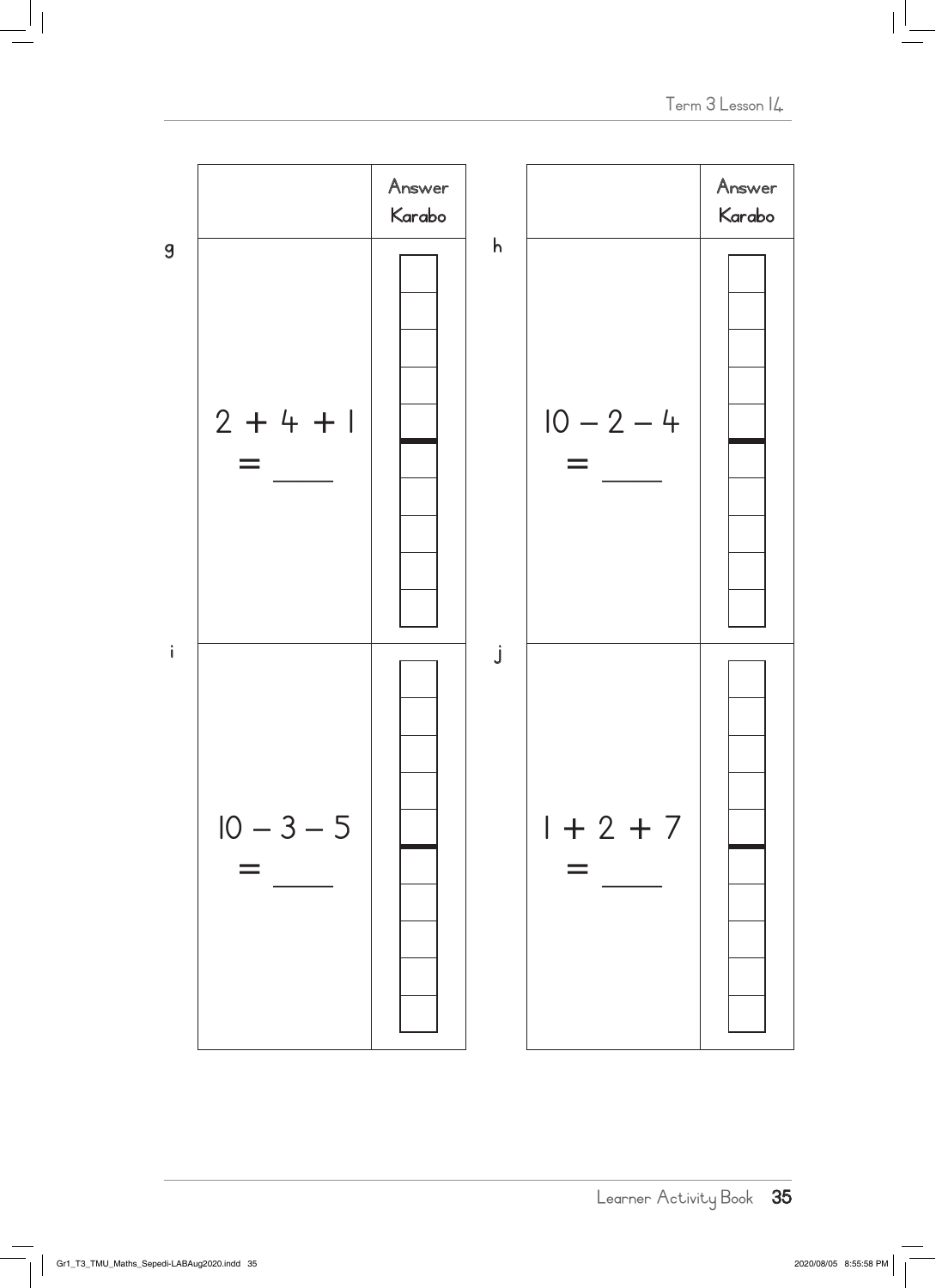#### HOMEWORK MOŠOMO WA GAE

Add and subtract using a ten frame and bottle tops.

Hlakantšha o be o ntšhe o šomiša foreimi ya lesome le dikhurumelo tša mapotlelo.



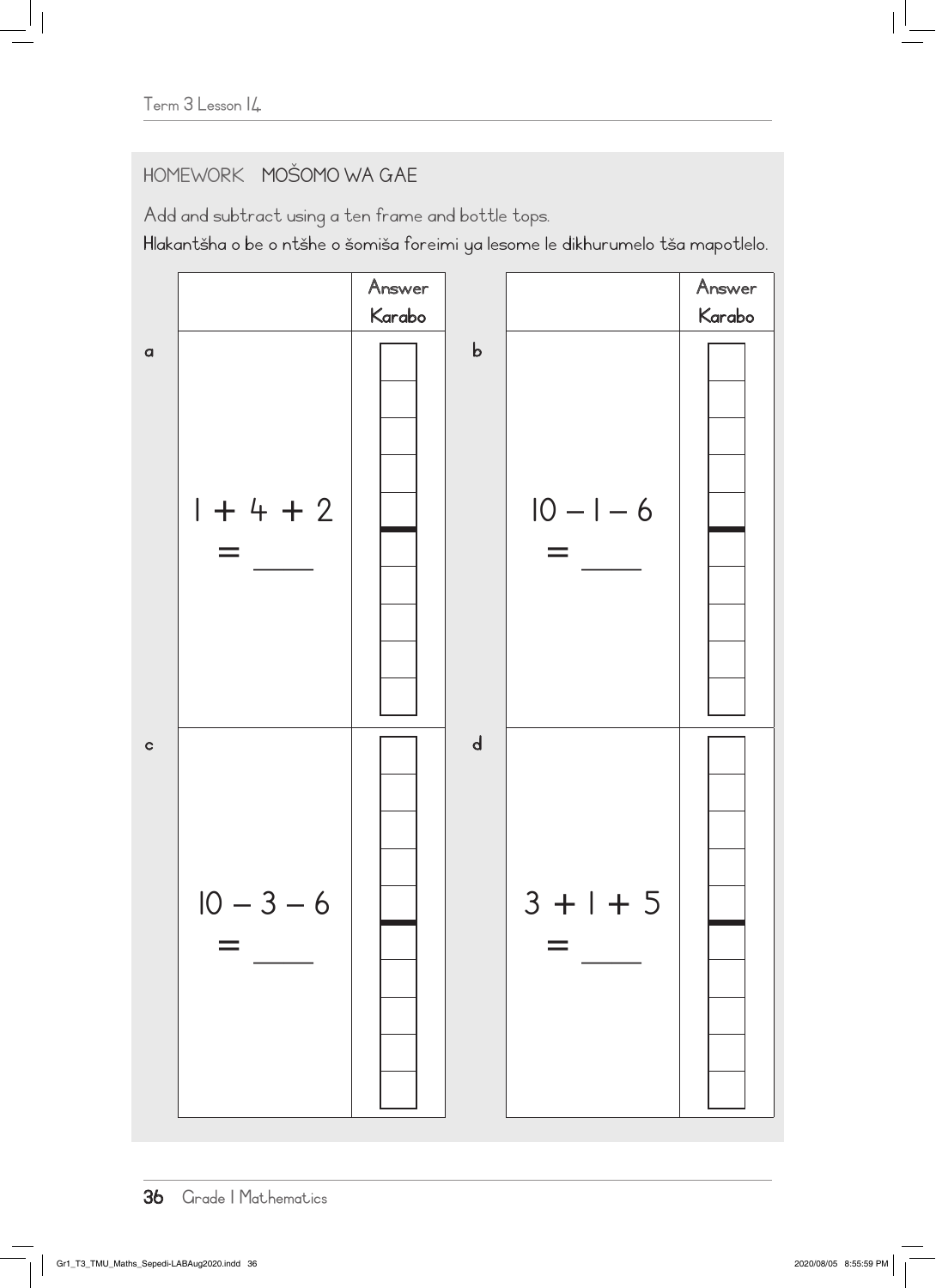## Term 3 Lesson 15 Kotara ya 3 Thuto ya 15

#### Consolidation

Teefatšo

Calculate using ten frames and bottle tops.

Balela o šomiša diforeimi tša lesome le dikhurumelo tša mapotlelo.

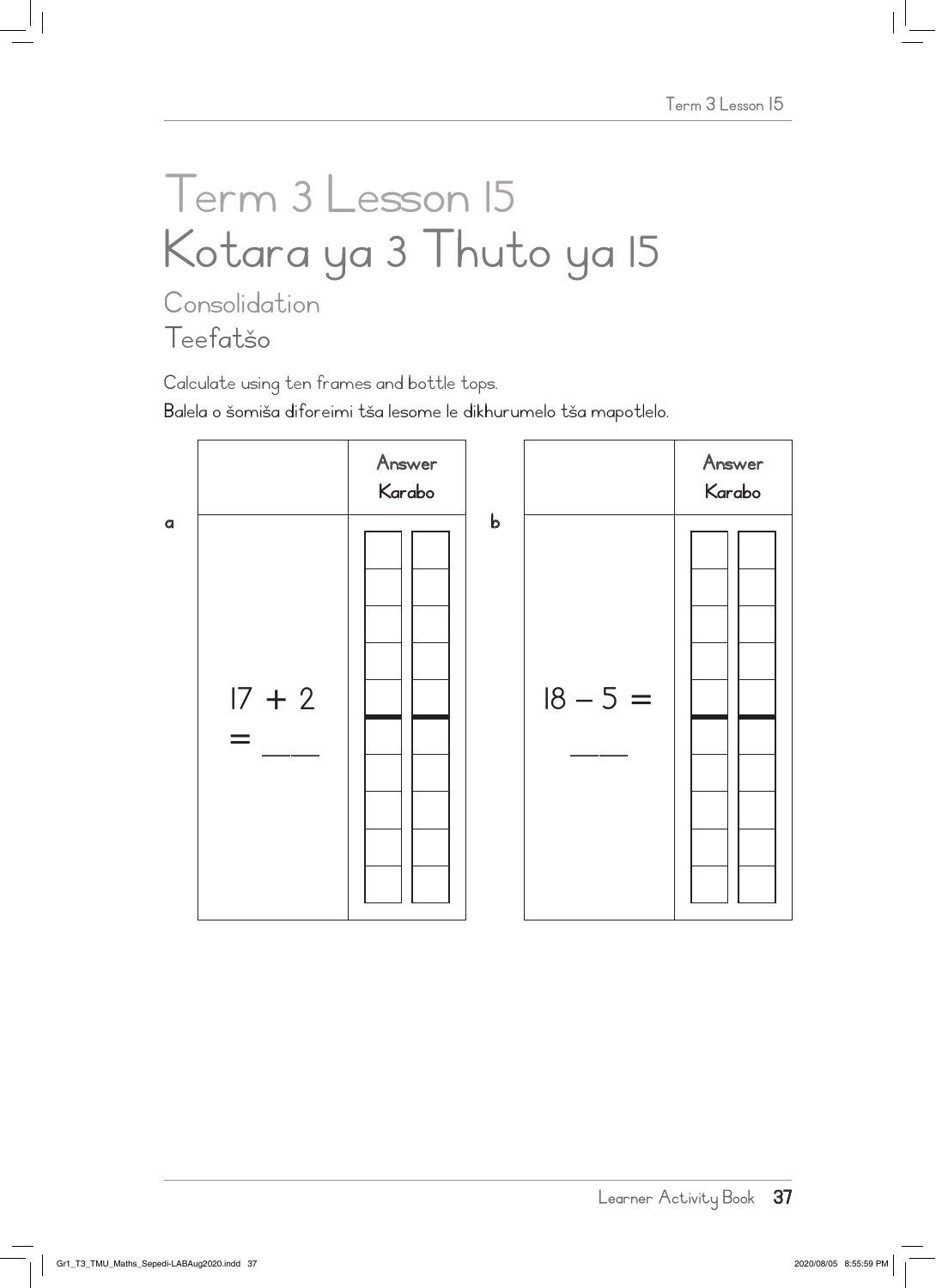$\Box$ 



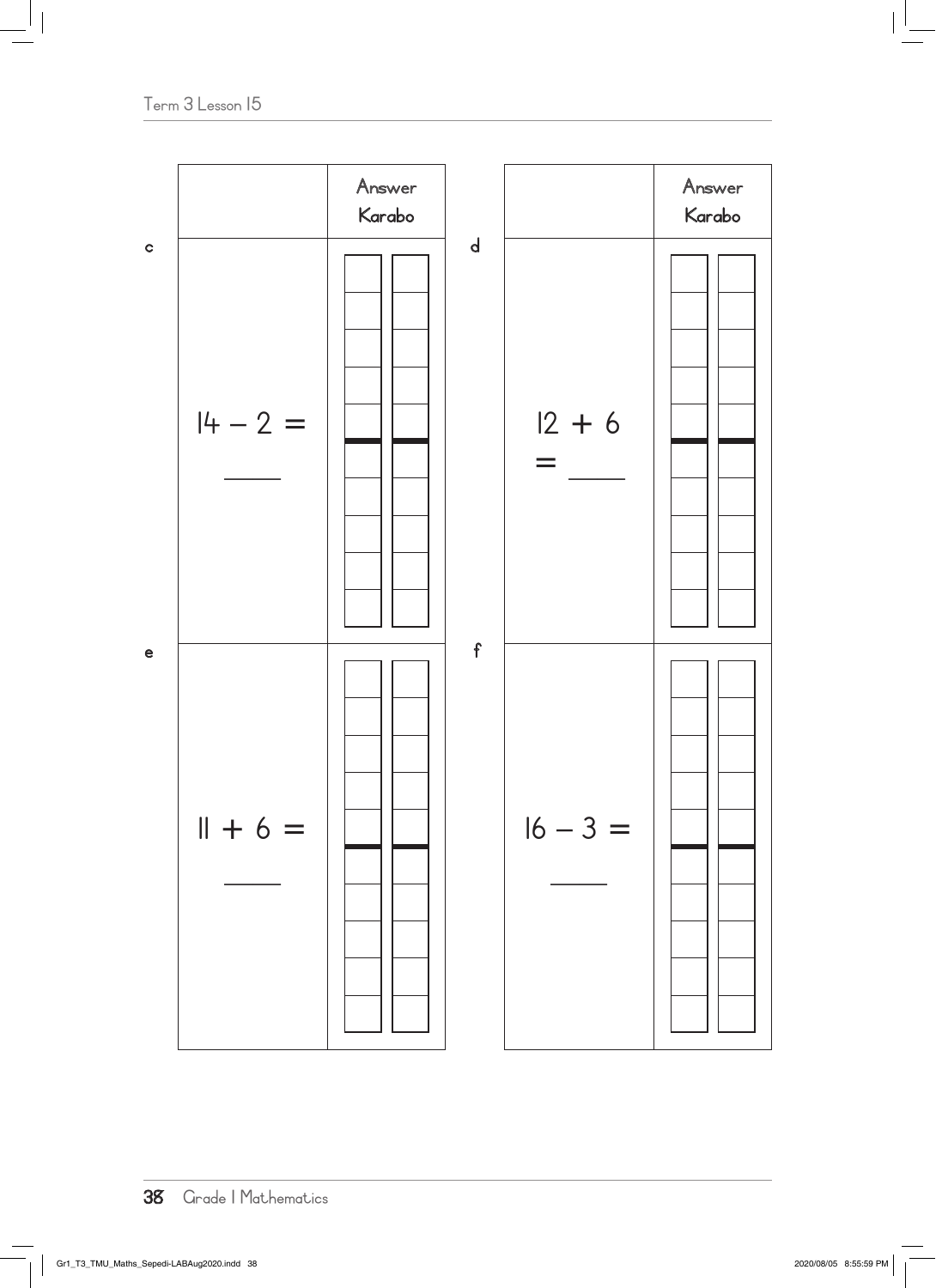

 $\Box$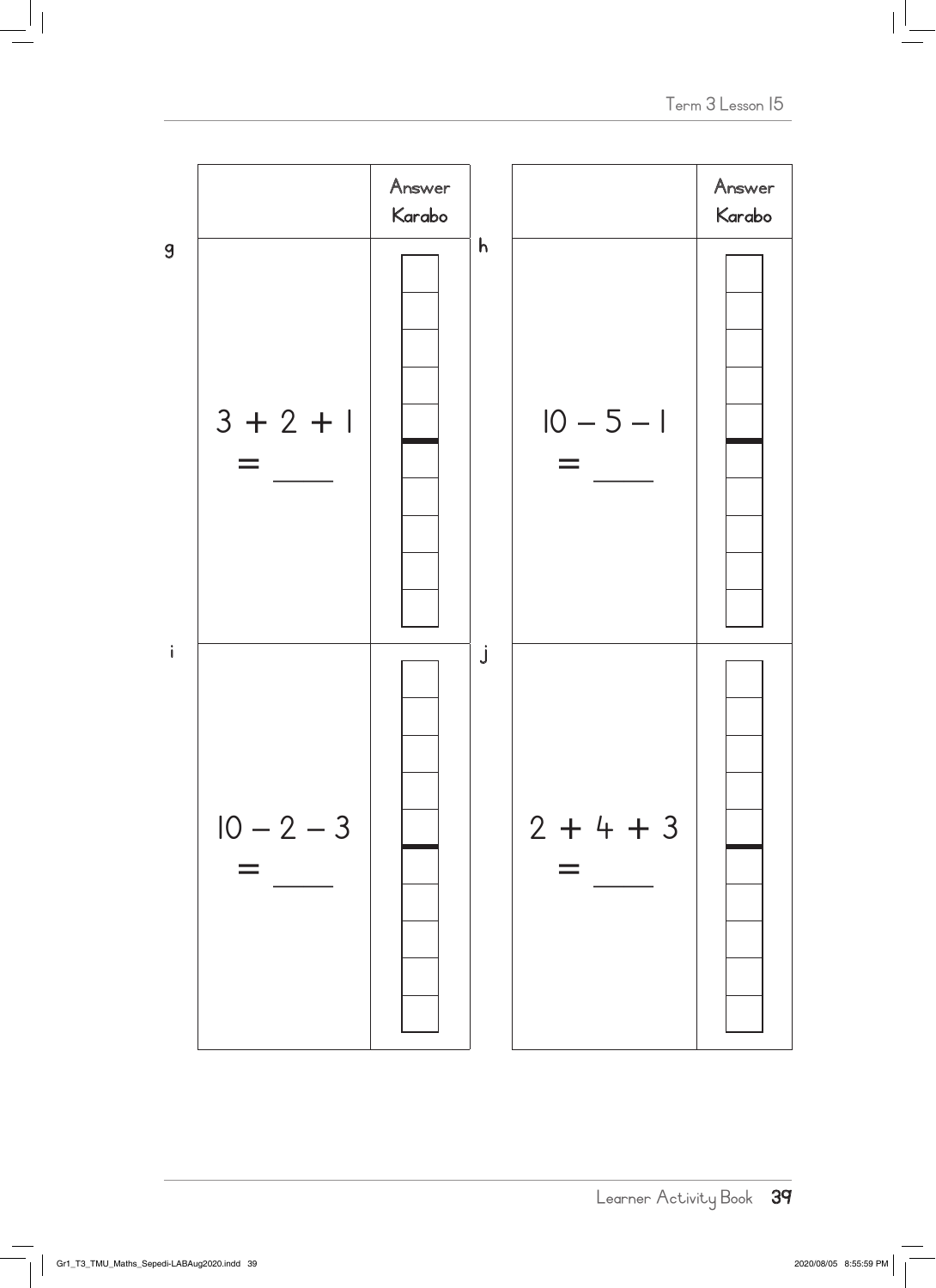$\perp$ 



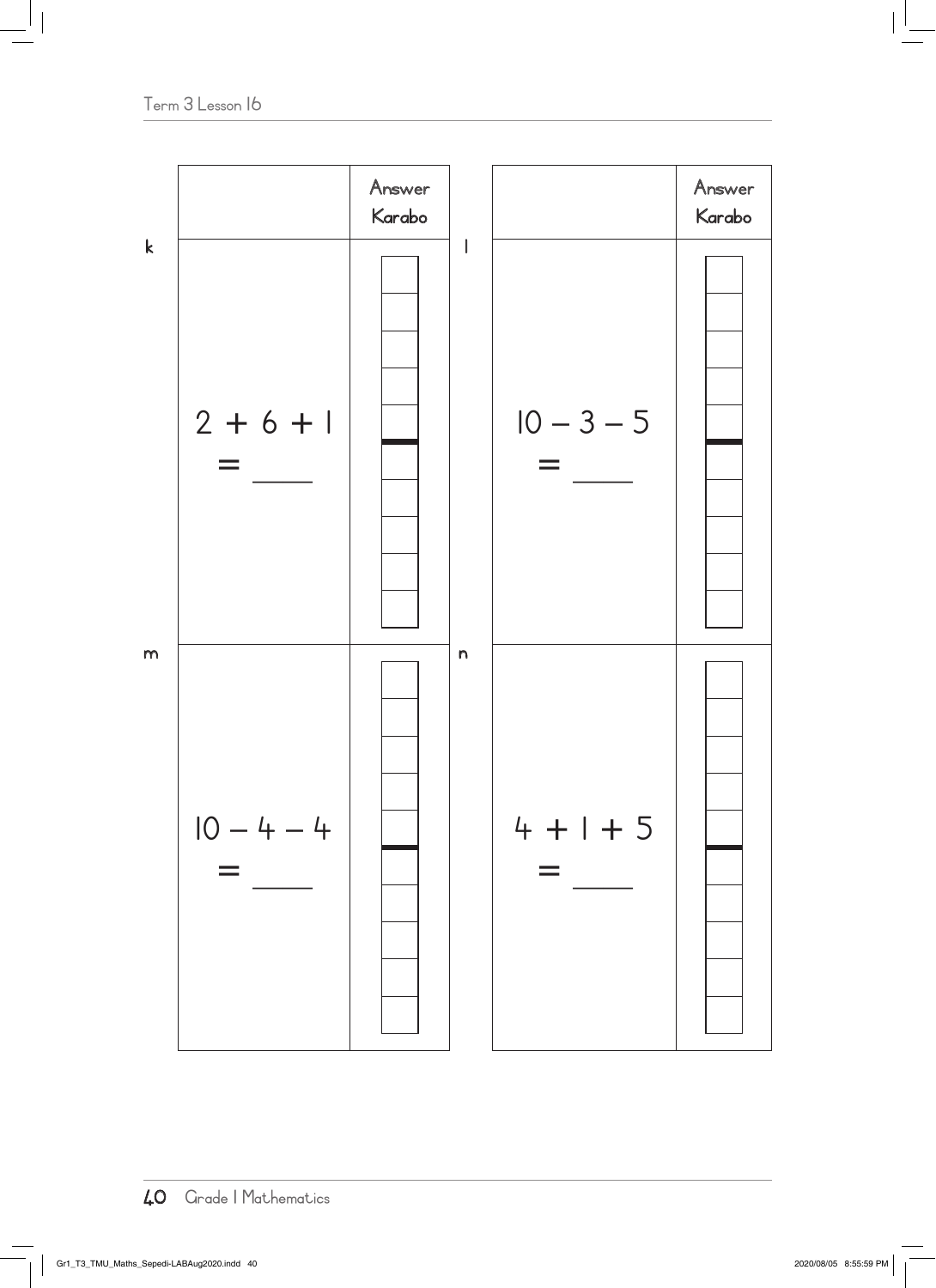### Term 3 Lesson 16 Kotara ya 3 Thuto ya 16

Mixed operations Diopareišene tša go hlakatlhakantšhwa

CLASSWORK MOŠOMO WA KA PHAPOŠING

Calculate. Balela.

| $a \quad 2 + 8 - 4 =$ | <b>b</b> $17 - 7 + 3 =$   |
|-----------------------|---------------------------|
|                       | $d \t6 + 4 - 8 =$         |
| e $16-6+7 =$          | $f \t 10 - 9 + 5 =$       |
| $q \quad 3 + 7 - 1 =$ |                           |
| i $10 - 3 + 5 =$      | $1 - 1 + 8 =$             |
| $k + 9 - 7 =$         | $1 \t10 - 4 + 3 =$        |
|                       | $n \quad 10 - 8 + 6 = \_$ |
| $0 5 + 5 - 6 =$       |                           |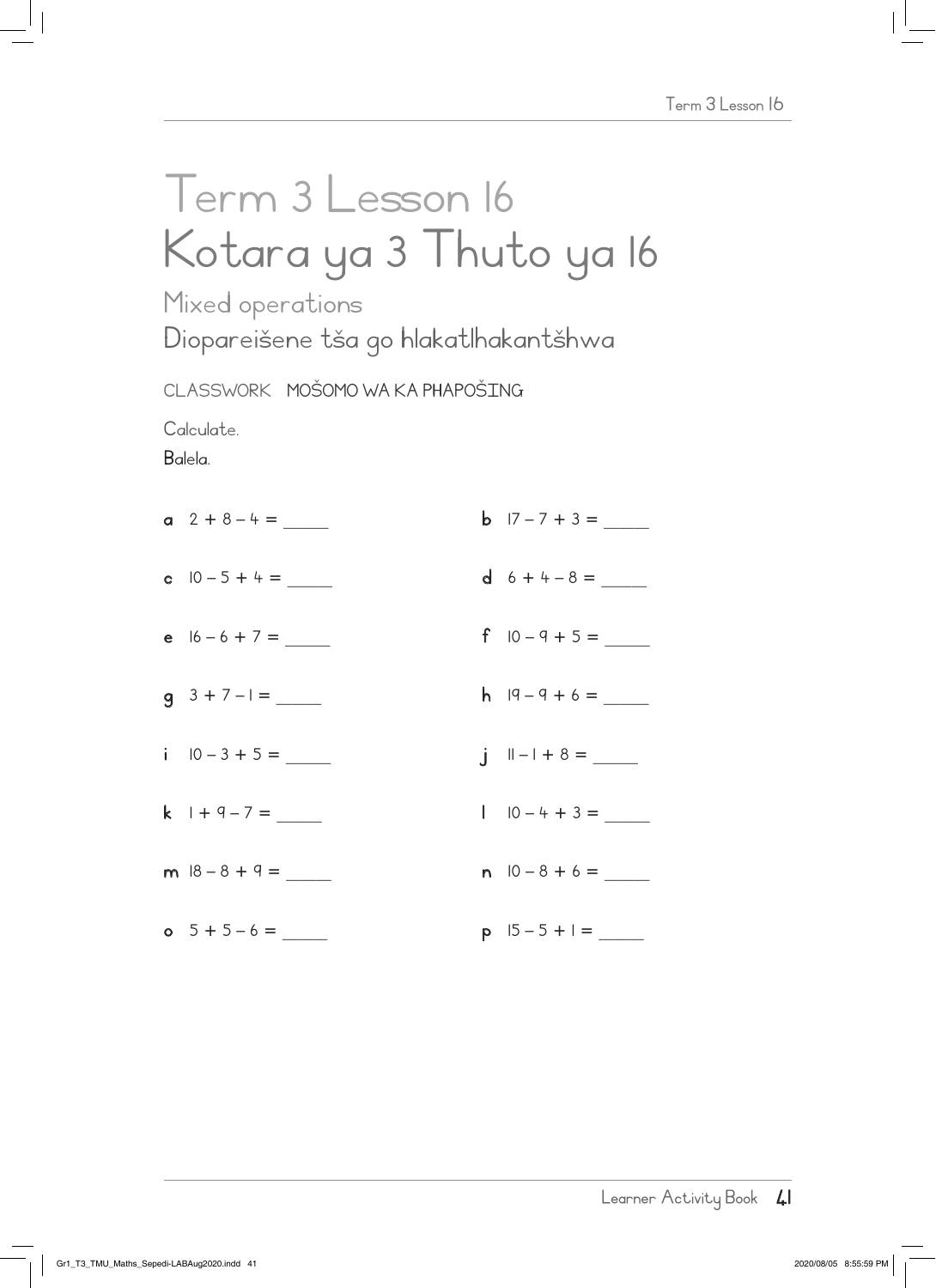Term 3 Lesson 16

| HOMEWORK MOŠOMO WA GAE |                         |
|------------------------|-------------------------|
| Calculate.<br>Balela.  |                         |
| $a + 7 - 5 =$          | <b>b</b> $16 - 6 + 2 =$ |
| c $10 - 6 + 4 =$       | $d$ 2 + 8 - 1 =         |

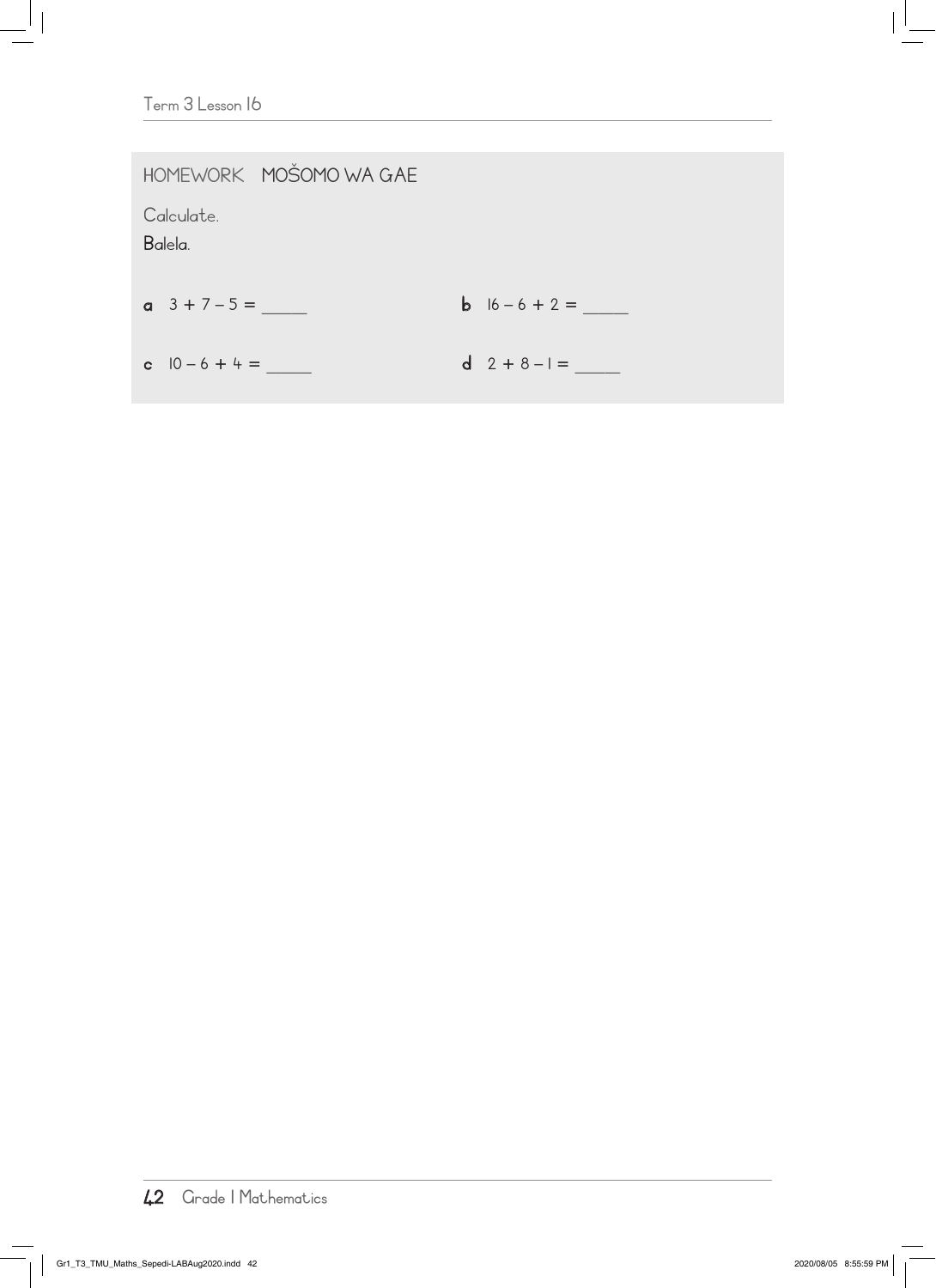## Term 3 Lesson 17 Kotara ya 3 Thuto ya 17

Adding onto 9 Go hlakantšha godimo ga 9

CLASSWORK MOŠOMO WA KA PHAPOŠING

Add using ten frames and bottle tops.

Hlakantšha o šomiša diforeimi tša lesome le dikhurumelo tša mapotlelo.

| $q + 6 =$     | $b \quad 9 + 2 =$ |
|---------------|-------------------|
| $c \t9 + 8 =$ | $d \cdot 9 + 3 =$ |
| $e \t9 + 7 =$ | $f \quad 9 + 5 =$ |
| $9^{9+9} =$   | $h \quad 9 + 4 =$ |

#### HOMEWORK MOŠOMO WA GAE

Add using ten frames and bottle tops.

Hlakantšha o šomiša diforeimi tša lesome le dikhurumelo tša mapotlelo.

**a**  $9 + 3 =$  **b**  $9 + 6 =$ c  $9 + 9 =$  d  $9 + 7 =$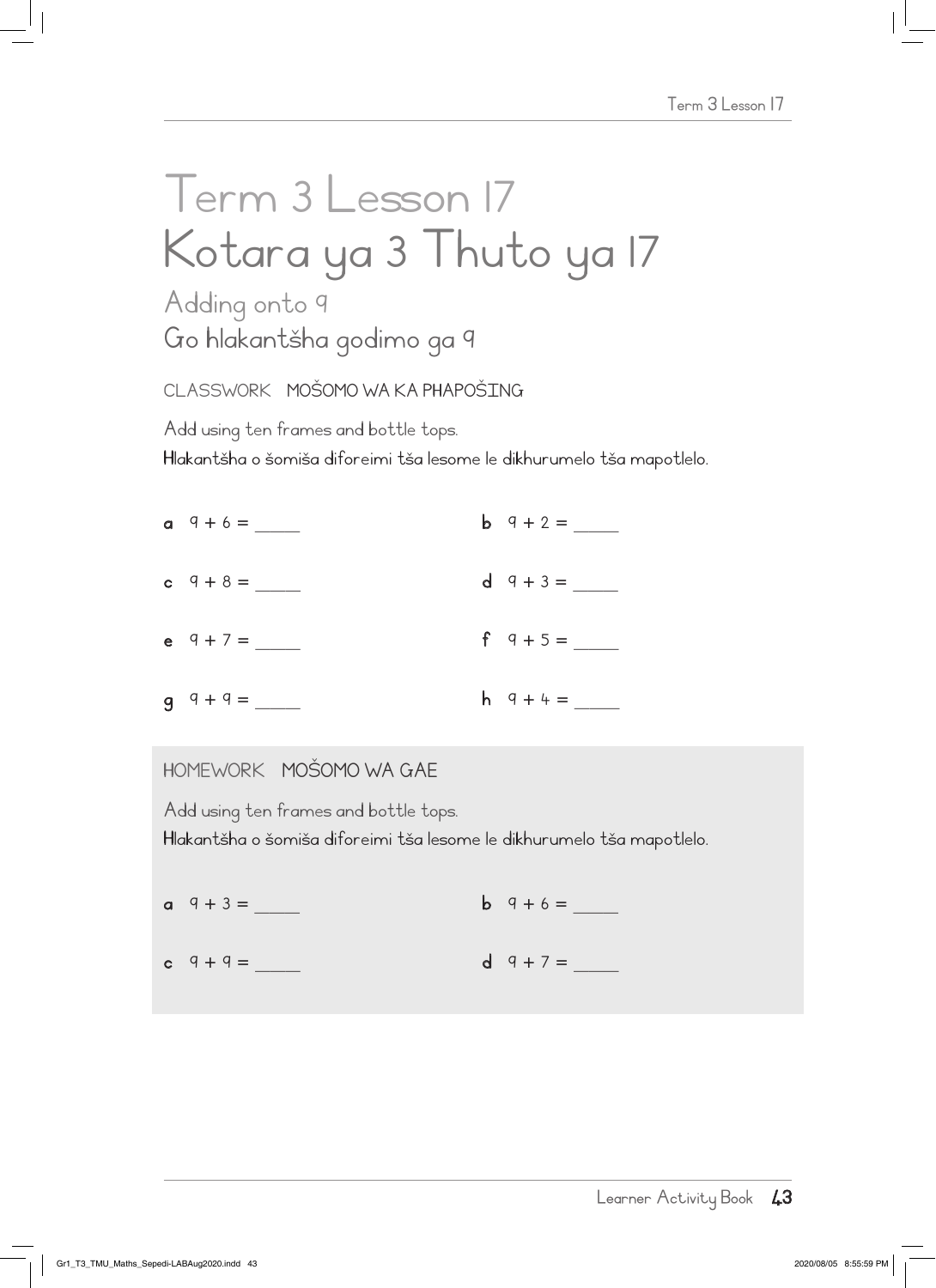## Term 3 Lesson 18 Kotara ya 3 Thuto ya 18

Assessment Kelo

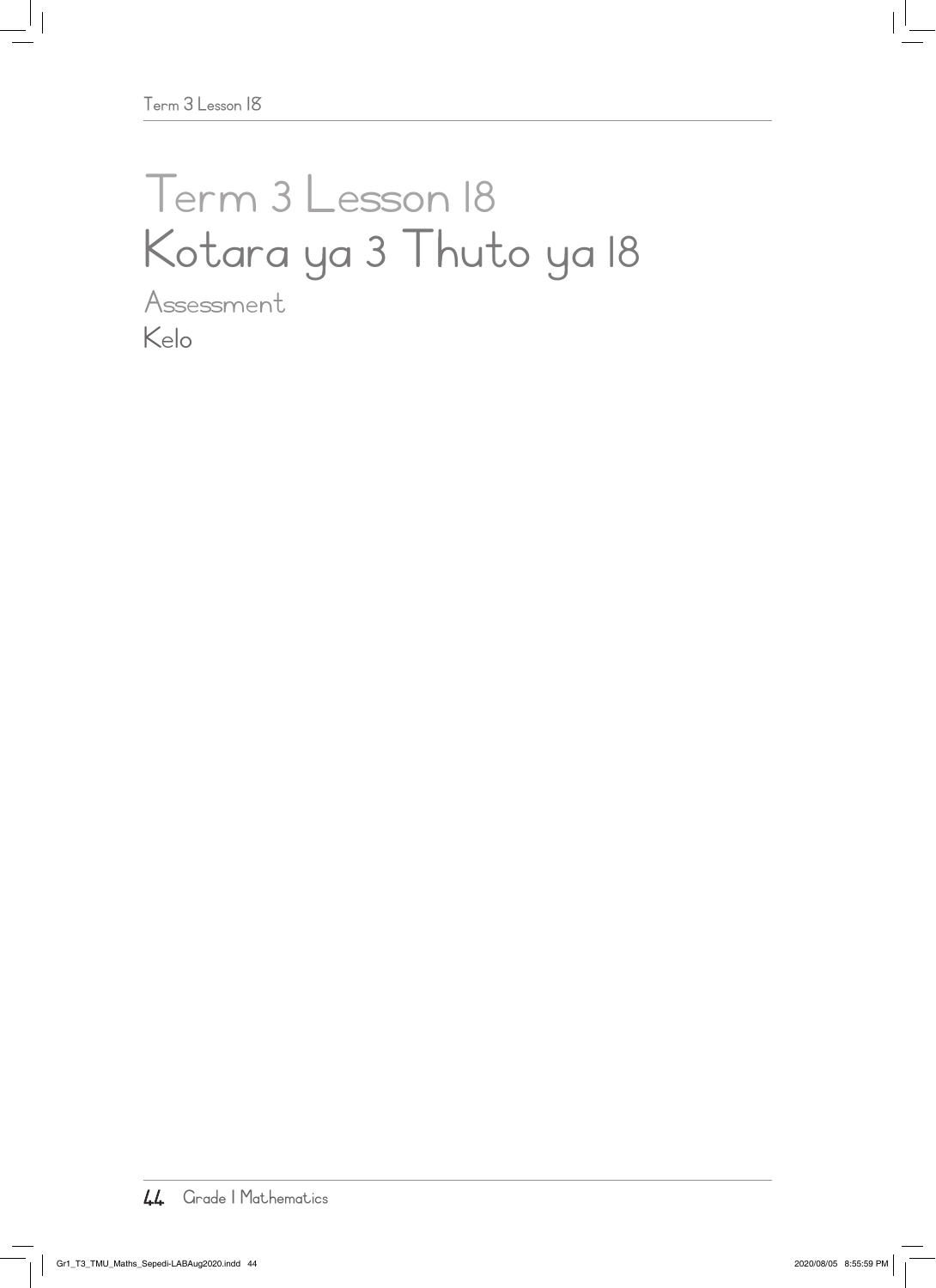# Term 3 Lesson 19 Kotara ya 3 Thuto ya 19

Adding onto 8 and 7 Go hlakantšha godimo ga 8 le 7

CLASSWORK MOŠOMO WA KA PHAPOŠING

Add using ten frames and bottle tops.

Hlakantšha o šomiša diforeimi tša lesome le dikhurumelo tša mapotlelo.

| a $8 + 8 =$          | $b \quad 7 + 5 =$                             |
|----------------------|-----------------------------------------------|
|                      | $d \quad 8 + 9 =$                             |
| $e \quad 7 + 8 = \_$ | $f \quad 8 + 6 =$                             |
| $9 \t8 + 3 =$        | $h \quad 7 + 4 =$                             |
|                      | $\begin{array}{c} 1 & 8 + 5 = \_ \end{array}$ |
| $8 + 7 =$            | $1 \quad 7 + 6 =$                             |
| $m \t8 + 4 =$        |                                               |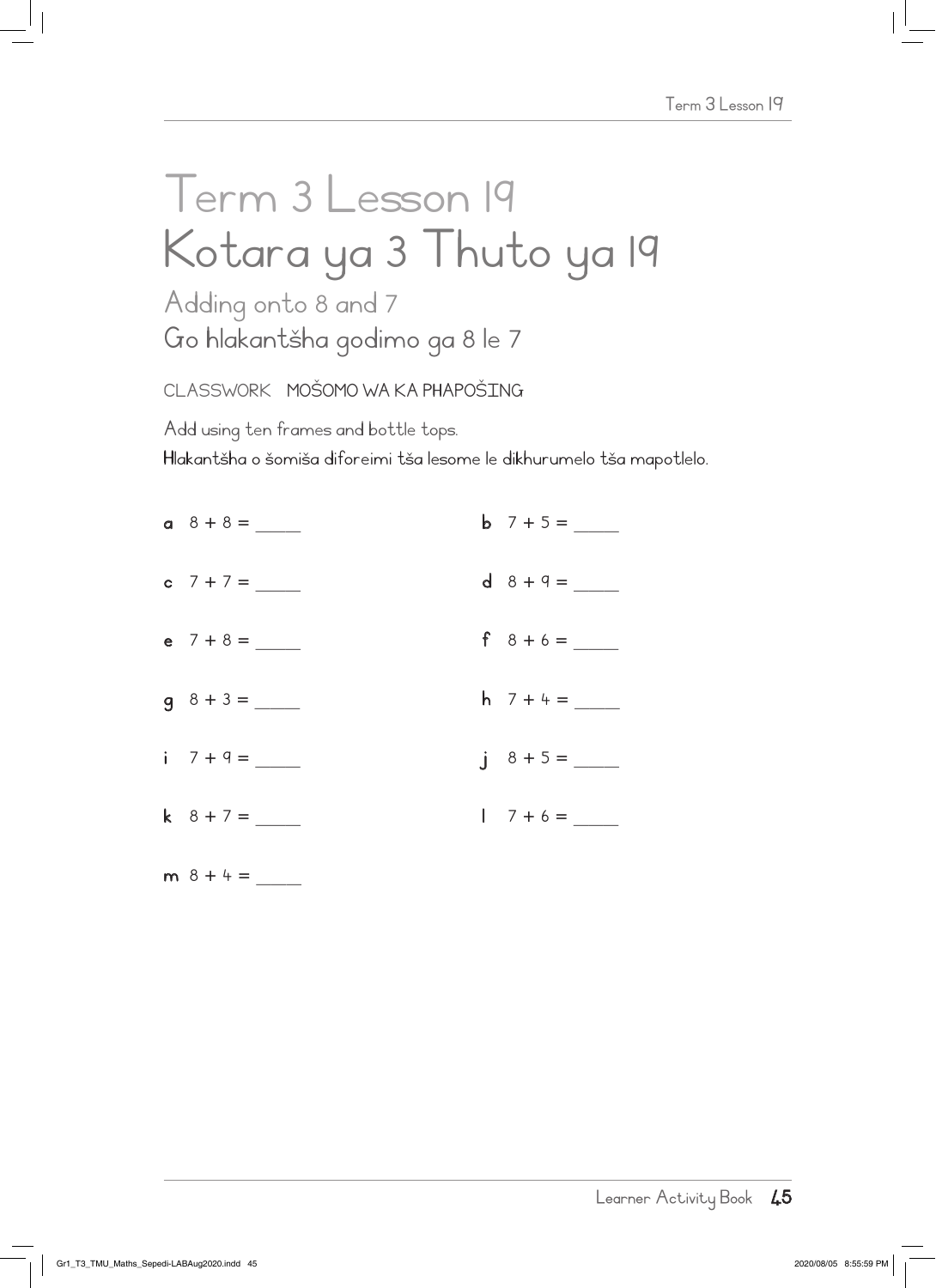Term 3 Lesson 19

#### HOMEWORK MOŠOMO WA GAE

Add using ten frames and bottle tops.

Hlakantšha o šomiša diforeimi tša lesome le dikhurumelo tša mapotlelo.

| $a \t 8 + 8 =$ | $b \quad 7 + 4 =$ |
|----------------|-------------------|
| $c \t8 + 5 =$  | $d$ 7 + 6 =       |

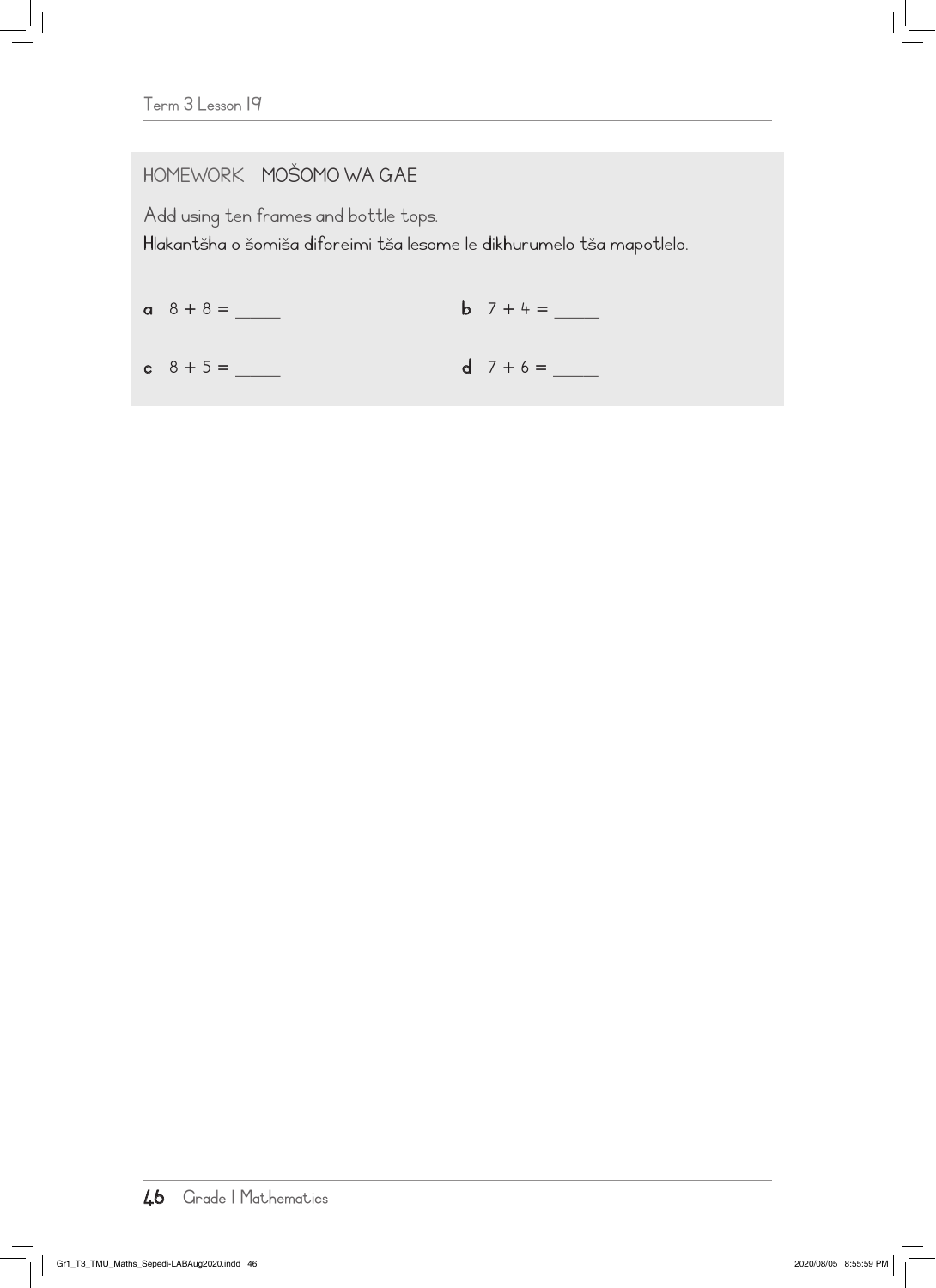## Term 3 Lesson 20 Kotara ya 3 Thuto ya 20

#### Consolidation Teefatšo

Add using ten frames and bottle tops.

Hlakantšha o šomiša diforeimi tša lesome le dikhurumelo tša mapotlelo.

| $q + 6 =$     | $b \quad 8 + 6 =$ | c $7 + 9 =$       |
|---------------|-------------------|-------------------|
|               | $e \quad 9 + 4 =$ | $f \quad 8 + 4 =$ |
| $9 \t8 + 5 =$ | $h \quad 7 + 8 =$ | $1 \t9 + 7 =$     |
| $1 \t9 + 3 =$ | $8 + 7 =$         | $1 \quad 7 + 5 =$ |
|               | $n \quad 9 + 2 =$ | $0 \t8 + 8 =$     |
|               | q 7 + 6 = $\_\_$  | $r \quad 9 + 5 =$ |
| $9 + 8 =$     | $t \quad 8 + 9 =$ | $u \cdot 9 + 9 =$ |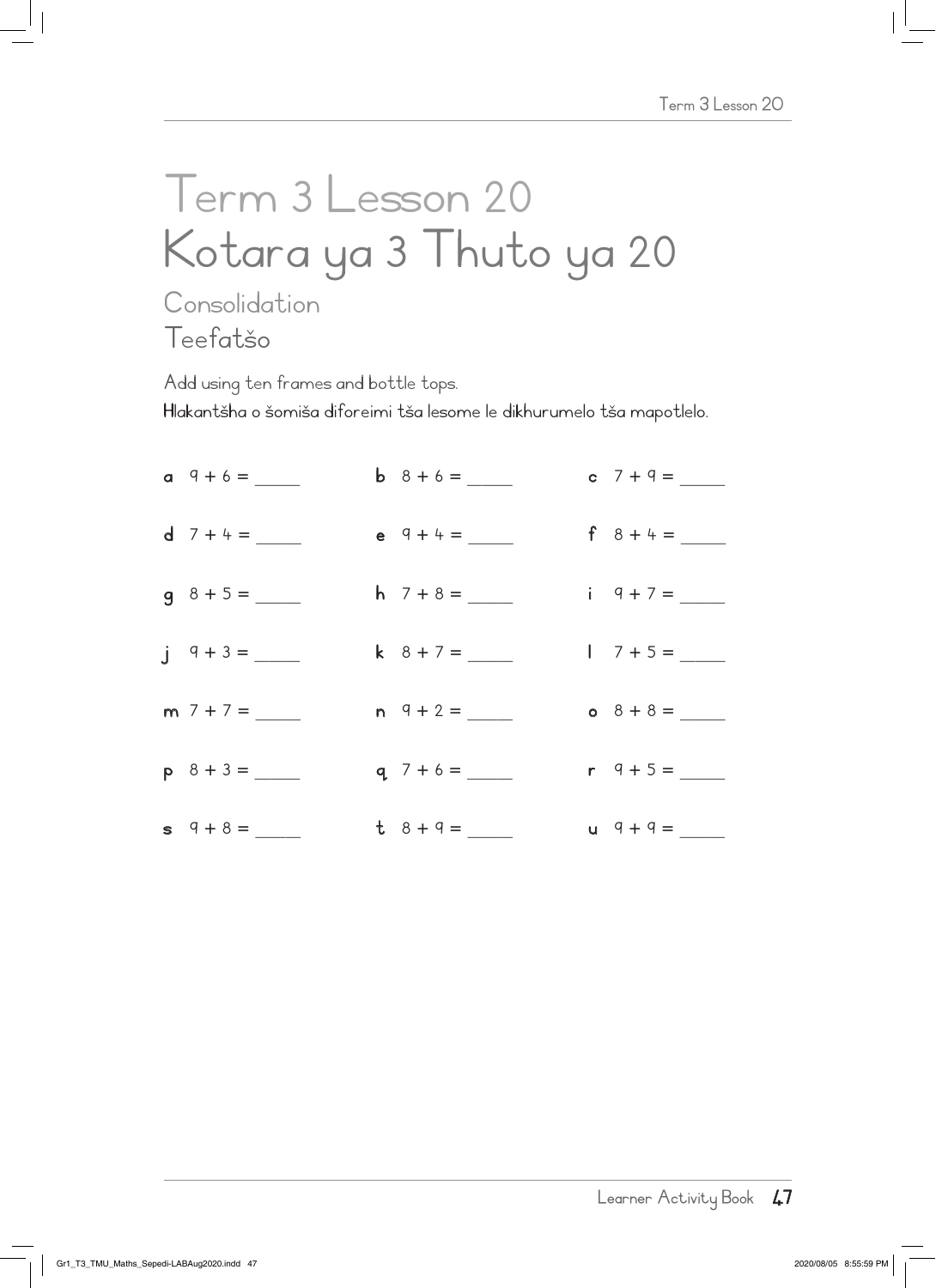### Term 3 Lesson 21 Kotara ya 3 Thuto ya 21 Adding onto 6 Go hlakantšha godimo ga 6

CLASSWORK MOŠOMO WA KA PHAPOŠING

Add using ten frames and bottle tops. Hlakantšha o šomiša diforeimi tša lesome le dikhurumelo tša mapotlelo.

| $q + 8 =$     |                     |                   |
|---------------|---------------------|-------------------|
| $d \t6 + 6 =$ | $-$ 7 + 9 = _______ | $f \quad 8 + 6 =$ |
| $9 - 9 + 9 =$ |                     |                   |
|               | $k \quad 9 + 2 =$   | $1 \quad 8 + 4 =$ |
|               | $n \t 6 + 5 =$      | $0 \t9 + 5 =$     |
|               |                     | $r \t 6 + 9 =$    |
| $8 + 7 =$     | $t 9 + 7 =$         | $u \quad 7 + 5 =$ |

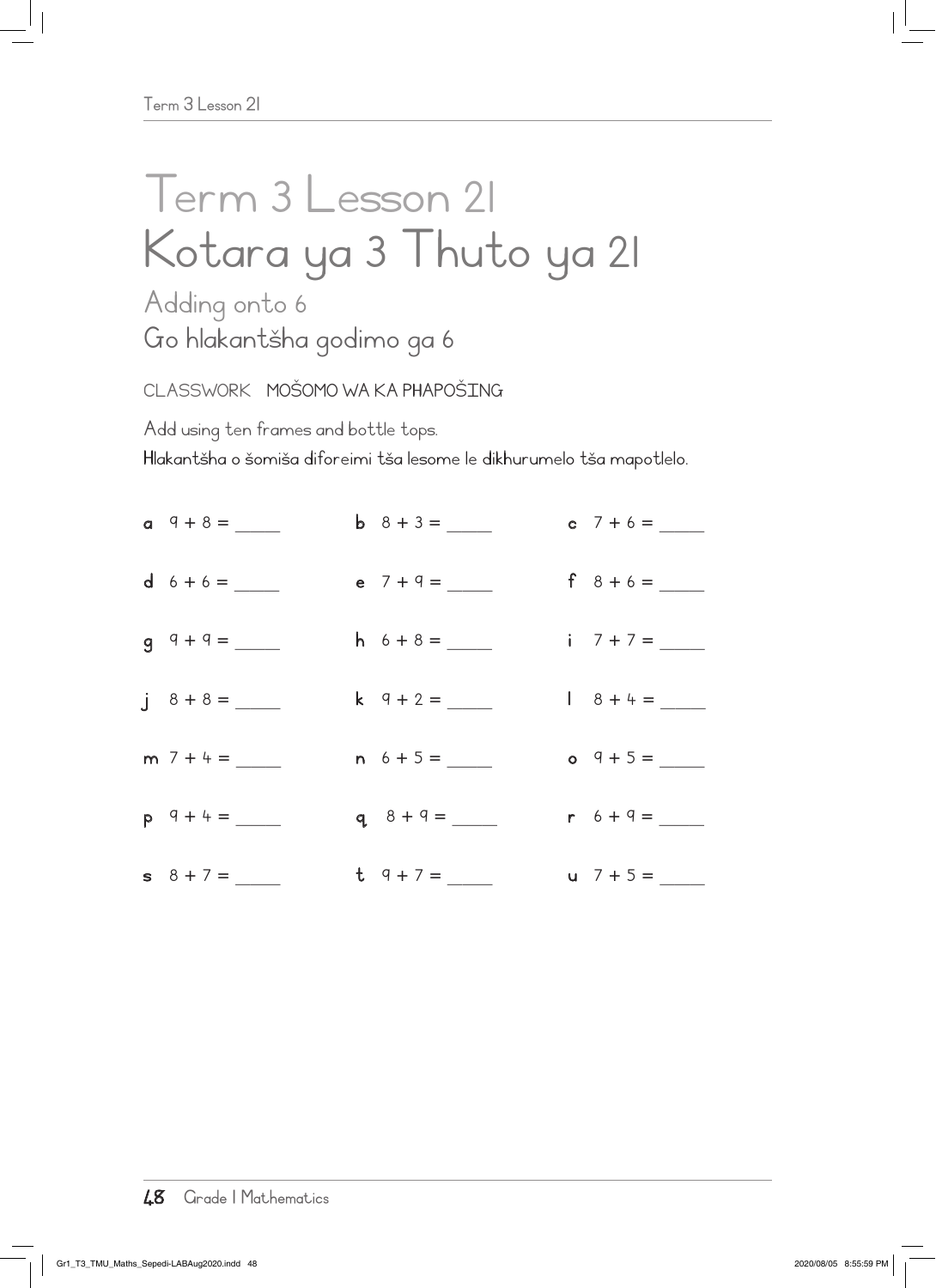#### HOMEWORK MOŠOMO WA GAE

Add using ten frames and bottle tops:

Hlakantšha o šomiša diforeimi tša lesome le dikhurumelo tša mapotlelo.

**a**  $9 + 6 =$  **b**  $8 + 5 =$  **c**  $6 + 7 =$ d  $6 + 9 =$  e  $7 + 8 =$  f  $9 + 3 =$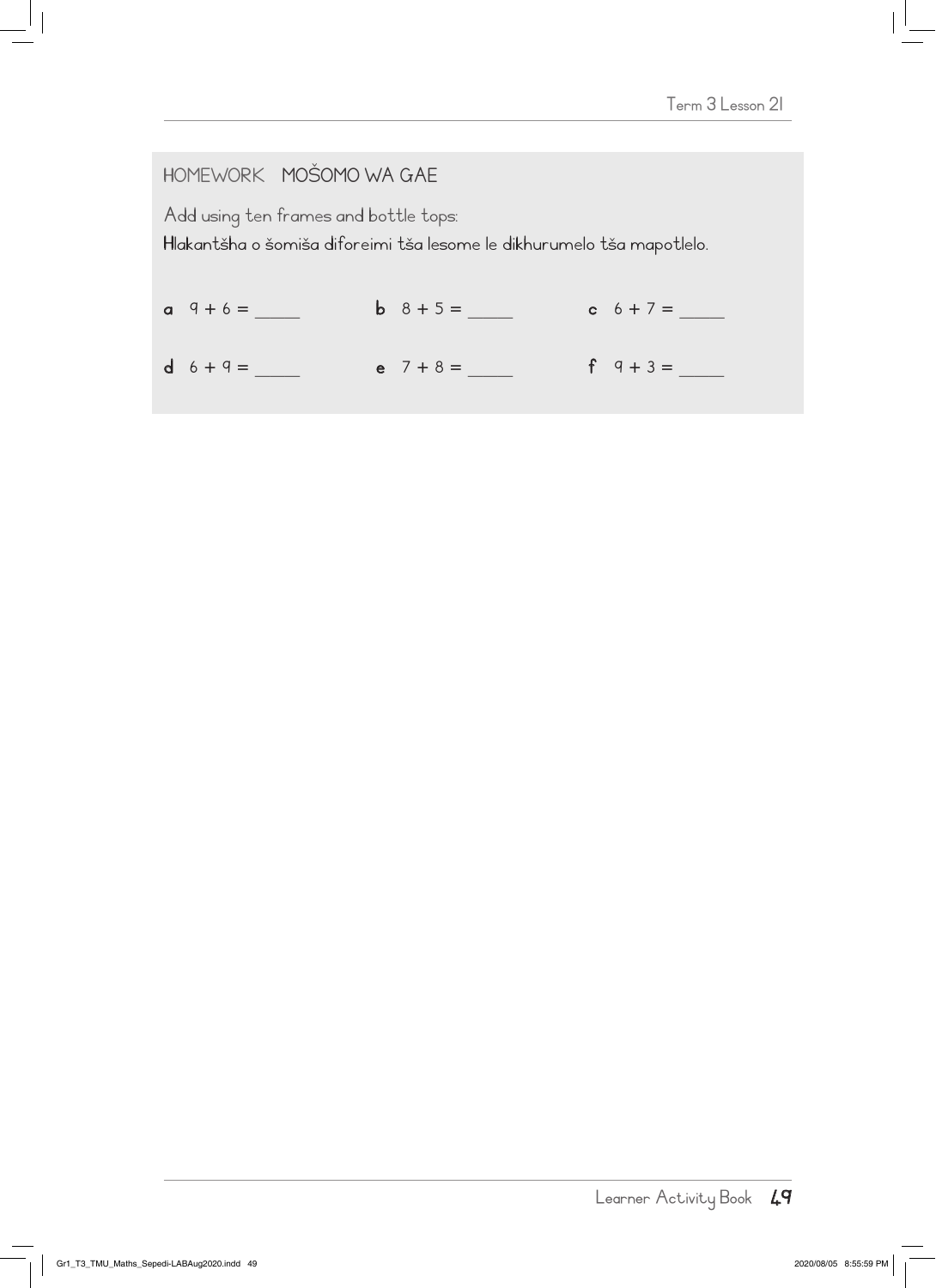### Term 3 Lesson 22 Kotara ya 3 Thuto ya 22 Addition with carrying (1) Go hlakantšha ka go rwala (1)

CLASSWORK MOŠOMO WA KA PHAPOŠING

Add using ten frames and bottle tops. Hlakantšha o šomiša diforeimi tša lesome le dikhurumelo tša mapotlelo.

| $a + 9 =$     | $b + 9 =$         | $c \t3 + 9 =$ |
|---------------|-------------------|---------------|
| $d = 5 + 9 =$ | $e + 7 =$         | $f + 8 =$     |
| $9\ 6 + 9 =$  | $h \quad 5 + 8 =$ | $3 + 8 =$     |

HOMEWORK MOŠOMO WA GAE

Add using ten frames and bottle tops.

Hlakantšha o šomiša diforeimi tša lesome le dikhurumelo tša mapotlelo.

**a**  $4 + 7 =$  **b**  $2 + 9 =$  **c**  $4 + 8 =$ 

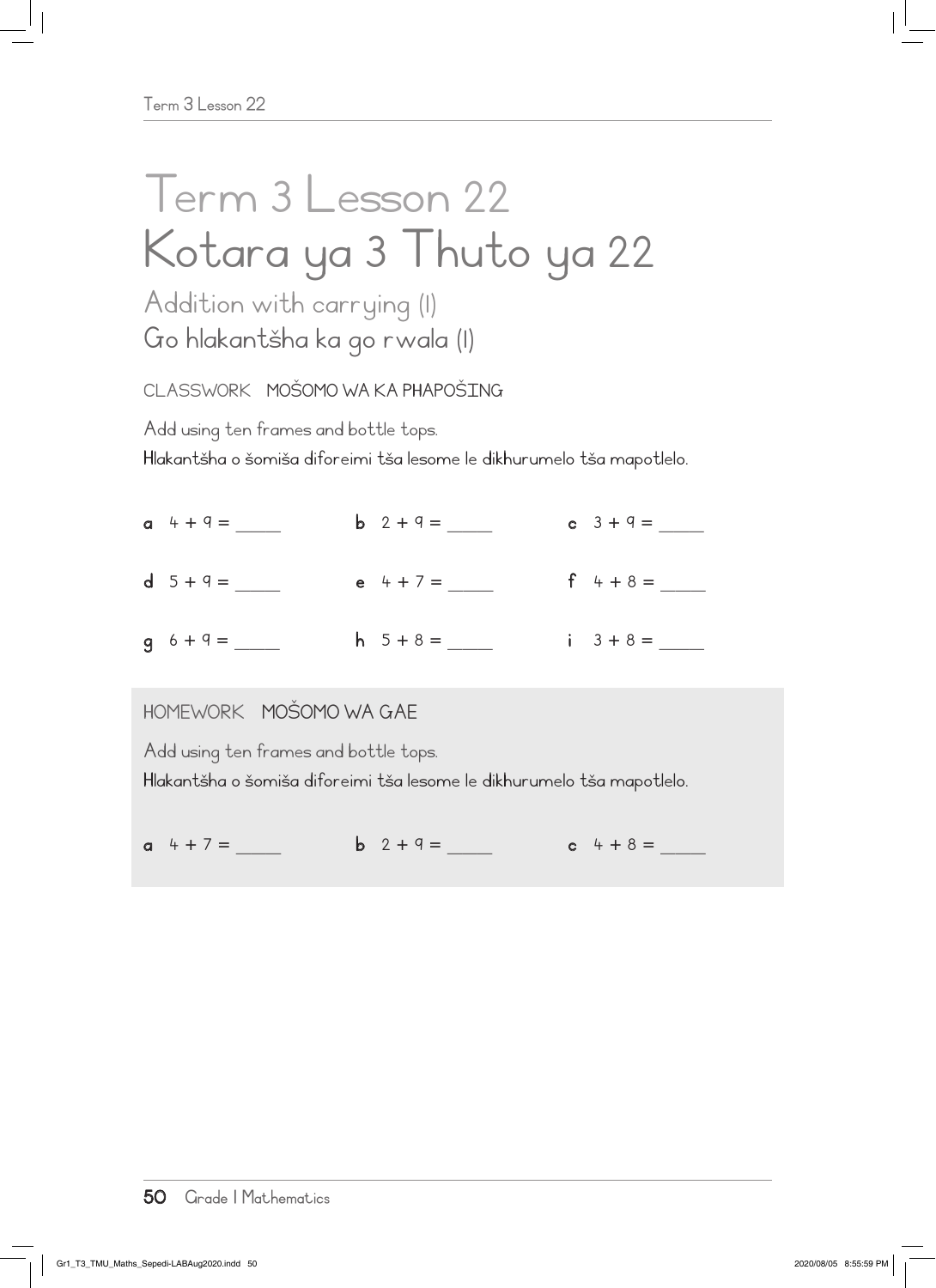## Term 3 Lesson 23 Kotara ya 3 Thuto ya 23

Assessment Kelo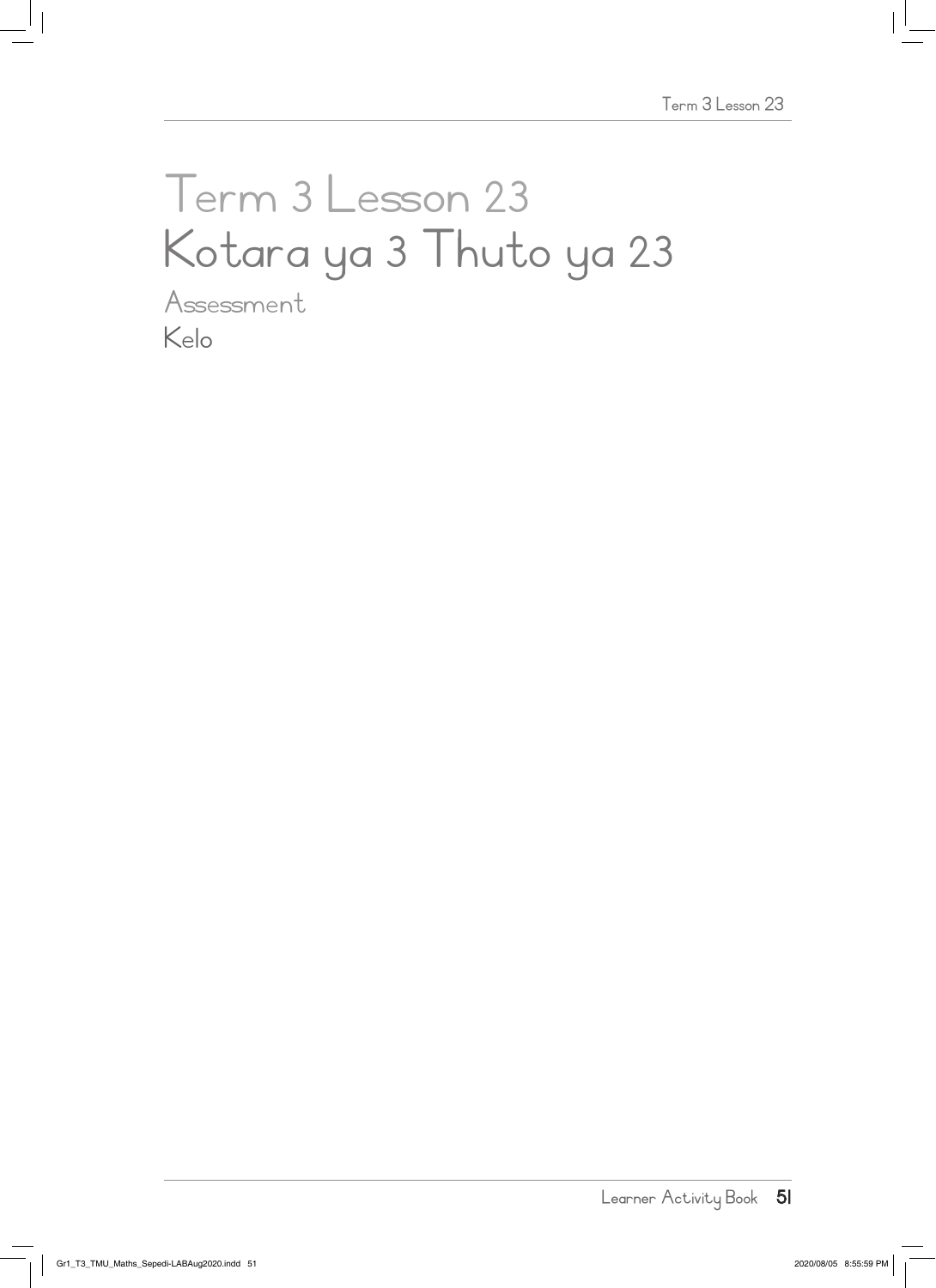## Term 3 Lesson 24 Kotara ya 3 Thuto ya 24

Addition with carrying (2) Go hlakantšha ka go rwala (2)

CLASSWORK MOŠOMO WA KA PHAPOŠING

Play the addition-with-carrying card game. Your teacher will explain the rules. Ralokang papadi ya karata ya go hlakantšha ka go rwala. Morutiši wa lena o tla le hlalošetša melao ya papadi.

HOMEWORK MOŠOMO WA GAE

Match the number sentences to the correct answer by drawing a line. Nyalanya mafokopalo go karabo ya maleba ka go thala mothalo.



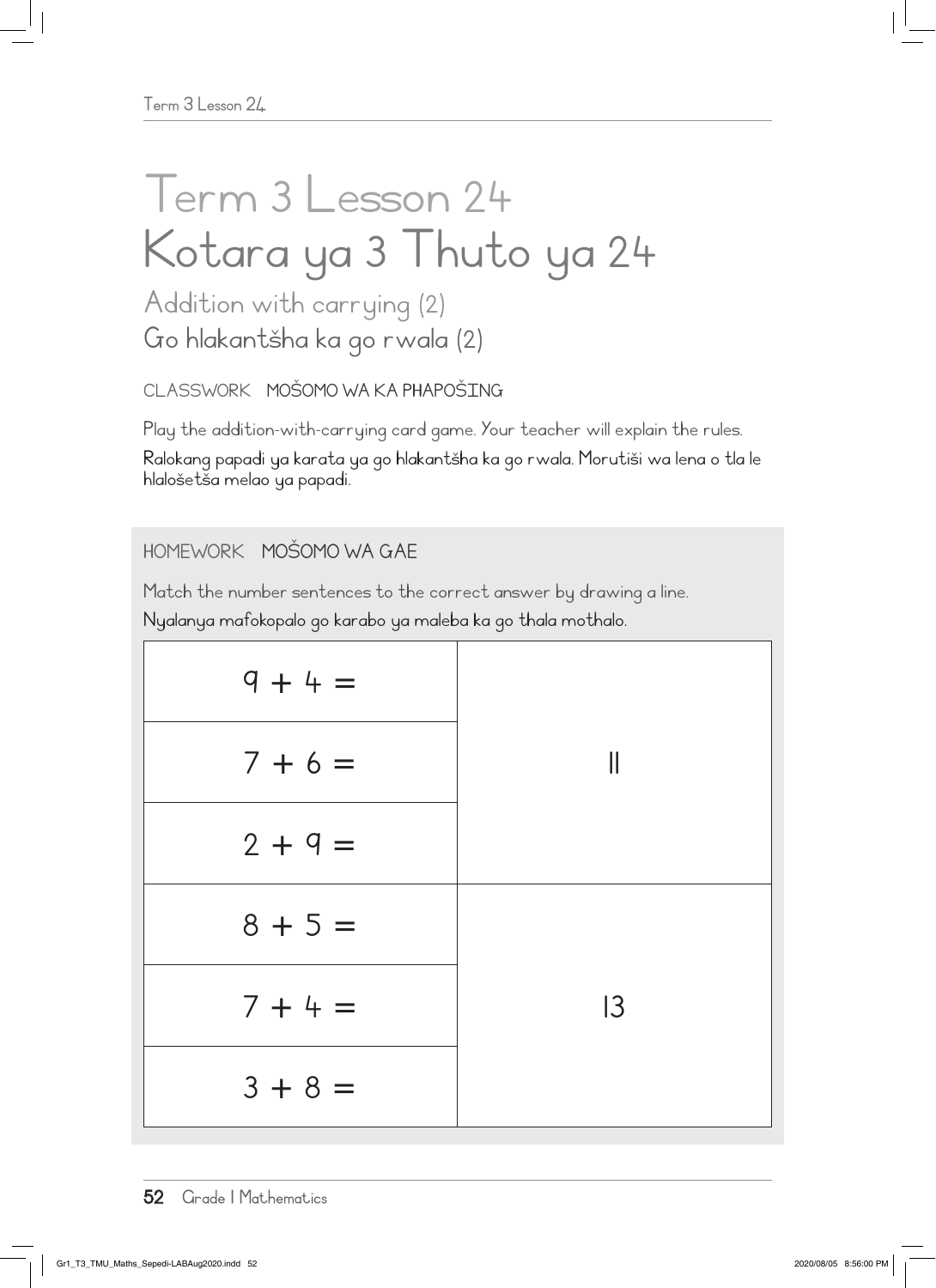### Term 3 Lesson 25 Kotara ya 3 Thuto ya 25

Consolidation

Teefatšo

Add:

Hlakantšha:

| $q + q =$           |                    | $8 + 8 =$         |
|---------------------|--------------------|-------------------|
| $d$ 3 + 8 = _______ | $-$ 7 + 9 = ______ | $f \quad 9 + 6 =$ |
| $9 \t8 + 5 =$       | $h \quad 2 + 9 =$  | $1 \t7 + 4 =$     |
| $17 + 8 =$          | $k$ 9 + 4 = ______ | $1 + 8 =$         |
|                     | $n \quad 8 + 4 =$  | $0 \t9 + 7 =$     |
| $p \quad 8 + 9 =$   | q $6 + 7 =$        | $r = 5 + 9 =$     |
| $57 + 7 =$          | $t 9 + 8 =$        | $0 + 6 =$         |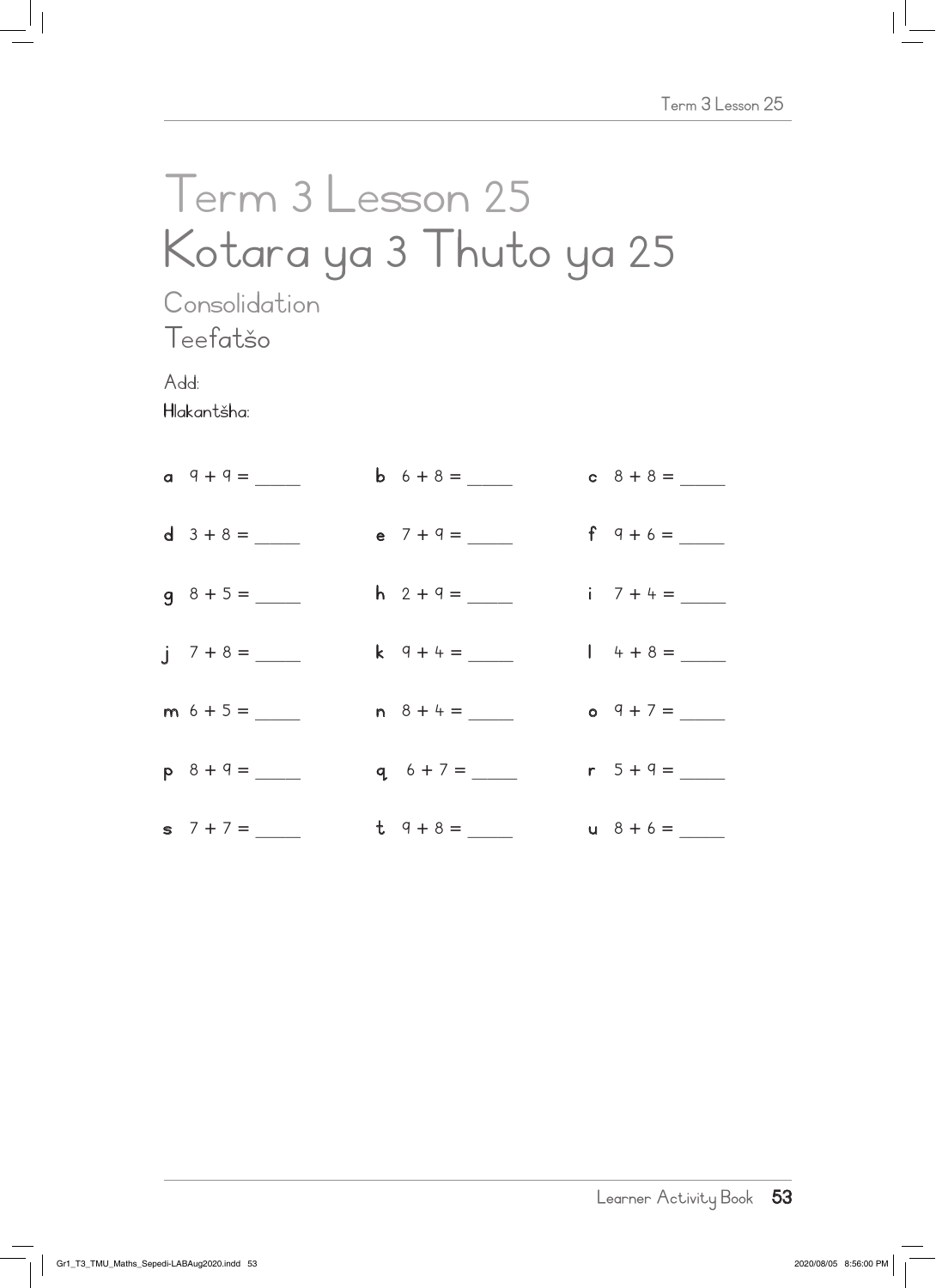## Term 3 Lesson 26 Kotara ya 3 Thuto ya 26

Addition word problems (1) Mararantšu a go hlakantšha (1)

CLASSWORK MOŠOMO WA KA PHAPOŠING

1 Solve the word problems .

#### Rarolla mararantšu.

a There were 8 children in the garden. 4 more children arrived. How many children altogether now?

Go be go na le bana ba seswai ka serapeng. Go tlile bana ba bangwe gape ba 4. Na gabjale go na le bana ba bakae ka moka ge ba hlakana?

b There were 5 bees in the garden. 9 more bees flew in. How many bees altogether now?

Go be go na le dinose tše 5 ka serapeng. Dinose tše dingwe gape tše 9 di fofetše ka serapeng. Na gabjale go na le dinose tše kae ka moka ge di hlakana?

c I have 6 sweets. Sipho has 7 more sweets than I have. How many sweets does he have?

Ke na le malekere a 6. Sipho o na le malekere a mantši ka 7 go feta ao ke nago le wona. Na Sipho o na le malekere a makae?

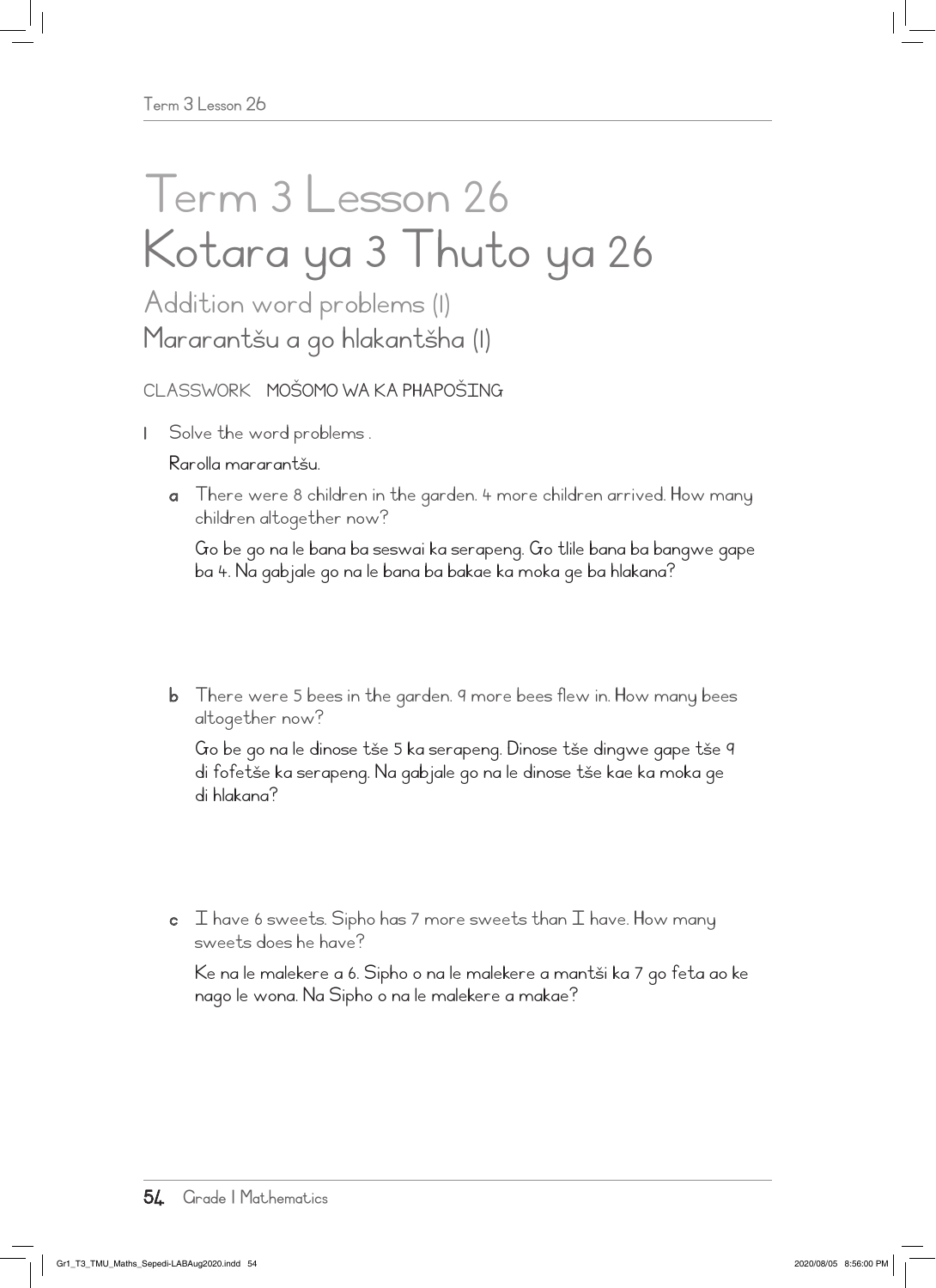2 Play the addition-with-carrying card game. Your teacher will explain the rules. Ralokang papadi ya karata ya go hlakantšha ka go rwala. Morutiši wa lena o tla le hlalošetša melao ya papadi.

#### HOMEWORK MOŠOMO WA GAE

1 Solve the word problem .

Rarolla mararantšu.

 $I$  have 8 sweets. Sipho has 5 more sweets than  $I$  have. How many sweets does he have?

Ke na le malekere a 8. Sipho o na le malekere a mantši ka 5 go feta ao ke nago le wona. Na Sipho o na le malekere a makae?

2 Match the number sentences to the correct answer by drawing a line.

Nyalanya mafokopalo le karabo ya maleba ka go thala mothalo.

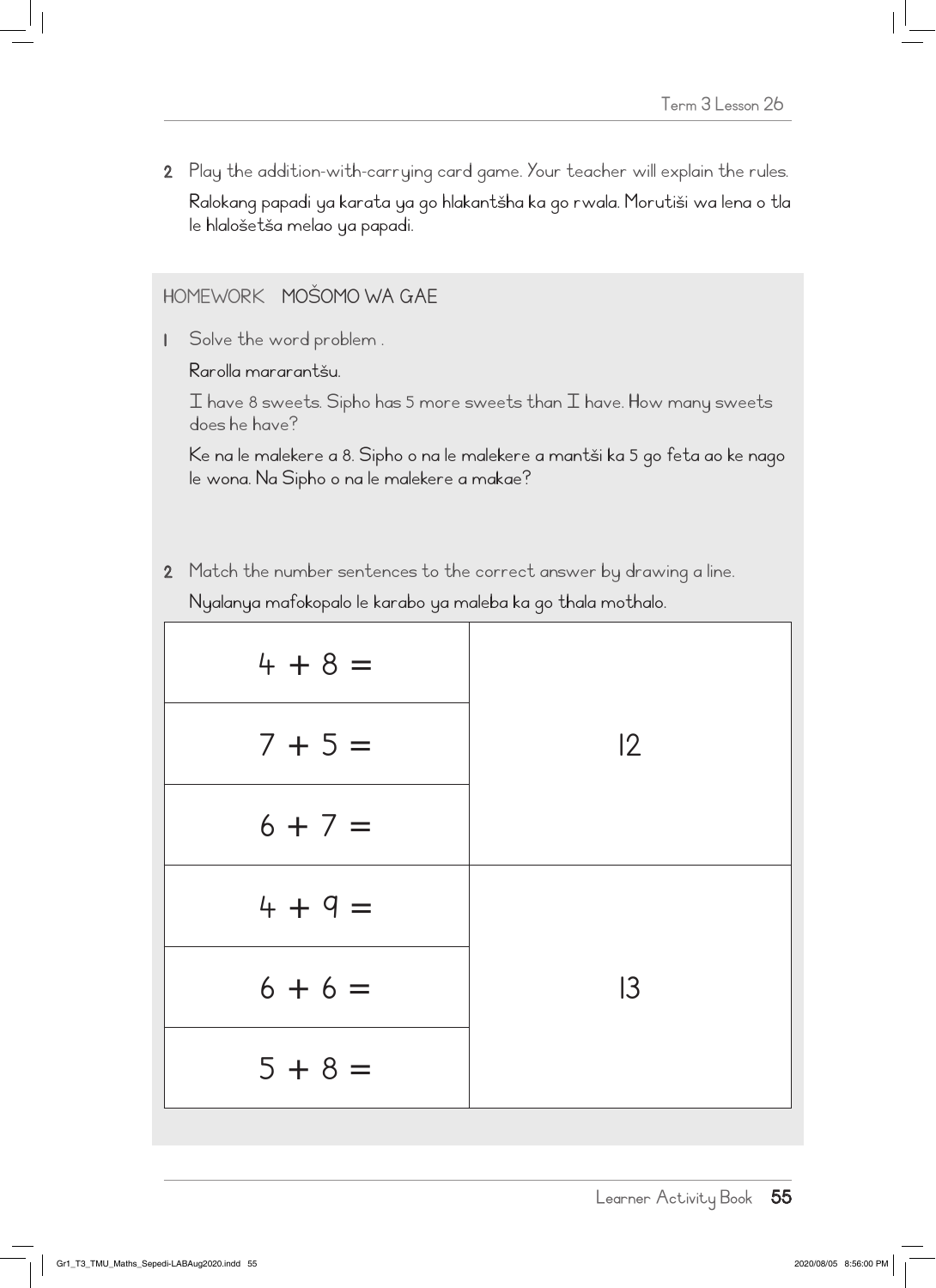## Term 3 Lesson 27 Kotara ya 3 Thuto ya 27

Addition word problems (2) Mararantšu a go hlakantšha (2)

CLASSWORK MOŠOMO WA KA PHAPOŠING

1 Solve the word problems .

#### Rarolla mararantšu.

a Nosisi has 5 red marbles and 8 blue marbles. How many marbles does she have?

Nosisi o na le dimabole tše 5 tše dikhubedu le dimabole tše 8 tše ditalaleratadima. Na Nosisi o na le dimabole tše kae?

b My friend is 6 years old and his sister is 9 years older than him. How old is his sister?

Mogwera wa ka o na le mengwaga ye 6. Sesi wa gagwe o mo feta ka mengwaga ye 9. Na sesi wa gagwe o na le mengwaga ye mekae?

c I have 7 sweets. Sipho has 5 more sweets than I have. How many sweets does he have?

Ke na le malekere a 7. Sipho o na le malekere a mantši ka 5 go feta ao ke nago le wona. Na Sipho o na le malekere a makae?

2 Play the addition-with-carrying card game. Your teacher will explain the rules. Ralokang papadi ya karata ya go hlakantšha ka go rwala. Morutiši wa lena o tla le hlalošetša melao ya papadi.

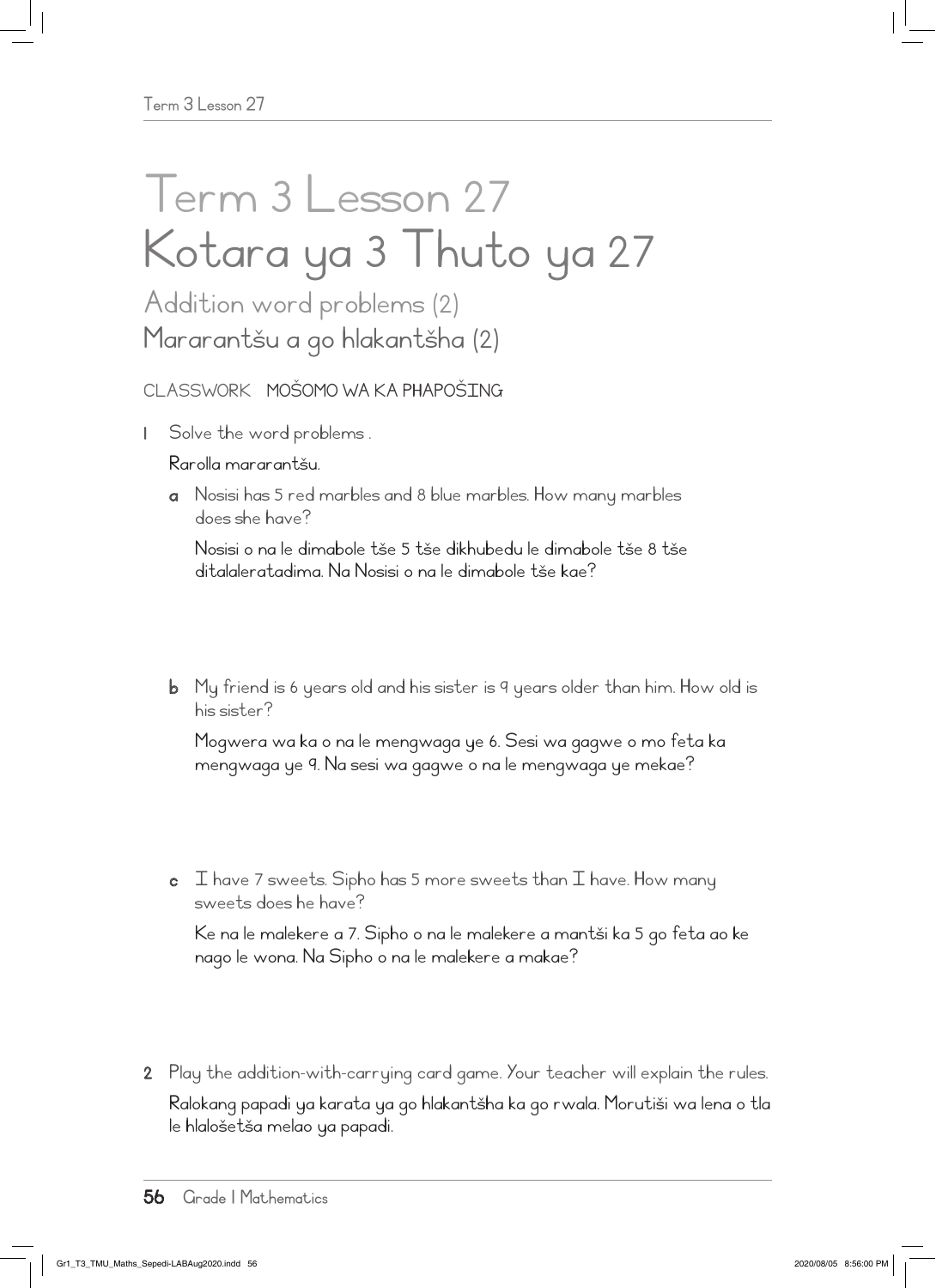#### HOMEWORK MOŠOMO WA GAE

1 Solve the word problem .

#### Rarolla mararantšu.

 Nosisi has 9 blue marbles and 4 green marbles. How many marbles does she have?

Nosisi o na le dimabole tše 9 tše ditalaleratadima le dimabole tše 4 tše ditalamorogo. Na Nosisi o na le dimabole tše kae?

2 Match the number sentences to the correct answer by drawing a line. Nyalanya mafokopalo le karabo ya maleba ka go thala mothalo.

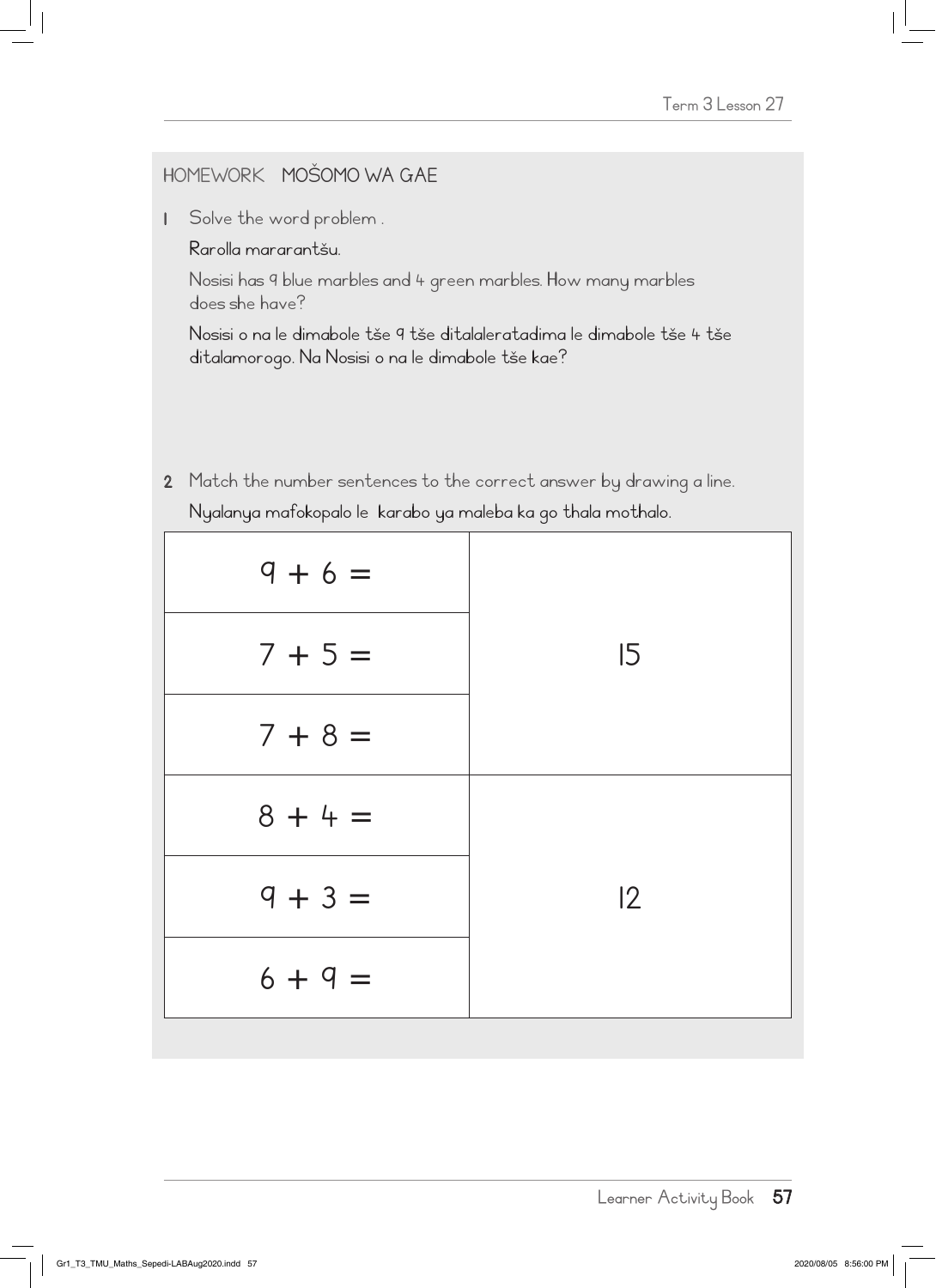## Term 3 Lesson 28 Kotara ya 3 Thuto ya 28

Addition stories Dikanegelo tša go hlakantšha

CLASSWORK MOŠOMO WA KA PHAPOŠING

Play the addition-with-carrying card game. Your teacher will explain the rules. Ralokang papadi ya karata ya go hlakantšha ka go rwala. Morutiši wa lena o tla le hlalošetša melao ya papadi.

HOMEWORK MOŠOMO WA GAE

Match the number sentences to the correct answer by drawing a line. Nyalanya mafokopalo le karabo ya maleba ka go thala mothalo.



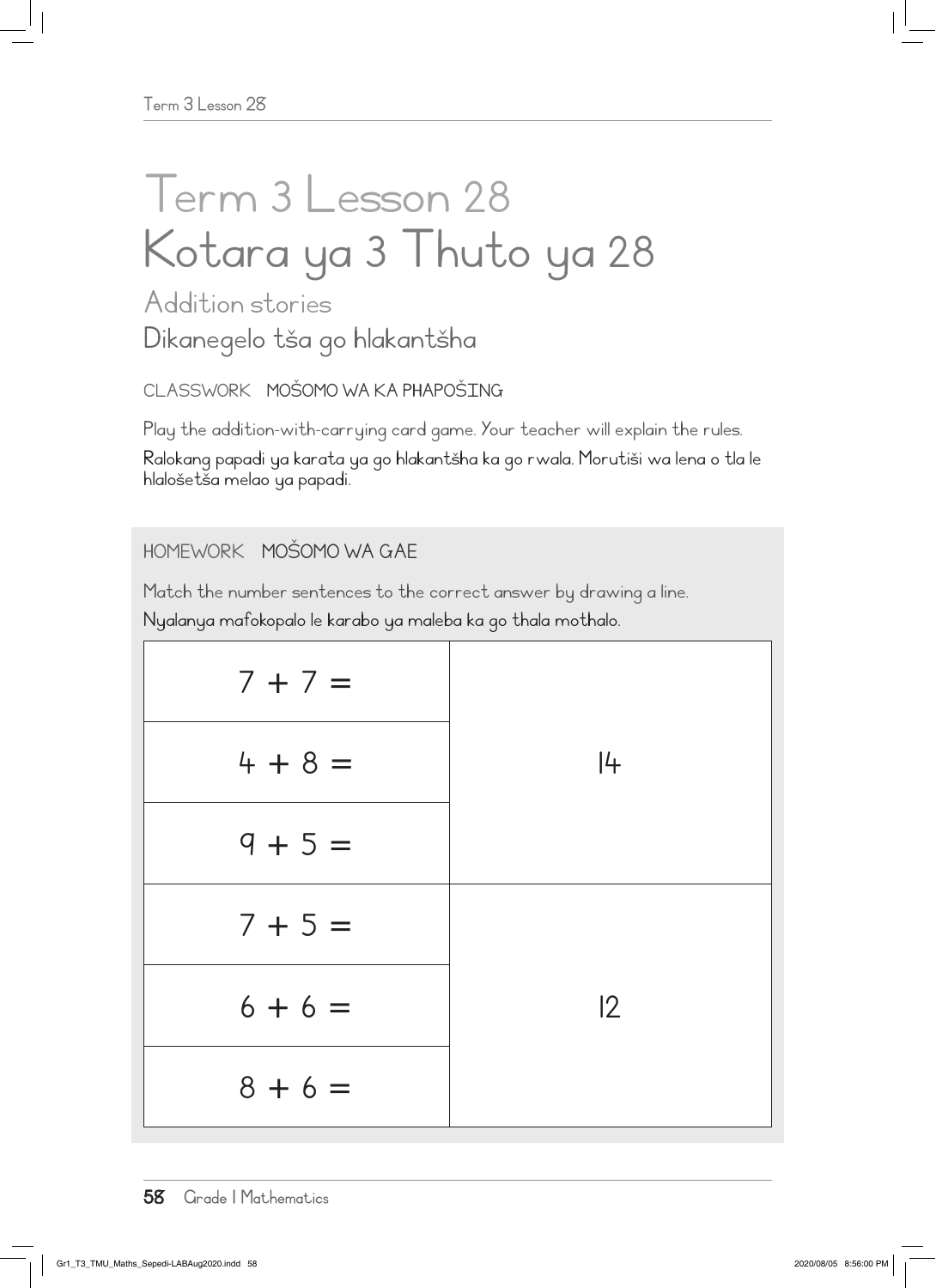## Term 3 Lesson 29 Kotara ya 3 Thuto ya 29

Assessment Kelo

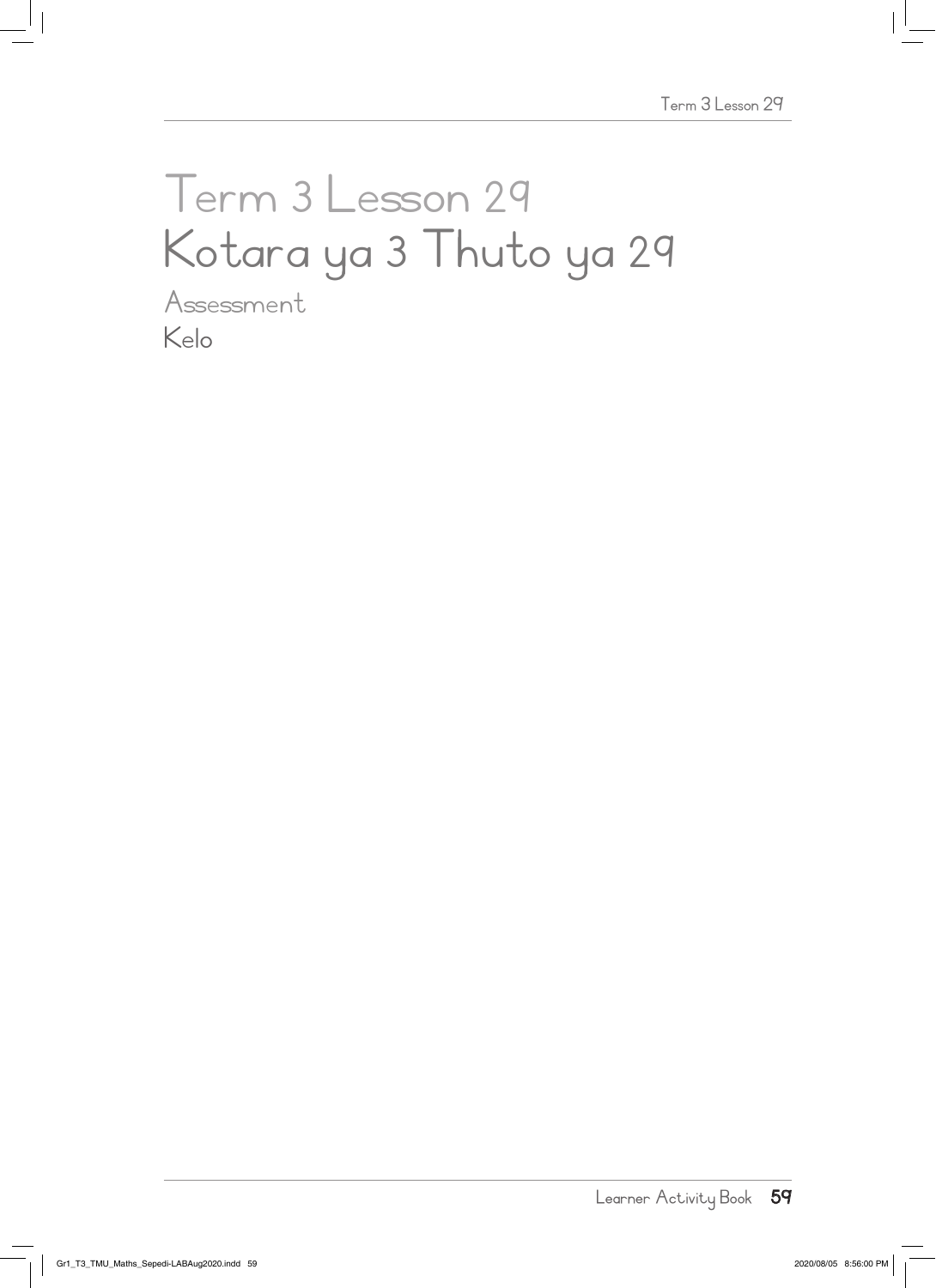### Term 3 Lesson 30 Kotara ya 3 Thuto ya 30

Consolidation Teefatšo

Solve the word problems.

#### Rarolla mararantšu,

1 Ndivhuho has 5 sweets. Ṱhompho has 8 sweets. How many sweets do they have altogether?

Tebogo o na le malekere a 5. Tlhompho o na le malekere a 8. Na ba na le malekere a makae ge a hlakana ka moka?

2 Belinda sees 7 butterflies. Then she sees 4 more. How many butterflies are there altogether?

Belinda o bona dirurubele tše 7. A buša a bona tše dingwe gape tše 4. Na dirurubele tšeo a di bonego ke tše kae ge di hlakana ka moka?

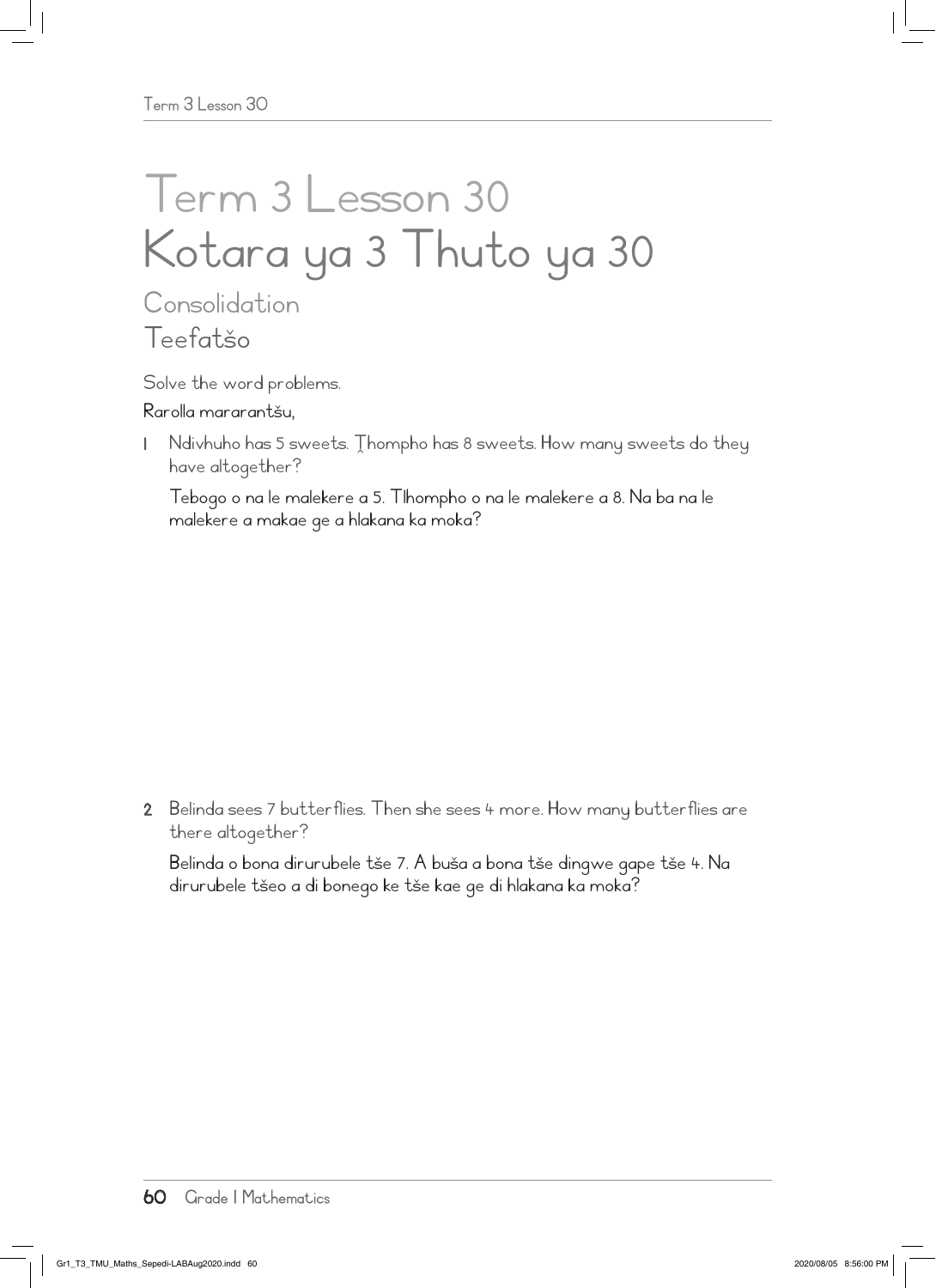3 I baked 9 cupcakes. Then I baked another 9 cupcakes. How many cupcakes  $did I$  bake in total?

Ke pakile dikhekhe tša dikomikaneng tše 9. Morago ka paka tše dingwe gape tše 9. Na palomoka ya dikhekhe tšeo ke di pakilego tša dikomikaneng ke tše kae?

4  $\;$   $\;$   $\;$   $\;$   $\;$  have 6 flowers. Zanele has 8 more flowers than  $\;$   $\;$  do. How many flowers does Zanele have?

Ke na le maloba a 6. Zanele o na le maloba a mantši ka 8 go fetiša ao ke nago le wona. Na Zanele o na le maloba a makae?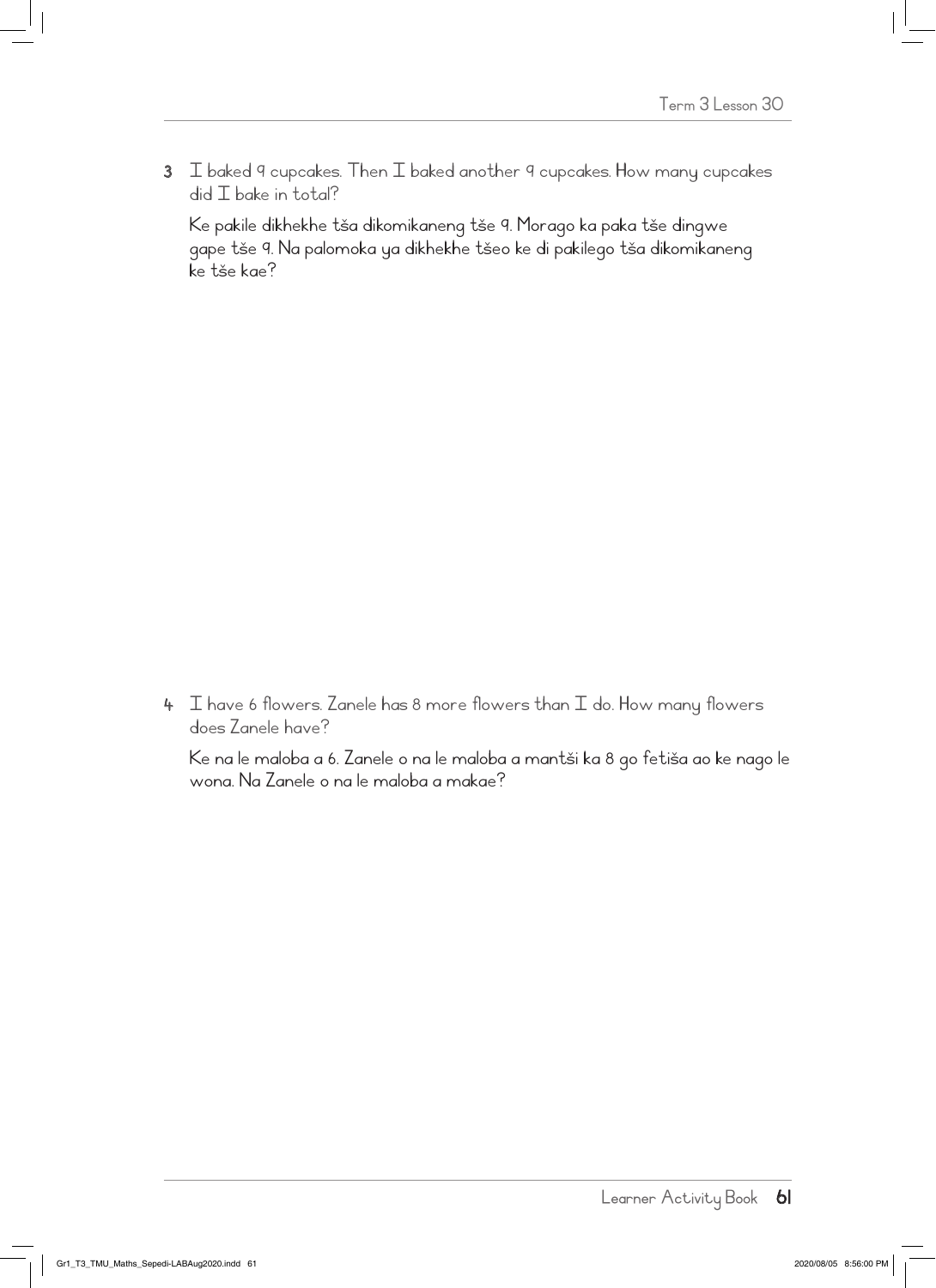### Term 3 Lesson 31 Kotara ya 3 Thuto ya 31 Subtracting 9 Go ntšha 9

CLASSWORK MOŠOMO WA KA PHAPOŠING

Subtract using ten frames and bottle tops.

Ntšha ka go šomiša diforeimi tša lesome le dikhurumelo tša mapotlelo.

| a $18 - 9 =$     | <b>b</b> $14 - 9 =$ |
|------------------|---------------------|
| <b>c</b> $  -9=$ | $d$ $17 - 9 =$      |
| e $ 3 - 9 $      | $f = 15 - 9 =$      |
| $9^{12-9}$       | $h$ $16 - 9 =$      |

#### HOMEWORK MOŠOMO WA GAE

Subtract using ten frames and bottle tops.

Ntšha ka go šomiša diforeimi tša lesome le dikhurumelo tša mapotlelo.

**a**  $15 - 9 =$  **b**  $18 - 9 =$ c  $II - 9 =$  d  $13 - 9 =$ 

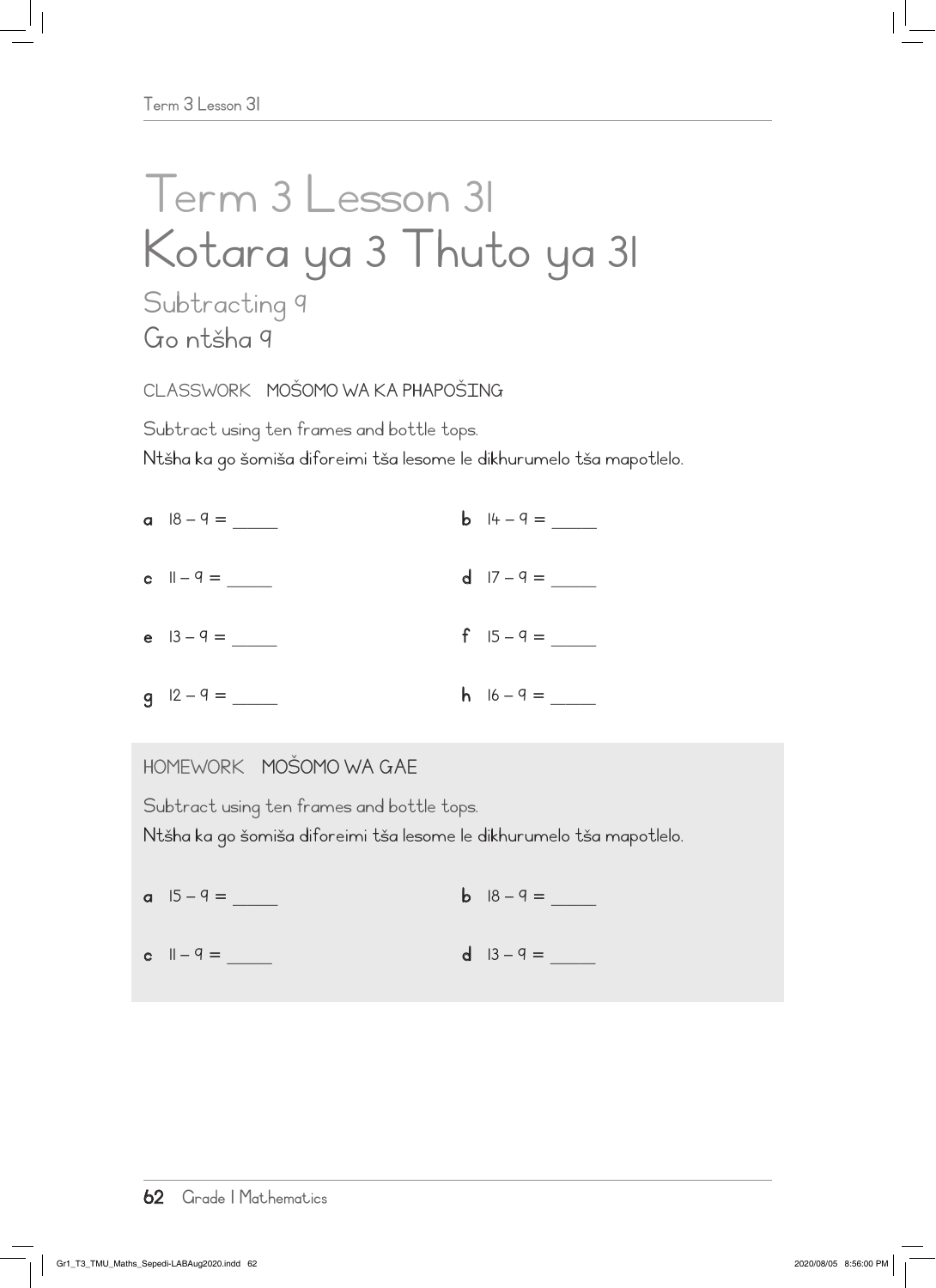#### Term 3 Lesson 32 Kotara ya 3 Thuto ya 32 Subtracting 7 and 8 Go ntšha 7 le 8

CLASSWORK MOŠOMO WA KA PHAPOŠING

Subtract using ten frames and bottle tops. Ntšha ka go šomiša diforeimi tša lesome le dikhurumelo tša mapotlelo.

| a $16 - 8 =$ | <b>b</b> $15 - 6 =$ | c $14 - 7 =$       |
|--------------|---------------------|--------------------|
| $12 - 7 =$   | $e$ $   - 6 =$      | $f \quad 13 - 8 =$ |
| $g 15 - 7 =$ | <b>h</b> $12 - 8 =$ | $13 - 6 =$         |
|              |                     | $1 \t15 - 7 =$     |
|              |                     |                    |

#### HOMEWORK MOŠOMO WA GAE

m  $14 - 6 =$ 

Subtract using ten frames and bottle tops.

Ntšha ka go šomiša diforeimi tša lesome le dikhurumelo tša mapotlelo.

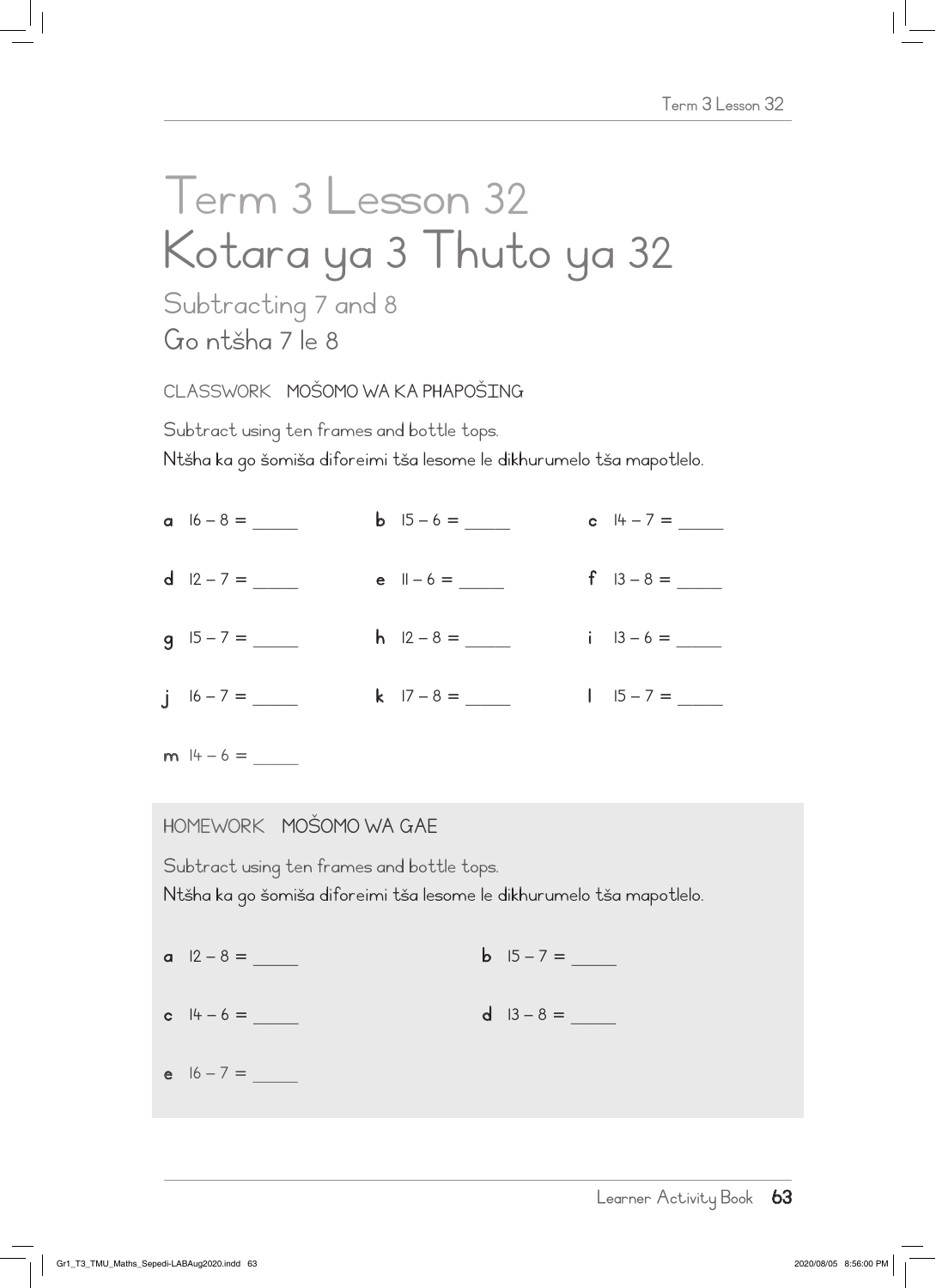### Term 3 Lesson 33 Kotara ya 3 Thuto ya 33 Subtraction with borrowing (1) Go ntšha ka go adima (1)

CLASSWORK MOŠOMO WA KA PHAPOŠING

Subtract using ten frames and bottle tops.

Ntšha o šomiša diforeimi tša lesome le dikhurumelo tša mapotlelo.



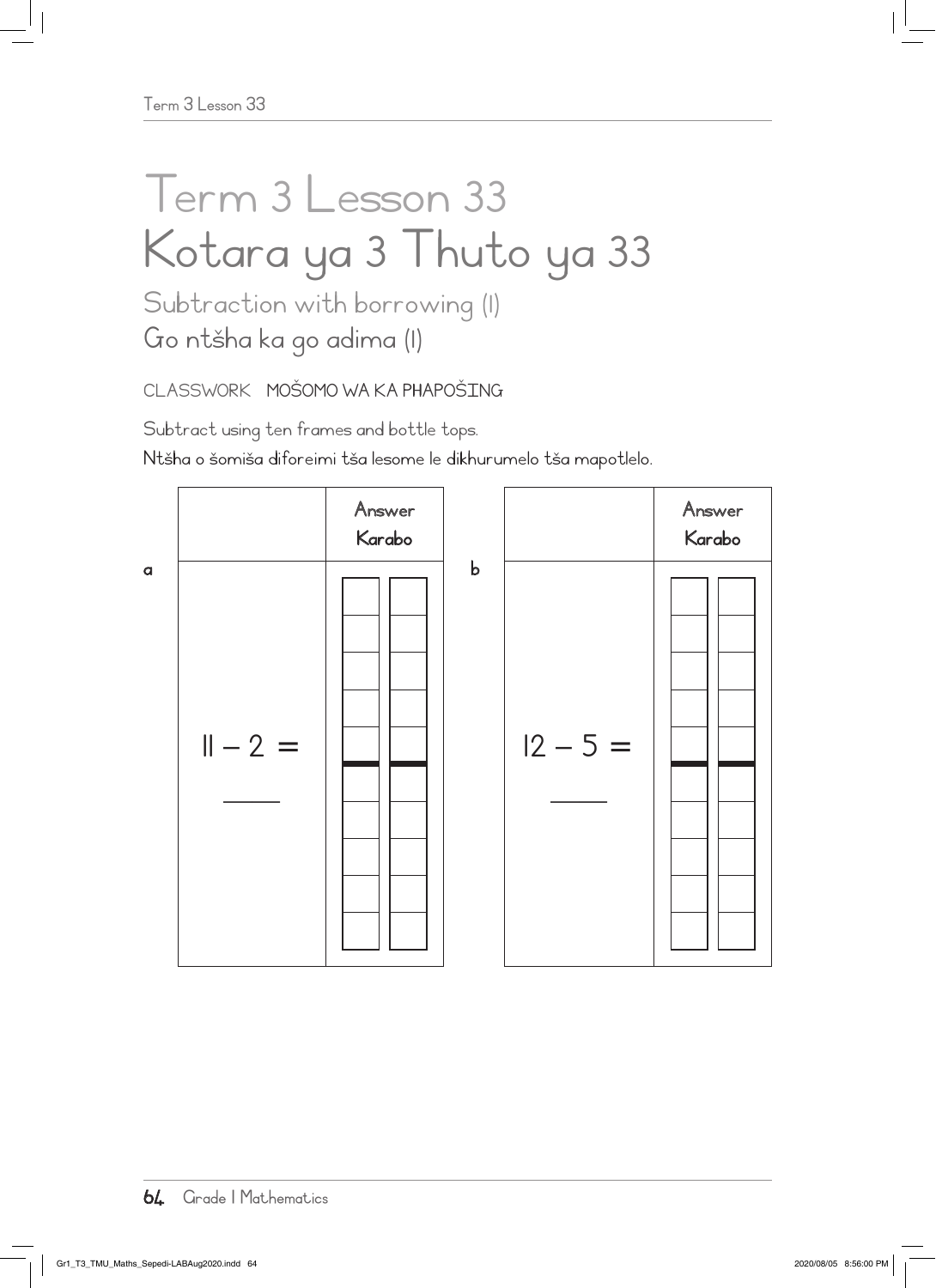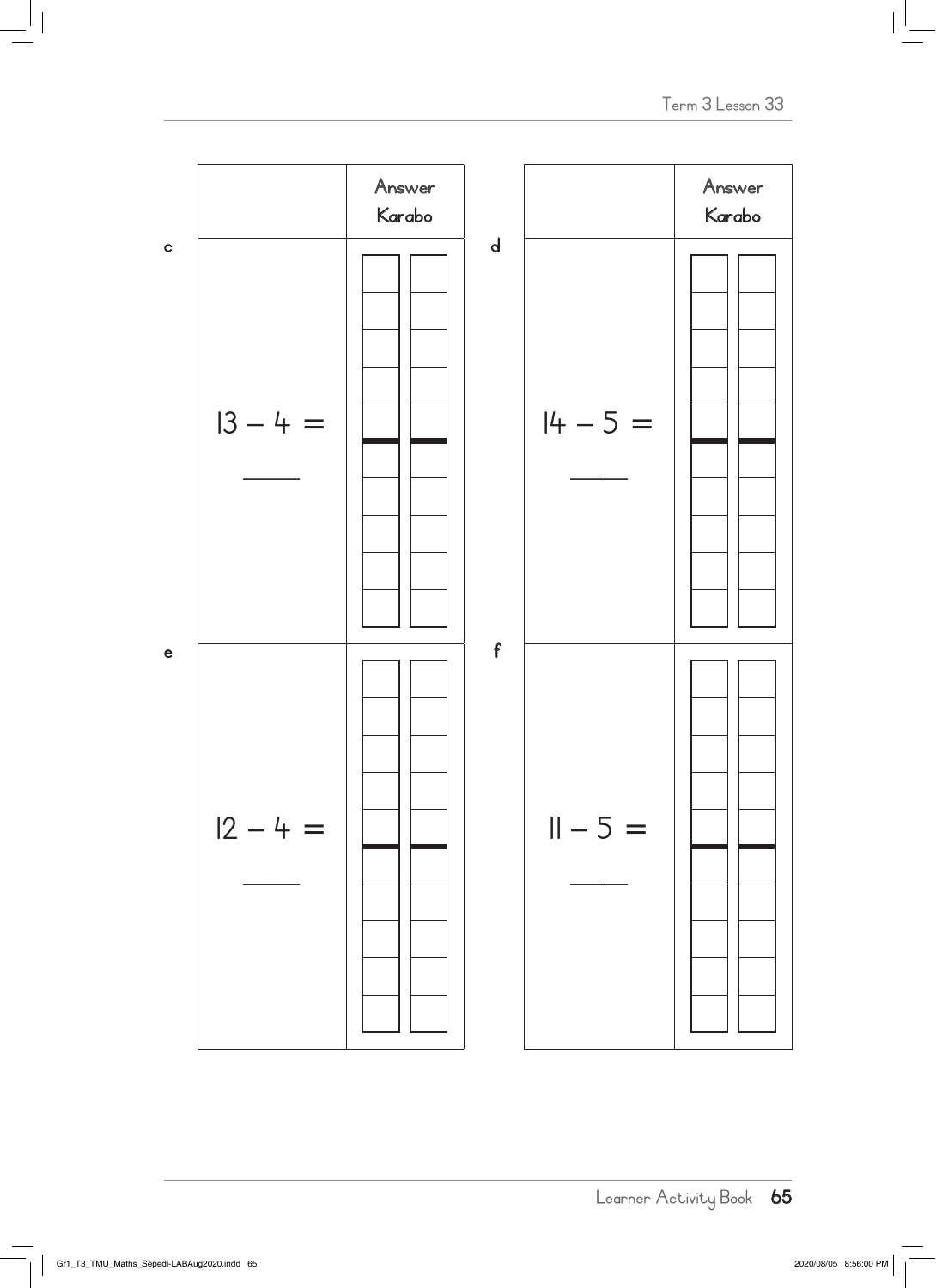

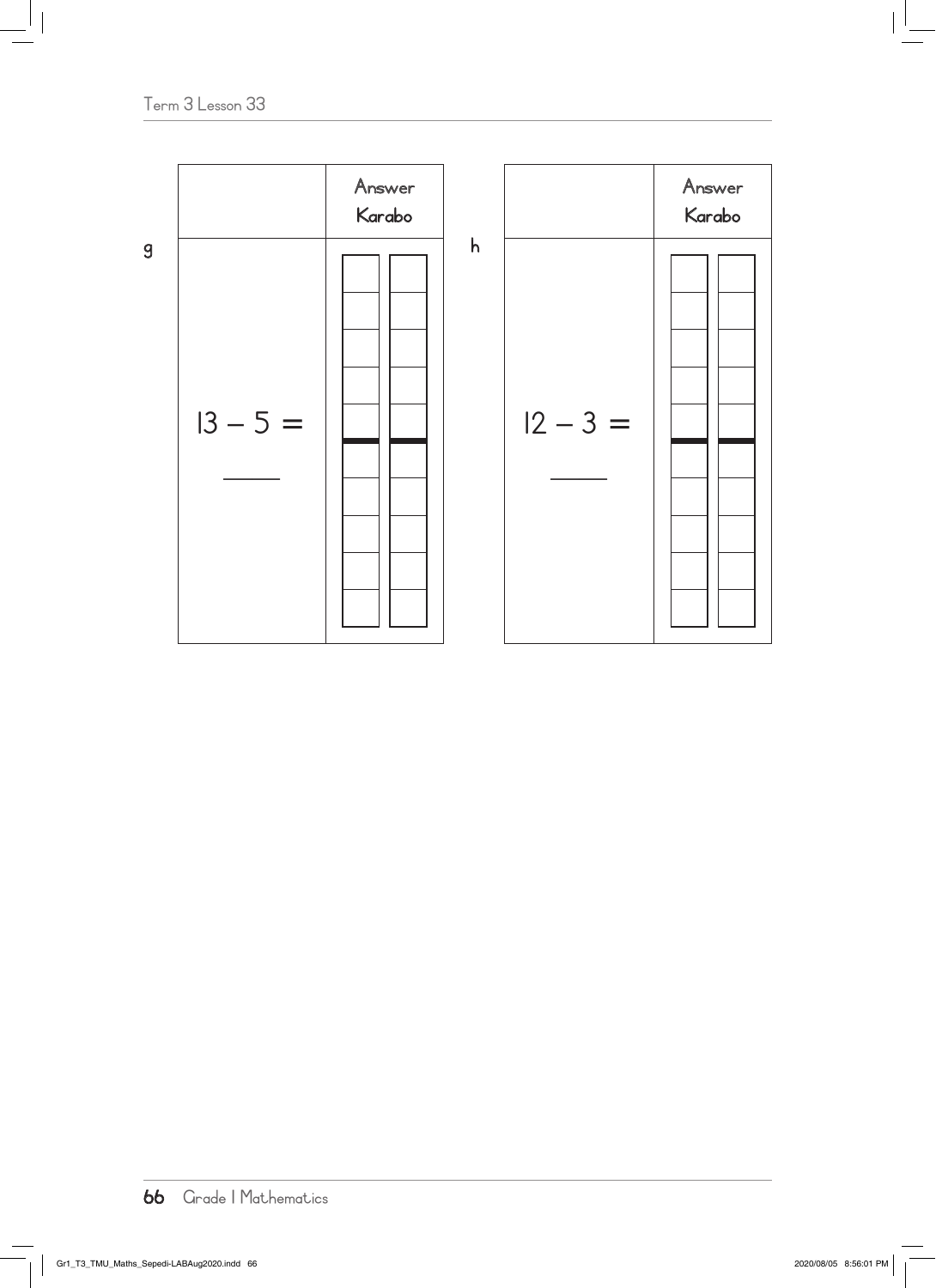#### HOMEWORK MOŠOMO WA GAE

Subtract using ten frames and bottle tops.

Ntšha ka go šomiša diforeimi tša lesome le dikhurumelo tša mapotlelo.

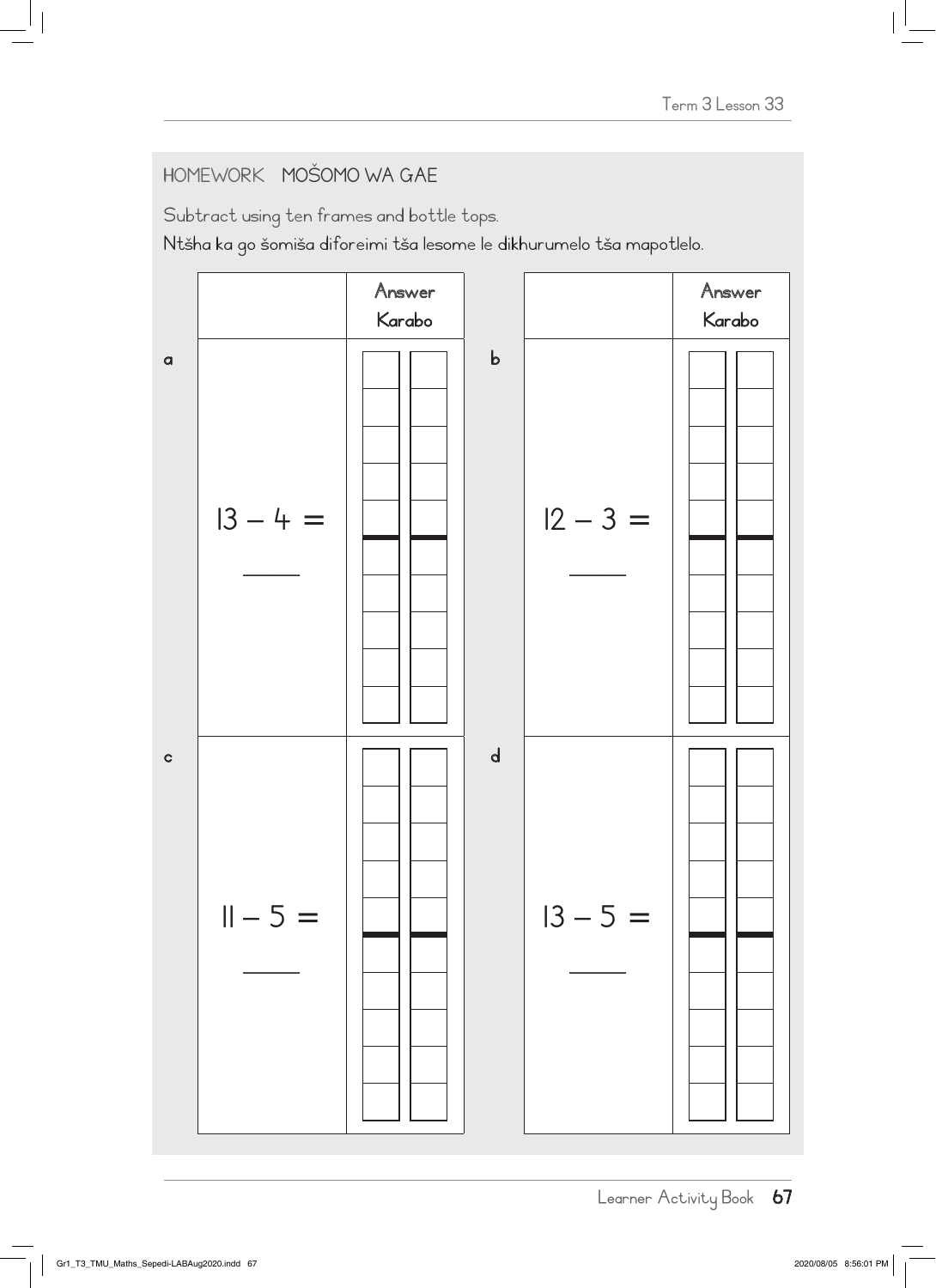# Term 3 Lesson 34 Kotara ya 3 Thuto ya 34

Subtraction with borrowing (2) Go ntšha ka go adima (2)

CLASSWORK MOŠOMO WA KA PHAPOŠING

Play the subtraction-with-borrowing card game. Your teacher will explain the rules.

Ralokang papadi ya karata ya go ntšha ka go adima. Morutiši wa lena o tla le hlalošetša melao ya papadi.

| HOMEWORK MOŠOMO WA GAE |                     |                |
|------------------------|---------------------|----------------|
| Subtract:<br>Ntšha:    |                     |                |
| $a$ $   - 6 =$         | <b>b</b> $14 - 5 =$ | c $12 - 6 =$   |
| $d$ $17 - 9 =$         | $e$ $13 - 8 =$      | $f = 15 - 7 =$ |

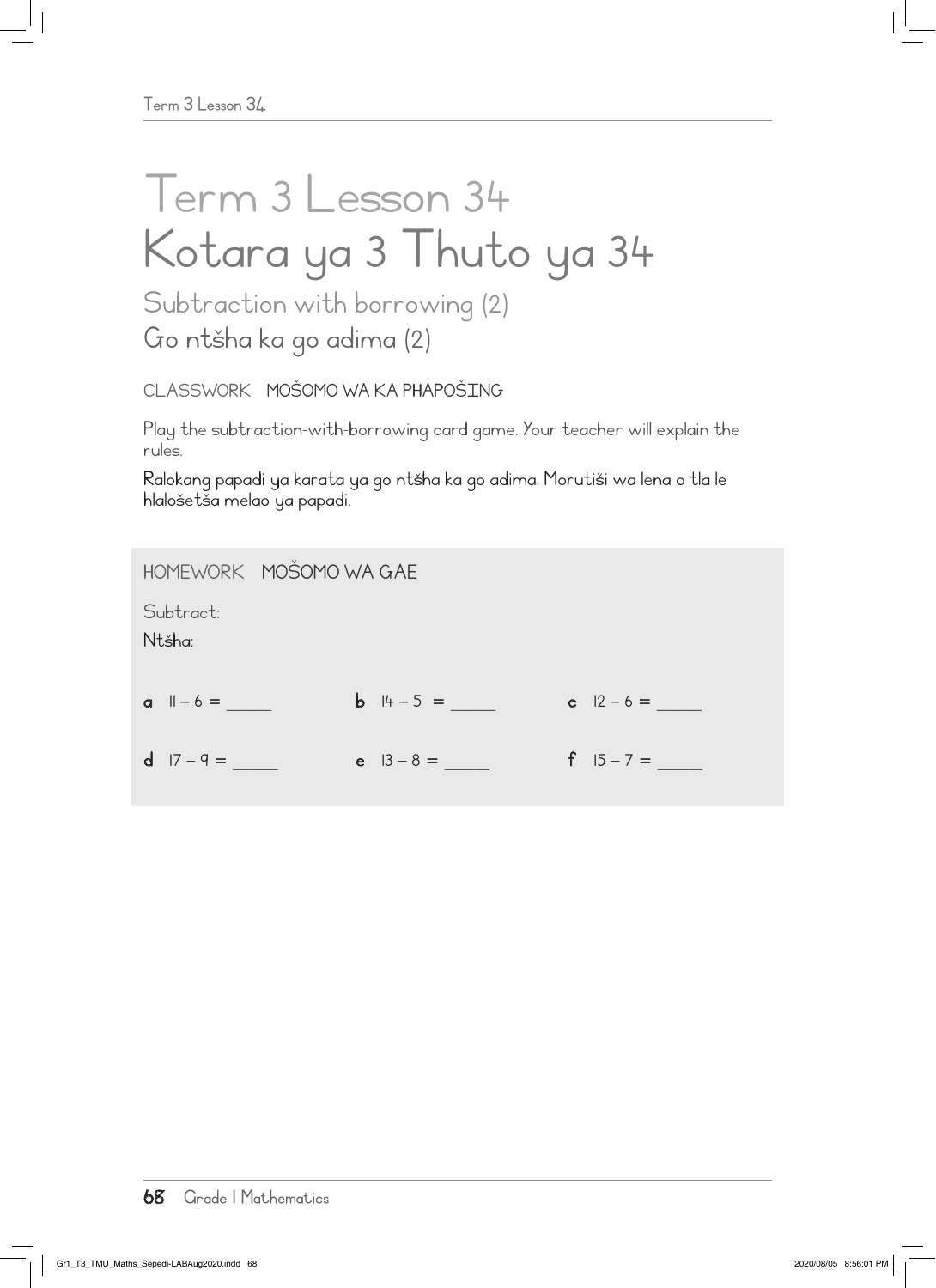# Term 3 Lesson 35 Kotara ya 3 Thuto ya 35

Consolidation

Teefatšo

Subtract:

Ntšha:

| a $II - 2 =$            |                     | c $  -7 =$         |
|-------------------------|---------------------|--------------------|
|                         | e $13 - 7 =$        | $f$ $12 - 3 =$     |
|                         | <b>h</b> $16 - 7 =$ | $16 - 9 =$         |
| $17 - 9 =$              |                     | $1 \t 3 - 8 = \_$  |
|                         |                     | $0 15 - 6 =$       |
| $p \quad 16 - 8 = \_\_$ |                     | $r$ $14 - 7 =$     |
|                         | $t$ $12-6=$         | $u \parallel -8 =$ |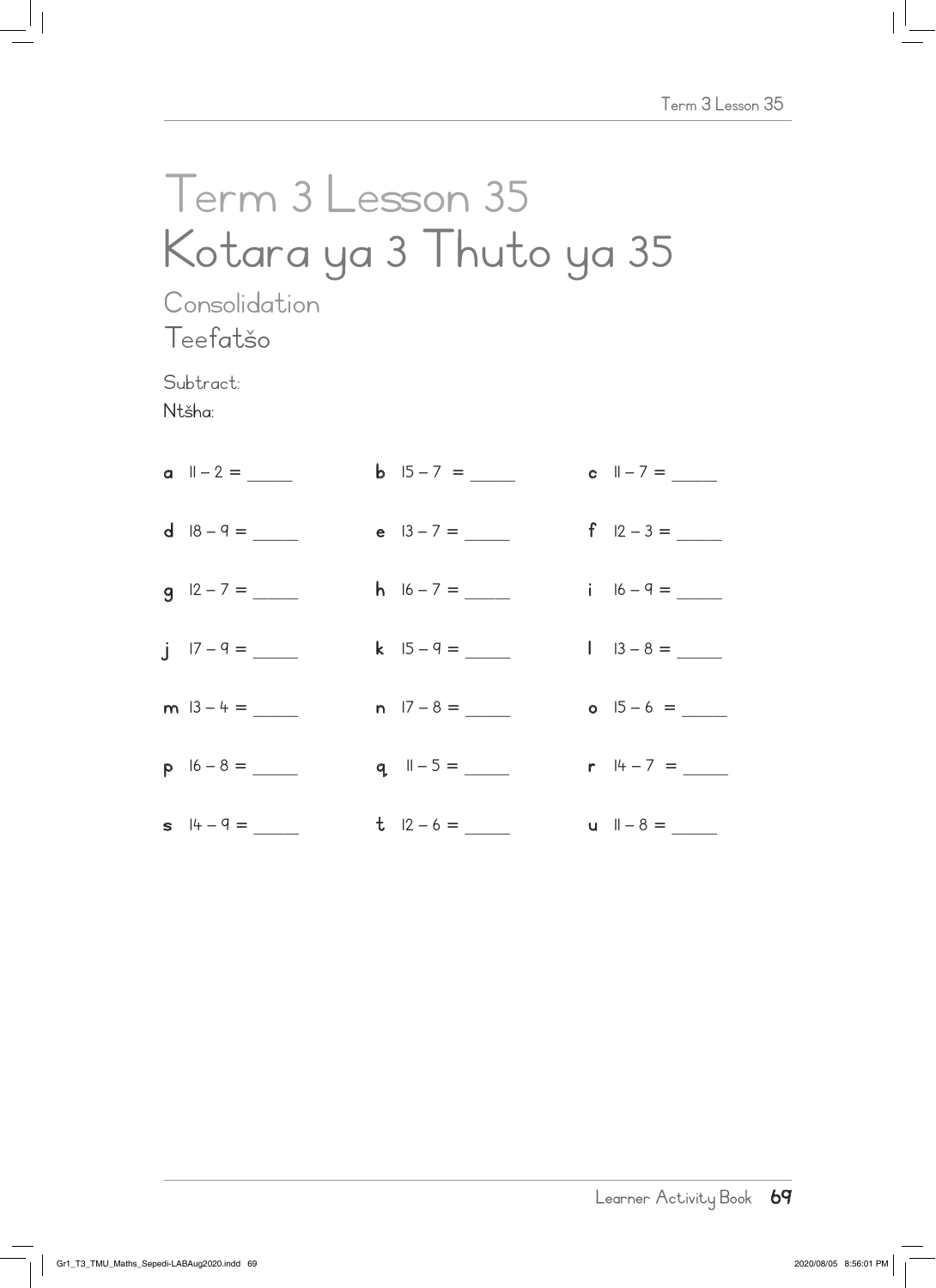## Term 3 Lesson 36 Kotara ya 3 Thuto ya 36

Assessment Kelo

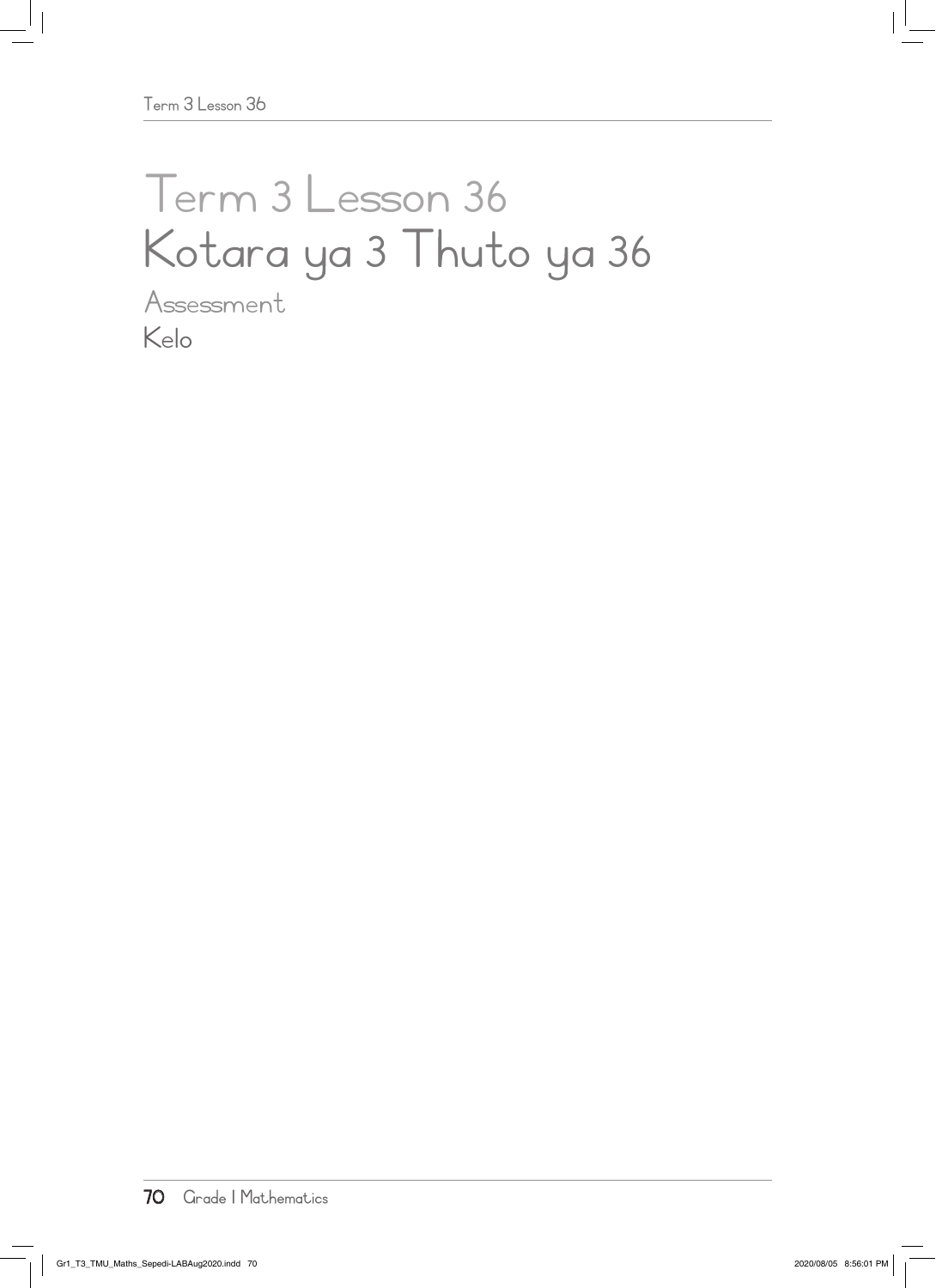# Term 3 Lesson 37 Kotara ya 3 Thuto ya 37

Subtraction with borrowing (3) Go ntšha ka go adima (3)

CLASSWORK MOŠOMO WA KA PHAPOŠING

Play the subtraction-with-borrowing card game. Your teacher will explain the rules.

Ralokang papadi ya karata ya go ntšha ka go adima. Morutiši wa lena o tla le hlalošetša melao ya papadi.

HOMEWORK MOŠOMO WA GAE

Match the number sentences to the correct answer by drawing a line.

Nyalanya mafokopalo le karabo ya maleba ka go thala mothalo.

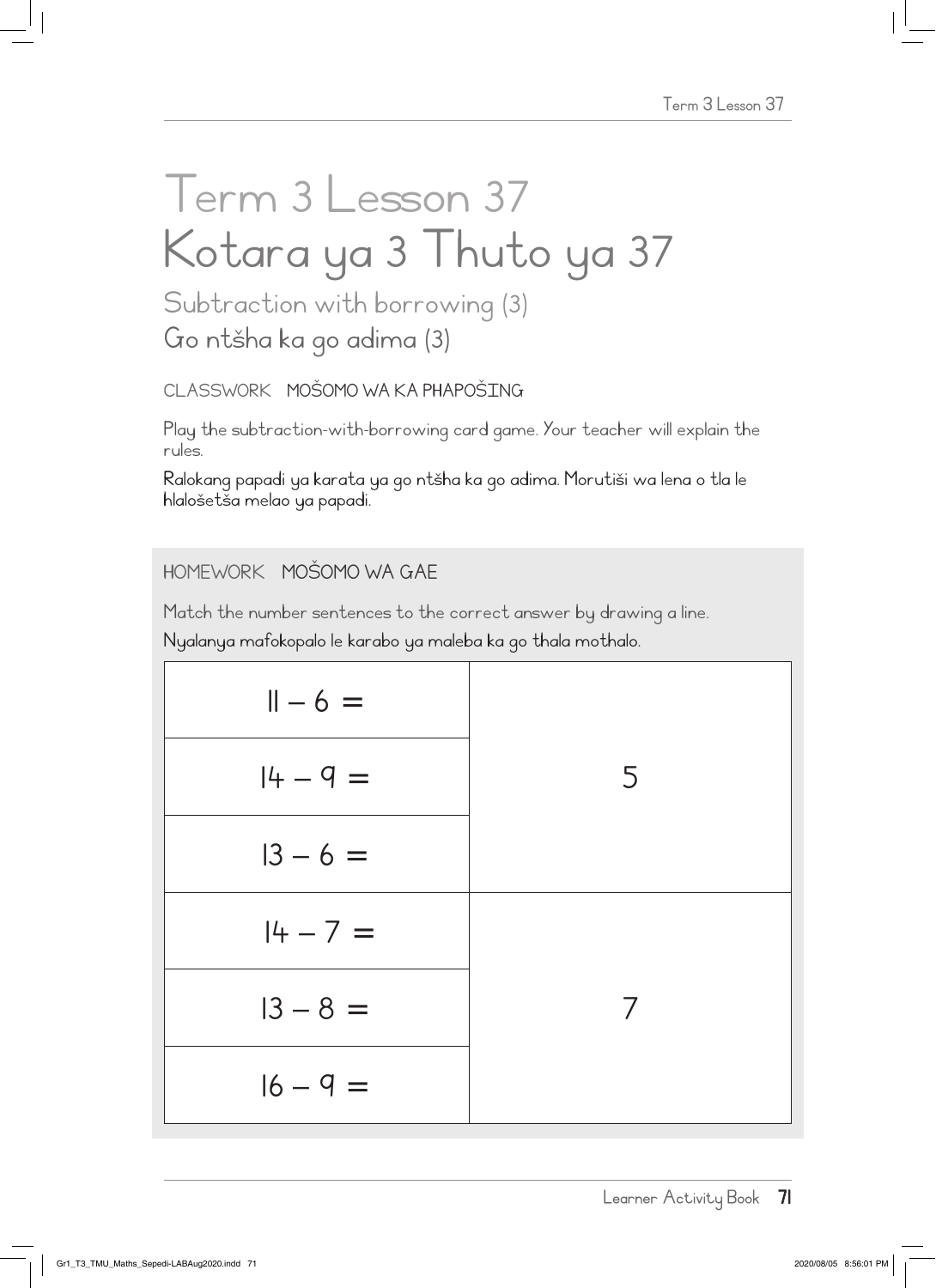# Term 3 Lesson 38 Kotara ya 3 Thuto ya 38

Subtraction with borrowing (4) Go ntšha ka go adima (4)

CLASSWORK MOŠOMO WA KA PHAPOŠING

Play the subtraction-with-borrowing card game. Your teacher will explain the rules.

Ralokang papadi ya karata ya go ntšha ka go adima. Morutiši wa lena o tla le hlalošetša melao ya papadi.

#### HOMEWORK MOŠOMO WA GAE

Match the number sentences to the correct answer by drawing a line.

Nyalanya mafokopalo le karabo ya maleba ka go thala mothalo.

$$
12 - 6 =
$$
\n
$$
11 - 7 =
$$
\n
$$
13 - 9 =
$$
\n
$$
14 - 8 =
$$
\n
$$
12 - 8 =
$$
\n
$$
15 - 9 =
$$
\n
$$
14 - 8 =
$$
\n
$$
15 - 9 =
$$
\n
$$
16 - 12 =
$$
\n
$$
17 - 9 =
$$
\n
$$
18 - 9 =
$$
\n
$$
19 - 9 =
$$
\n
$$
10 - 12 =
$$
\n
$$
11 - 12 =
$$
\n
$$
12 - 8 =
$$
\n
$$
13 - 9 =
$$
\n
$$
14 - 8 =
$$
\n
$$
15 - 9 =
$$

#### 72 Grade | Mathematics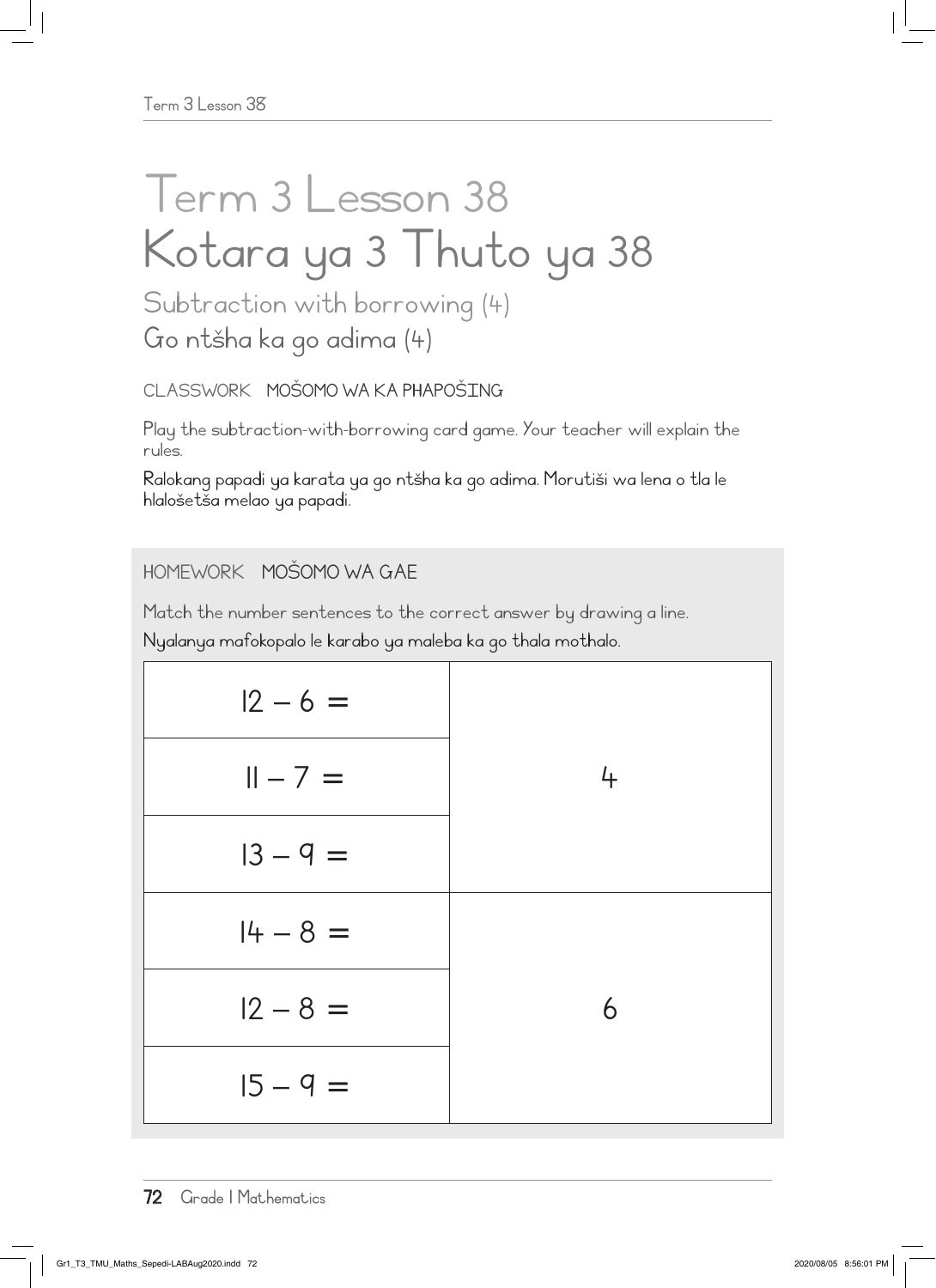# Term 3 Lesson 39 Kotara ya 3 Thuto ya 39

Subtraction word problems Mararantšu a go ntšha

CLASSWORK MOŠOMO WA KA PHAPOŠING

1 Solve the word problems .

Rarolla mararantšu.

a There were 16 oranges on the table. Themba ate 9 of them. How many oranges are there now?

Go be go na le dinamune tše 16 godimo ga tafola. Themba o jele tše 9 tša tšona. Na gabjale go na le dinamune tše kae?

b There are 15 sheep and 7 pigs. Which are there more of – sheep or pigs? How many more are there?

Go na le dinku tše 15 le dikolobe tše 7. Na ke dife tše dintši – dinku goba dikolobe? Na ke tše dintši ka tše kae?

c There are 11 cows and 4 horses. Which are there more of – cows or horsess? How many more are there?

Go na le dikgomo tše 11 le dipere tše 4. Na ke dife tše dintši – dikgomo goba dipere? Na ke tše dintši ka tše kae?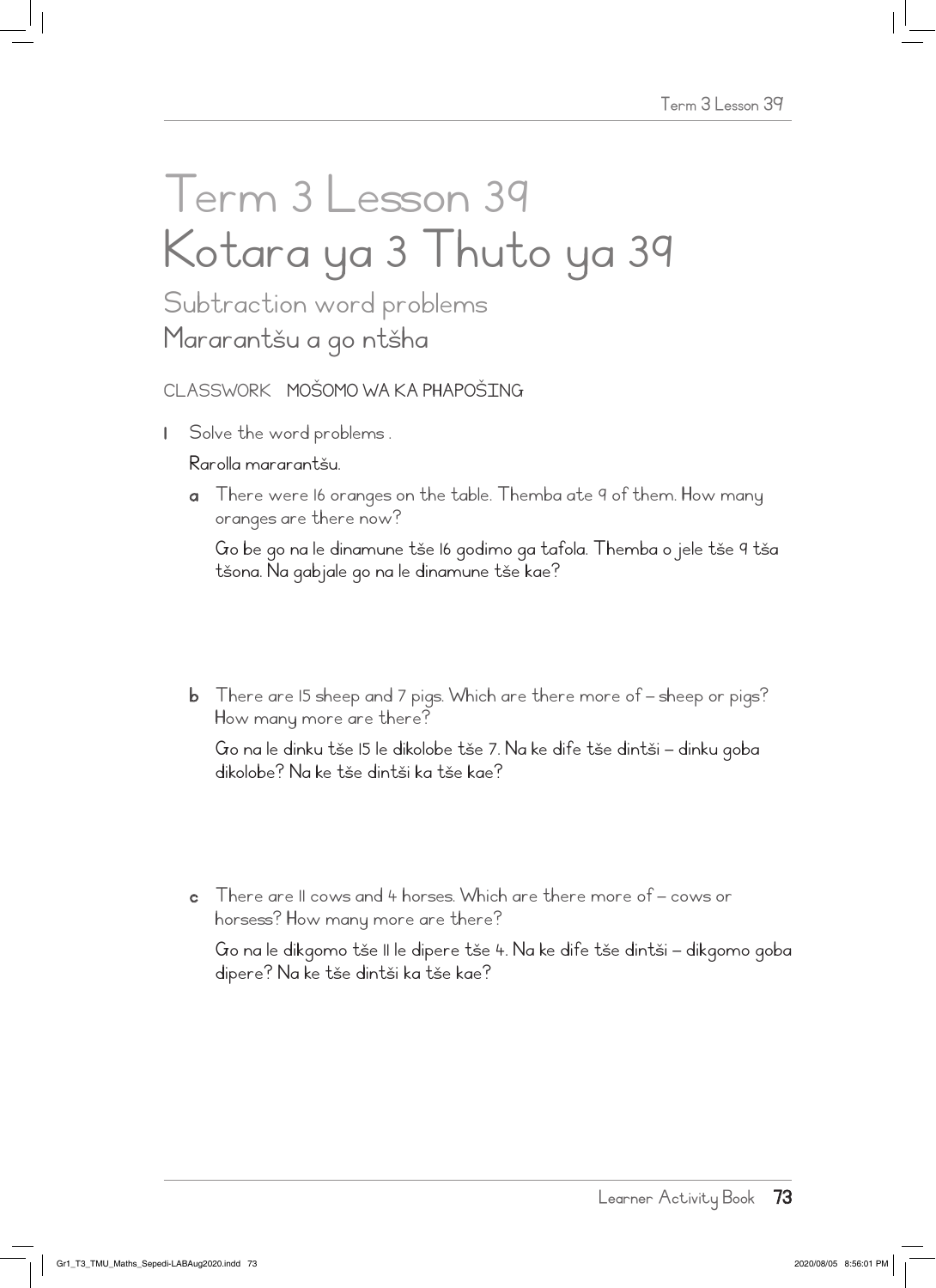2 Play the subtraction-with-borrowing card game. Your teacher will explain the rules.

Ralokang papadi ya karata ya go ntšha ka go adima. Morutiši wa lena o tla le hlalošetša melao ya papadi.

#### HOMEWORK MOŠOMO WA GAE

1 Solve the word problem .

Rarolla mararantšu.

 There were 13 bananas on the table. Themba ate 6 of them. How many bananas are there now?

Go be go na le dipanana tše 13 godimo ga tafola. Themba o jele tše 9 tša tšona. Na gabjale go na le dipanana tše kae?

2 Match the number sentence to the correct answer by drawing a line. Nyalanya mafokopalo le karabo ya maleba ka go thala mothalo.



74 Grade 1 Mathematics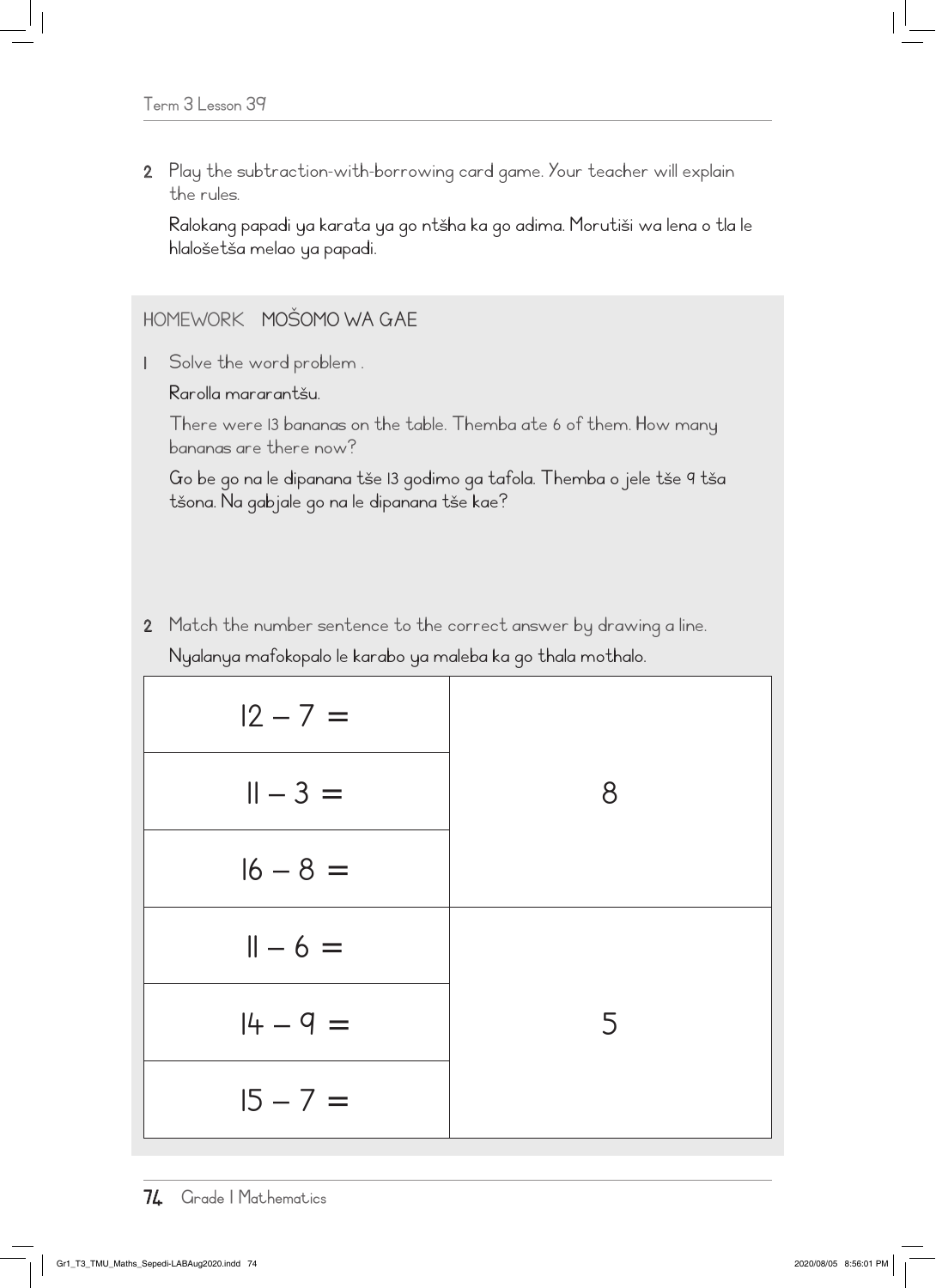### Term 3 Lesson 40 Kotara ya 3 Thuto ya 40

#### Consolidation Teefatšo

1 Solve the word problems.

#### Rarolla mararantu.

a Nzumbululo has 17 sweets. Ndivhuho has 8 sweets less than Nzumbululo. How many sweets does Ndivhuho have?

Kutullo o na le malekere a 17. Tebogo o fetišwa ke Kutullo ka malekere a 8. Na Tebogo o na le malekere a makae?

b Ms Zama has 15 cups at home. She takes 8 cups to her classroom. How many cups does she have left at home?

Moh. Zama o na le dikomiki tše 15 ka gae. O tšere dikomiki tše 8 a di iša phapošing ya gagwe ya borutelo. Na o šaletšwe ke dikomiki tše kae ka gae?

2 Play the subtraction-with-borrowing card games. Your teacher will explain the rules.

Ralokang papadi ya karata ya go ntšha ka go adima. Morutiši wa lena o tla le hlalošetša melao ya papadi.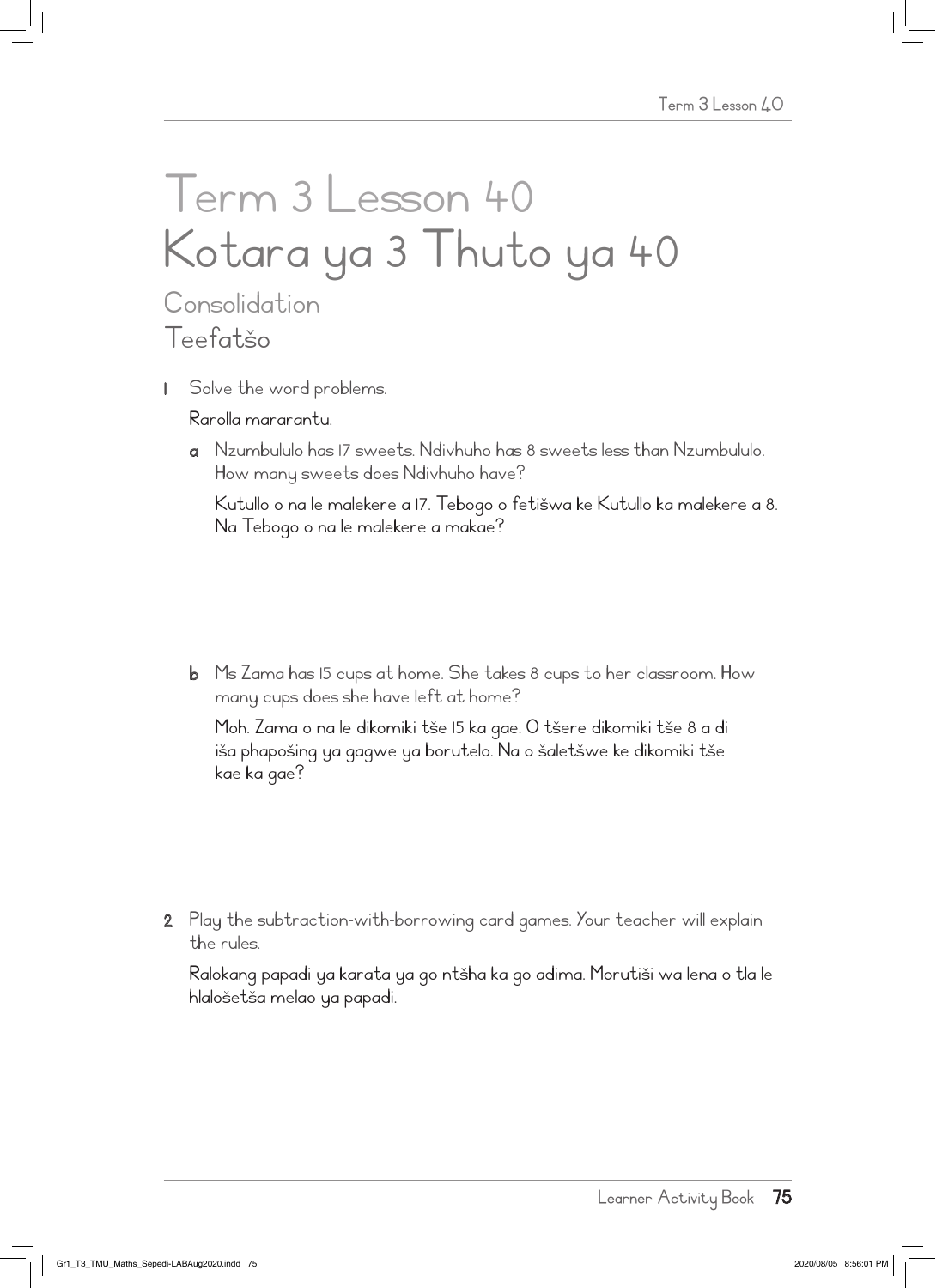# Term 3 Lesson 41 Kotara ya 3 Thuto ya 41

#### Subtraction word problems Mararantšu a go ntšha

#### CLASSWORK MOŠOMO WA KA PHAPOŠING

Solve the word problems .

#### Rarolla mararantšu.

a There are 13 butterflies in the garden. 8 of them are orange and the rest are blue. How many blue butterflies are there?

Go na le dirurubele tše 13 ka serapeng. Tše 8 tša tšona ke tša mmala wa namune mola tše dingwe ka moka e le tše ditalaleratadima. Na go na le dirurubele tše kae tše ditalaleratadima?

b There are 17 bugs in the garden. 9 of them are bees and the rest are caterpillars. How many caterpillars are there?

Go na le ditšhitšhidi tše 17 ka serapeng. Tše 9 tša tšona ke dinose, tše dingwe ka moka ke diboko. Na go na le diboko tše kae?

c Ms Nkosi sold 12 bananas yesterday. Today she sold 5 bananas less than yesterday. How many bananas did she sell today?

Moh. Nkosi o rekišitše dipanana tše 12 maabane. Lehono o rekišitše dipanana tše 5 ka tlase ga palo ya maabane. Na o rekišitše dipanana tše kae lehono?

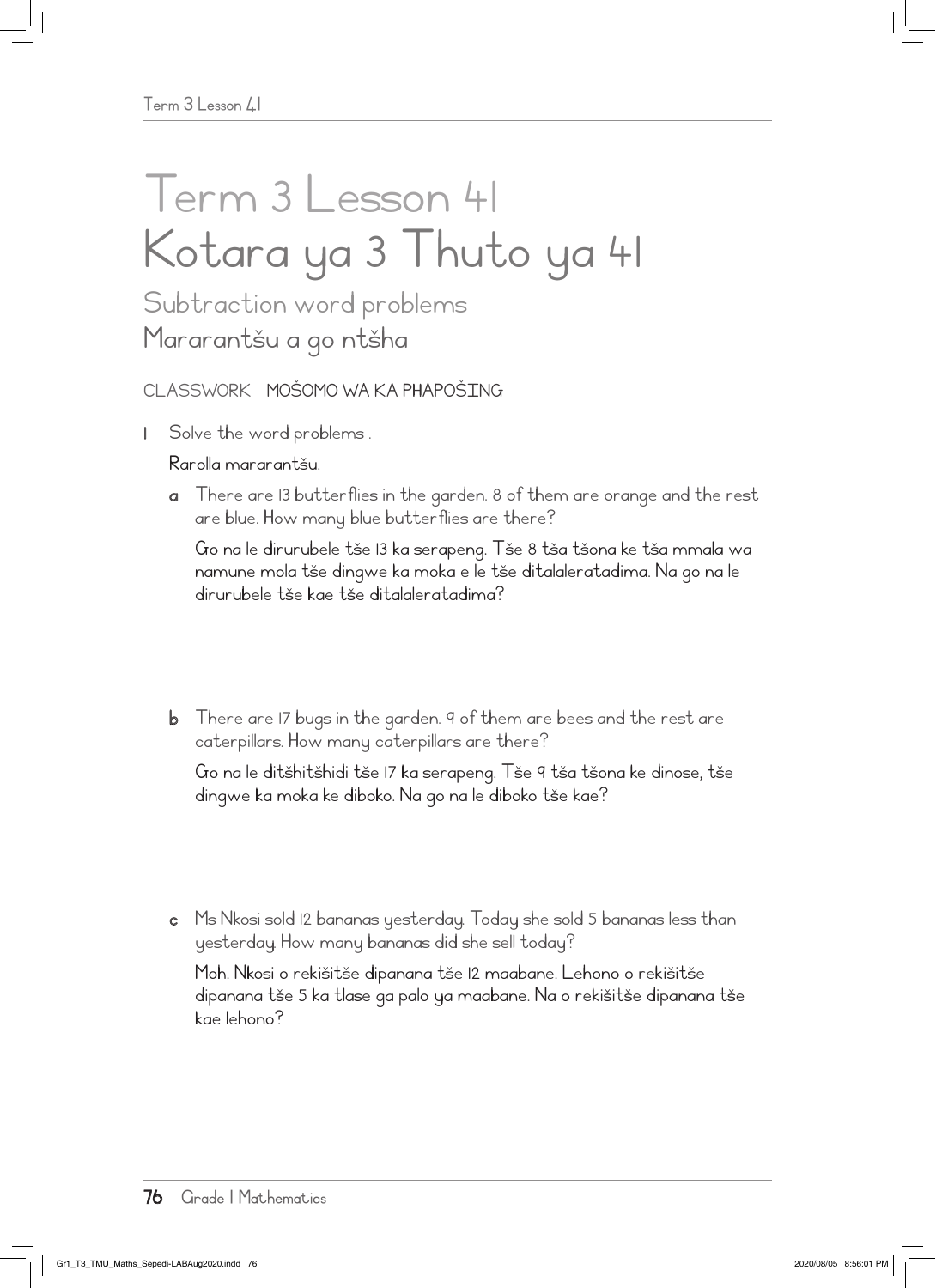2 Play the subtraction-with-borrowing card games. Your teacher will explain the rules.

Ralokang papadi ya karata ya go ntšha ka go adima. Morutiši wa lena o tla le hlalošetša melao ya papadi.

#### HOMEWORK MOŠOMO WA GAE

1 Solve the word problem .

#### Rarolla mararantšu.

 Ms Nkosi sold 16 apples yesterday. Today she sold 8 apples less than yesterday. How many apples did she sell today?

Moh. Nkosi o rekišitše diapole tše 16 maabane. Lehono o rekišitše diapole tše 5 ka tlase ga palo ya maabane. Na o rekišitše diapole tše kae lehono?

2 Match the number sentence to the correct answer by drawing a line. Nyalanya mafokopalo le karabo ya maleba ka go thala mothalo.

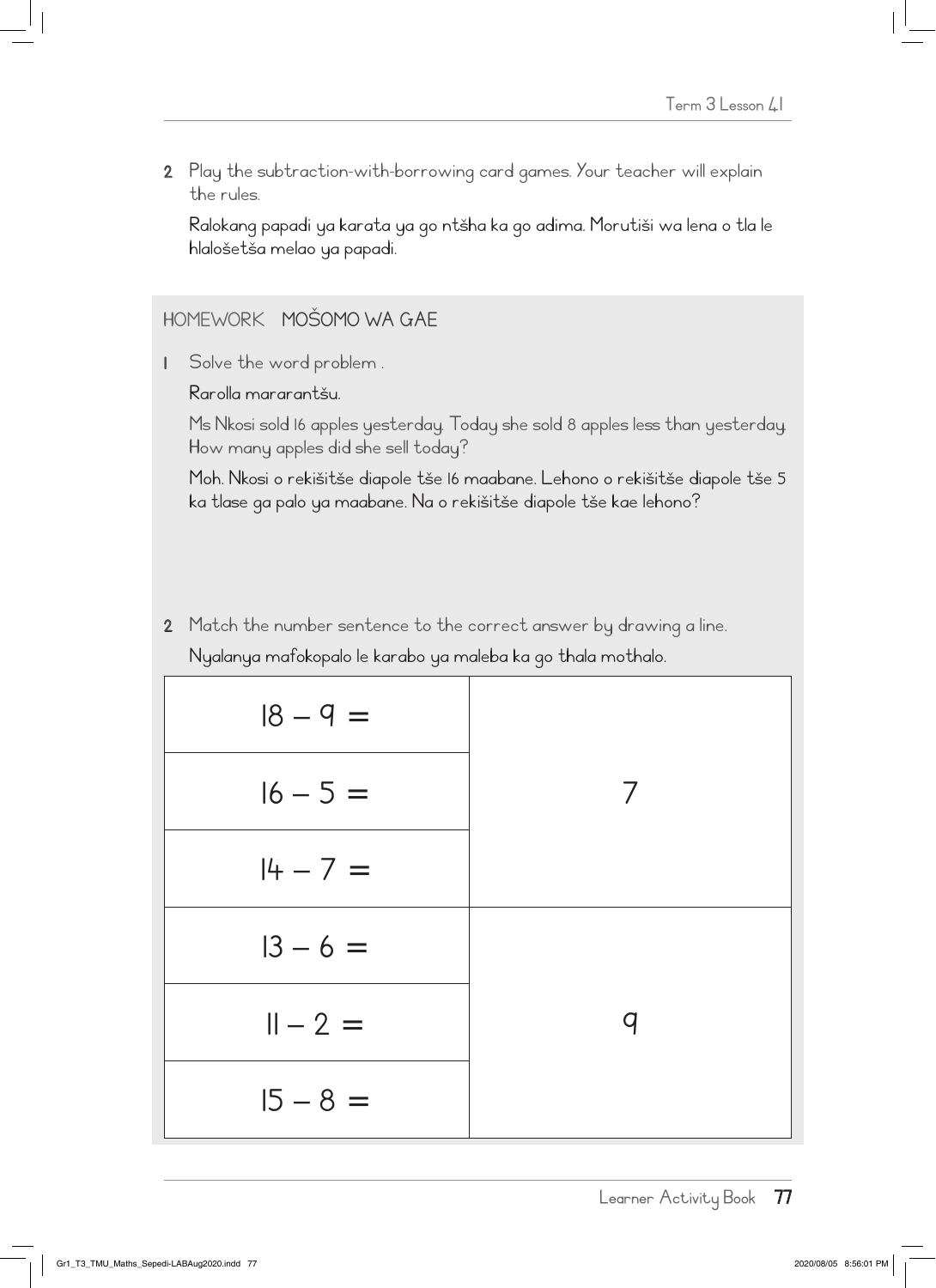# Term 3 Lesson 42 Kotara ya 3 Thuto ya 42

Assessment Kelo

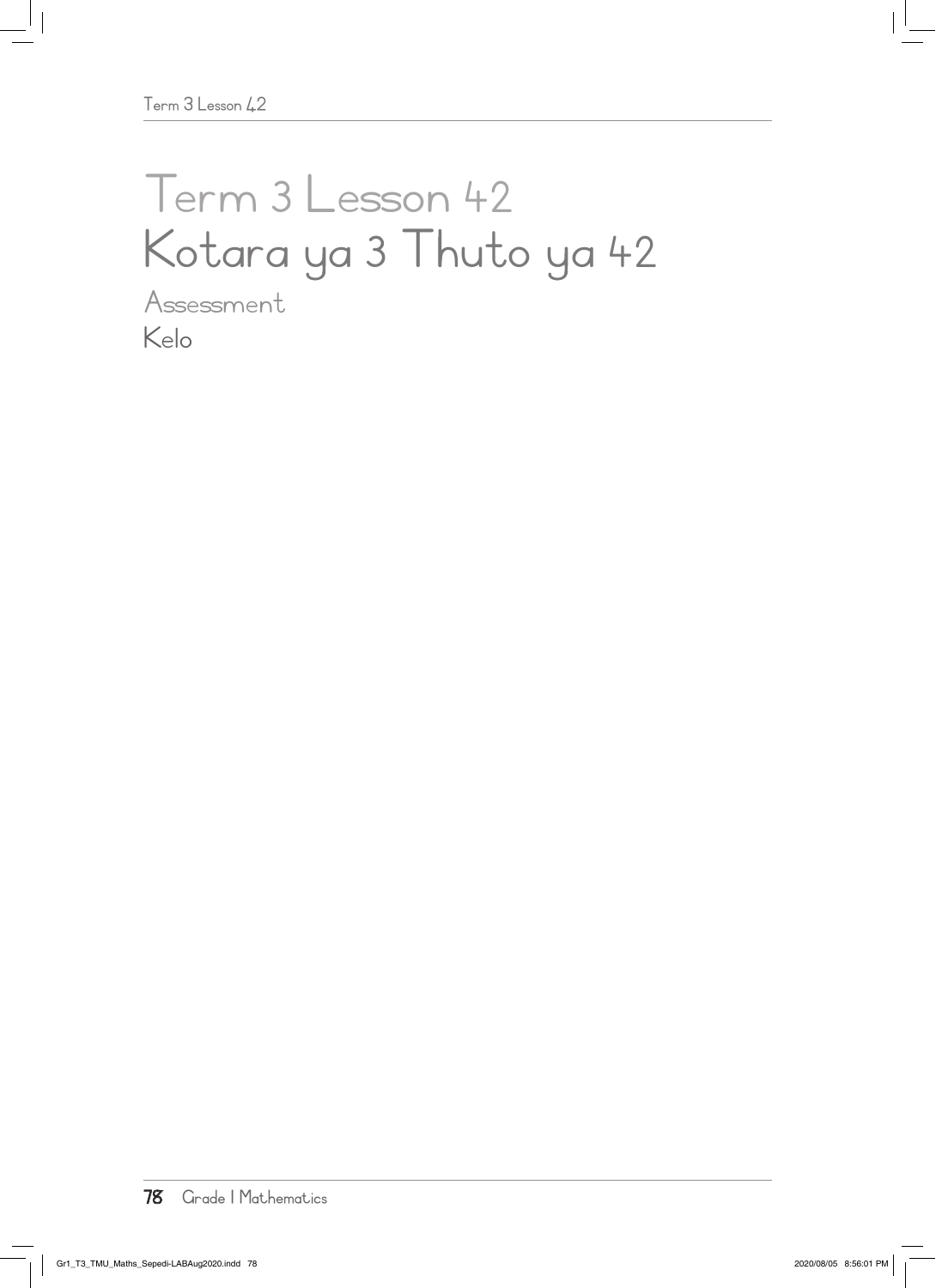# Term 3 Lesson 43 Kotara ya 3 Thuto ya 43

Number sentences Mafokopalo

CLASSWORK MOŠOMO WA KA PHAPOŠING

Find the missing numbers.

Hwetša dipalo tšeo di tlogetšwego.

Write the number sentence that you used to solve the problem on the line provided.

Ngwala lefokopalo leo o le šomišitšego go rarolla marara mo mothalong woo o filwego.







\_\_\_\_\_\_\_\_\_\_\_\_\_\_\_

\_\_\_\_\_\_\_\_\_\_\_\_\_\_\_

 $\frac{1}{2}$  ,  $\frac{1}{2}$  ,  $\frac{1}{2}$  ,  $\frac{1}{2}$  ,  $\frac{1}{2}$  ,  $\frac{1}{2}$  ,  $\frac{1}{2}$  ,  $\frac{1}{2}$  ,  $\frac{1}{2}$  ,  $\frac{1}{2}$  ,  $\frac{1}{2}$  ,  $\frac{1}{2}$  ,  $\frac{1}{2}$  ,  $\frac{1}{2}$  ,  $\frac{1}{2}$  ,  $\frac{1}{2}$  ,  $\frac{1}{2}$  ,  $\frac{1}{2}$  ,  $\frac{1$ 



 $\frac{1}{2}$  ,  $\frac{1}{2}$  ,  $\frac{1}{2}$  ,  $\frac{1}{2}$  ,  $\frac{1}{2}$  ,  $\frac{1}{2}$  ,  $\frac{1}{2}$  ,  $\frac{1}{2}$  ,  $\frac{1}{2}$  ,  $\frac{1}{2}$  ,  $\frac{1}{2}$  ,  $\frac{1}{2}$  ,  $\frac{1}{2}$  ,  $\frac{1}{2}$  ,  $\frac{1}{2}$  ,  $\frac{1}{2}$  ,  $\frac{1}{2}$  ,  $\frac{1}{2}$  ,  $\frac{1$ 

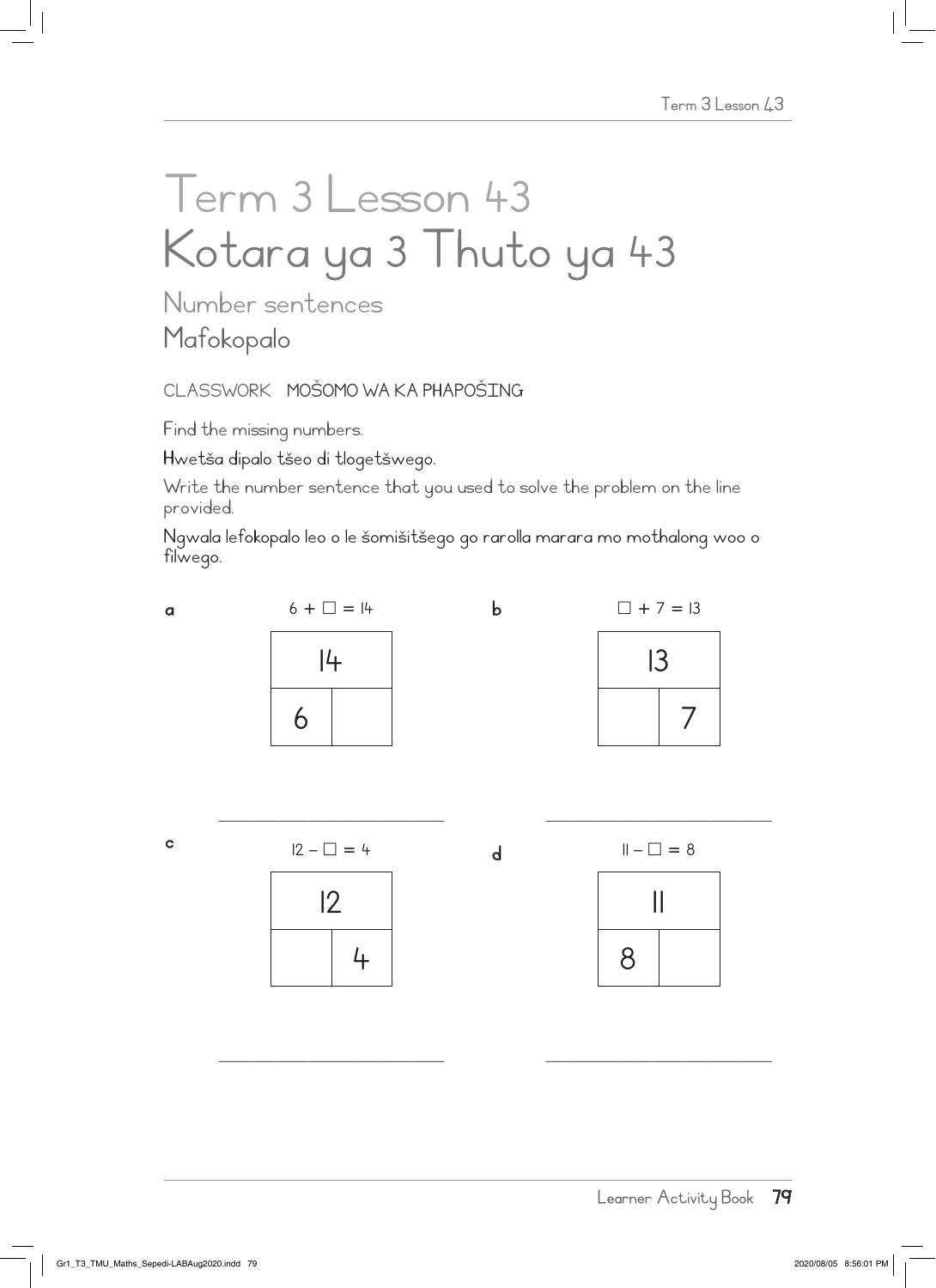

 $\frac{1}{2}$  ,  $\frac{1}{2}$  ,  $\frac{1}{2}$  ,  $\frac{1}{2}$  ,  $\frac{1}{2}$  ,  $\frac{1}{2}$  ,  $\frac{1}{2}$  ,  $\frac{1}{2}$  ,  $\frac{1}{2}$  ,  $\frac{1}{2}$  ,  $\frac{1}{2}$  ,  $\frac{1}{2}$  ,  $\frac{1}{2}$  ,  $\frac{1}{2}$  ,  $\frac{1}{2}$  ,  $\frac{1}{2}$  ,  $\frac{1}{2}$  ,  $\frac{1}{2}$  ,  $\frac{1$ 







\_\_\_\_\_\_\_\_\_\_\_\_\_\_\_

#### HOMEWORK MOŠOMO WA GAE

Find the missing numbers.

Hwetša dipalo tšeo di tlogetšwego.

Write the number sentence that you used to solve the problem on the line provided.

Ngwala lefokopalo leo o le šomišitšego go rarolla marara mo mothalong woo o filwego.



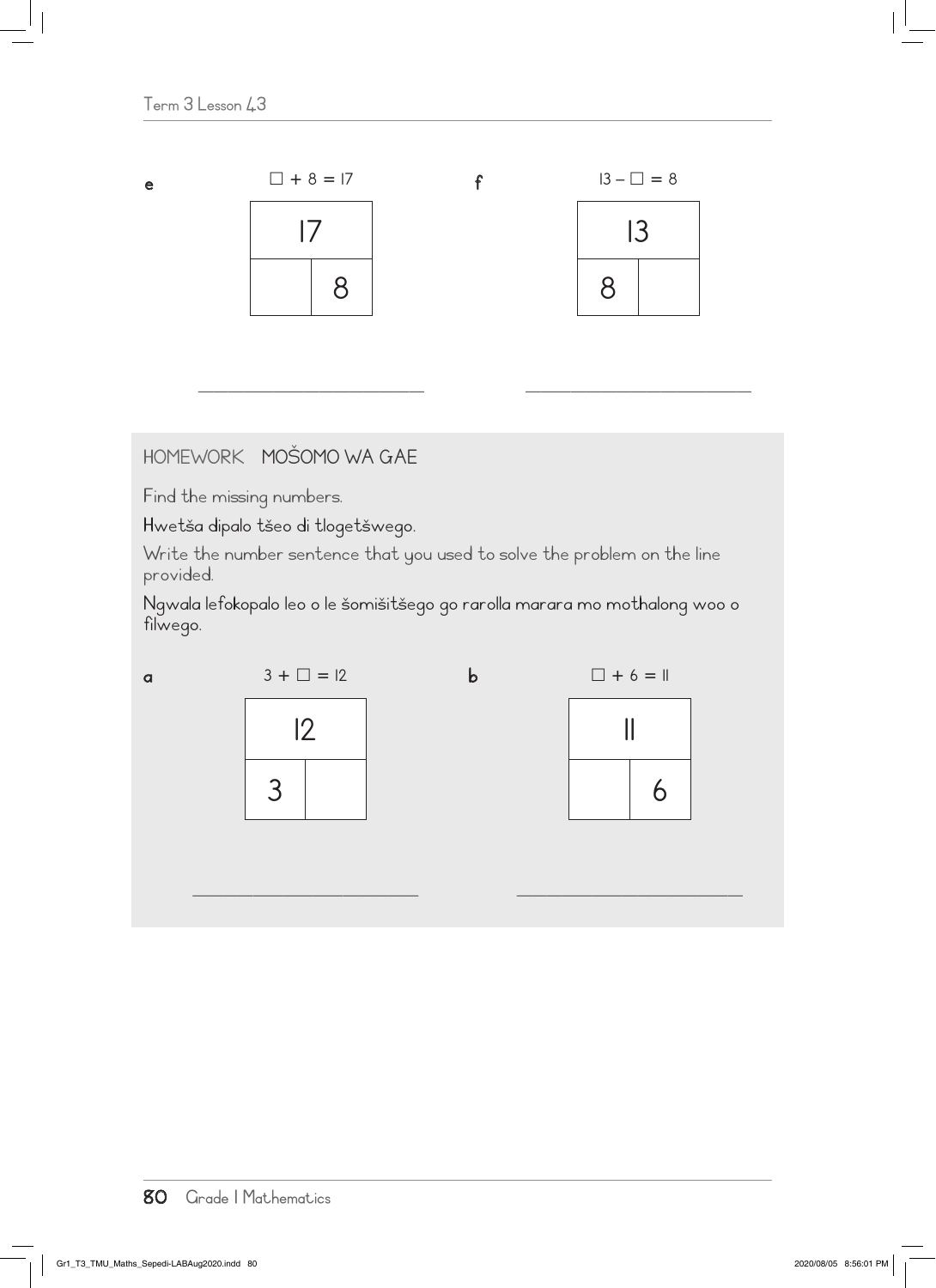# Term 3 Lesson 44 Kotara ya 3 Thuto ya 44

Addition and subtraction word problems (1) Mararantšu a go hlakantšha le go ntšha (1)

CLASSWORK MOŠOMO WA KA PHAPOŠING

1 Solve the word problems .

Rarolla mararantšu.

a There are 7 cows on the farm. There are 8 sheep on the farm. How many animals on the farm?

Go na le dikgomo tše 7 ka polaseng. Go na le dinku tše 8 ka polaseng. Na go na le diphoofolo tše kae ka polaseng?

b There are 4 horses on the farm. There are 7 sheep on the farm. How many animals on the farm?

Go na le dipere tše 4 ka polaseng. Go na le dinku tše 8 ka polaseng. Na go na le diphoofolo tše kae ka polaseng?

c There are 11 animals on the farm. 9 of them are sheep and the rest are cows. How many cows are there?

Go na le diphoofolo tše 11 ka polaseng. Tše 9 tša tšona ke dinku, tše dingwe ka moka ke dikgomo. Na go na le dikgomo tše kae?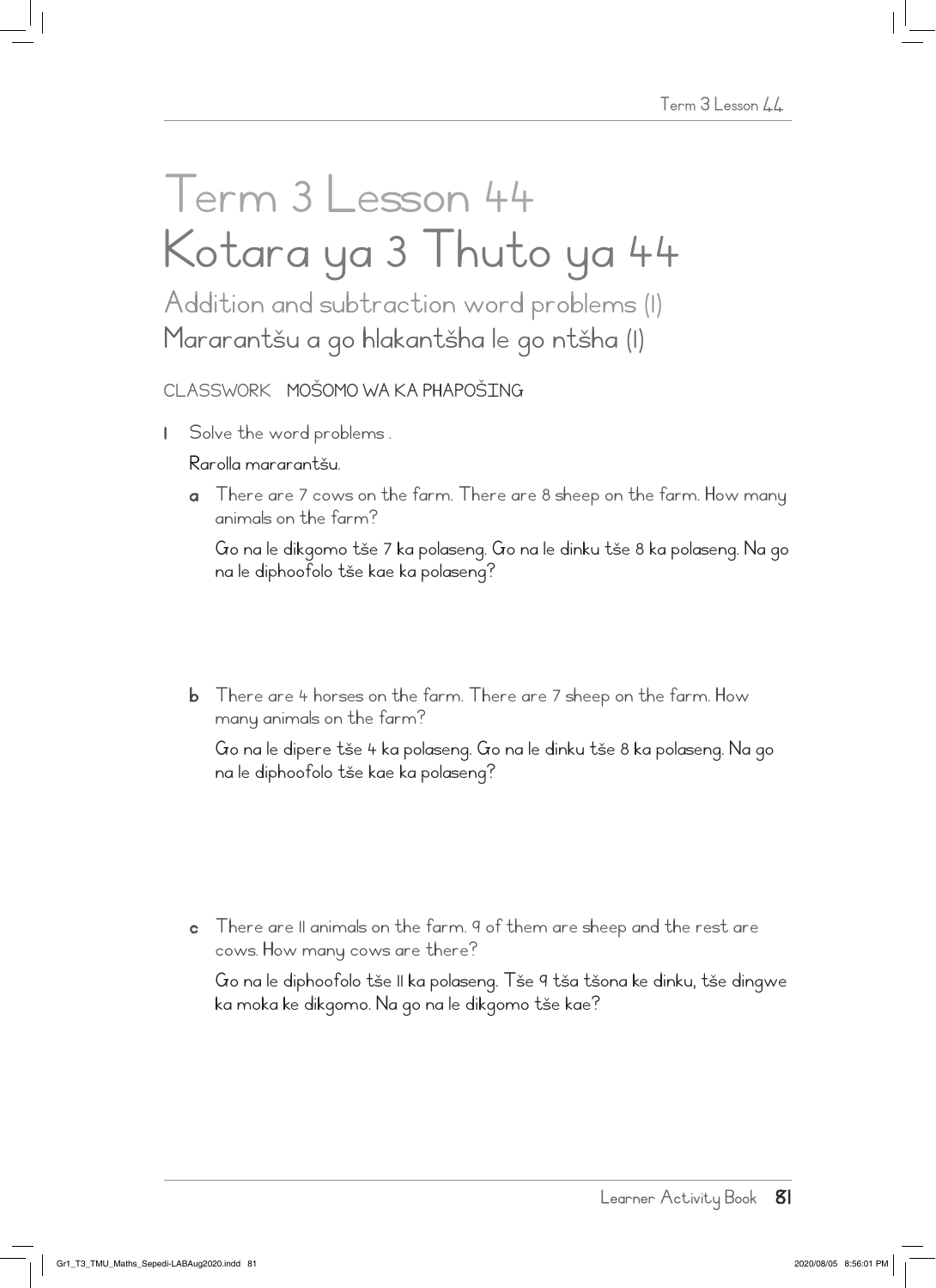2 Add or subtract without using bottle tops.

Hlakantšha goba o ntšhe ntle le go šomiša dikhurumelo tša mapotlelo.

| $q + 2 =$        | <b>b</b> $6 + 7 =$  | c $7 + 7 =$    |
|------------------|---------------------|----------------|
| $d \mid 6 - 9 =$ | e $ 3 - 8 =$        | $f = 12 - 3 =$ |
| q $15 - 7 =$     | $h \quad  I - 7  =$ | $17 - 9 =$     |

#### HOMEWORK MOŠOMO WA GAE

1 Solve the word problem .

#### Rarolla mararantšu.

 There are 14 animals on the farm. 8 of them are pigs and the rest are horses. How many horses are there?

Go na le diphoofolo tše 14 ka polaseng. Tše 8 tša tšona ke dikolobe, tše dingwe ka moka ke dipere. Na go na le dipere tše kae?

2 Add or subtract without using bottle tops.

Hlakantšha goba o ntšhe ntle le go šomiša dikhurumelo tša mapotlelo.

**a**  $7 + 8 =$  **b**  $1 - 9 =$  **c**  $12 - 7 =$ 

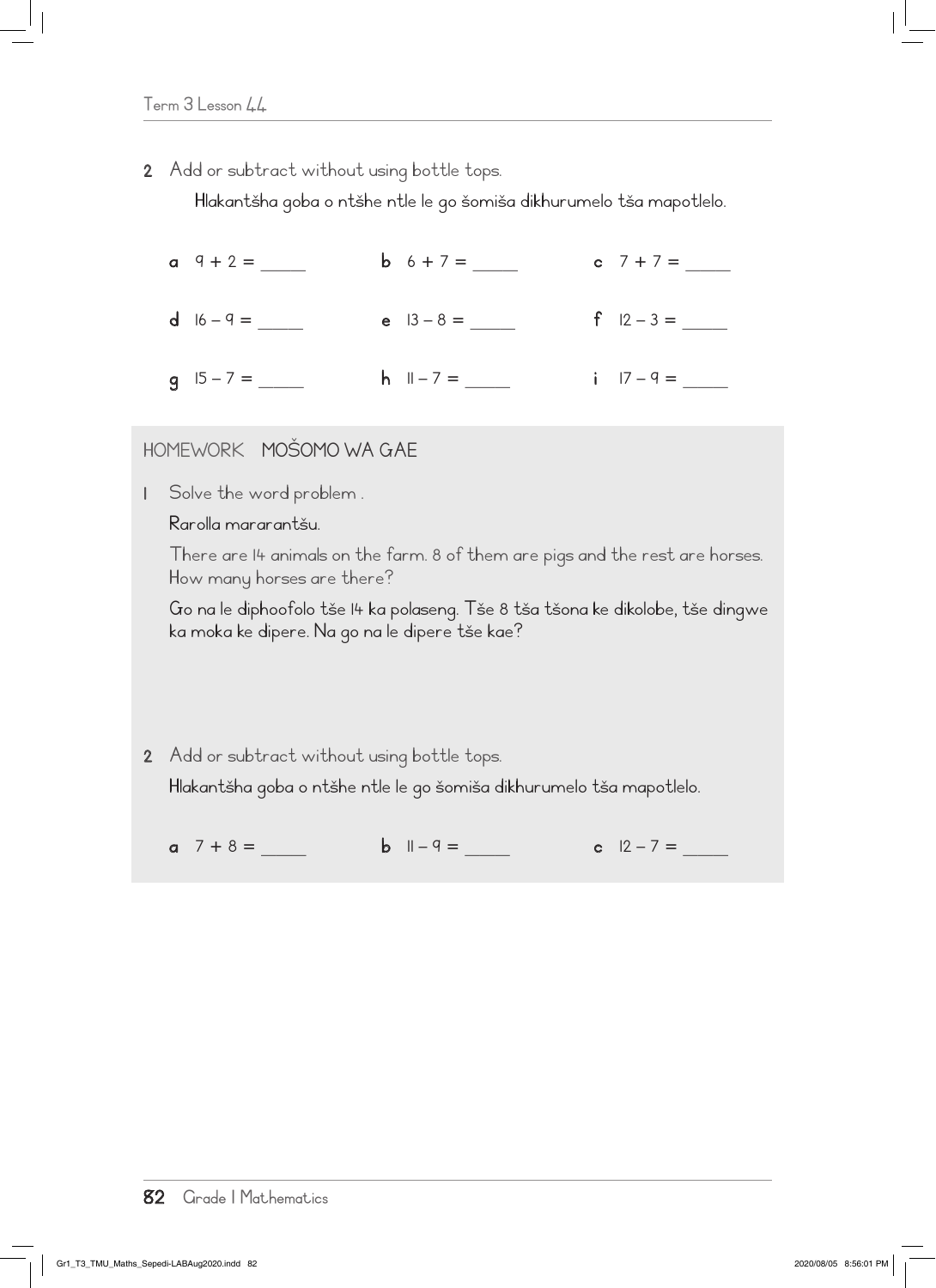# Term 3 Lesson 45 Kotara ya 3 Thuto ya 45

### Consolidation

Teefatšo

Find the missing numbers.

Hwetša dipalo tšeo di tlogetšwego.

Write the number sentence that you used to solve the problem on the line provided.

Ngwala lefokopalo leo o le šomišitšego go rarolla marara mo mothalong woo o filwego.





 $\frac{1}{2}$  ,  $\frac{1}{2}$  ,  $\frac{1}{2}$  ,  $\frac{1}{2}$  ,  $\frac{1}{2}$  ,  $\frac{1}{2}$  ,  $\frac{1}{2}$  ,  $\frac{1}{2}$  ,  $\frac{1}{2}$  ,  $\frac{1}{2}$  ,  $\frac{1}{2}$  ,  $\frac{1}{2}$  ,  $\frac{1}{2}$  ,  $\frac{1}{2}$  ,  $\frac{1}{2}$  ,  $\frac{1}{2}$  ,  $\frac{1}{2}$  ,  $\frac{1}{2}$  ,  $\frac{1$ 



 $\frac{1}{2}$  ,  $\frac{1}{2}$  ,  $\frac{1}{2}$  ,  $\frac{1}{2}$  ,  $\frac{1}{2}$  ,  $\frac{1}{2}$  ,  $\frac{1}{2}$  ,  $\frac{1}{2}$  ,  $\frac{1}{2}$  ,  $\frac{1}{2}$  ,  $\frac{1}{2}$  ,  $\frac{1}{2}$ 

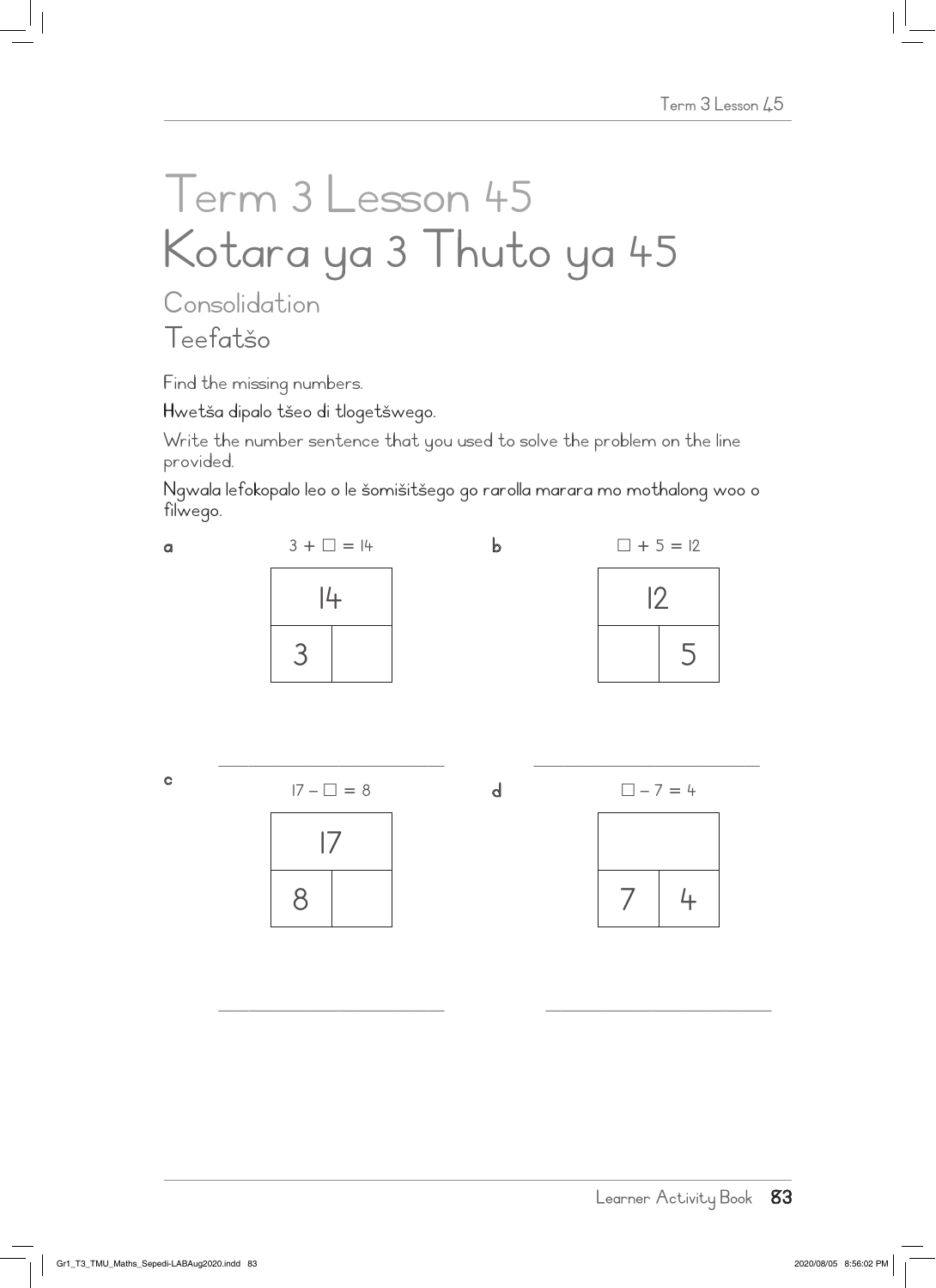

 $\frac{1}{2}$  ,  $\frac{1}{2}$  ,  $\frac{1}{2}$  ,  $\frac{1}{2}$  ,  $\frac{1}{2}$  ,  $\frac{1}{2}$  ,  $\frac{1}{2}$  ,  $\frac{1}{2}$  ,  $\frac{1}{2}$  ,  $\frac{1}{2}$  ,  $\frac{1}{2}$  ,  $\frac{1}{2}$ 

 $\frac{1}{2}$  ,  $\frac{1}{2}$  ,  $\frac{1}{2}$  ,  $\frac{1}{2}$  ,  $\frac{1}{2}$  ,  $\frac{1}{2}$  ,  $\frac{1}{2}$  ,  $\frac{1}{2}$  ,  $\frac{1}{2}$  ,  $\frac{1}{2}$  ,  $\frac{1}{2}$  ,  $\frac{1}{2}$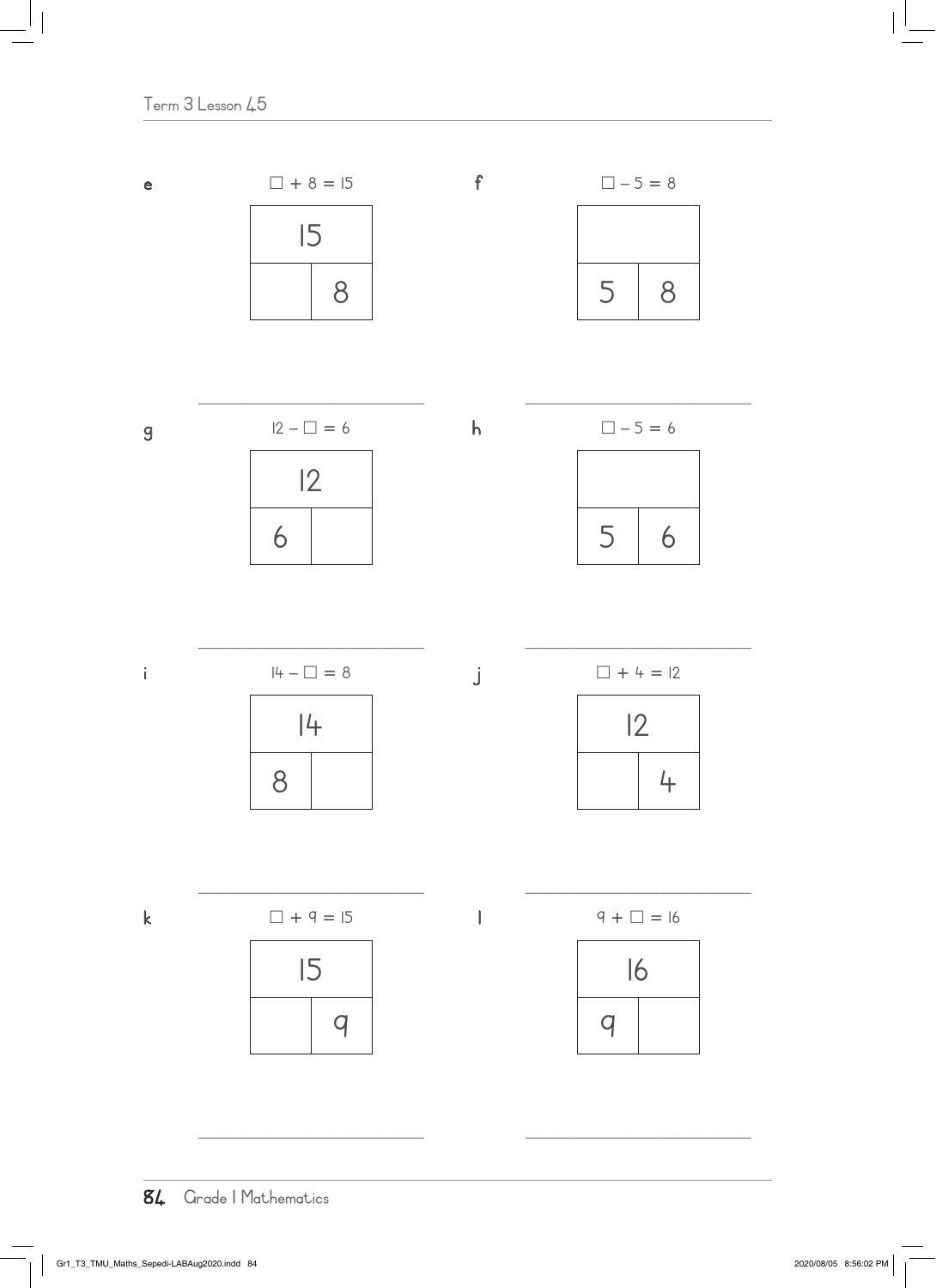# Term 3 Lesson 46 Kotara ya 3 Thuto ya 46

Addition and subtraction word problems (2) Mararantšu a go hlakantšha le go ntšha (2)

CLASSWORK MOŠOMO WA KA PHAPOŠING

1 Solve the word problems .

Rarolla mararantšu.

a There are 16 pigs. 7 pigs go play in the mud. How many pigs are left? Go na le dikolobe tše16. Dikolobe tše 7 di ya go raloka lerageng. Na go šetše dikolobe tše kae?

**b** There are 14 horses. 8 horses go to the field. How many horses are left? Go na le dipere tše 14. Dipere tše 8 di ya ka tšhemong. Na go šetše dipere tše kae?

c There are 2 cows in the field. 9 more cows arrive. How many cows in the field?

Go na le dikgomo tše 2 ka tšhemong. Go tla dikgomo tše dingwe gape tše 9. Na go na le dikgomo tše kae ka tšhemong?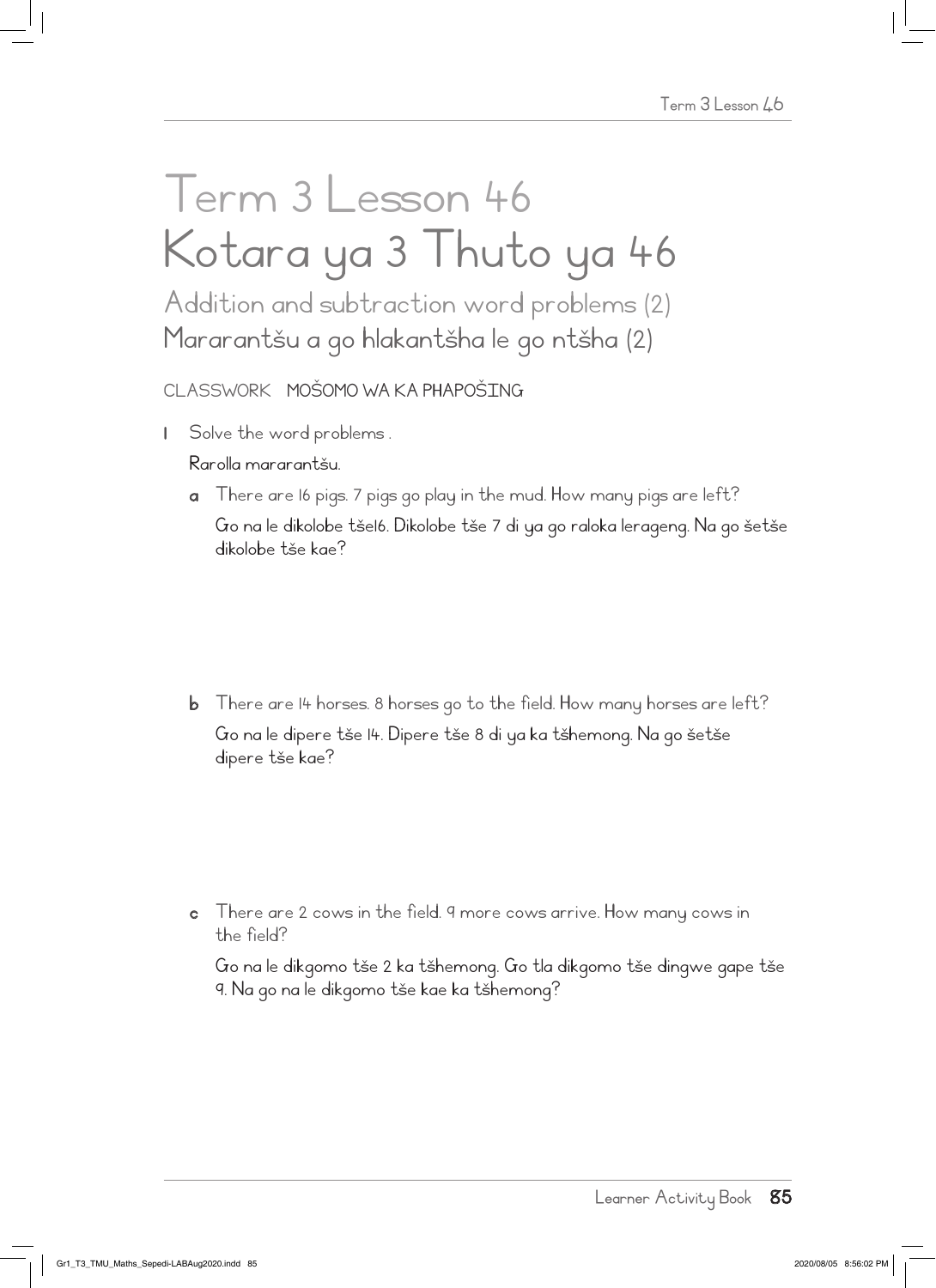2 Add or subtract without using bottle tops.

Hlakantšha goba o ntšhe ntle le go šomiša dikhurumelo tša mapotlelo.

| <b>a</b> $ 3 - 9 $ = | <b>b</b> $15 - 8 =$ | c $II - 9 =$      |
|----------------------|---------------------|-------------------|
| $d \t16 - 7 =$       | e $12 - 4 =$        | $f \mid 18 - 9 =$ |
| $q$ 7 + 6 =          | $h \quad 9 + 8 =$   | $i + 7 =$         |

#### HOMEWORK MOŠOMO WA GAE

1 Solve the word problem .

#### Rarolla mararantšu.

 There are 5 blue birds on the branch. 8 more birds land on the branch. How many birds on the branch?

Go na le dinonyana tše 5 tše ditalaleratadima godimo ga lekala. Dinonyana tše dingwe gape tše 8 di dula godimo ga lekala. Na go na le dinonyana tše kae godimo ga lekala?

2 Add or subtract without using bottle tops.

Hlakantšha goba o ntšhe ntle le go šomiša dikhurumelo tša mapotlelo.

**a**  $|7 - 9 =$  **b**  $6 + 9 =$  **c**  $|4 - 7 =$ 

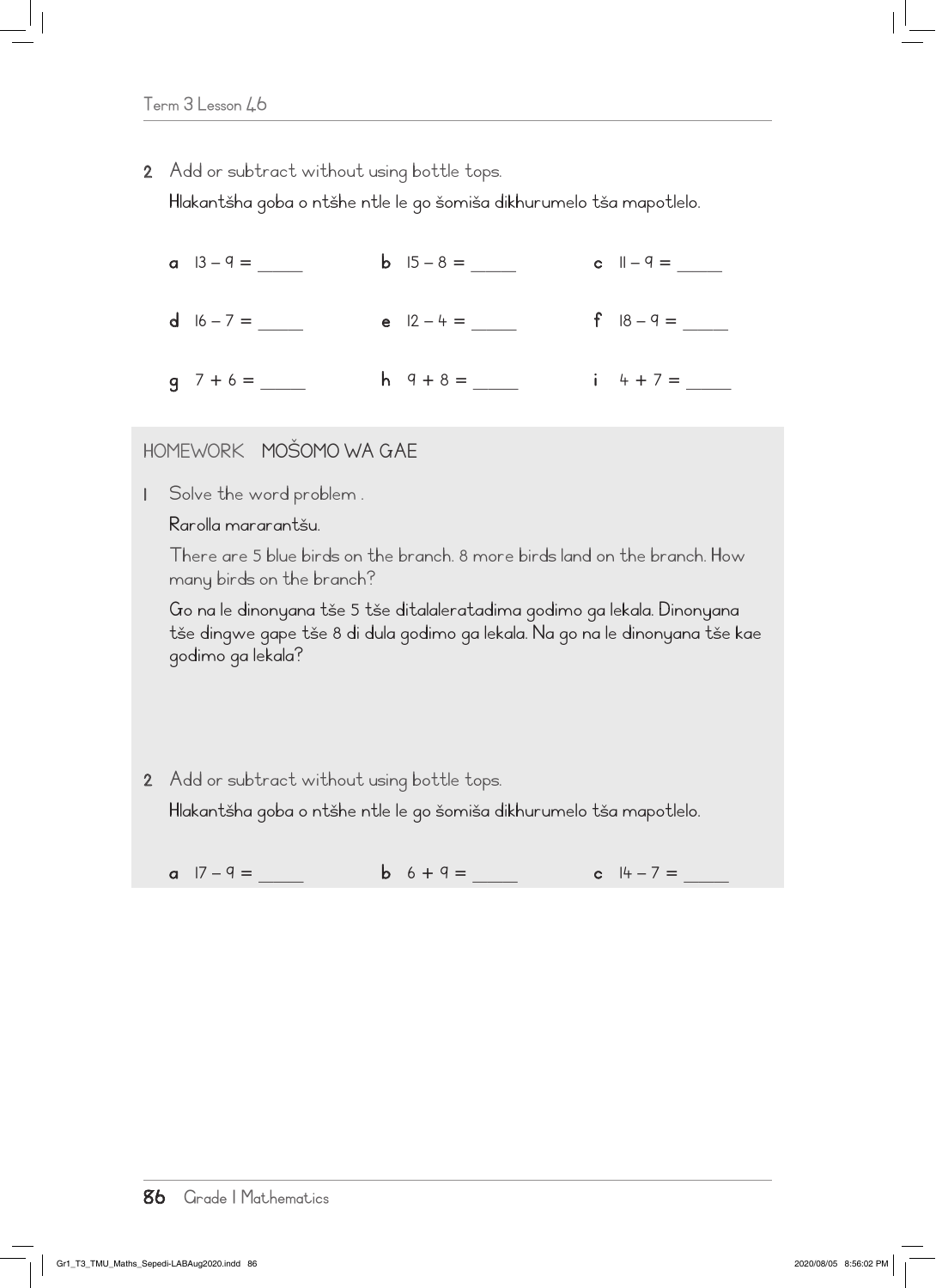# Term 3 Lesson 47 Kotara ya 3 Thuto ya 47

Addition and subtraction word problems (3) Mararantšu a go hlakantšha le go ntšha (3)

CLASSWORK MOŠOMO WA KA PHAPOŠING

1 Solve the word problems .

Rarolla mararantšu.

- a There are 13 boys and 9 girls. Are there less boys or girls? How many less? Go na le bašemane ba 13 le basetsana ba 9. Na go na le palo ye nnyane ya bašemane goba ya basetsana? Na ke ba bannyane ka palo ya bokae?
- b There are 14 dogs and 5 cats. Are there less dogs or cats? How many less?

Go na le dimpša tše 14 le dikatse tše 5. Na go na le palo ye nnyane ya dimpša goba ya dikatse? Na ke tše dinnyane ka palo ya bokae?

c There are 7 pigs. There are 8 more sheep than pigs. How many sheep are there?

Go na le dikolobe tše 7. Go na le dinku tše 8 tše dintši go feta dikolobe. Na go na le dinku tše kae?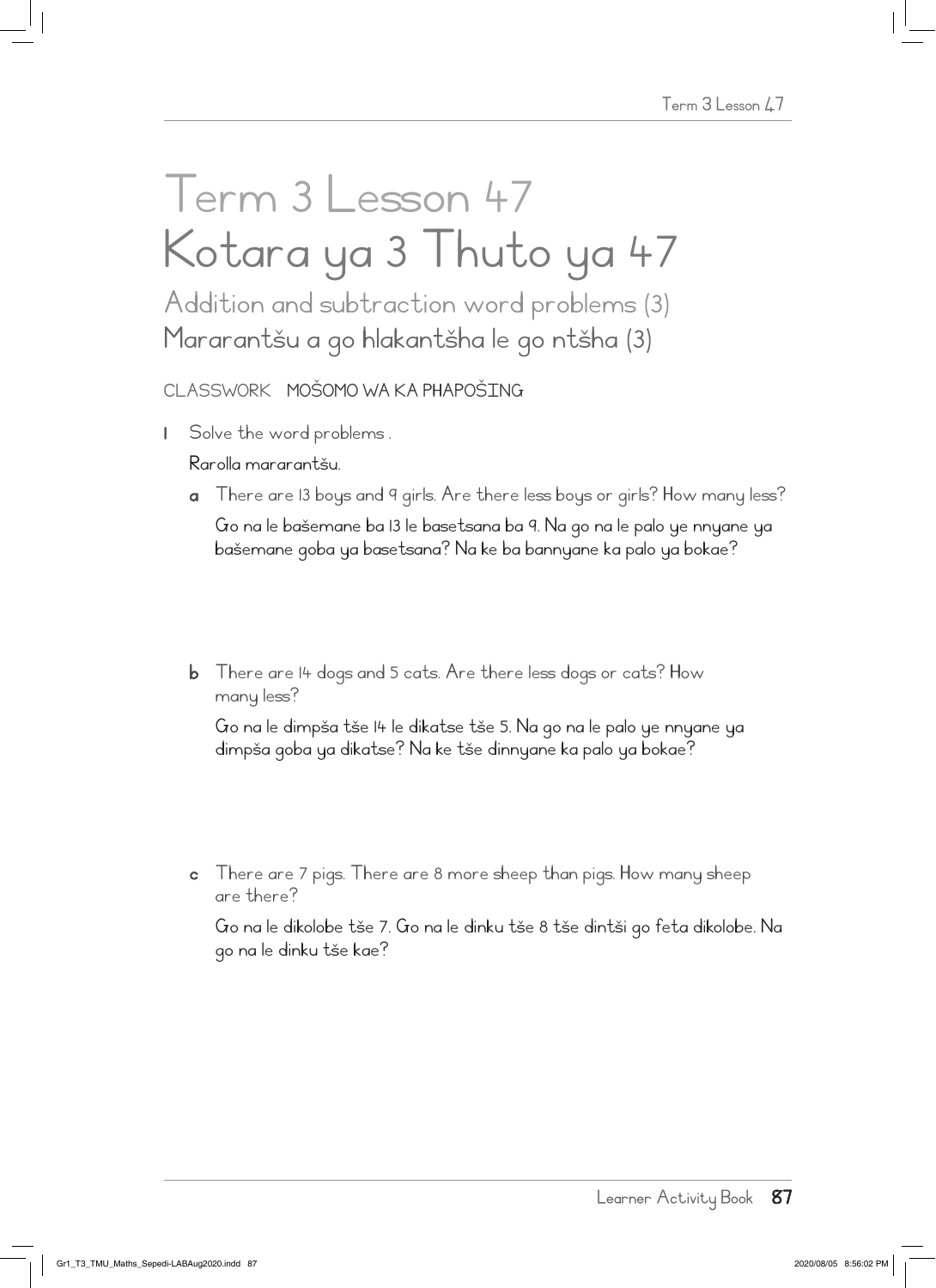2 Play the subtraction-with-borrowing and addition-with-carrying card games. Your teacher will explain the rules.

Ralokang papadi ya karata ya go ntšha ka go adima le papadi ya karata ya go hlakantšha ka go rwala. Morutiši wa lena o tla le hlalošetša melao ya dipapadi.

HOMEWORK MOŠOMO WA GAE

1 Solve the word problem .

Rarolla mararantšu.

 There are 5 dogs. There are 8 more cats than dogs. How many cats are there?

Go na le dimpša tše 5. Go na le dikatse tše 8 tše dintši go feta dimpša. Na go na le dikatse tše kae?

2 Add or subtract without using bottle tops.

Hlakantšha goba o ntšhe ntle le go šomiša dikhurumelo tša mapotlelo

**a**  $7 + 6 =$  **b**  $16 - 9 =$  **c**  $13 - 5 =$ 

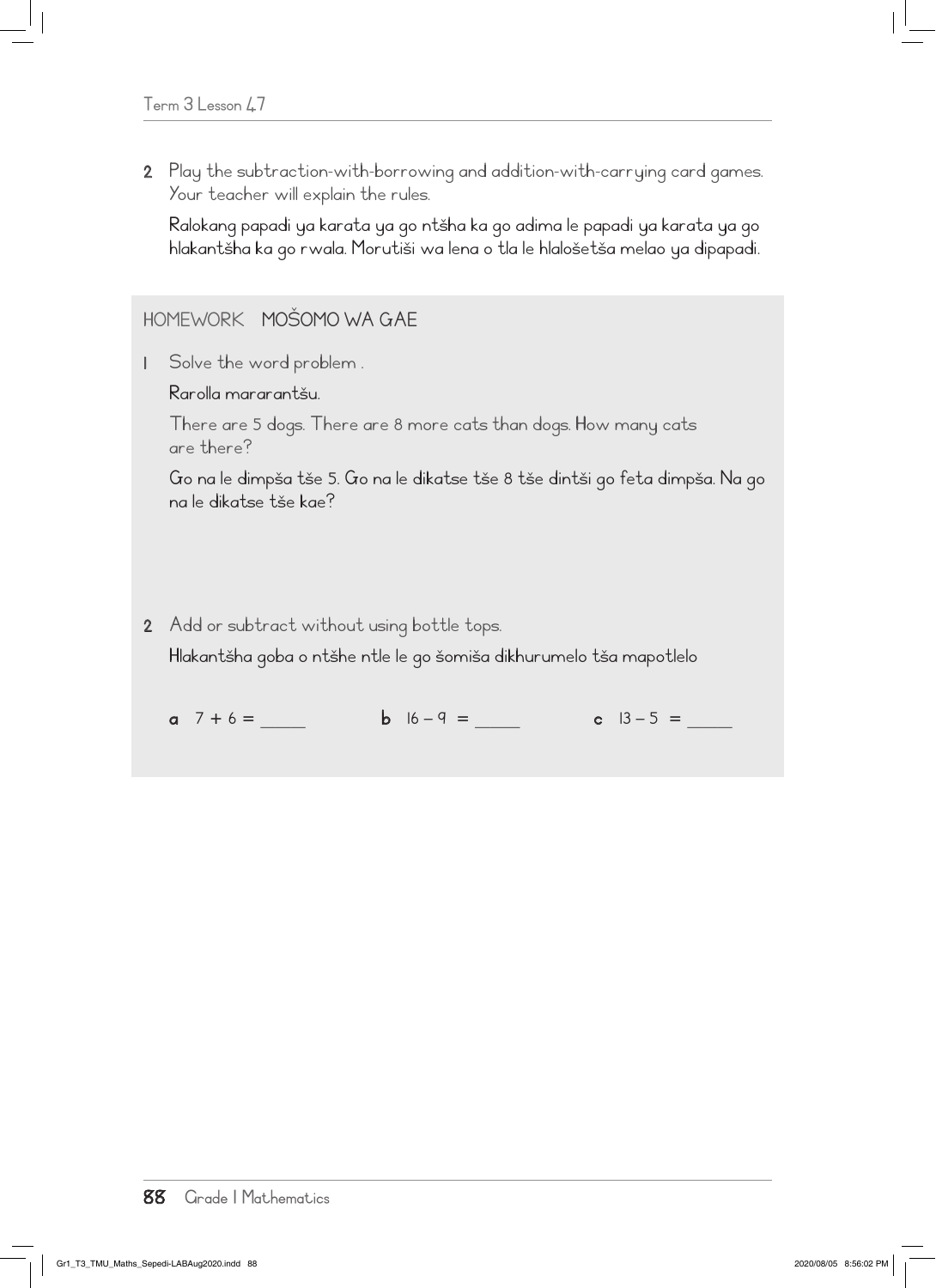# Term 3 Lesson 48 Kotara ya 3 Thuto ya 48

Addition and subtraction stories Dikanegelo tša go hlakantšha le go ntšha

CLASSWORK MOŠOMO WA KA PHAPOŠING

Solve the word problems .

Rarolla mararantšu.

- a There are 17 apples. 9 are eaten. How many apples are left? Go na le diapole tše 17. Tše 9 di jelwe. Na go šetše diapole tše kae?
- b There are 6 red flowers and 7 yellow flowers. How many flowers altogether?

Go na le maloba a 6 a makhubedu le maloba a 7 a maserolane. Na ke maloba a makae ge a hlakana ka moka?

- c There are 15 balloons. 8 float away. How many balloons are left? Go na le dipaluni tše 15. Tše 8 di a phaphamala, di a fofa. Na go šetše dipaluni tše kae?
- 2 Play the subtraction-with-borrowing and addition-with-carrying card games. Your teacher will explain the rules.

Ralokang papadi ya karata ya go ntšha ka go adima le papadi ya karata ya go hlakantšha ka go rwala. Morutiši wa lena o tla le hlalošetša melao ya dipapadi.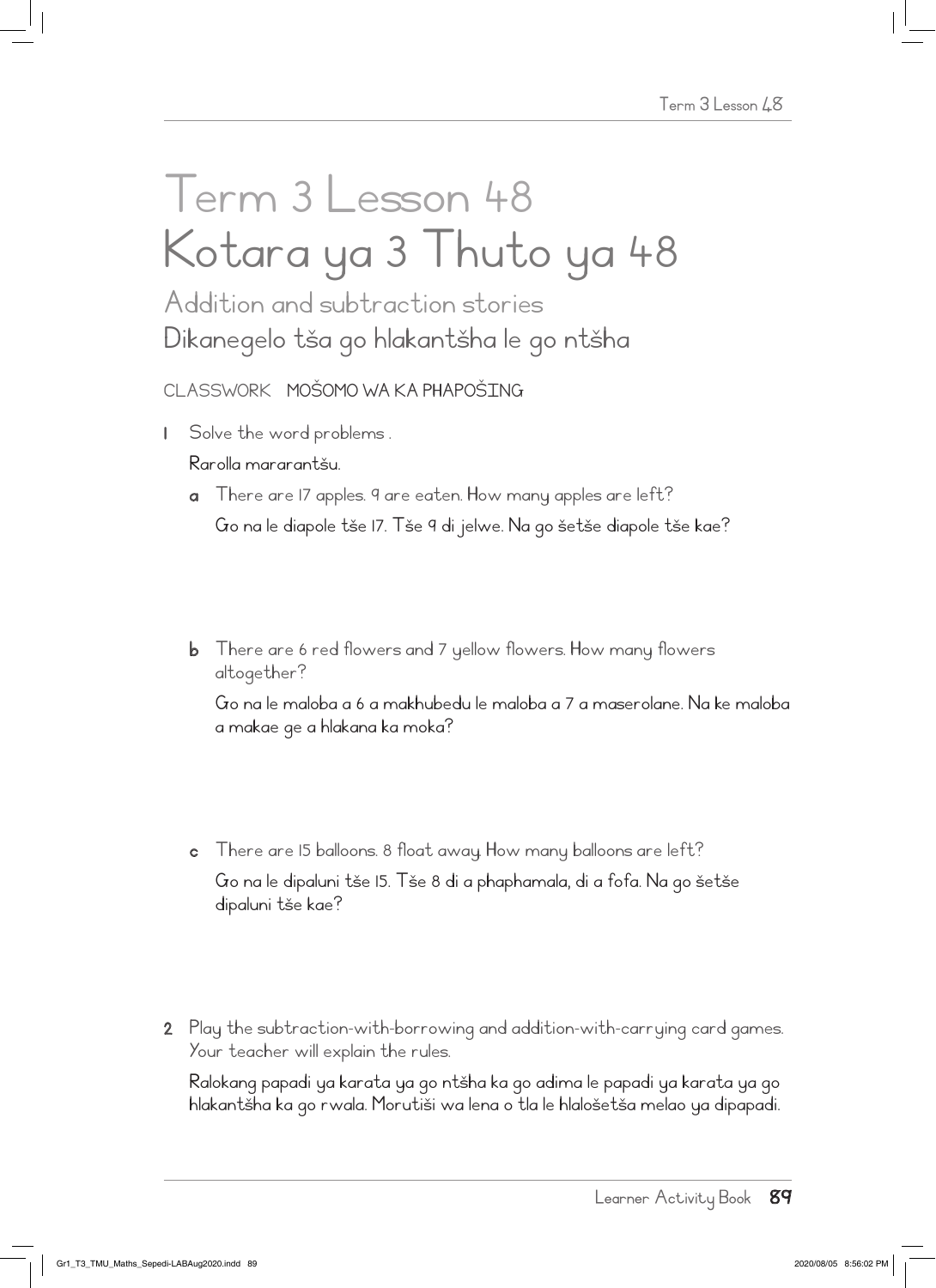|                | HOMEWORK MOŠOMO WA GAE                                                                                                     |
|----------------|----------------------------------------------------------------------------------------------------------------------------|
|                | Solve the word problem.                                                                                                    |
|                | Rarolla mararantšu.                                                                                                        |
|                | There are 7 pink balloons and 4 blue balloons. How many balloons altogether?                                               |
|                | Go na le dipaluni tše pinki tše 7 le dipaluni tše ditalaleratadima tše 4. Na ke<br>dipaluni tše kae qe di hlakana ka moka? |
|                |                                                                                                                            |
|                |                                                                                                                            |
| 2 <sup>1</sup> | Add or subtract without using bottle tops.                                                                                 |
|                | Hlakantšha goba o ntšhe ntle le go šomiša dikhurumelo tša mapotlelo                                                        |
|                |                                                                                                                            |
|                | $b$ $16 - 8 =$<br>$q$ 7 + 9 =<br>c $12 - 6 =$                                                                              |
|                |                                                                                                                            |
|                |                                                                                                                            |

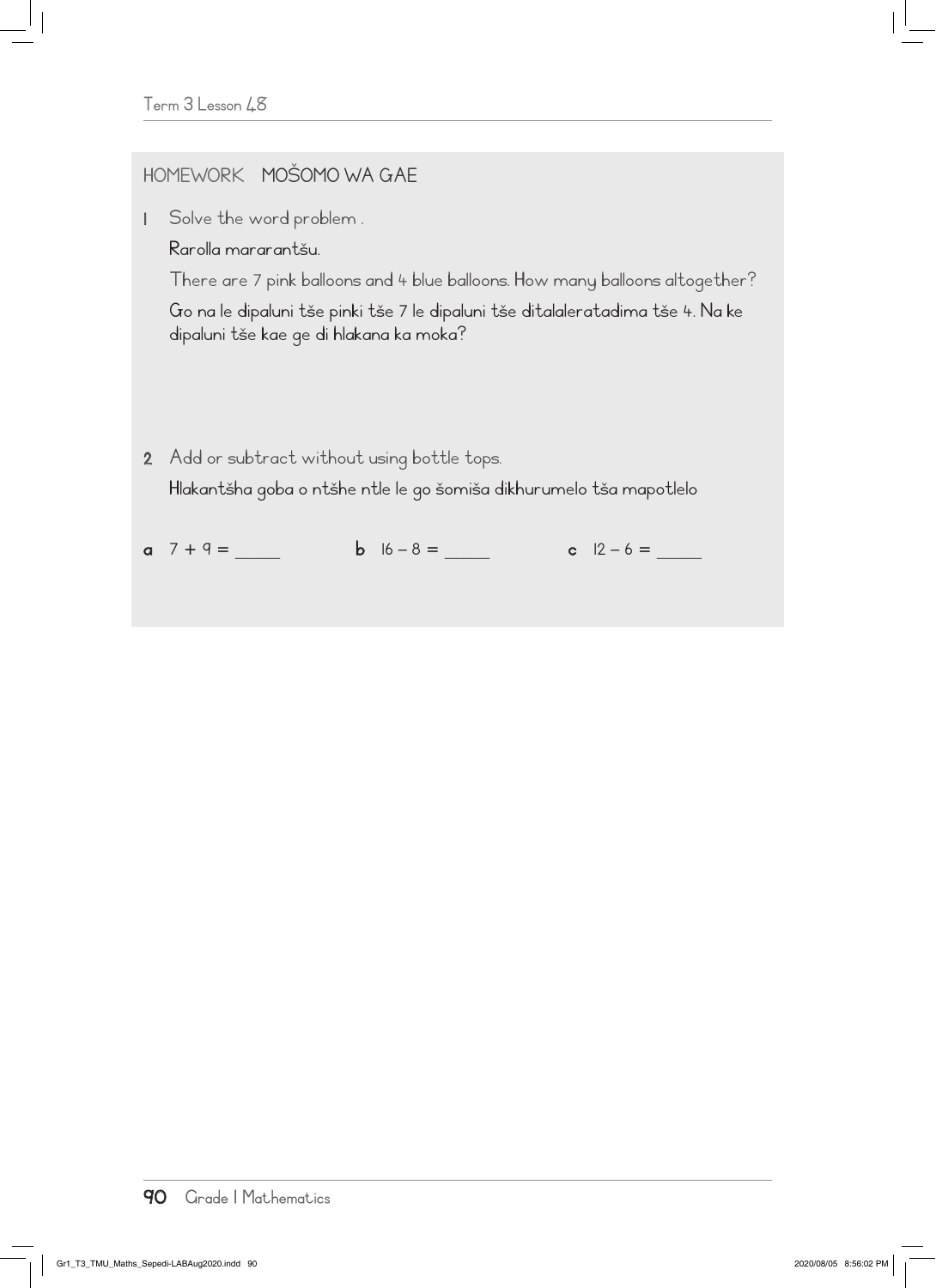# Term 3 Lesson 49 Kotara ya 3 Thuto ya 49

Assessment Kelo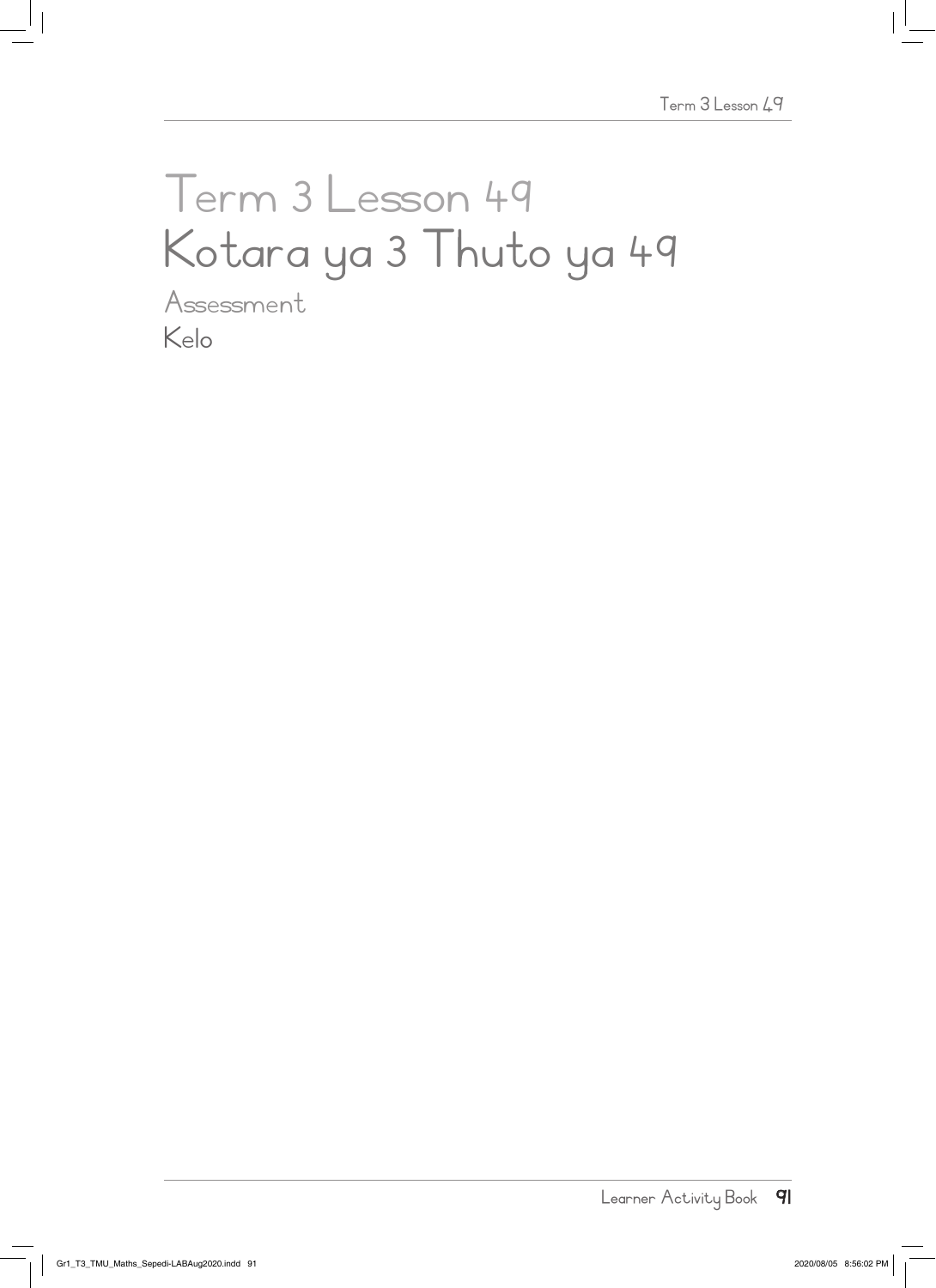# Term 3 Lesson 50 Kotara ya 3 Thuto ya 50

Consolidation Teefatšo

1 Nyakazi read 9 books. Khaya also read 9 books. How many books did they read altogether?

Nyakazi o badile dipuku tše 9. Khaya le yena o badile dipuku tše 9. Na ba badile dipuku tše kae ka moka ge di hlakana?

2 Lungelo's dog had 11 puppies. His parents gave 6 puppies away. How many puppies remain?

Mpša ya Lungelo e be e na le dimpšanyana tše 11. Batswadi ba gagwe ba file batho dimpšanyana tše 6. Na go šetše dimpšanyana tše kae?

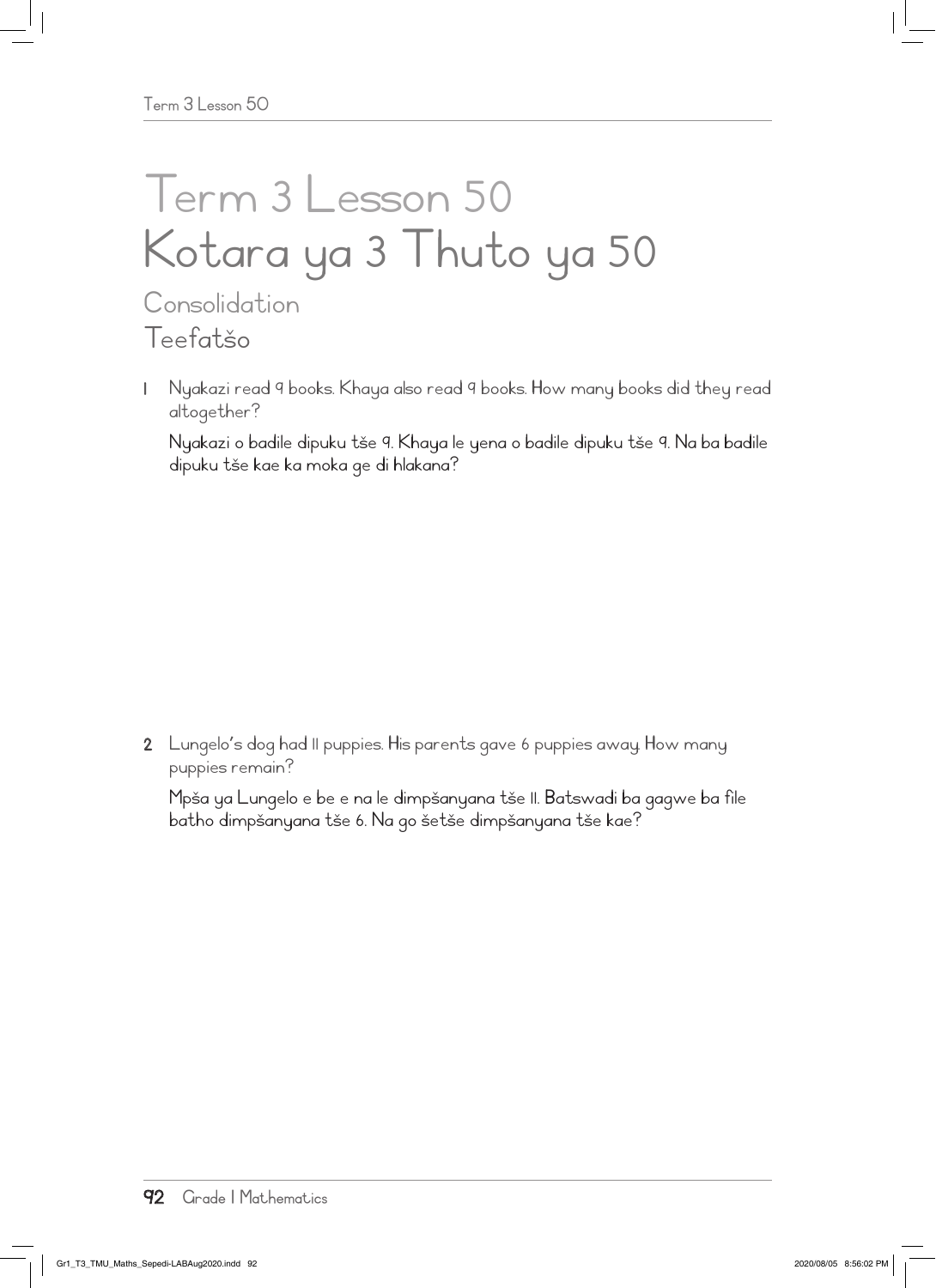3 Find the missing numbers.

#### Hwetša dipalo tšeo di tlogetšwego.

Write the number sentence that you used to solve the problem on the line provided.

Ngwala lefokopalo leo o le šomišitšego go rarolla marara mo mothalong woo o filwego.





\_\_\_\_\_\_\_\_\_\_\_\_\_\_\_

4 Play the addition-with-carrying card and subtraction-with-borrowing card games. Your teacher will explain the rules.

Ralokang papadi ya karata ya go hlakantšha ka go rwala le papadi ya karata ya go ntšha ka go adima. Morutiši wa lena o tla le hlalošetša melao ya dipapadi.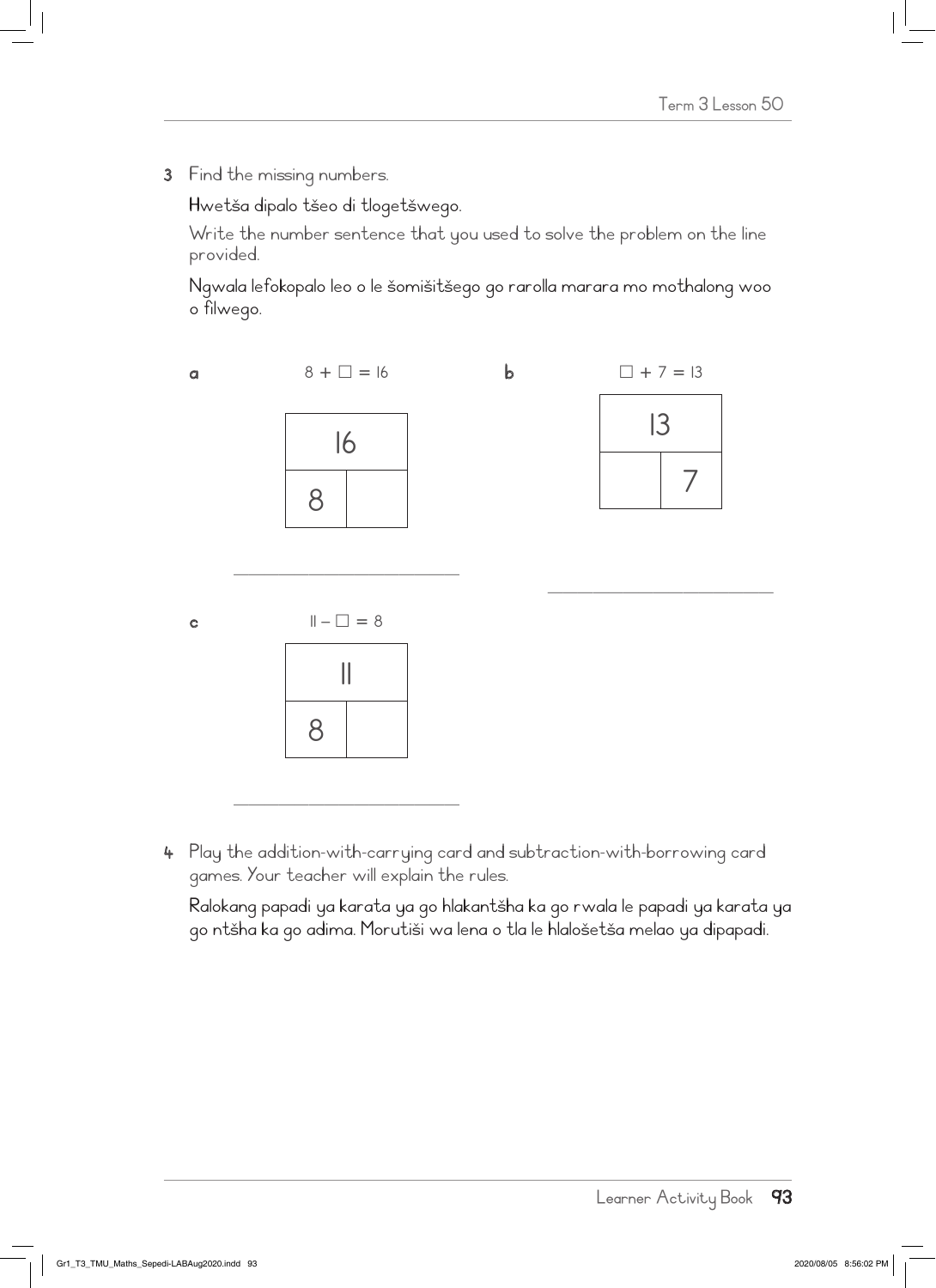1 Double decker ten frame (lesson 1) Foreimi ya lesome ya mekgabo ye mebedi (thuto ya 1)

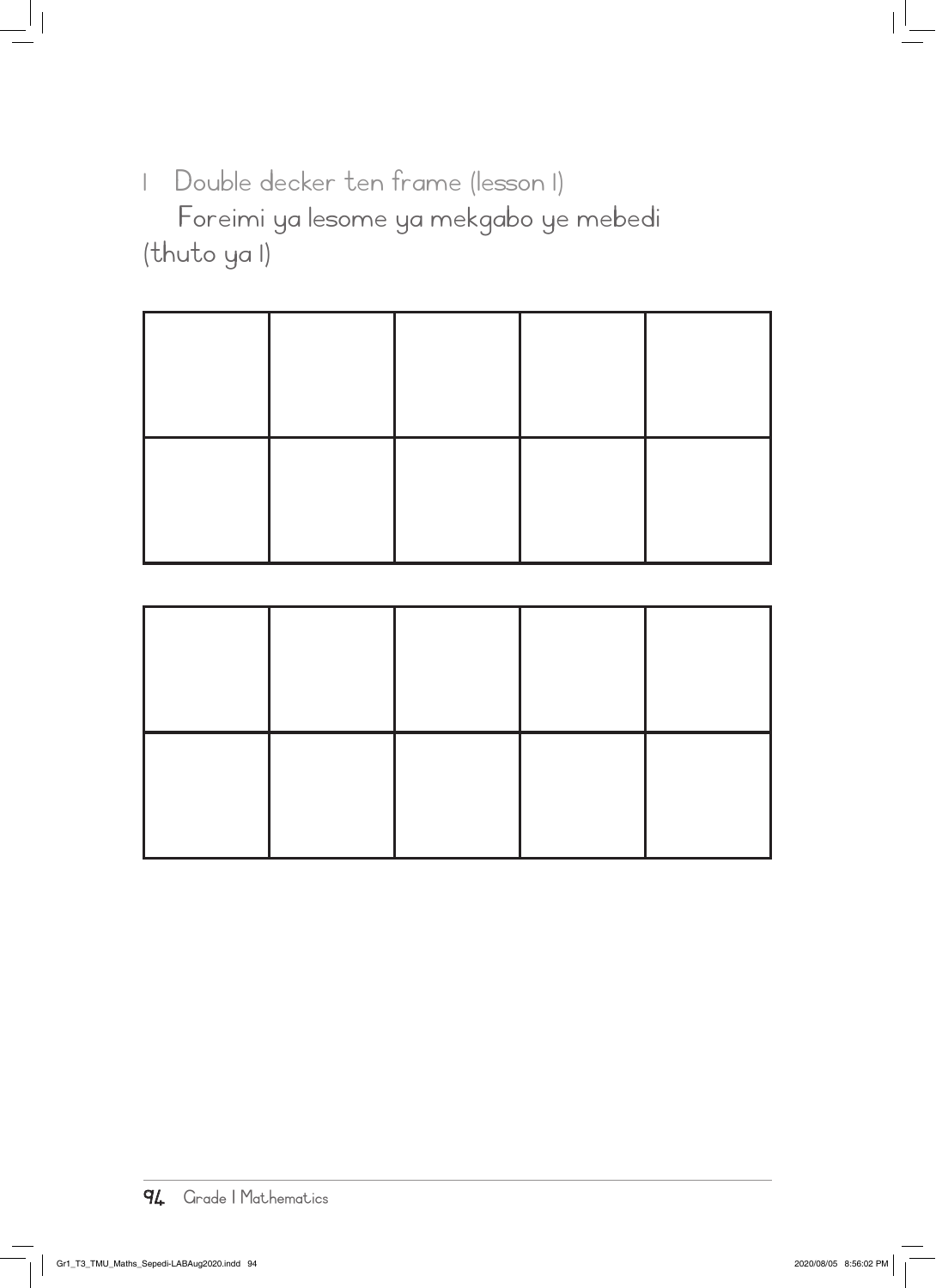2 Number cards 0 to 20 (lesson 2 and other) Dikarata tša palo ya 0 go fihla go 20 (thuto ya 2 le tše dingwe)

|   | $\overline{\phantom{a}}$ |
|---|--------------------------|
| 3 |                          |
| 5 | 6                        |
|   |                          |
| 9 | $\overline{\text{1O}}$   |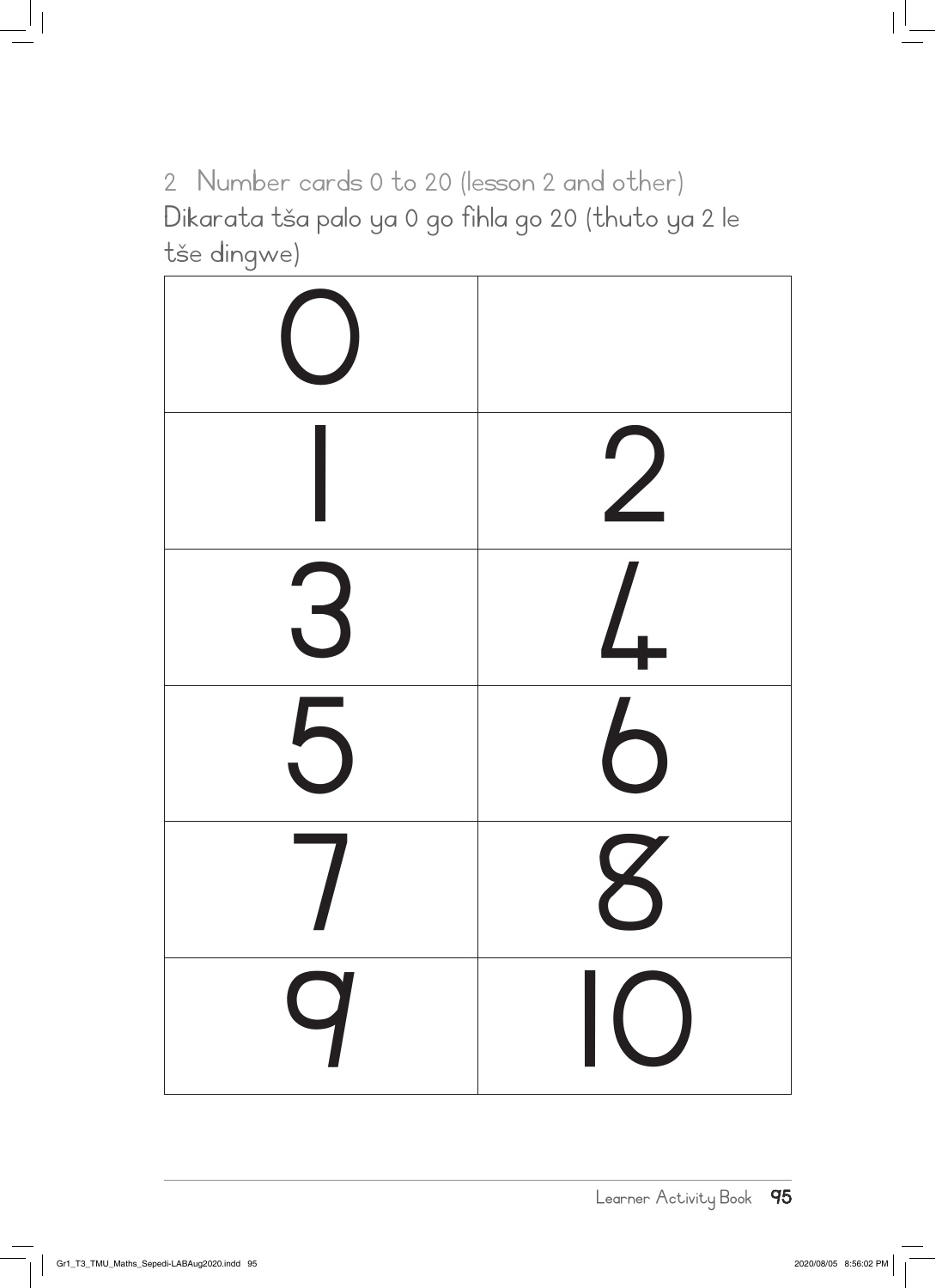3 Number cards 0 to 20 (lesson 2 and other) Dikarata tša palo ya 0 go fihla go 20 (thuto ya 2 le tše dingwe)

| Н  | 12 |
|----|----|
| 13 | L  |
| 15 | 16 |
| 17 | 18 |
| 19 | 70 |

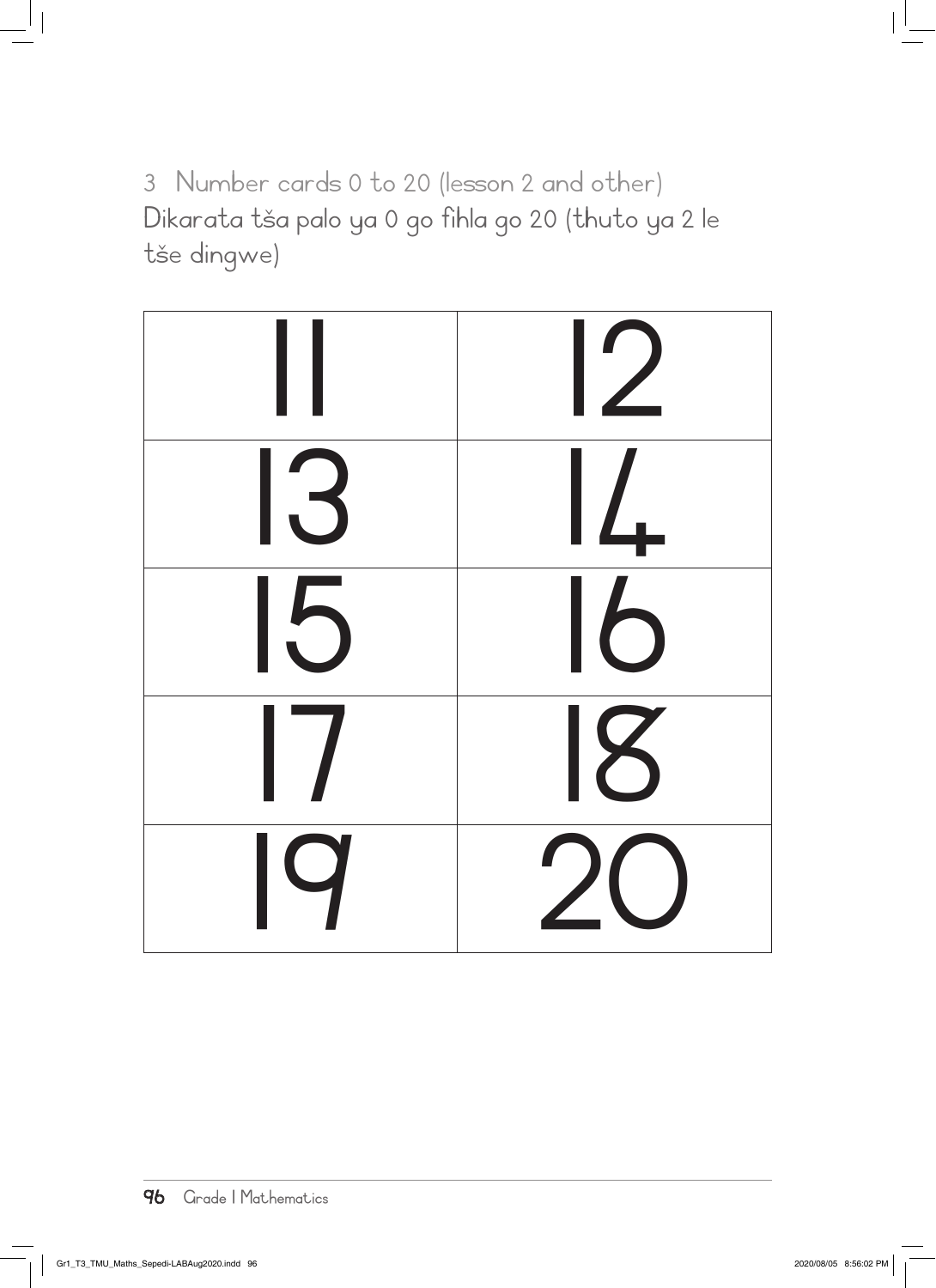4 Addition (with carrying) cards (lesson 24 and other) Dikarata tša go hlakantšha (ka go rwala) (thuto ya 24 le tše dingwe)

| $9 + 2$ | $8 + 3$ |
|---------|---------|
| $9 + 3$ | $8 + 4$ |
| $9 + 4$ | $8+5$   |
| $9 + 5$ | $8 + b$ |
| $9 + b$ | $8 + 7$ |
| $9 + 7$ | $8+8$   |
| $9 + 8$ | $8 + 9$ |
| $9 + 9$ | $5 + 8$ |
| 5 + 9   | 2 + 9   |

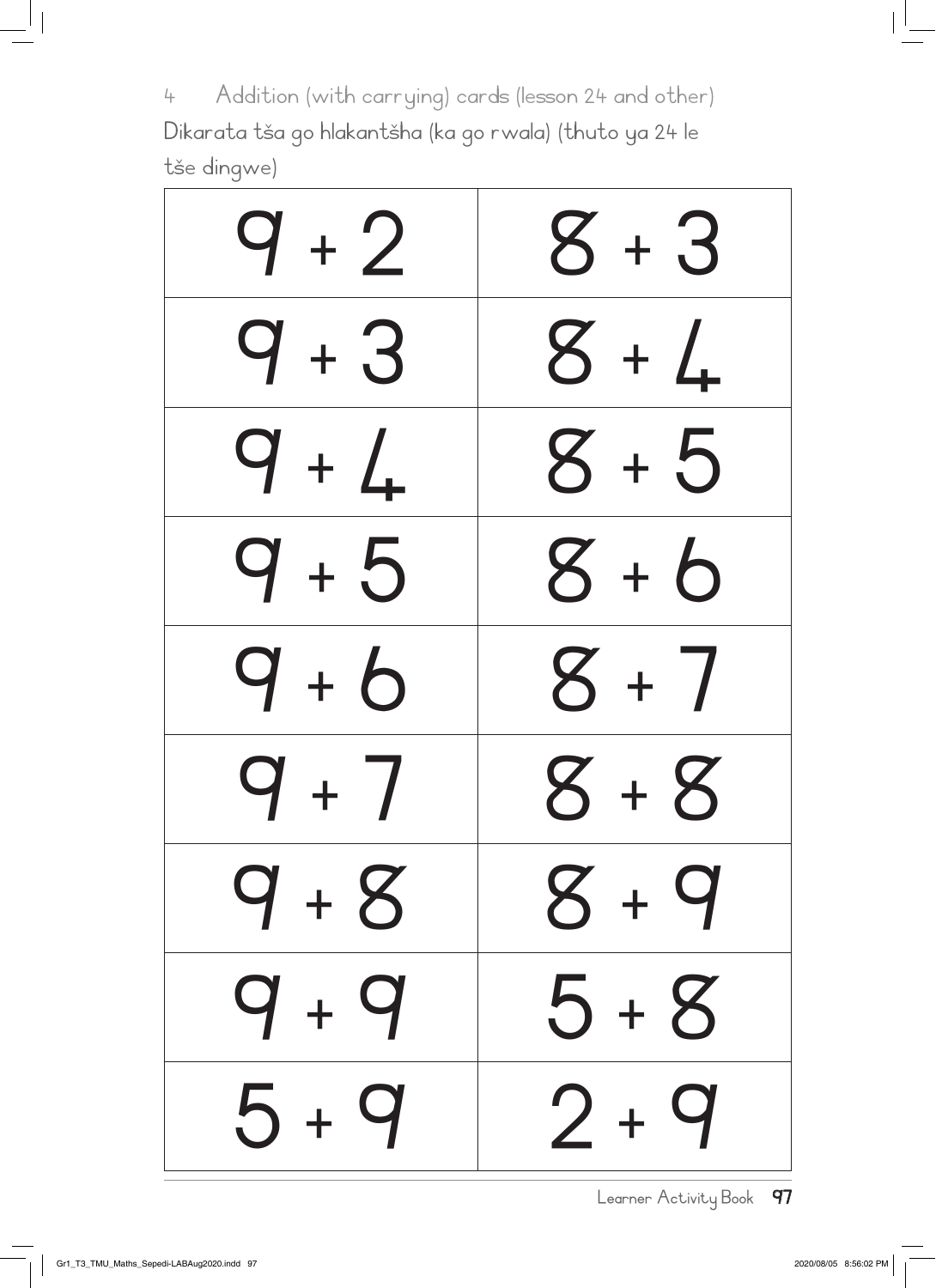5 Addition (with carrying) cards (lesson 24 and other) Dikarata tša go hlakantšha (ka go rwala) (thuto ya 24 le tše dingwe)

| $7 + 4$ | $6 + 5$                     |
|---------|-----------------------------|
| $7 + 5$ | $6 + 6$                     |
| $7 + b$ | $6 + 7$                     |
| $7 + 7$ | $b + 8$                     |
| $7 + 8$ | $6 + 9$                     |
| $7 + 9$ | $5 + b$                     |
| $5 + 7$ | $\mathsf{L}$ + $\mathsf{T}$ |
| $3 + 8$ | $4 + 8$                     |
| $3 + 9$ | 4 + 9                       |



98 Grade 1 Mathematics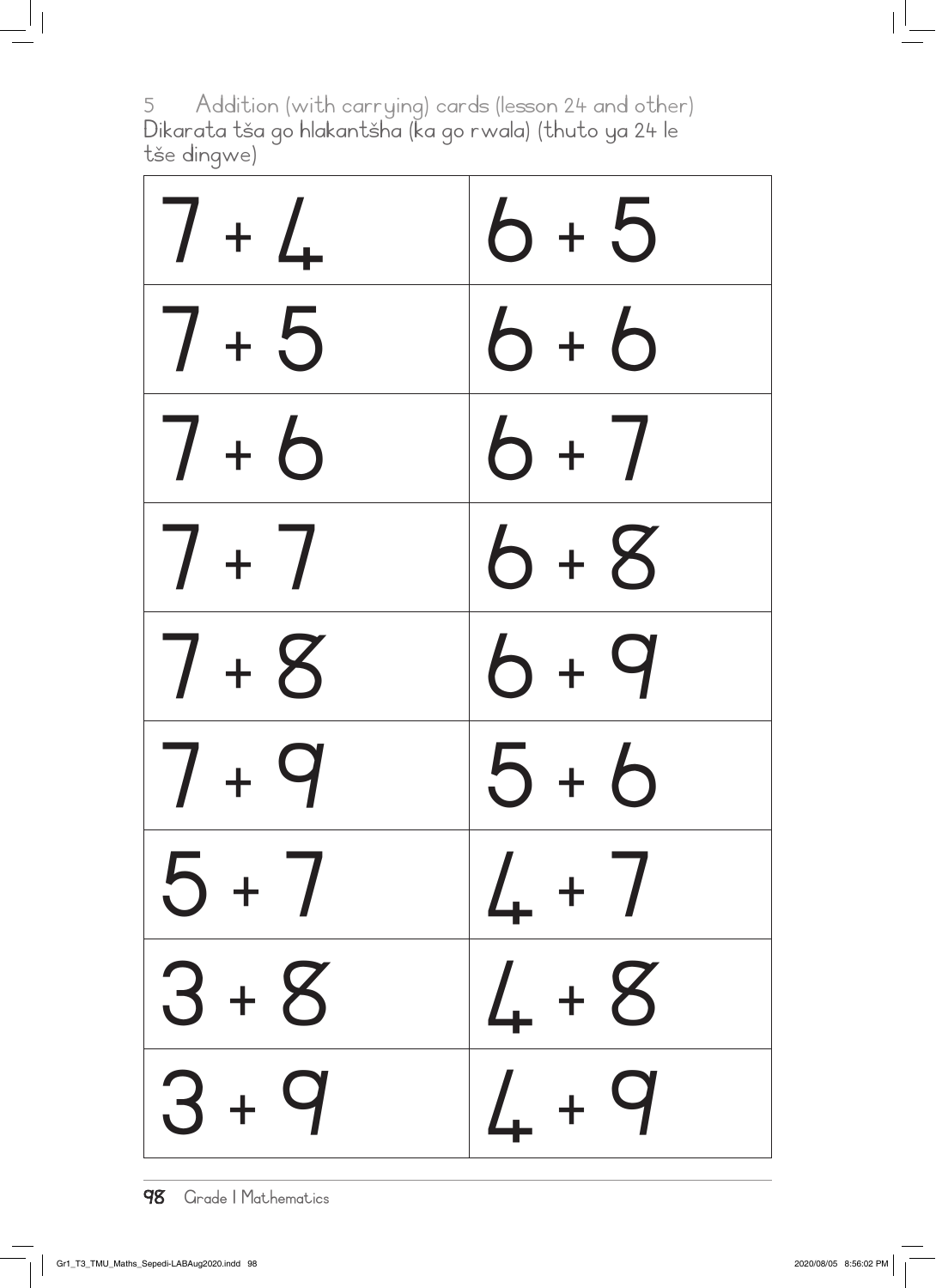

6 Subtraction (with borrowing) cards (lesson 34 and other) Dikarata tša go ntšha (ka go adima) (thuto ya 34 le tše dingwe)